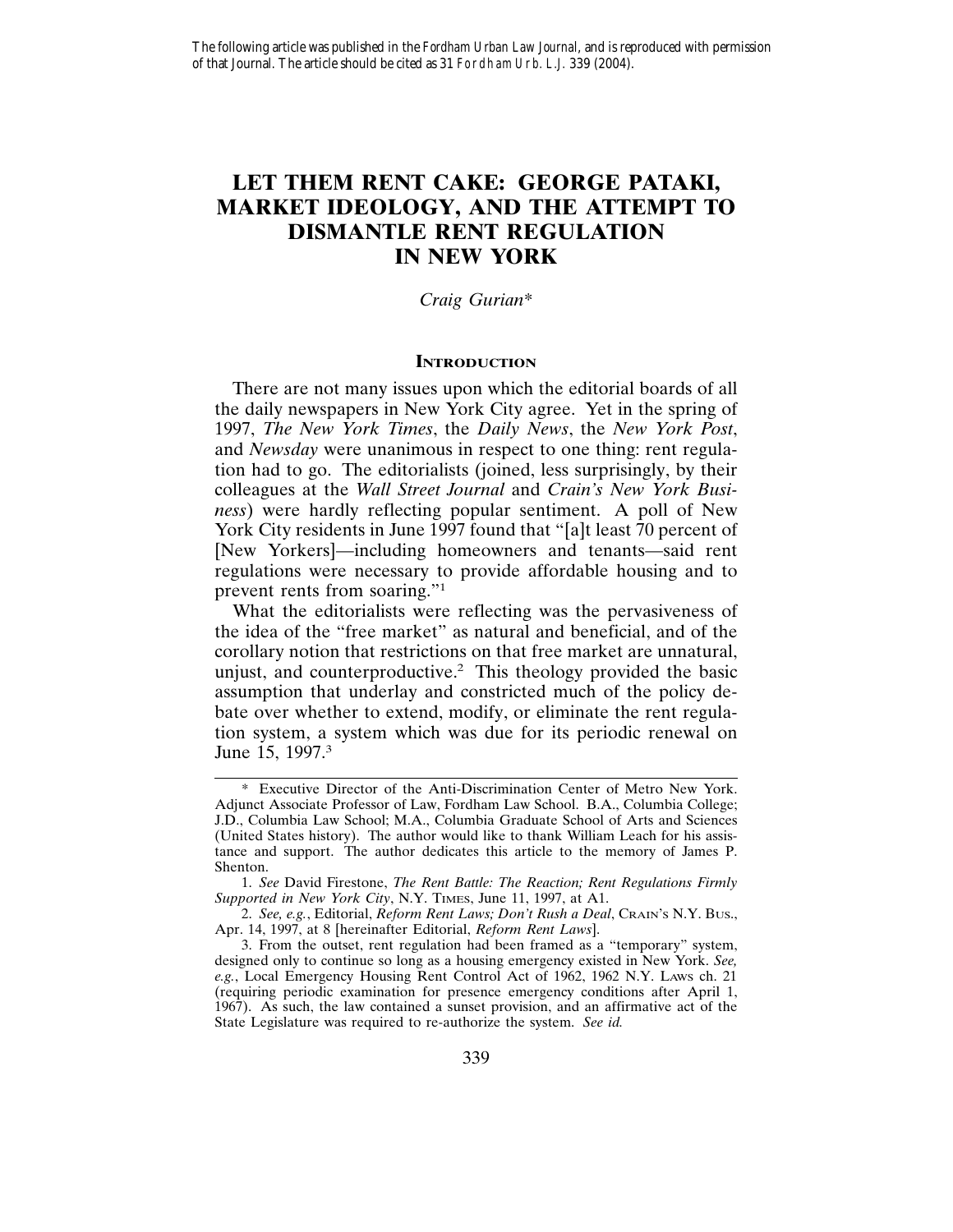Opponents of rent regulation, of course, had a serious problem with which to deal. Rent regulation protected about 2.5 million people in New York City.4 It was thus crucial for adherents of market theology to don the garb of market populists, and they did so with a vengeance. Fundamental questions of greed and power were turned on their head. Forget that the principal motive for building owners and their allies might indeed be the maximization of profit. Forget that the security of tenure that tenants enjoyed under rent regulation (i.e., the right to lease renewals) would evaporate if rent regulation were to end and that, thereafter, tenants could remain in their homes only so long as the arrangement suited the landlord.5 Focus instead on a very different picture painted by opponents of rent regulation: the quintessential landlord was the struggling owner of a small building being deprived of the ability to earn a livelihood.<sup>6</sup> The quintessential tenant was the wealthy family shamefully exploiting the system at the expense of their poorer brethren.7 If only regulation were ended, rents might actually go down, and a new era of apartment construction would begin.

At the center of the controversy was New York's governor, George Pataki, a man firmly committed to market theology, and a man whose reelection campaign was only a year away. The Governor, the unquestioned leader of his party,<sup>8</sup> had an ambitious agenda: set rent regulation on the road to its demise while presenting himself as a friend of tenants.<sup>9</sup> Through a strategy of concealment, soft-pedaling, and implicit coordination with like-minded, pro-landlord forces, he came close to staging a spectacular shortterm victory. Instead, he ultimately had to settle for making what was still real and substantial progress<sup>10</sup> toward a day when no apartments would be regulated, and market values would trump all other values.

Indeed, the June 2003 reprise of the rent regulation debate can only be understood in light of the outcome in 1997. In 2003, antiregulation forces were happy to consolidate their gains by letting

<sup>4.</sup> *See* N.Y. CITY RENT GUIDELINES BD., 1996 NEW YORK CITY HOUSING AND VACANCY SURVEY [hereinafter HOUSING AND VACANCY], *available at* http:// www.housingnyc.com/research/hvs96/96findings.html (last visited Nov. 8, 2003).

<sup>5.</sup> *See id.*

<sup>6.</sup> *See* discussion *infra* Part I.E accompanying notes 102-141.

<sup>7.</sup> *See* discussion *infra* Part I.D accompanying notes 93-101.

<sup>8.</sup> *See* James Dao, *Pataki Courts Democrats for Bond Act*, N.Y. TIMES, Sept. 9, 1996, at B1.

<sup>9.</sup> *See* discussion *infra* Part I.H.2 accompanying notes 171-189.

<sup>10.</sup> *See* discussion *infra* Part II.A accompanying notes 321-360.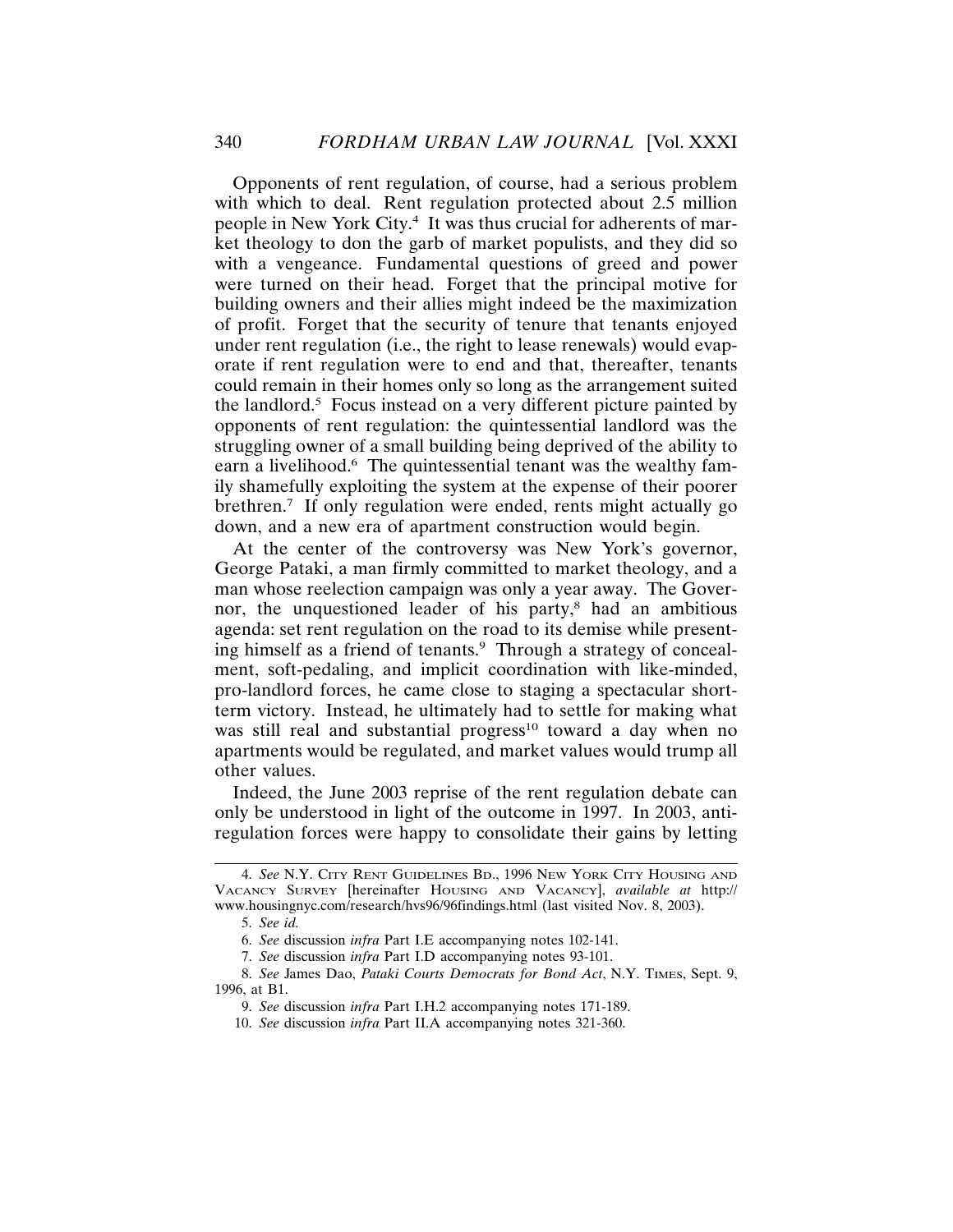the 1997 system continue for as long as possible; pro-regulation advocates were desperate to recapture lost ground by trying to repeal the core of the  $1997$  amendments.<sup>11</sup> Though not well understood by the public or press at the time, 1997 had been a watershed moment.

This essay examines the ideological and political struggle over rent regulation that was waged by rent regulation opponents in the Spring of 1997. Part I traces the debate as it unfolded in 1997, including the role of legislative leaders, the governor, the press, and anti-regulation advocates. It focuses on the assumptions about the market shared by the various anti-regulation protagonists, and on the factors starkly omitted from their analyses. Part II sets forth the results of the debate, examining the provisions and consequences of the "Rent Regulation Reform Act of 1997," including the legislation passed in 2003 to extend rent regulation another eight years. Finally, Part III offers conclusions about the role of market theology, the nature and motivation of anti-regulation arguments, the strategies of the governor, and the future of rent regulation.

It is important that the 1997 battle over rent regulation be understood as part of a struggle that had been going on for more than fifty years (see the Appendix for a chronology of New York City's rent regulation systems). On the eve of the 1997 debate, there was a residual system of strict rent regulation called "rent control" that was still in place for approximately 70,000 apartments in New York City.12 When such apartments were vacated, and if the building had six or more units, they joined the much larger stock of "rent stabilized" apartments, units that were governed by a looser system of regulation. The stock of rent-regulated apartments, which totaled more than 1,000,000 units,<sup>13</sup> was the focus of the debate, and is the focus of this paper.

The principal features of rent stabilization as it existed as the beginning of 1997 can be summarized as follows: 1) so long as a tenant paid the rent and did not engage in conduct violative of his lease, that tenant was entitled at lease expiration to a written oneor two-year renewal lease;<sup>14</sup> 2) once an initial legal rent had been

<sup>11.</sup> *See* discussion *infra* Part II.C accompanying notes 375-396.

<sup>12.</sup> *See* Clifford Levy, *The Rent Battle: The Tenants; City Hall Workers Flooded With Phone Calls*, N.Y. TIMES, June 15, 1997, § 1, at 29.

<sup>13.</sup> *See* Richard Pérez-Peña, *New Era for Rents*, N.Y. TIMES, Dec. 7, 1996, § 1, at 270.

<sup>14.</sup> *See* SEPTEMBER JARRETT & MICHAEL MCKEE, RENT REGULATION IN NEW YORK CITY: A BRIEFING BOOK 48 (1993).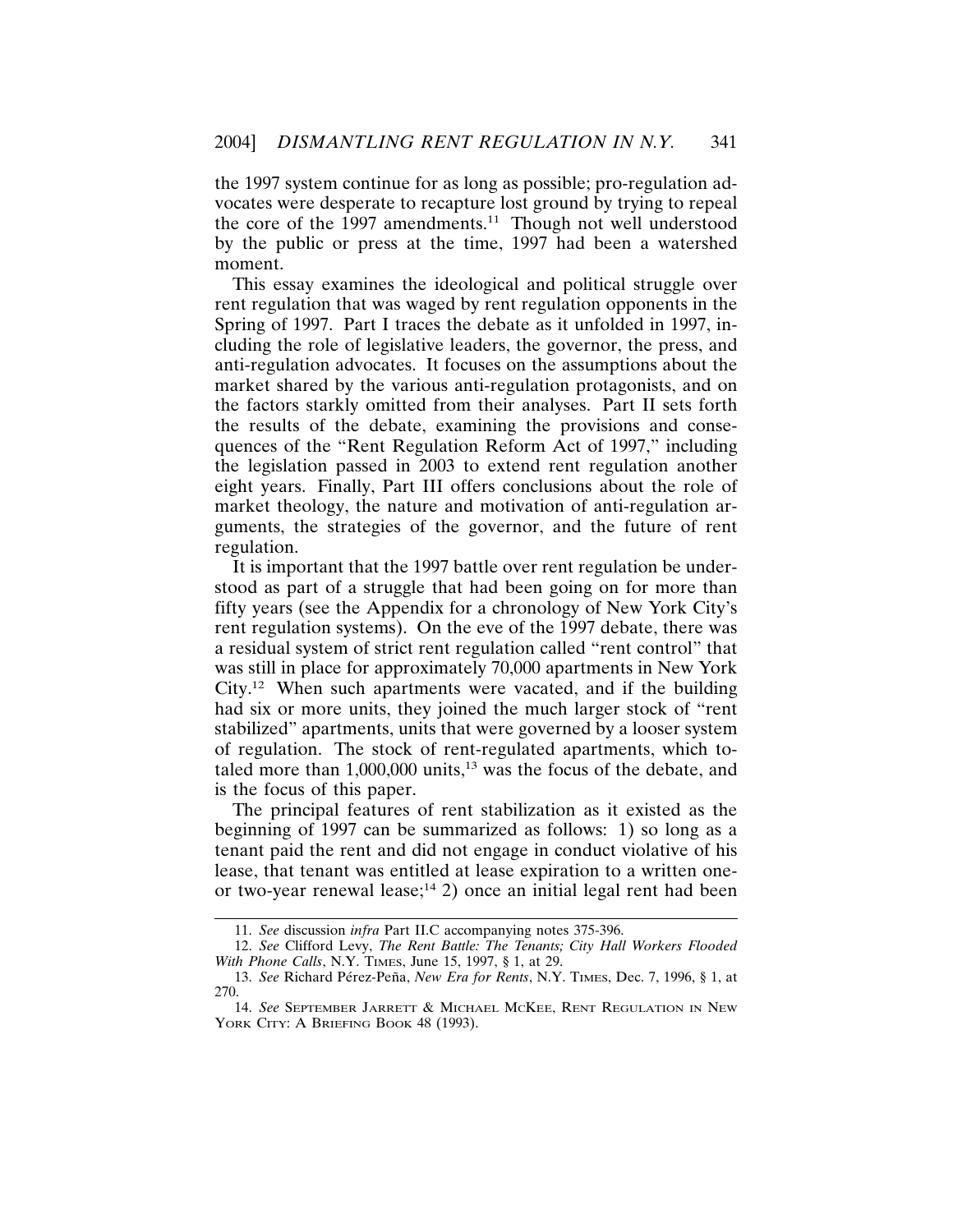set (when the apartment was first registered as being rent stabilized), further rent increases (for a one-year renewal, a two-year renewal, and, generally, a "bonus increase" after an apartment had been vacated) were set each year by a public body, the Rent Guidelines Board;<sup>15</sup> 3) these increases were supposed to track the increase in costs borne by landlords in running their buildings, $16$ although whether the Guidelines Board was being too generous or too stingy was a constant source of debate between tenants and landlords; 4) a new tenant stepped into the rent-stabilized shoes of his predecessor; $^{17}$  5) landlords were not permitted to reduce services (and were subject to reductions in collectible rent if they did);18 6) a family member of a tenant who had been living with that tenant was entitled to a lease in her own name were the named tenant to die ("tenant succession");<sup>19</sup> 7) landlords were entitled to rent increases both for building-wide capital improvements they made, and for improvements they made to individual apartments (in practice, generally apartments that had been vacated);<sup>20</sup> 8) apartments could be deregulated either if they were renting for \$2,000 or more and were then vacated, or if they were renting for \$2,000 or more and the tenants in occupancy had income in each of two successive years of at least  $$250,000;^{21}$  and 9) apartments in buildings with fewer than six units were not covered at all.<sup>22</sup>

According to the 1996 New York City Housing and Vacancy Survey, approximately 68 percent of rent stabilized apartments were occupied by households with total 1995 household income under \$40,000;<sup>23</sup> 91.5 percent of rent stabilized apartments were occupied by households with total 1995 household income under \$80,000.24

<sup>15.</sup> *See id.*

<sup>16.</sup> *See* Rent Stabilization Law ("RSL"), N.Y. CITY ADMIN. CODE § 26-510(b) (1969) (listing projected real estate taxes and maintenance costs as factors for the Rent Guidelines Board to consider when setting rent increases).

<sup>17.</sup> The new tenant signs a so-called "vacancy lease." *See* RSL § 26-511.

<sup>18.</sup> *See id.* § 26-514.

<sup>19.</sup> *See* Rent Stabilization Code, N.Y. COMP. CODES R. & REGS. tit. 9, § 2523.5(b) (1997).

<sup>20.</sup> *See id.* § 2522.4.

<sup>21.</sup> *See* Rent Regulation Reform Act of 1993, 1993 N.Y. LAWS, ch. 253.

<sup>22.</sup> *See* RSL § 26-504(a).

<sup>23.</sup> *See* N.Y. CITY RENT GUIDELINES BD., HOUSING NYC: RENTS, MARKETS & TRENDS '97 app. D.2 at 102 (1997), *available at* http://www.housingnyc.com/research/ pdf\_reports/97book.pdf (last visited Oct. 21, 2003) [hereinafter MARKETS & TRENDS].

<sup>24.</sup> *See id.*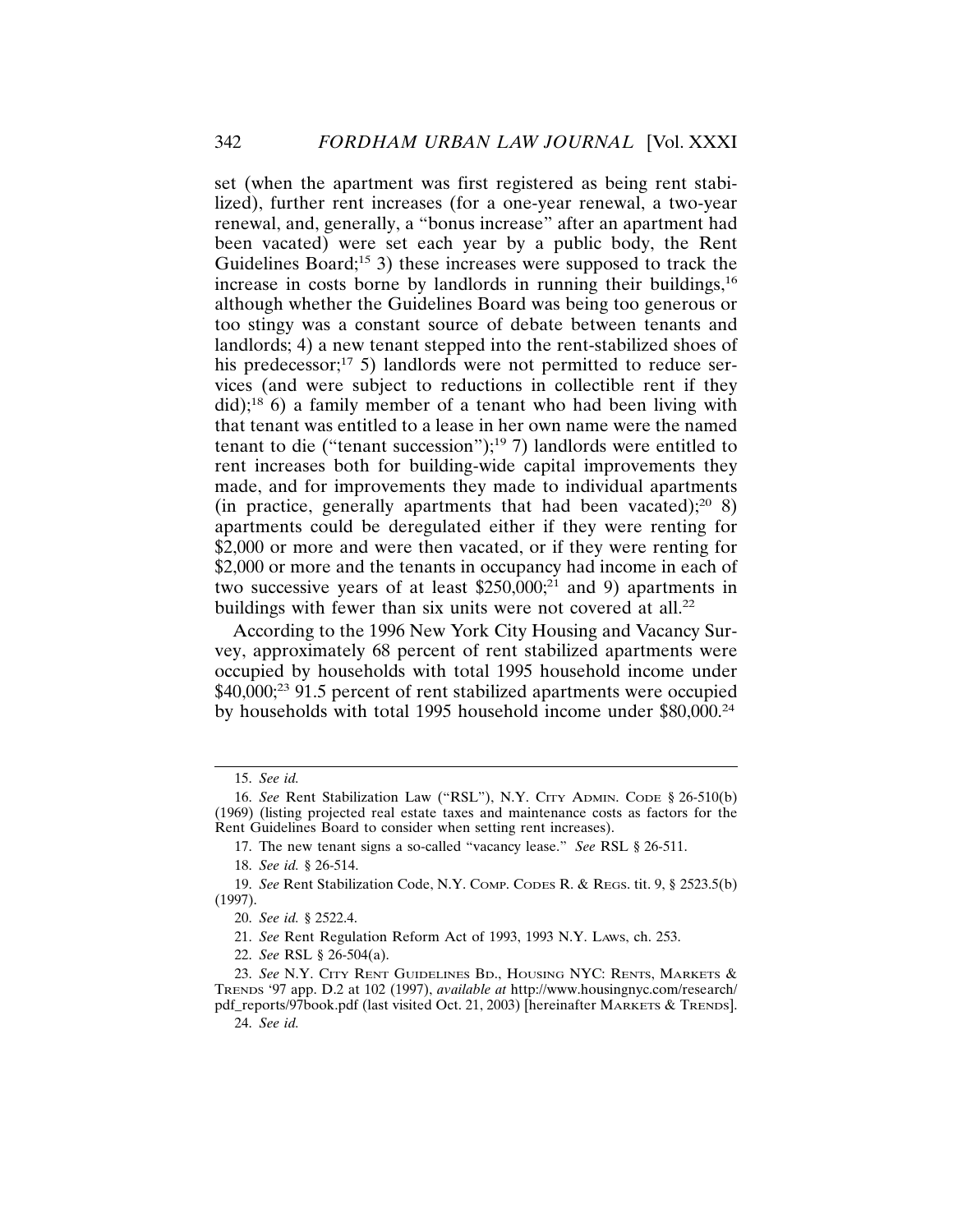# **I. THE 1997 DEBATE**

#### **A. A Campaign of Disinformation**

The rent regulation battle began in earnest when Joseph Bruno, the Majority Leader of the New York State Senate, announced in December, 1996 that he was going to "end rent control as we know it."25 Bruno, asserting that rent regulation had done "as much damage to the city's housing market as an 'atomic bomb' would," said he would simply let regulations expire on June 15, 1997 if the system were not dramatically overhauled to deregulate all apartments except those occupied by people with disabilities, senior citizens, and people with the "lowest income," a category the Senator did not define further.26

On one level, Senator Bruno's position did not appear to be idle boasting. Both houses of New York's legislature operated largely by one-person rule: the Democratic-majority Assembly by its Speaker, Sheldon Silver; the Republican-majority Senate by its Majority Leader, Mr. Bruno.<sup>27</sup> The Republicans in the State Senate held a five-vote majority in that chamber,28 and it was true that legislative inaction would effectively kill rent regulation.<sup>29</sup> On another level, however, politicians and the press understood that rent regulation continued to have widespread support, and that Senator Bruno's statement represented merely an opening gambit in what would be a difficult negotiation.<sup>30</sup>

The Governor's strategy was to maintain a low profile, allowing Senator Bruno to take political flack for urging the end of rent regulation, and then belatedly come forward with a plan to end rent regulation more gradually. The Governor would then characterize himself as having offered a "compromise" that protected te-

29. *See* James Dao, *The Rent Debate: Battle; War of Nerves in Albany*, N.Y. TIMES, Apr. 6, 1997, § 1, at 1.

30. *See* Editorial, *A Way to Compromise on Rents*, N.Y. TIMES, May 13, 1997, at A20 [hereinafter Editorial, *A Way to Compromise on Rents*].

<sup>25.</sup> *See* Editorial, *Rent Control and Reason*, TIMES UNION (Albany), Jan. 6, 1997, at A6.

<sup>26.</sup> *See* Joel Stashenko, *Bruno Softens Stance on Rent*, TIMES UNION (Albany), Dec. 31, 1996, at B2; *see also Pataki Urges Gradual End of Rent Laws*, N.Y. TIMES, Dec. 12, 1996, at B1 .

<sup>27.</sup> *See, e.g.*, James C. McKinley Jr., *Before Bills Move in Albany, 3 Leaders Cut Deals in*, N.Y. TIMES, Oct. 21, 2002, at A1 ("New York's is a government where . . . the power of the Assembly speaker and the Senate majority leader over legislation is almost absolute.")*.*

<sup>28.</sup> *See* Raymond Hernandez, *The Rent Debate: The Battleground; In Battle Over Rent Law, Focus is on a Pivotal Republican Legislator*, N.Y. TIMES, Apr. 7, 1997, at B1.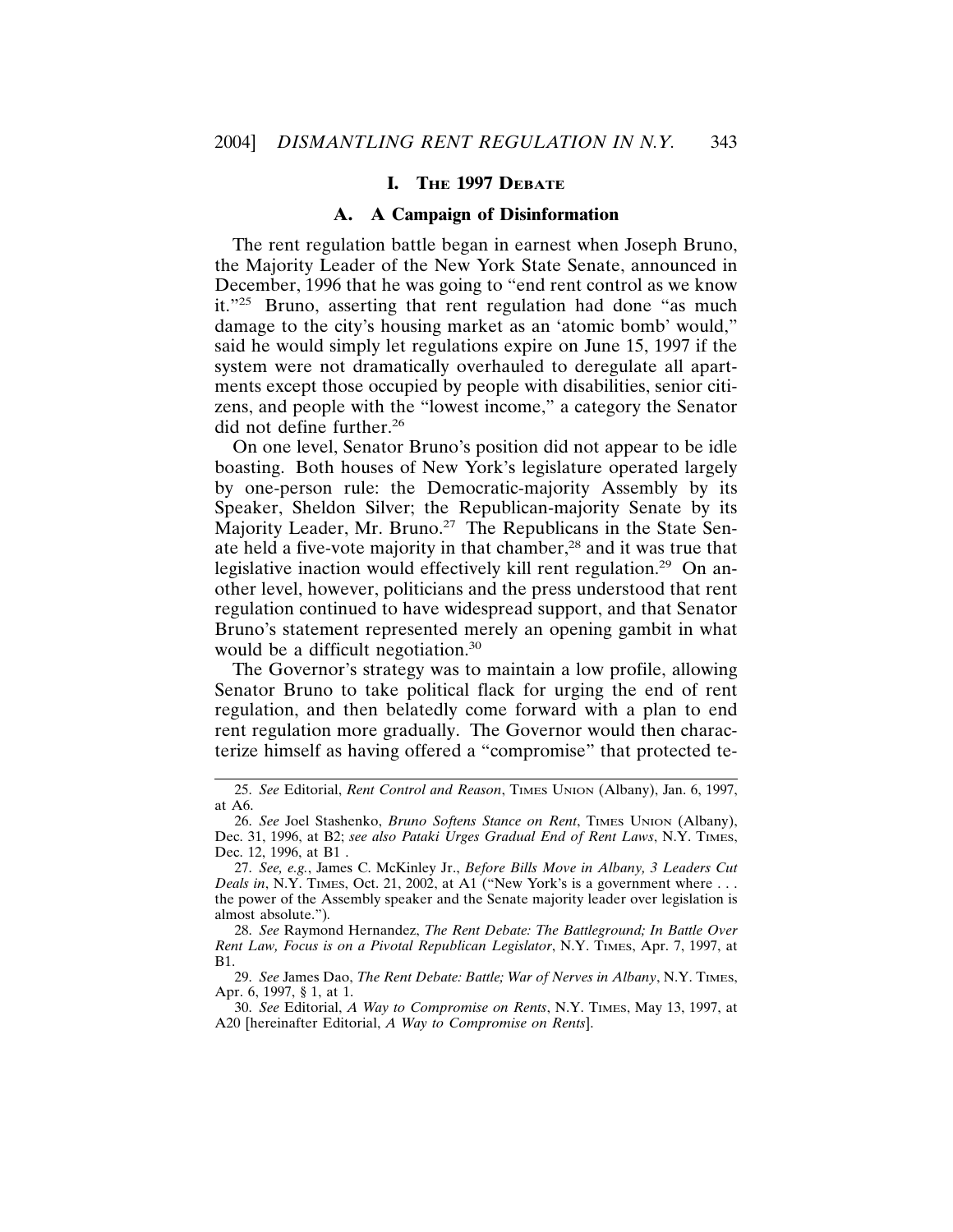nants. Actually, Governor Pataki's position in relation to rent regulation was clear enough to anyone who had been paying attention. Even though the Governor refused to set forth a specific proposal on rent regulation for months after Senator Bruno's announcement, he acknowledged in the immediate aftermath of that announcement that he "supported Bruno's ultimate goal of eliminating most rent regulations."31 His record as a legislator was clearly anti-regulation. He voted against rent regulation extension as an Assemblyman in 1989 and 1991; in 1993, as a State Senator, "he voted to extend the laws, but largely because they added luxury decontrol."32 In 1995, he stated his support for vacancy decontrol, a system by which rent regulation is ended over time by eliminating apartment from controls as soon as the incumbent tenant leaves.33 If the press seemed, for the most part, not to know where the Governor stood, rent regulation opponents were better informed. Peter D. Salins of the conservative, anti-regulation Manhattan Institute, for example, writing in January 1997, was prepared to say unequivocally that Governor Pataki was "on the record as opposed to rent control."34

There was early and continuing speculation that Senator Bruno and Governor Pataki were working in tandem, with Bruno taking the "radical" position to permit Pataki to posture himself as a "moderate." For example, even in the face of Senator Bruno's first call for deregulation, the Director of the Real Estate Institute at New York University asserted that he was "sure that's what will be true. . . . Even if it isn't orchestrated in advance, politically, it's inevitable that there will be a compromise, and then Pataki gets to look like the savior."<sup>35</sup> Despite repeated denials during the course of the debate, it is clear from comments made by Senator Bruno after that debate had concluded in June, 1997 that the speculation was entirely correct: "I established a position which I knew was to the far right," said Senator Bruno. "I knew where I would end up, and where I wanted to end up was somewhere along the lines

<sup>31.</sup> *See Pataki Urges Gradual End of Rent Laws*, *supra* note 26, at B1.

<sup>32.</sup> *See* James Dao, *Aides Say Pataki Favors Easing Some Limits on Rents*, N.Y. TIMES, Mar. 27, 1997, at B6.

<sup>33.</sup> *See id.*

<sup>34.</sup> *See* Peter D. Salins, *Rent Control's Last Gasp*, CITY J., Winter 1997, at 59. The Manhattan Institute publishes *City Journal. See About the Manhattan Institute*, *at* http://www.manhattan-institute.org/html/about\_mi.htm (last visited Sept. 29. 2003).

<sup>35.</sup> See Pérez-Peña, *supra* note 13.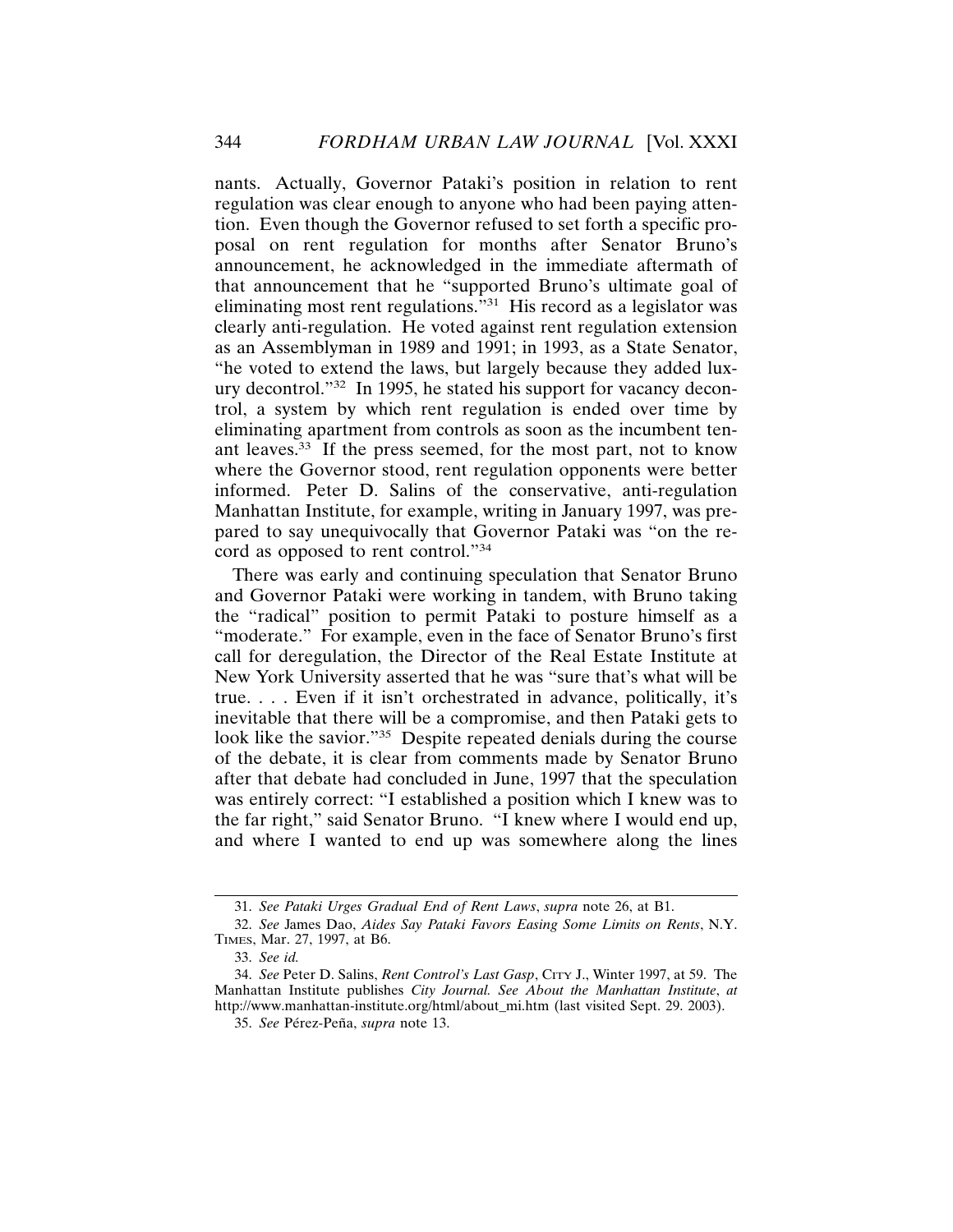where the governor was."<sup>36</sup> His only complaint was that the Governor was forced to present his "compromise" position too soon.<sup>37</sup> Senator Bruno acknowledged that the real goal of anti-regulation forces was the adoption of vacancy decontrol,<sup>38</sup> the tactic previously endorsed by Governor Pataki in 1995.39 Indeed, vacancy decontrol was at the top of the list of "first steps" towards full decontrol that *The New York Times*, a leading voice of rent deregulation, urged in December 1996 in the first of several anti-regulation editorials.<sup>40</sup>

No one expected an early resolution to the battle over rent deregulation. Albany had a well-deserved reputation for legislative brinksmanship, with little of importance ever resolved before the last possible moment.<sup>41</sup> Thus the first six months of 1997 would see the arguments over rent regulations enacted and reenacted. For opponents of rent regulation, success hinged on two sales pitches. The first was an effort, as Peter Salins put it, to "convince the state's opinion elite and the public at large that controls really are harmful."<sup>42</sup> The second was an effort to shift the question from one of whether controls should be lifted to one of when controls should be lifted; that is, to create the impression that elimination of regulation was and should be inevitable, so that the only issue was how to achieve that goal.<sup>43</sup> On both counts, market theology in general and market populism in particular were absolutely crucial.

Opposition to rent regulation was hardly a new phenomenon amongst devotees of the market. In fact, rent regulation has long been roundly condemned by almost all economists.<sup>44</sup> "More than 93 percent of the members of the American Economics Association surveyed by Alston, Kearl, and Vaughan (1992) agreed with

42. *See* Salins, *supra* note 34, at 65.

43. *See id.*

<sup>36.</sup> *See* Sarah Metzgar, *Bruno Admits Regret Over Rent-Control Deal*, TIMES UNION (Albany), June 21, 1997, at A1.

<sup>37.</sup> *See id.*

<sup>38.</sup> See James Dao & Richard Pérez-Peña, Rent War Redux: As Dust Settles, A *Tortuous Inside Story Emerges*, N.Y. TIMES, June 29, 1997, § 1, at 1.

<sup>39.</sup> *See* Dao, *supra* note 32.

<sup>40.</sup> *See* Editorial, *A Sensible Plan for Rent Decontrol*, N.Y. TIMES, Dec. 8, 1996, § 4, at 14.

<sup>41.</sup> *See* James Dao, *Inside Albany: A Guide to Power Centers*, N.Y. TIMES, Jan. 23, 1994, § 13WC (Westchester Weekly), at 1 ("Most legislatures leave their toughest battles until the last possible moment, but in Albany brinksmanship has been taken to new heights.").

<sup>44.</sup> *See* Andrejis Skaburskis & Michael B. Teitz, *The Economics of Rent Regulation*, *in* RENT CONTROL: REGULATION AND THE RENTAL HOUSING MARKET, 41, 41 (W. Dennis Keating et al. eds., 1998).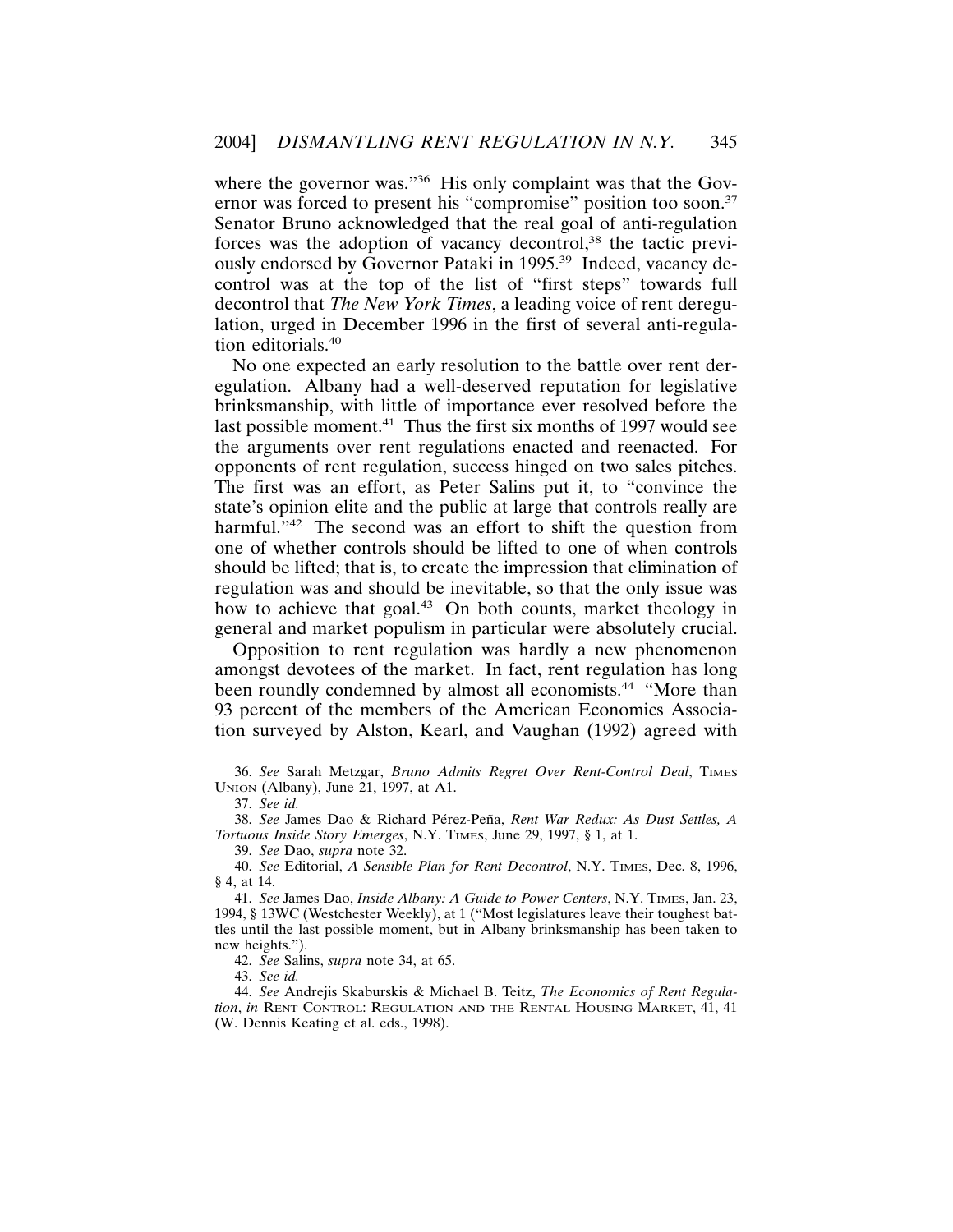the statement: 'A ceiling on rent reduces the quantity and quality of housing available.'"45 Yet scholarly and other opponents of rent regulation—even those prepared to describe the system as a "moral outrage"<sup>46</sup>—had to build their argument in the face of the fact that controls constrain landlords from raising rents to as high a level as they desire to charge. As the authors of "Rent Control: An Economic Abomination" acknowledged: the "short run" rent-lowering impact of regulation "cannot be denied."47

# **B. Key Market Populist Arguments**

On a popular level, the most frequent argument against rent regulation was not an argument at all, but a paean to the magical properties of the marketplace. Somehow, the song went, things would just be better when unnatural constraints on the operation of the market were lifted. Oftentimes, the bow to the market was conjoined with specific arguments against regulation, but the depth of the assumption of the virtue of the marketplace was best reflected in editorials like that of the *Daily News*, which opined, without stating any justification, "A free housing market would only benefit the city."<sup>48</sup> *Newsday's* anti-regulation editorial page was informed by the feeling that, "If there has been one key lesson of the '90s it is this: Governments impede free markets at their own peril."49

If there were one argument that rent regulation opponents were agreed upon, it was that regulation had hindered new construction, and that the removal of regulation would free the market to create enough housing to undo New York City's perennial housing shortage. The benefits would not just be more and better housing, but lower prices in a deregulated environment that caused there to be greater supply in relation to demand. There were many variations on this theme, and all are instructive. Editorialists like those in *The New York Times* and *Wall Street Journal* were among those repeatedly charging that rent regulation discouraged construction

<sup>45.</sup> *See id.*

<sup>46.</sup> *See* Walter Block et al., *Rent Control: An Economic Abomination*, 11 INT'L J. OF VALUE-BASED MGMT. 253, 253 (1998).

<sup>47.</sup> *Id.* at 254.

<sup>48.</sup> *See* Editorial, *Spell School Safety: C-O-P-S/Something to Build On*, N.Y. DAILY NEWS, Jan. 22, 1997, at 30.

<sup>49.</sup> *See* Editorial, *This is Your City . . . This is Your City on Rent Control*, NEWS-DAY, Apr. 13, 1997, at G1 [hereinafter Editorial, *This is Your City*].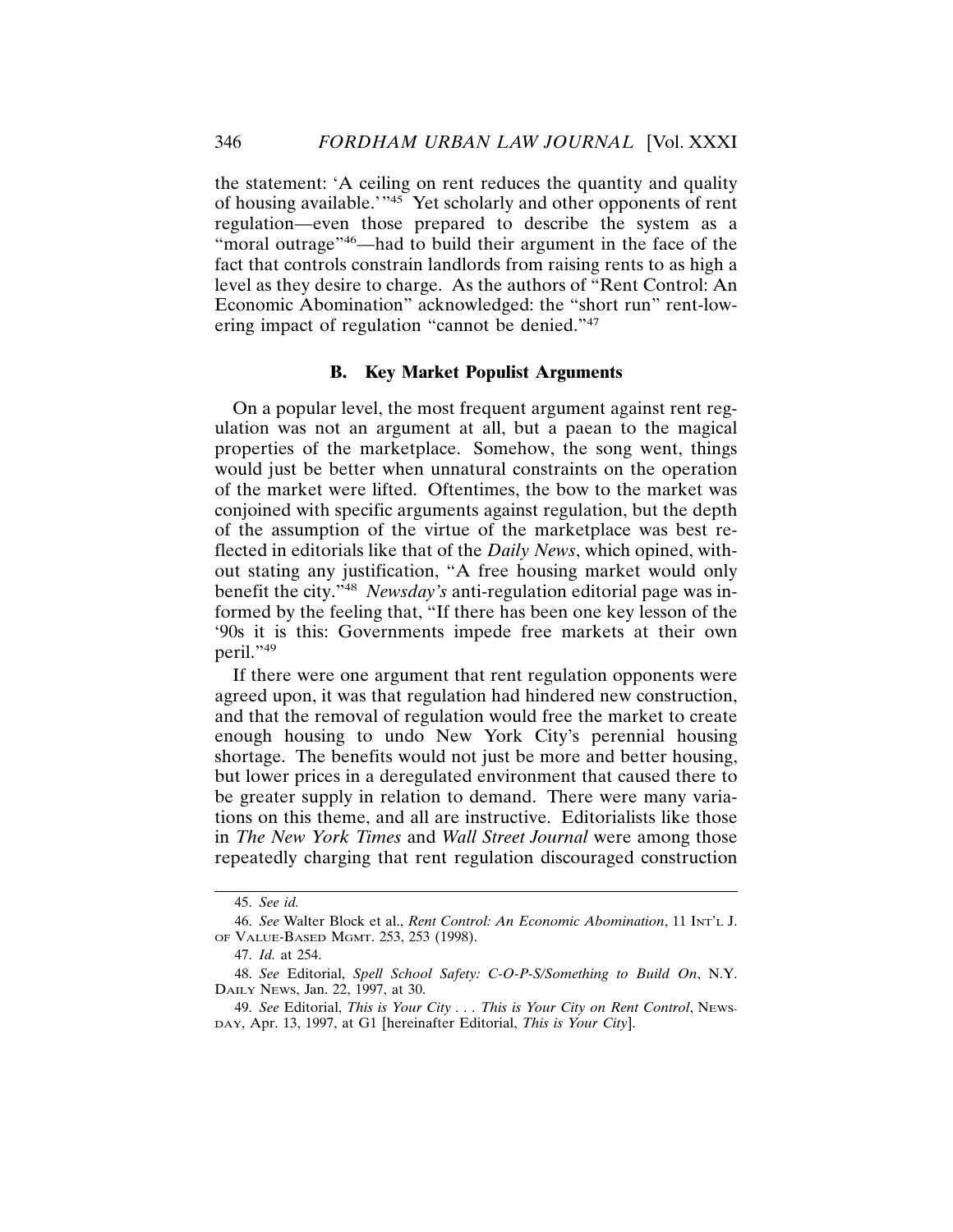of new buildings.50 The *New York Post* wrote that rent regulation had "all but wrecked what should be a thriving rental market by effectively removing private-sector incentives to build new housing."51 Legislators, debating as though the fact were self-evident, said that, "Rent control, as we know, inhibits new construction of apartments."52 Senator Bruno claimed that if rent regulation were eliminated, the city would see an apartment-building boom.<sup>53</sup>

Because of the extent of New York's housing shortage, this argument was quite potent, and, as it was repeated so frequently, may well have been influential in shaping opinion. After all, even regulation advocates would have to weigh the supposed benefits of regulation against the clear harm of the loss of new housing. The problem with the proposition that rent regulation reduced new construction was that it ignored the state of the law: the fact was that all new construction had for years been exempt from any type of rent regulation.54 Any developer was permitted to construct a new residential building, and charge whatever that developer wanted to charge.<sup>55</sup> The only exception to this rule was the circumstance in which a developer was not prepared to build in the "free market," but rather depend on governmentally-provided tax subsidies.56 In that circumstance alone (New York's "421-a" program), rent stabilization applied to a new building for a period of from ten to twenty years.<sup>57</sup> From 1981-1996, there were approximately 65,000 residential units, many of them rental units, that received initial benefits under this program.58

Regulation opponents had a second argument which attempted to link regulation with reduced construction, but this argument, while repeated in anti-regulation circles, was not the focus of the public campaign. According to this line of argument, landlords were not actually inhibited by the fact that their new buildings

56. *See* N.Y. REAL PROP. TAX LAW § 421-a (2003).

<sup>50.</sup> *See A Sensible Plan for Rent Decontrol*, *supra* note 40; Roger Starr, Editorial, *Rent Control Loses Its New York Lease*, WALL ST. J., May 1, 1997, at A18.

<sup>51.</sup> *See* Editorial, *Time to End the Rent Laws*, N.Y. POST, Dec. 9, 1996, at 24.

<sup>52.</sup> *See* NEW YORK STATE ASSEMBLY DEBATE TRANSCRIPTS 66 (Mar. 17, 1997) (statement of Mr. Balboni). All Assembly debate statements cited in this article were made during the March 17, 1997 Assembly debate. *See id.*

<sup>53.</sup> *See* Joel Stashenko, *Horseplay Aside, Bruno Vows Rent Control Change*, TIMES UNION (Albany), Jan. 12, 1997, at D5.

<sup>54.</sup> Emergency Tenant Protection Act ("EPTA") of 1974, 1974 N.Y. LAWS ch. 576. 55. *See id.*

<sup>57.</sup> *See id.* § 421-a(f); N.Y. CITY RENT GUIDELINES BD., 421A AND J-51 TAX FAQ, *at* http://www.housingnyc.com/resources/faq/421a-J51.html (last visited Nov. 9, 2003).

<sup>58.</sup> *See Markets & Trends*, *supra* note 23, at app. G.6, at 124.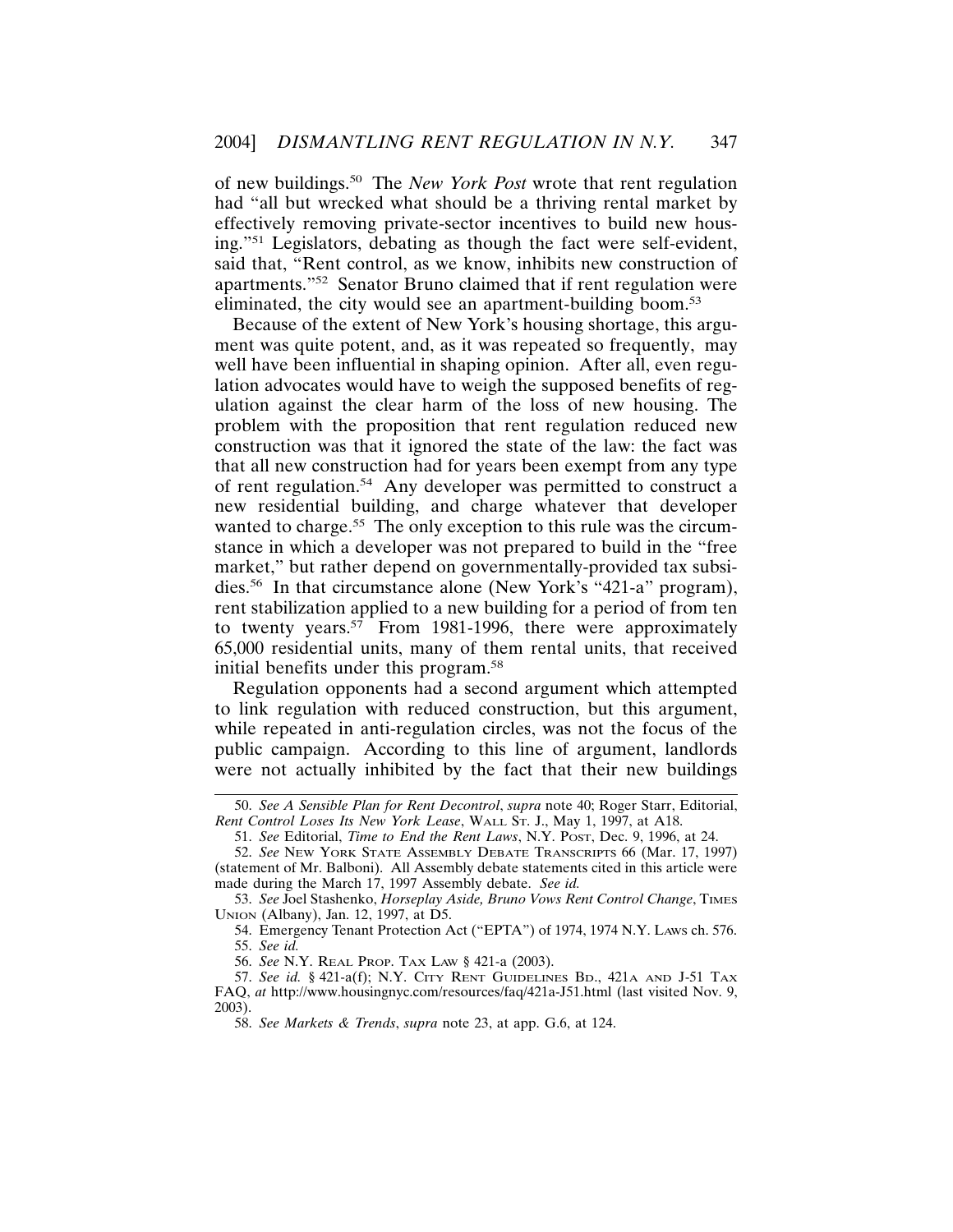would be subject to rent regulation (because they were not), but they were still inhibited from building because of the fear that at some time in the future controls might be re-imposed. Writing for the Cato Institute, a conservative think tank, William Tucker argued that builders have learned that "any new housing in New York risks being 'recaptured'.... Consequently, little new rental housing is ever built."<sup>59</sup> The evidence cited by Tucker was the fact that, in 1969, then New York City Mayor John Lindsay had said that housing built after 1969 would not be rent regulated, but that regulation was imposed on housing built between 1969 and 1974 by the State Legislature pursuant to the Emergency Tenant Protection Act of 1974 (the "ETPA").<sup>60</sup> Indeed, the ETPA did place recent new construction under regulation, although only in the face of the State's brief experiment with vacancy decontrol, an experiment that resulted in massive rent increases as well as multiple reports of landlord harassment designed to cause tenants to vacate their apartments.61 While in the succeeding twenty-three years, all unsubsidized new construction remained unregulated, regulation opponents such as Assemblyman Faso insisted that, "There simply is no confidence that the free market will continue to exist" once buildings have been erected.<sup>62</sup>

Anthony Downs, another rent regulation opponent, also described New York as having adopted a "double-cross strategy" (i.e., placing new units that were supposed to be exempt from regulation under control) that inhibits new construction.63 Downs's, *A Reevaluation of Residential Rent Control*, actually claimed to have empirical data to support the argument that the fear of follow-on regulation caused a reduction in new construction.64 He contrasted the average annual new housing construction of 32,000 in the 1950s and 37,000 in the 1960s, with averages of 17,000 in the 1970s and

<sup>59.</sup> WILLIAM TUCKER, THE CATO INSTITUTE, HOW RENT CONTROL DRIVES OUT AFFORDABLE HOUSING, CATO POLICY ANALYSIS 13 (1997), *available at* http:// www.cato.org/pubs/pas/pa-274.html (last visited Oct. 24, 2003).

<sup>60.</sup> *See id.*

<sup>61.</sup> *See* TEMPORARY STATE COMMISSION ON LIVING COSTS AND THE ECONOMY OF THE STATE OF NEW YORK, REPORT ON HOUSING AND RENTS OF THE TEMPORARY STATE COMMISSION ON LIVING COSTS AND THE ECONOMY OF THE STATE OF NEW YORK TO THE GOVERNOR AND THE LEGISLATURE 7 (1974)*.*

<sup>62.</sup> *See* NEW YORK STATE ASSEMBLY DEBATE TRANSCRIPTS 121 (Mar. 17, 1997) (statement of Mr. Faso).

<sup>63.</sup> *See* ANTHONY DOWNS, A REEVALUATION OF RESIDENTIAL RENT CONTROLS 48 (1996).

<sup>64.</sup> *See id.* at 125.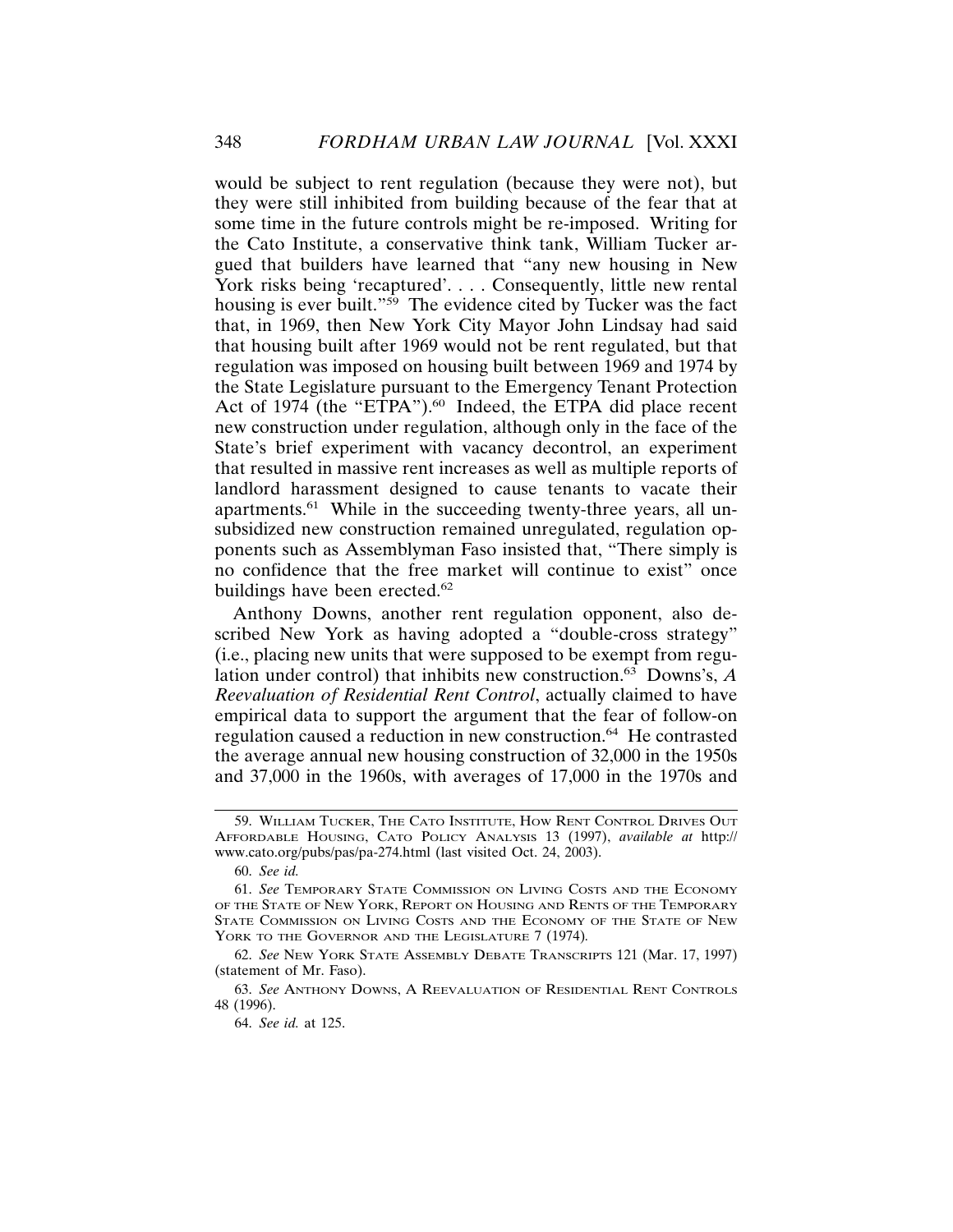$10,400$  in the 1980s.<sup>65</sup> Describing the first two decades as the period prior to stringent regulation, and the last two as during the period of stringent regulation, he concludes that the decline occurred because of regulation.<sup>66</sup> The only qualification made in respect to the data is that they included both owner-occupied and rental units.<sup>67</sup>

The analysis by Downs is very much characteristic of scholarly opposition to regulation. Believing that "[r]ent control is basically immoral and unjustified,"68 Downs sought to justify his view by presenting seemingly scientific data (or theoretical models), but failed to address fundamental questions in his analysis. Here, Downs needed to determine whether the reduction in construction was entirely caused by rent regulation, whether the reduction merely coincided with stringent rent regulation, or whether the reduction was partially caused by rent regulation (and, if so, to what extent). Among the questions that might have been asked about the reduction in construction was the role of the federal government in subsidizing suburban expansion while disinvesting in cities, the role of massive out-migration of whites from New York (a net of four million in the forty year period examined by Downs) and the impact of neighborhood change, the role of New York City's fiscal crisis in the mid-1970s, and the rise in construction costs. Downs looked at none of these questions.

The other crucial factor not considered (or, at least, not acknowledged) by those citing the fear of after-construction controls as a reason builders did not build is simply the extent to which a builder would actually be hurt by regulation even if such regulation were imposed. If a developer were actually making a "free market" decision about construction, that developer would have concluded that the development would be profitable, and would set initial rents at whatever the market would bear. Until such time as the developer's fear of control came to be realized, the developer would continue to receive market rents. Even if controls were ultimately imposed, there has never been a case in New York where existing rents were forced to be reduced. Thus, the only question in terms of economic return would be the extent to which controls would cut into profitability over time. And, as a 1997 study

<sup>65.</sup> *See id.* at 51.

<sup>66.</sup> *See id.*

<sup>67.</sup> *See id.*

<sup>68.</sup> *See* John Tierney, *The Rentocracy: At the Intersection of Supply and Demand*, N.Y. TIMES, May 4, 1997, § 6 (Magazine), at 39 (quoting Downs).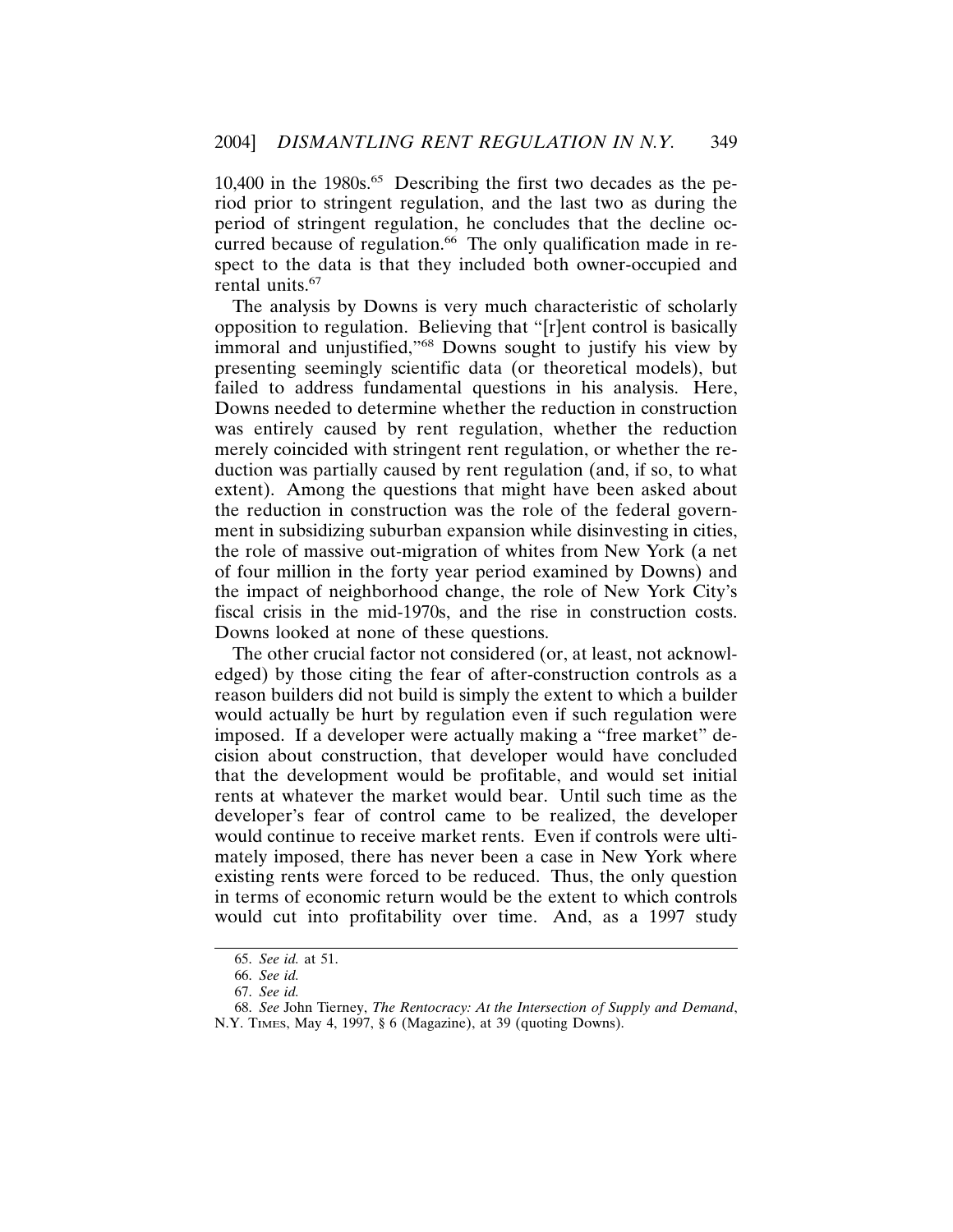demonstrated, the cumulative increases granted by the Rent Guidelines Board have historically exceeded the increases in the costs borne by owners.69

The final argument linking regulation to the inhibition of new construction was the one least frequently expressed, but perhaps most revealing of the pro-market mindset. This argument did not claim that new construction was regulated, or even that it would be regulated in the future. The problem was the impact that existing regulation had on prospective consumers of unregulated housing. Because of regulation, *Newsday* complained, even developers of luxury buildings have to "do business in a market rife with artificially cheap apartments."70 The consequence, wrote Peter Salins, is that regulation "discourages affluent tenants with rent discounts from shopping around for the new apartments that developers would build."<sup>71</sup> In other words, given the fact that developers were unable or unwilling to construct housing that would compete with regulated rents,72 what the developers needed was an environment in which all had no choice but to compete for apartments that were no longer "artificially cheap," but rather, apparently, "naturally" more expensive.

The arguments about inhibition of new construction were "market populist" only insofar as they promised more housing for everyone, and studiously avoided any mention that deregulation equaled greater profit for landlords. What was needed were more directly populist appeals with greater potential emotional and pocketbook appeal, both to stoke resentment of regulation and to ease fears about what the consequences of deregulation would be. These arguments—notably that regulation was unfair *to tenants* because some tenants were rent-regulated and others were not, because it was unfair for wealthy tenants to enjoy the benefits of regulation, and that deregulation would cause either relatively lim-

<sup>69.</sup> *See* OFF. OF N.Y. CITY PUB. ADVOCATE MARK GREEN, RENT DESTABILIZA-TION STUDY II: AN ANALYSIS OF THE FAIRNESS TO LANDLORDS OF RENT INCREASES GRANTED BY THE RENT GUIDELINES BOARD FOR STABILIZED APARTMENTS 4 (1997), *available at* http://www.housingnyc.com/research/pdf\_reports/greenrentstudy.pdf (last visited Oct. 21, 2003). This study examined the period from 1976 through 1997. *See id.* at 10 tbl.1. The study's examination of the arguments about overall landlord profitability is discussed *infra*, at text accompanying notes 125-127.

<sup>70.</sup> Editorial, *This is Your City*, *supra* note 49.

<sup>71.</sup> Salins, *supra* note 34, at 62.

<sup>72.</sup> This fact is essential to a consideration of the argument of regulation opponents that an unregulated market would result in lowered rents *throughout* the socioeconomic range of New York City tenants, a proposition discussed *infra,* at text accompanying notes 218-230.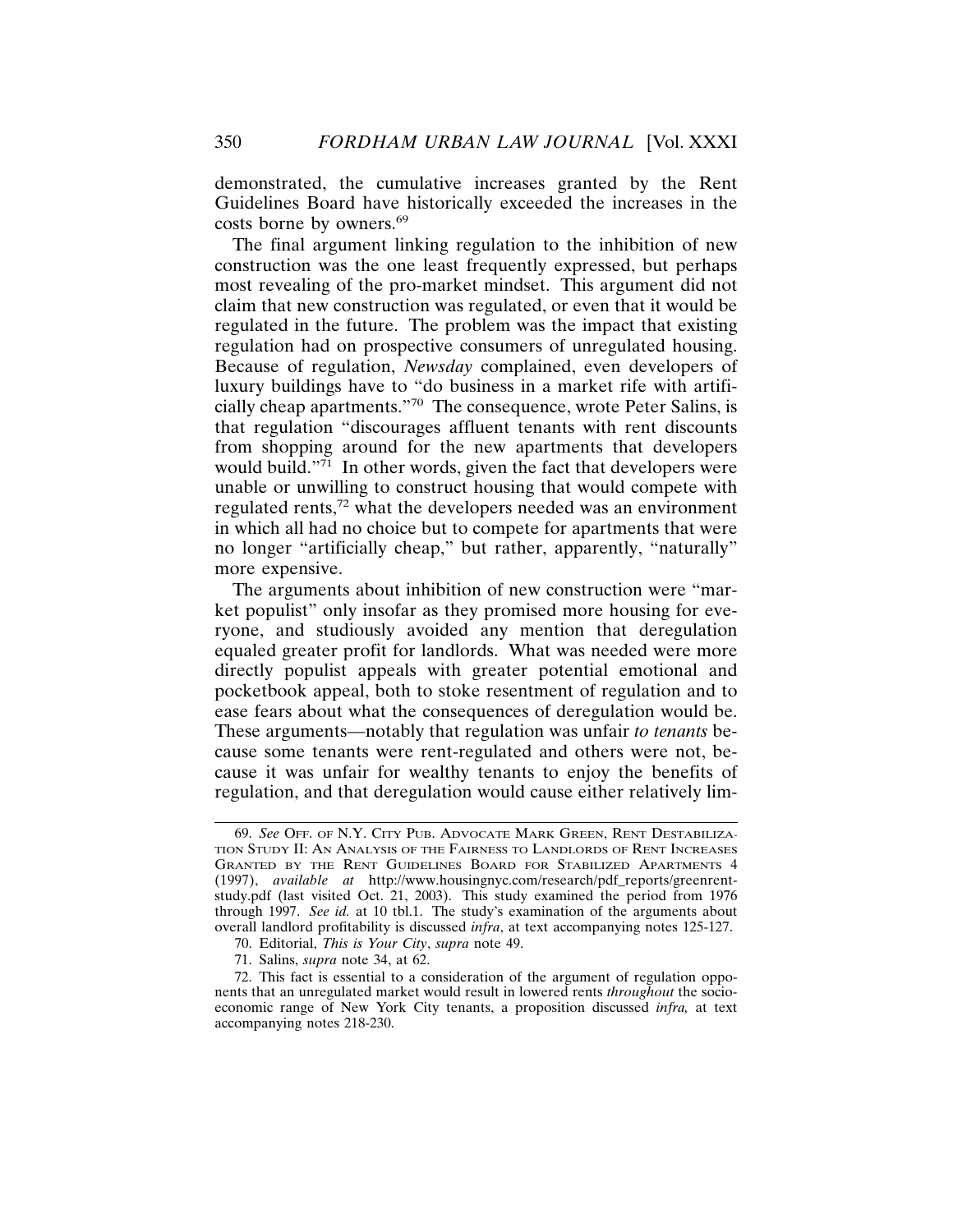ited rent rises (or even rent decreases)—were featured prominently in the spring of 1997.73 Before turning to them, however, it is important to examine an aspect of a debate that played out on the floor of the New York State Assembly in March 1997.

## **C. The Debate in the Assembly**

It has been said that "virtually no society treats the market as the only criterion of social functioning."74 The Assembly debate provided a tantalizing hint that the thinking of rent regulation opponents may well form an exception to that rule. Assemblyman Vito Lopez, Chair of the Assembly's Housing Committee, had introduced a bill that would have reauthorized rent regulation substantially as it had existed.<sup>75</sup> The bill was not thought to have any chance to be passed into law, but was instead seen as "an opening bid by the Assembly leadership in negotiations that all sides expect to be highly contentious and to drag on through the legislative session."76 The debate on the bill, though, provided a window into the contrasting views of members of the Assembly, and the language of housing as home and community was starkly juxtaposed to the language of housing as market.

Defenders of rent regulation argued that rent regulation contributed to neighborhood stability and economic integration, and that, fundamentally, an apartment was a "home" to a renter in just the same way as a standalone private dwelling is a "home" to its owner.77 Assemblyman Richard Gottfried, for example, pointed out that "in New York City, rental housing is the way most people live as their home."78 In the course of the debate, Assemblyman Scott Stringer claimed that the attack on rent regulation:

[I]s really an attack on communities. . . . My community, 20, 25 years ago, was a community you would be afraid to walk in. It was a community that literally you could get killed going to the drug store. There were drugs, there was danger, the schools were falling apart. And a bunch of pioneers, people who are

<sup>73.</sup> *See* discussion *infra* text accompanying notes 93-101.

<sup>74.</sup> Michael B. Teitz, *A Social Perspective on Rent Control*, *in* RENT CONTROL: REGULATION AND THE RENTAL HOUSING MARKET 82 (W. Dennis Keating et al. eds., 1998).

<sup>75.</sup> A. 2-A, 220th Leg., Reg. Sess. (N.Y. 1997).

<sup>76.</sup> *See* Raymond Hernandez, *Bill Would Bolster Rent Control Laws*, N.Y. TIMES, Feb. 20, 1997, at B2.

<sup>77.</sup> *See* NEW YORK STATE ASSEMBLY DEBATE TRANSCRIPTS 170 (Mar. 17, 1997) (statement of Mr. Gottfried).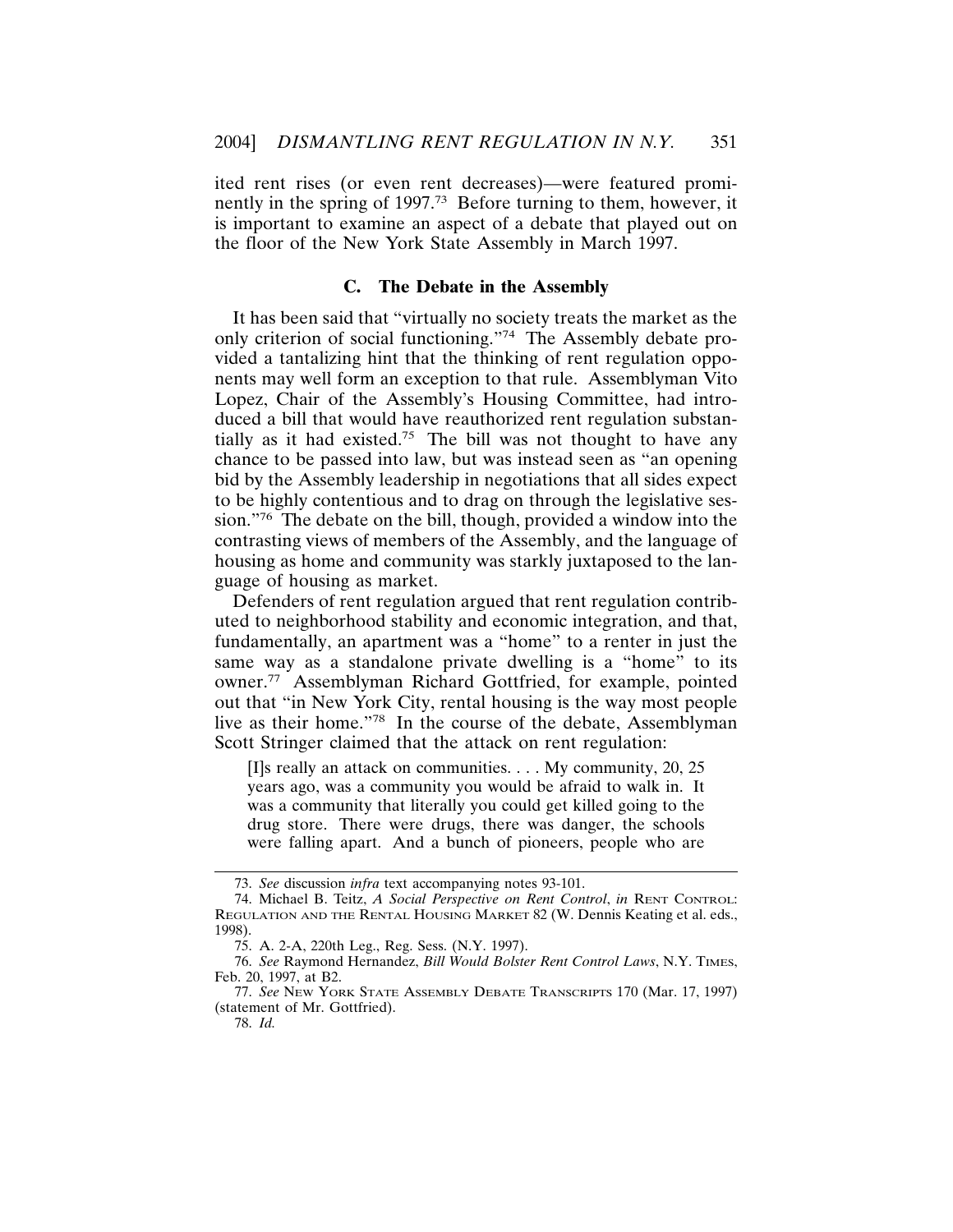senior citizens today, arrived on the west side and in other parts of the City and they set up their roots. They entered rent-regulated apartments and they started to build those communities. They build the school and the day-care centers. They created the flavor and the life of these neighborhoods.<sup>79</sup>

Assemblyman Stringer described what those renter "pioneers" had done was to have invested in their homes and neighborhoods.<sup>80</sup>

Similarly, Assemblyman Edward Sullivan said, "Within one or two blocks, you can walk from apartments where people are rather well off, to places where people are not so well off, and that is what gives New York City its flavor, its character, its understanding of one another, that's what creates a neighborhood in New York."81 Finally, Assemblywoman Deborah Glick insisted that New Yorkers enjoyed a social network, just like neighborhoods in other places: "We just don't have it stretching down the block that curves around a tree-lined street. We have that in our buildings that rise up many, many stories."82

Recitations like those from the four Democratic members of the Assembly cited above would normally be hardly remarkable. Declarations praising the values of home and neighborhood have long been the bread-and-butter of legislators. It is certainly true that a variety of developments in the last thirty years have contributed to "the destruction of a sense of place and to the transformation of America into a country of exiles."83 Nevertheless, there was and remains a "living sense of a boundaried place," a sense that "always has a provincial character" and which "takes shape first as connections to families and friends, then to neighborhoods, towns, and regions, and finally, to the nation and the world."84

What is remarkable is that one of the principal concerns expressed by rent regulation opponents was that rent regulation makes people less mobile than city dwellers should be. As Assemblyman Balboni complained, "People stay in their neighborhoods

<sup>79.</sup> NEW YORK STATE ASSEMBLY DEBATE TRANSCRIPTS 73-74 (Mar. 17, 1997) (statement of Mr. Stringer).

<sup>80.</sup> *See id.* at 78.

<sup>81.</sup> NEW YORK STATE ASSEMBLY DEBATE TRANSCRIPTS 162-63 (Mar. 17, 1997) (statement of Mr. Sullivan).

<sup>82.</sup> NEW YORK STATE ASSEMBLY DEBATE TRANSCRIPTS 141 (Mar. 17, 1997) (statement of Ms. Glick).

<sup>83.</sup> WILLIAM LEACH, COUNTRY OF EXILES: THE DESTRUCTION OF PLACE IN AMERICAN LIFE 181 (1999).

<sup>84.</sup> *Id.* at 180.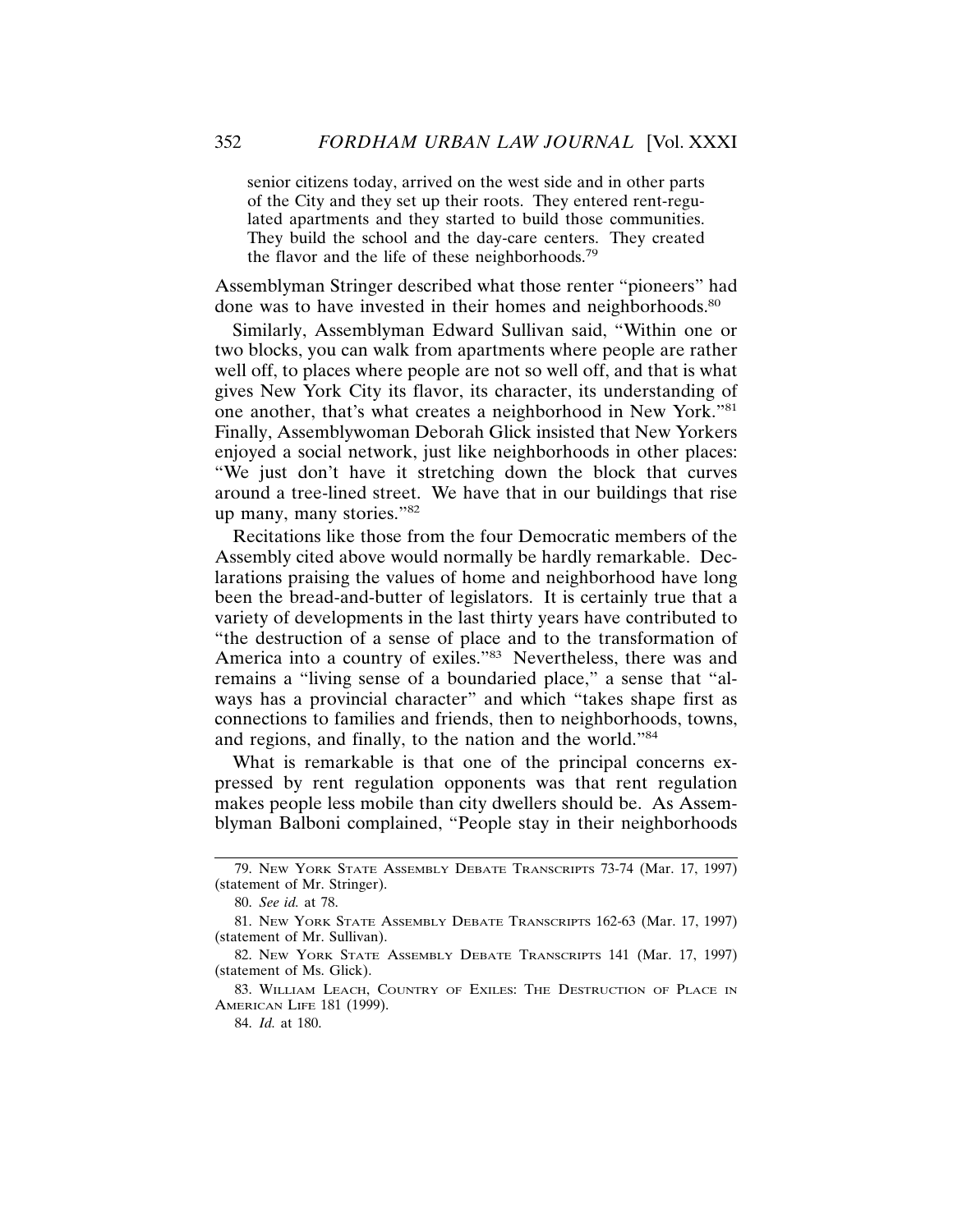forever."85 Even though people "are supposed to move," he continued, "New York City is practically five times as bad" in terms of mobility as other cities. "In other words, for every one year that somebody stays in an apartment in Houston, New Yorkers stay there five years." The problem with rent regulation, Balboni concluded, is that the system "give[s] the people something they want to hold on to forever."86

Had Assemblyman Balboni been able to imagine that a renter's apartment was his home, he would surely have been less troubled that some renters would want to hold on to their homes for a long time. This, after all, is precisely what homeowners in New York City do. Based on an analysis of information contained in the Census Bureau's 1996 Housing Vacancy Survey (the year closest to the debate), it turns out that fully 43.3 percent of owners were living in their homes for sixteen years or more, compared to only 26.1 percent of non-rent stabilized renters and only 21.6 percent of rent stabilized renters.<sup>87</sup> At the other end of the longevity-of-occupancy spectrum, only 31.5 percent of owners were living in their homes for five years or less, whereas 53.6 percent of non-rent stabilized renters and 58.3 percent of rent stabilized renters were in their homes for that period of time.<sup>88</sup> In short, renters were more mobile than owners, but still not mobile enough for rent regulation opponents.

For Assemblyman Balboni, as with other opponents of rent regulation, an apartment was not so much a home for its user, but an asset to be deployed by its landlord owner. The Assemblyman

<sup>87.</sup> Data from the Census Bureau's 1996 Housing and Vacancy Survey was included in *Housing NYC: Rents, Markets & Trends '97*. *See* MARKETS & TRENDS, *supra* note 23, app. D1 at 94-95, app. D.3 at 104-07. Integrating that information, one can derive the following:

| Year Moved in | Owner-<br>Occupied | $%$ of<br>total | Non-stabilized<br>rentals | $%$ of<br>total | Stabilized<br>rentals | $%$ of<br>total |
|---------------|--------------------|-----------------|---------------------------|-----------------|-----------------------|-----------------|
|               | 834.183            |                 | 931,414                   |                 | 1,014,751             |                 |
| 93-96         | 166,949            | 20.01           | 345,560                   | 37.10           | 402.889               | 39.70           |
| $90 - 92$     | 95.929             | 11.50           | 153,516                   | 16.48           | 188,202               | 18.55           |
| 87-89         | 92.499             | 11.09           | 79.748                    | 8.56            | 78.891                | 7.77            |
| 84-86         | 67.989             | 8.15            | 62.172                    | 6.68            | 62.921                | 6.20            |
| 81-83         | 49,823             | 5.97            | 48,427                    | 5.20            | 62,092                | 6.12            |
| 71-80         | 167,575            | 20.09           | 124,613                   | 13.38           | 159.916               | 15.76           |
| prior to 71   | 193,420            | 23.19           | 118,376                   | 12.71           | 58,841                | 5.80            |

88. *See* MARKETS & TRENDS, *supra* note 23, at 104.

<sup>85.</sup> NEW YORK STATE ASSEMBLY DEBATE TRANSCRIPTS 67 (Mar. 17, 1997) (statement of Mr. Balboni).

<sup>86.</sup> *Id.* at 68.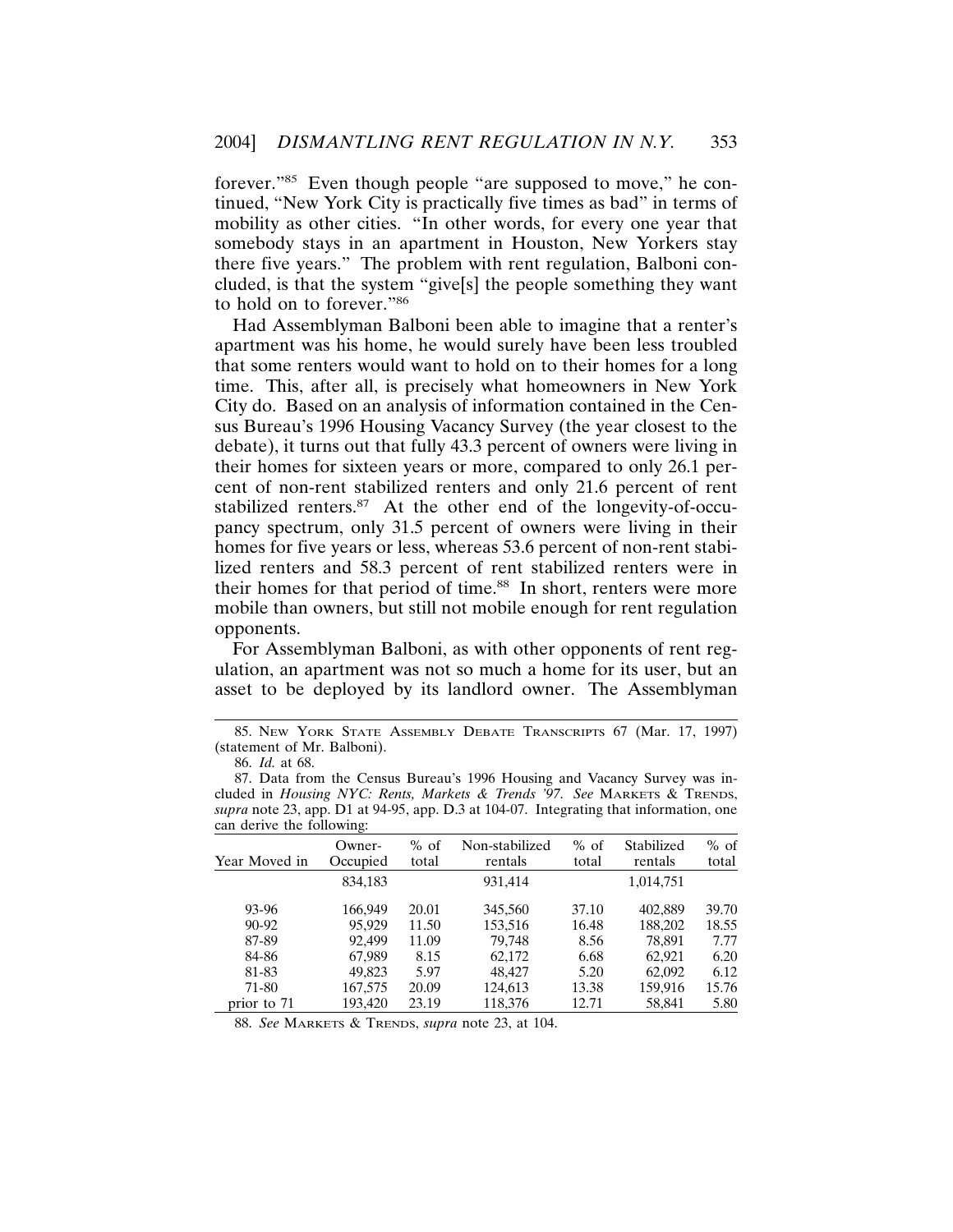seemed genuinely shocked when his colleague, Scott Stringer, had described the way that rent-regulated tenants had invested in neighborhoods as follows:

[Y]ou have said on two different occasions during your discussion the word 'investment.' What do you mean by 'investment'? Now, because have we changed the debate suddenly? Because these are people who are not . . . invested in a housing [*sic*], right, they don't own the housing, they are renting, right? Correct? Is that correct?<sup>89</sup>

The concept that investment could take the form not only of financial equity but "sweat equity" as well was entirely foreign to Mr. Balboni. Another rent regulation opponent, Assemblyman Faso, in an example of the red-baiting that surfaced periodically in the Spring of 1997, pled for deregulation in these terms: "[M]y goodness, they have abolished rent control in Ho Chi Minh City, but somehow we can't seem to whip up the strength to realize the laws of supply and demand in New York City."90

When the Democratic-controlled Assembly passed the Lopez reauthorization bill on March 17th, there was still approximately three months to go before what was seen as the June 15th deadline for resolution, and Governor Pataki was still playing his cards close to the vest. A week later, the Governor even proclaimed that "he had no plans to offer his own proposal for changing the state's rent regulations, arguing that the most productive role for him would be to stay above the fray to broker a compromise between Democrats who want to maintain the current system and Republicans who want to abolish many protections for tenants."<sup>91</sup> In the meantime, opponents of regulation went about the business of trying to demonstrate that it was they who were supportive of the average New Yorker.<sup>92</sup>

# **D. Wealthy Tenants?**

A central market populist argument was that rent stabilization really only benefited a wealthy few. "What is perhaps most galling about rent regulation in New York City," wrote Peter Salins, "is

<sup>89.</sup> NEW YORK STATE ASSEMBLY DEBATE TRANSCRIPTS 77 (Mar. 17, 1997) (statement of Mr. Balboni).

<sup>90.</sup> NEW YORK STATE ASSEMBLY DEBATE TRANSCRIPTS 114 (Mar. 17, 1997) (statement of Mr. Faso).

<sup>91.</sup> *See Pataki Offers to Mediate in Rent-Control Debate*, N.Y. TIMES, Mar. 26, 1997, at B4.

<sup>92.</sup> *See* discussion *infra* Parts I.D-E.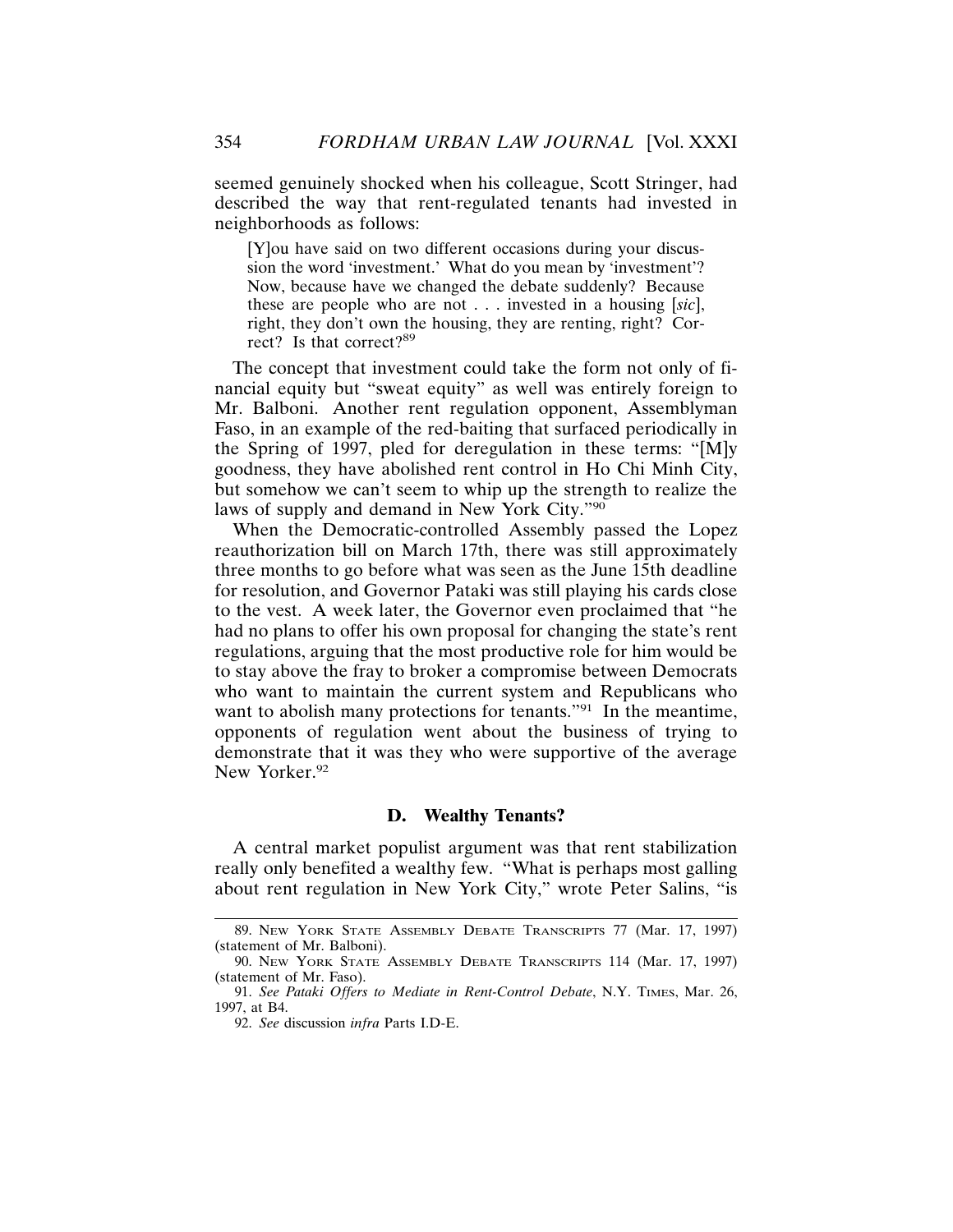that the housing scarcity it generates affects the entire city while its benefits fall to a select few. Cocktail-party talk about movie stars who pay a song for luxury apartments isn't so far off the mark."<sup>93</sup> This assertion was repeatedly driven home by anti-regulation advocates. In perhaps the most widely circulated story—the cover story in the Sunday magazine of *The New York Times*—John Tierney emphasized that, "Most of the good deals go to people with aboveaverage incomes in Manhattan's best neighborhoods."94 The editorial page of *The Times* argued that the system "creates an absurdly inequitable system protecting some well-to-do tenants at the expense of others."95 The editorial in *Crain's New York Business* was almost identical: "[M]ost of the benefits [of rent regulation] go to well-off New Yorkers in the trendiest neighborhoods."<sup>96</sup> Joseph Strasburg, the head of the Rent Stabilization Association, the major landlord trade group in New York, also focused on Manhattan tenants: many of them "don't need protection because they are people of means, many of them who own second homes. Who are we protecting here?"<sup>97</sup>

The broad goal of these arguments was to paint rent regulation as inequitable. The more targeted goal was to lower the tenant income level at which at occupied apartments that rented for \$2,000 a month or more would be deregulated. The existing level was annual income of \$250,000, but proposals surfaced in the course of the debate to cut that level to as low as \$125,000.<sup>98</sup> Three simple tests demonstrate that the professed concern about unfairly protecting the wealthy was no more than market populist rhetoric. First, even though "the debate has centered on those seen as abusing the system by receiving subsidies they do not need," *The Times* reported, Census Bureau statistics showed that "only 5 percent of those families in rent-regulated apartments report yearly incomes of more than \$100,000."99 An even smaller percentage of families—"0.35 percent of the 1.1 million regulated tenants"—had in-

<sup>93.</sup> Salins, *supra* note 34, at 62.

<sup>94.</sup> *See* Tierney, *supra* note 68.

<sup>95.</sup> *See* Editorial, *A Leader Needed on Rent Control*, N.Y. TIMES, Apr. 8, 1997, at A14.

<sup>96.</sup> *See* Editorial, *Reform Rent Laws*, *supra* note 2, at 8.

<sup>97.</sup> *See* Katti Gray, *Rent Law Test Set in Albany*, NEWSDAY, Apr. 5, 1997, at A16.

<sup>98.</sup> Michael Slackman & Ellen Yan, *Swing Vote in Rent Wars*, NEWSDAY, June 5, 1997, at A36.

<sup>99.</sup> *See* Adam Nagourney, *Ads Seek to Push Pataki and D'Amato Into Debate on Rent*, N.Y. TIMES, Apr. 28, 1997, at B1.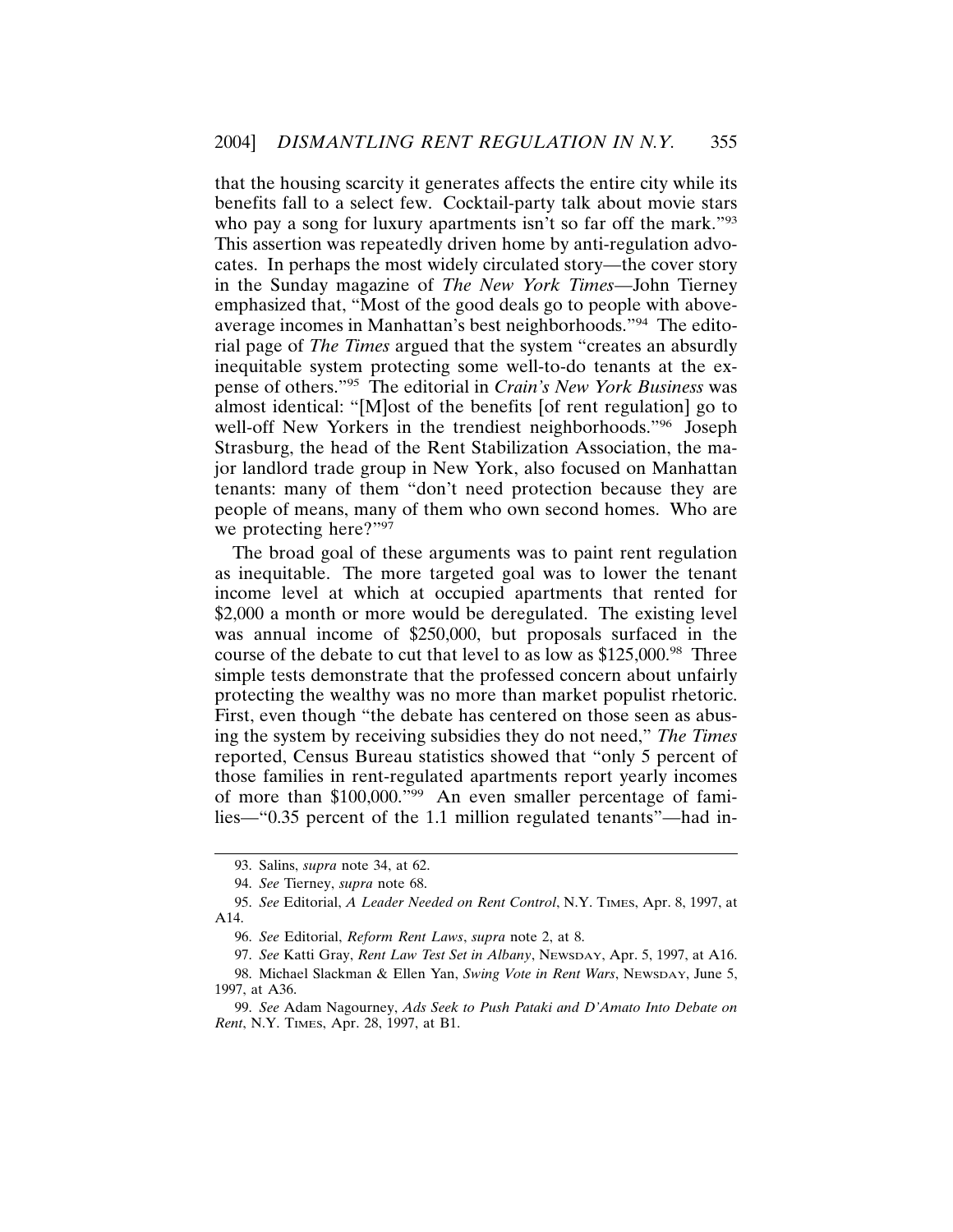come over \$250,000.100 Thus, the overwhelming benefits of regulation were not in fact going to the wealthy.

Second, the means sought to be used to correct the supposed abuse—luxury decontrol—was not actually targeted at the problem that had been identified. If the concern had actually been to prevent wealthy tenants from securing a windfall via regulation, then one solution might have been to impose a surcharge on the rents of such tenants, a surcharge payable into an fund for the development of affordable housing. Then, when the wealthy tenant moved out, the next tenant could be of moderate means, because the apartment itself would still be regulated. But the actual goal of regulation opponents, naturally enough, is deregulating units. Thus, in the guise of fighting a relatively unpopular beneficiary of regulation, the means selected effectively remove the apartment from ever being affordable to anyone but a wealthy tenant. It is a measure of the success of market populist rhetoric that the mismatch between means and ends was never commented upon throughout the debate.

Third, the supporters of "luxury decontrol" had to ignore their usual arguments about the importance of maintaining a tax base in New York City in order to put forward their market populism. This fact went almost entirely unremarked upon throughout the course of the debate. It was, however, clearly summarized by Assemblyman Richard Gottfried:

I was thinking if someone were to propose that taxes that the [wealthy] couple pay be increased by \$100 a year, maybe, or \$1,000 a year, oh my God, you would think someone was proposing the French Revolution. We would hear about how if you raise the taxes on that . . . couple, my God, they would flee New York. They would take their productivity with them . . . But if the rent laws are not preserved . . . we'd be authorizing their landlord [to raise their rent upwards of thousands of dollars per month]. Now, am I missing something? If we raise their taxes ever so slightly, that would be a disaster for the City's economy, for the State's economy. But if we take thousands of dollars, tens of thousands of dollars from them to put in their landlord's pocket, somehow that's okay.<sup>101</sup>

<sup>100.</sup> *See* Deborah Sontag, *Up With Their Rents! Albany Aims at the Rich*, N.Y. TIMES, May 2, 1997, at A1.

<sup>101.</sup> NEW YORK STATE ASSEMBLY DEBATE TRANSCRIPTS 174-75 (Mar. 17, 1997) (statement of Mr. Gottfried).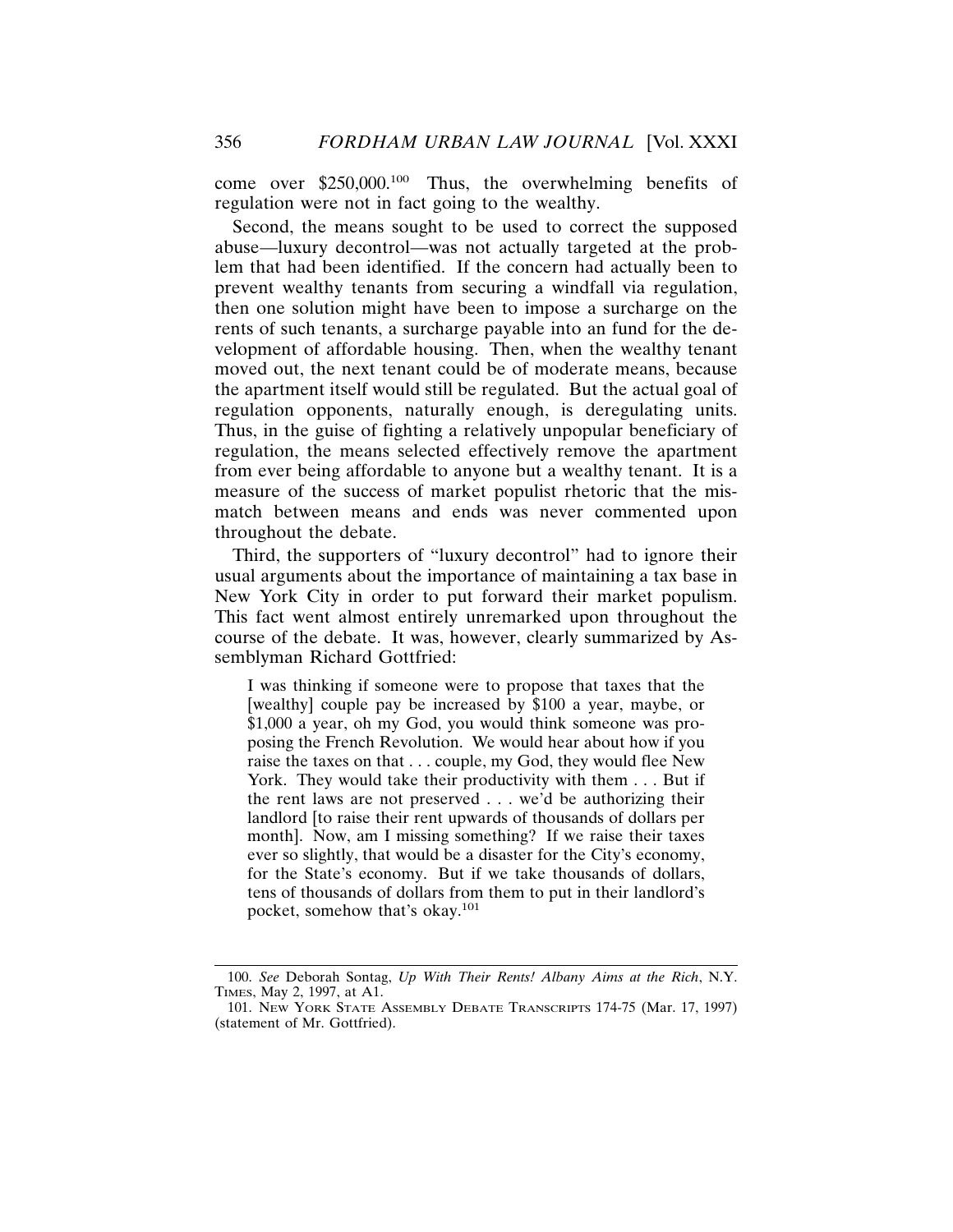#### **E. Impoverished Landlords?**

If the technique of market populism demanded that tenants be wealthy, it likewise demanded that landlords be small-scale and struggling. Describing a *Crain's New York Business* breakfast forum with Senator Bruno, anti-regulation advocate Alair Townsend's rhetorical device was to feign having "assumed the worst" when she saw "a group of men in short-sleeved cotton shirts, no ties or jackets, clustered at a rear table" (i.e., she assumed that protenant advocates had infiltrated the forum).102 But in fact, Townsend said, delivering her moral with a flourish, "They turned out to be owners of small residential buildings. So much for the stereotype of the rich, sharp-suited landlords against middle-class tenants struggling to stay in the city."<sup>103</sup> In the Assembly debate, Assemblyman Winner rose to make "a plea on behalf of some of those small landlords, small property owners that made major investments of whatever their life saving might have been with regard to these small pieces of real property in the City of New York to find their inability to get any kind of a modicum rate of return on their investment."<sup>104</sup> *The Times* editorialized that it was particularly important to pay attention "to the problems of small landlords."105

As was the case with the tactic treating wealthy tenants as representative of the beneficiaries of rent regulation, the picture of the small landlord being representative of landlords in general was quite misleading. In fact, buildings with fewer than six apartments are exempt from rent regulation.<sup>106</sup> According to a study by the New York City Rent Guidelines Board, using data derived from the Census Bureau's 1996 Housing and Vacancy Survey, 44.7 percent of rent stabilized apartments are in buildings with 50 units or more, and 77.2 percent are in buildings with 20 units or more.<sup>107</sup> Statistics on concentration of ownership are more difficult to come by, but a 1985 report for the Rent Stabilization Association showed that "71 percent of New York City's rental apartments were owned

<sup>102.</sup> Alair Townsend, *Rent Regs Send Most Pols for Cover, So Hooray for Stand-Up Guy Bruno*, CRAIN'S N.Y. BUS., Mar. 10, 1997, at 9.

<sup>103.</sup> *Id.*

<sup>104.</sup> NEW YORK STATE ASSEMBLY DEBATE TRANSCRIPTS 215 (Mar. 17, 1997) (statement of Mr. Winner).

<sup>105.</sup> Editorial, *End the Stalemate on Rent Laws*, N.Y. TIMES, June 11, 1997, at A24 [hereinafter Editorial, *End the Stalemate on Rent Laws*].

<sup>106.</sup> *See* Rent Stabilization Code, N.Y. COMP. CODES R. & REGS. tit. 9, § 2520.11(d) (2003).

<sup>107.</sup> *See* HOUSING AND VACANCY, *supra* note 4.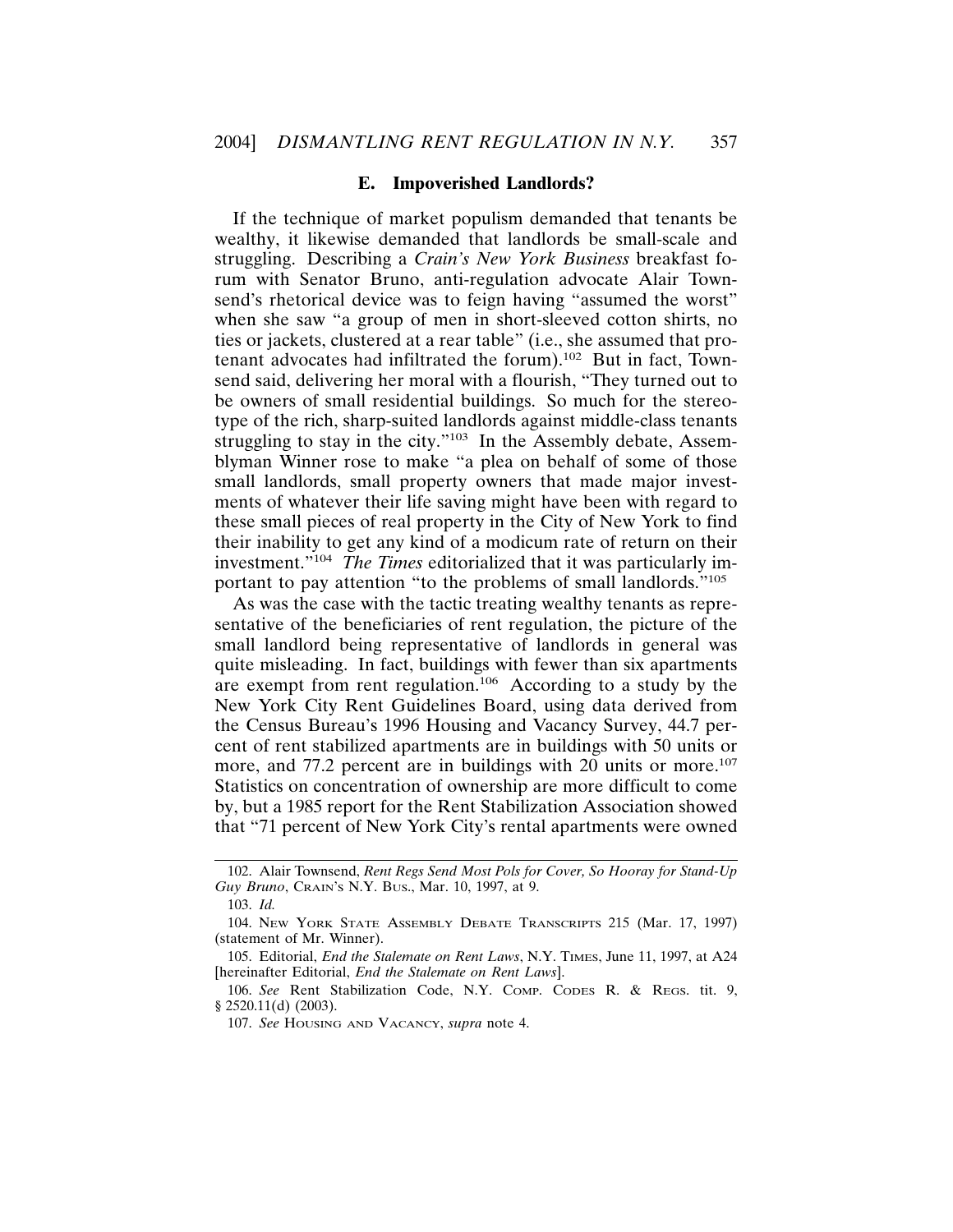by only 12 percent of landlords."108 A 1987 report found that 56 percent of rent stabilized units were owned by 5 percent of the members of the Rent Stabilization Association.<sup>109</sup>

The financial clout wielded by anti-regulation forces was not of a scope that can be generated by mom-and-pop landlords. "In the five years leading up to the [spring 1997] battle over rent controls, New York City landlords and developers mounted a quiet concerted effort to build their influence in state government through a large increase in campaign contributions, with one of the stated aims being to do away with the rent laws."110 For example, the political action committee of the Rent Stabilization Association had not contributed to state campaigns until 1992.<sup>111</sup> In the five years running up to the 1997 debate over deregulation, however, it "gave almost \$750,000 . . . making it one of the biggest players in state politics."<sup>112</sup> In addition, a tight group of big real estate interests in New York City directly gave "more than \$1.1 million to state campaigns and party committees since the start of 1993, overwhelmingly to Republicans."<sup>113</sup> As the Rent Stabilization Association's leader described his group's long-term effort: "If elected officials know you're going to be there for them, there's more comfort there for them to do the right thing."114

As another weapon in their market populist arsenal, anti-regulation advocates asserted that regulation hurt tenants by causing buildings to be abandoned. Republicans repeatedly claimed that "the rent laws force landlords to abandon up to 19,000 housing units annually because they cannot get a reasonable return on their investment."115 Regulation was also regularly blamed for what *Newsday* characterized as "scandalously bad maintenance in many buildings."116 The theme of rent regulation causing deterioration of housing stock was also a mainstay of both popular and scholarly opposition to rent regulation. Peter Salins wrote that the cost of

<sup>108.</sup> *See* JARRETT & MCKEE, *supra* note 14, at 10.

<sup>109.</sup> *See* Michael B. Teitz, *The Politics of Rent Control*, *in* RENT CONTROL: REGU-LATION AND THE RENTAL HOUSING MARKET, 61, 71 (W. Dennis Keating et al. eds., 1998).

<sup>110.</sup> See Richard Pérez-Peña, *Landlords Quietly Increased Donations to Fight Rent Law*, N.Y. TIMES, May 5, 1997, at A1.

<sup>111.</sup> *See id.*

<sup>112.</sup> *Id.*

<sup>113.</sup> *Id.*

<sup>114.</sup> *Id.*

<sup>115.</sup> See John Caher, *Thousands Rally at State Capitol for Rent Control*, TIMES UNION (Albany), May 21,1997, at A1.

<sup>116.</sup> *See* Editorial, *This is Your City*, *supra* note 49.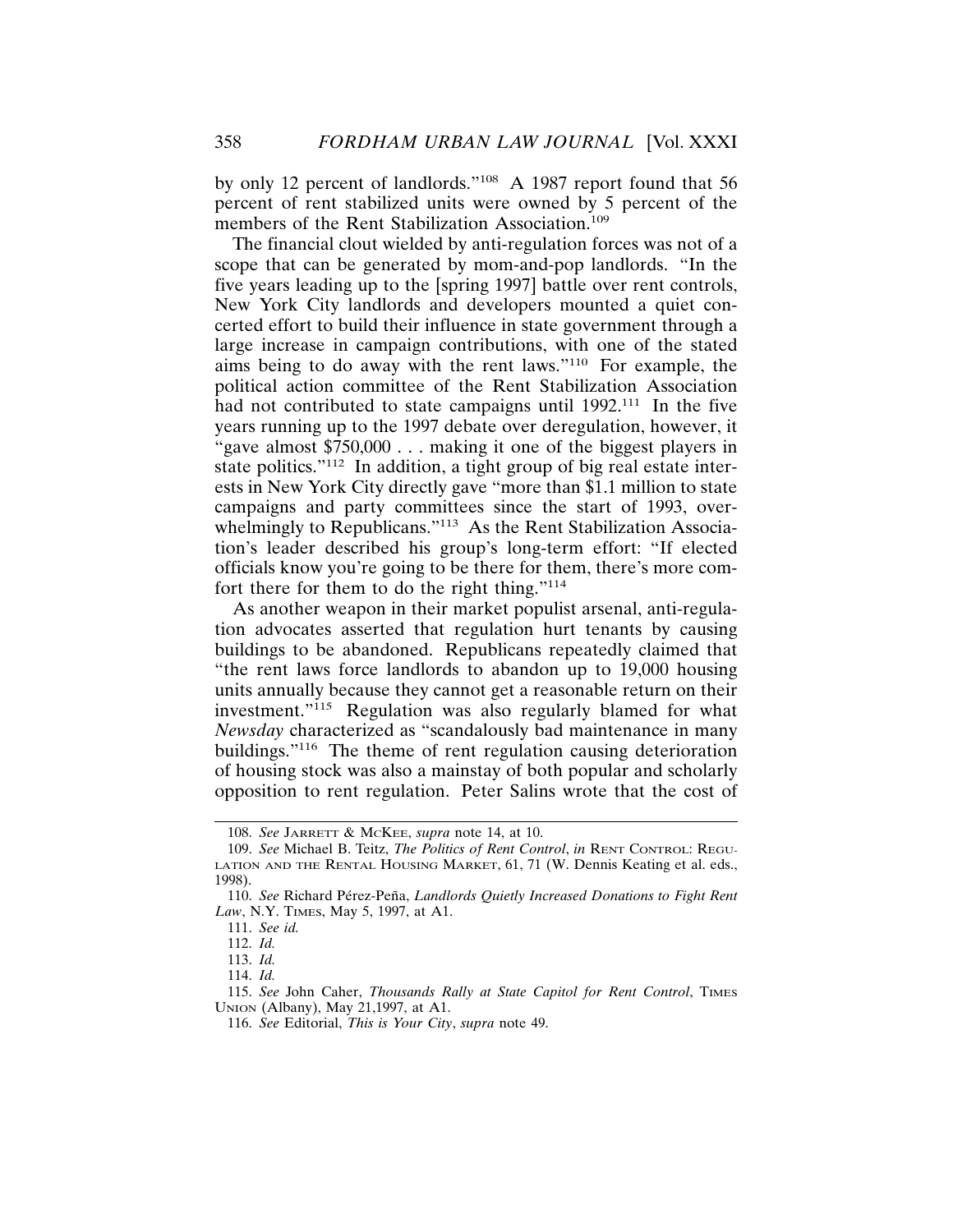rent regulation was "decades of deferred maintenance and substandard services."117 The authors of *The Maze of Urban Housing Markets* used an econometric analysis to try to demonstrate that, "regardless of the exact nature of the upsurge in housing demand presumed to stimulate the policy response of rent control, owners of existing rental dwellings will be encouraged to downgrade them so as to improve their rate of return."<sup>118</sup> In almost identical language, Charles de Seve, in a report for the Rent Stabilization Association, wrote that regulation "forces owners to erode their own investments by making capital maintenance unaffordable."119

The arguments about both abandonment and inadequate maintenance are largely, though not entirely, dependent on the proposition that owning a rent-regulated building in New York City is an unprofitable enterprise, and that mechanisms are not available either to compensate landlords for needed improvements to their buildings or for hardship that individual landlords might experience. In fact, landlords have been entitled to get rent increases whenever they make capital improvements.<sup>120</sup> Notably, the costs of building-wide capital improvements were not only recoverable over the course of seven years; the rent increases that were permitted to compensate the landlord for such improvements become permanent increases that give the landlord a continuing return even after the cost of the improvements has been fully paid for by the tenants.121 In the case of individual apartment improvements, these costs could be recovered on a more rapid 40-month schedule.122 Here, too, a landlord could continue to collect the rent increase even after the tenant had fully paid for the improvement.<sup>123</sup>

The question of profitability is one that cannot be answered with precision because landlords have consistently rejected any effort to

<sup>117.</sup> Salins, *supra* note 34, at 63.

<sup>118.</sup> JEROME ROTHENBERG ET AL., THE MAZE OF URBAN HOUSING MARKETS: THEORY, EVIDENCE AND POLICY 337 (1991).

<sup>119.</sup> CHARLES W. DE SEVE, RENT STABILIZATION ASSOCIATION OF NEW YORK CITY, INC., THE EFFECT OF DEREGULATION ON RENTS & ECONOMIC ACTIVITY IN NEW YORK CITY 2 (1997).

<sup>120.</sup> *See* RSL § 26-511(c)(6) (1969).

<sup>121.</sup> *See* RSL § 26-511(c)(6)(b).

<sup>122.</sup> For the mechanisms to determine both building-wide and individual apartment improvements, see the Rent Stabilization Code, N.Y. COMP. CODES R. & REGS. tit. 9, § 2522.4 (2003).

<sup>123.</sup> *See id.* § 2522.4(1). Note, however, that in the case of individual apartment improvements, it is only when the apartment was vacant that the landlord was able to make the unilateral decision to effect improvements. *See id.* In the case of occupied apartments, the tenant generally had to consent to improvements. *See id.*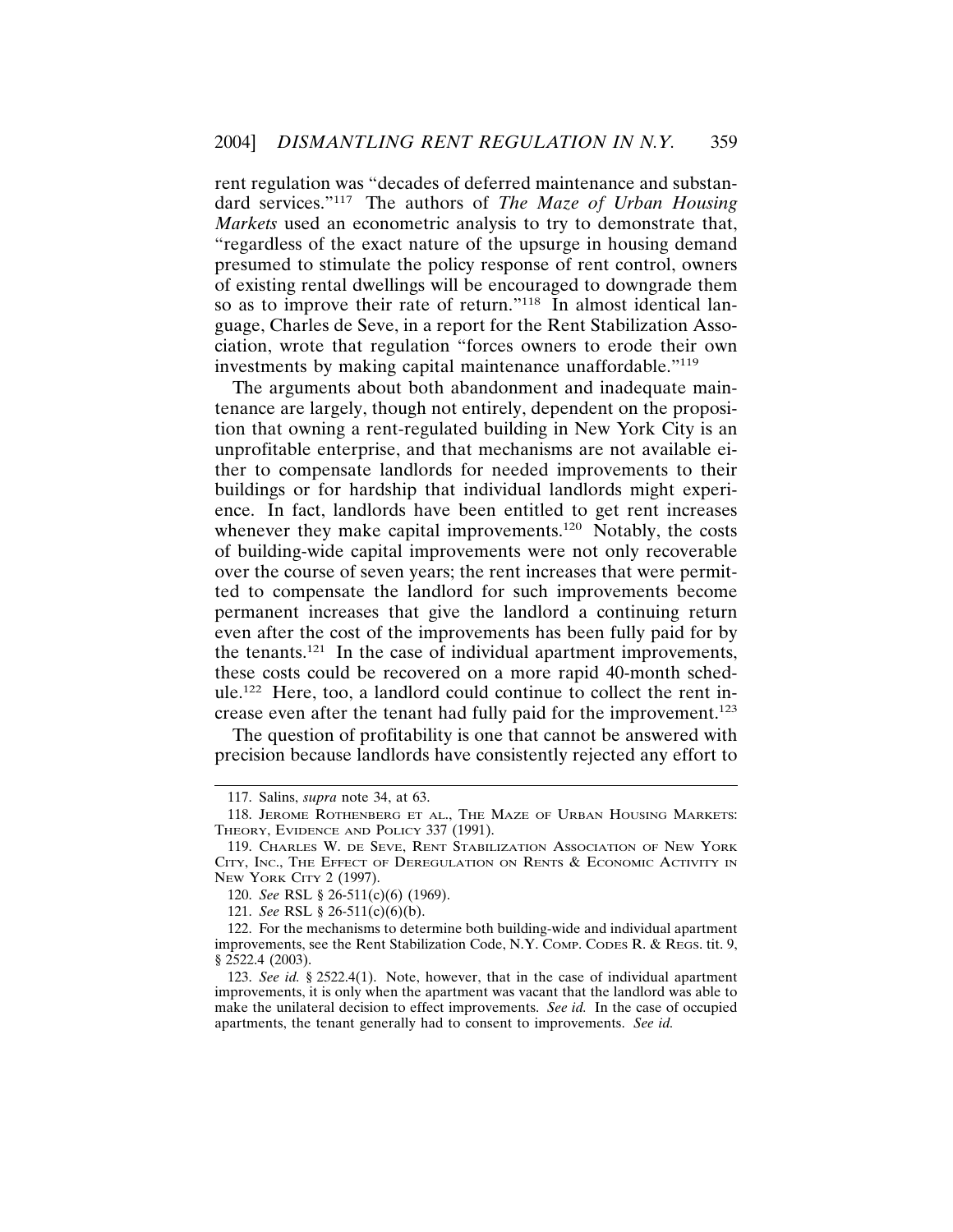have them open their books.<sup>124</sup> The available indicators, however, show clearly that the arguments about rent-regulated housing being unprofitable were based more rhetoric and ideology than on empirical data. The analysis by New York City's Office of Public Advocate compared the rent increases granted by the City's Rent Guidelines Board from the period 1976 through 1997 with the rent increase that would have been necessary to maintain landlords' net operating income ("NOI").125 Based on a series of one-year leases, with increases compounded from year-to-year, the total increases granted were 210 percent, compared to the 143 percent that would have been necessary to maintain NOI.<sup>126</sup> Based on a series of two year leases, the same comparison showed a difference no less than 127 percent granted, versus 99.8 percent needed to maintain NOI. The study, looking at a period from 1989 to 1995, also found that even using an inflation-adjusted measure by the Rent Guidelines Board—one that unrealistically inflates the cost of landlords' debt service—landlord income had "kept pace with inflation."<sup>127</sup> The Rent Guidelines Board, in a report published in October 1997 (i.e., after the conclusion of the debate) found, according to the sample of buildings it surveyed that "[r]ents and revenues rose faster than operating costs in the City's [rent] stabilized stock for the third year in a row, causing Net Operating Income . . . to increase by an average of 8%."<sup>128</sup>

Obviously, not all rental properties operate in the black. The same Rent Guidelines Board report referred to above found that approximately nine percent of the buildings sampled "faced costs that exceeded revenues."129 It is nevertheless the case that any landlord was permitted under the existing rules of rent stabilization to apply for rent increases based on financial hardship,130 so that claims of hardship would appear to be highly exaggerated. Certainly, there has been no documentation of any pattern whereby

128. MARKETS & TRENDS, *supra* note 23, at app. D.2. at 38.

<sup>124.</sup> *See* Bob Liff, *Rent Control on Hot Seat*, NEWSDAY, May 11, 1992, at 19 (citing New York City Council member Tom Duane calling on "landlords to open up their records.").

<sup>125.</sup> *See* OFF. OF N.Y. CITY PUB. ADVOCATE MARK GREEN, *supra* note 69, at 4-5. 126. *See id.*

<sup>127.</sup> *See id.* at 8.

<sup>129.</sup> *Id.* at 48.

<sup>130.</sup> *See* Rent Stabilization Code N.Y. COMP. CODES R. & REGS. tit. 9, § 2522.4(b); RSL  $§$  26-511(c)(6).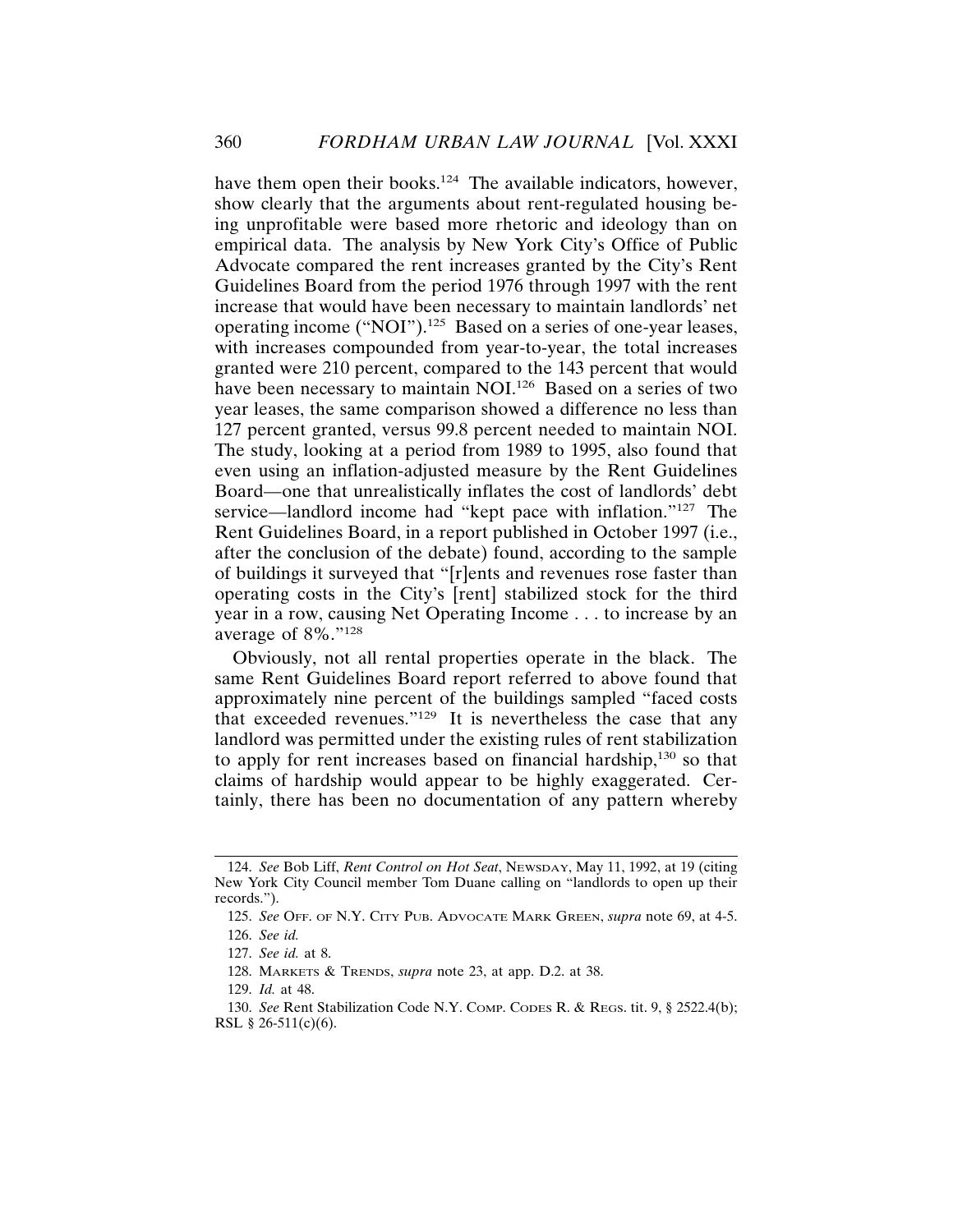landlords in financial hardship have been refused requested rent increases.131

Arguments about maintenance and profitability may be most interesting for what they reveal about the presumed nature of the market and the appropriate responses to the operation of that market. One does not have to look to pro-regulation advocates for arguments that the only concern of landlords is how they can maximize their returns. *The Maze of Urban Housing Markets* describes, as a scientific certainty that can be graphed, $132$  the response of landlords to controls on the rents they can charge: "the owner will attempt to downgrade the dwelling to [a lower-quality submarket] in order to maximize returns."133 The anti-regulation advocate Peter Salins described this phenomenon in blunt terms: "As a class, landlords are neither altruistic nor dumb, so they pass along the cost of rent regulation as best they can."134 Arthur Zabarkes, who has both managed buildings and been the director of the Real Estate Institute at New York University,135 was likewise direct about his practices:

At unregulated apartments we'd do most things that the tenants requested. But on the rent-regulated units, we did absolutely only what the law required. It was sad. There were people with 15-amp fuses from 1947 that couldn't handle an air conditioner, but we weren't legally required to replace them, so we didn't. We had a perverse incentive to make those tenants unhappy. *With regulated apartments, the ultimate objective is to get people out of the building*. 136

The assumption that the drive to maximize profits is the normal state of affairs first of all sheds light on the actual concerns of those who, like *The Times*, complained that rent regulation "deprived

<sup>131.</sup> *See* Bob Liff, *Rent Control on Hot Seat*, NEWSDAY, May 11, 1992, at 19 (citing New York City Council member Tom Duane calling on "landlords to open up their records"). The State Division of Housing and Community Renewal refused this author's request, pursuant to the New York Freedom of Information Law, PUB. OFF. LAW §§ 84-90 (2001), for data on the number of hardship applications made by landlords of New York City rent-regulated buildings for the period from 1997-2002, and the number of such applications approved and rejected. *See* letter from N.Y. State Div. of Hous. and Cmty. Renewal to Craig Gurian (July 10, 2002) (on file with author). In rejecting the request, the agency wrote that it "does not maintain a list of said information in the form stated in your request." *See id.* On July 23, 2002, the author appealed, in writing, this rejection; the author has received no response.

<sup>132.</sup> See ROTHENBERG ET AL., *supra* note 118, at 336 for the graph.

<sup>133.</sup> *Id.* at 337.

<sup>134.</sup> *See* Salins, *supra* note 34, at 63.

<sup>135.</sup> *See* Tierney, *supra* note 68.

<sup>136.</sup> *See id.* (emphasis added).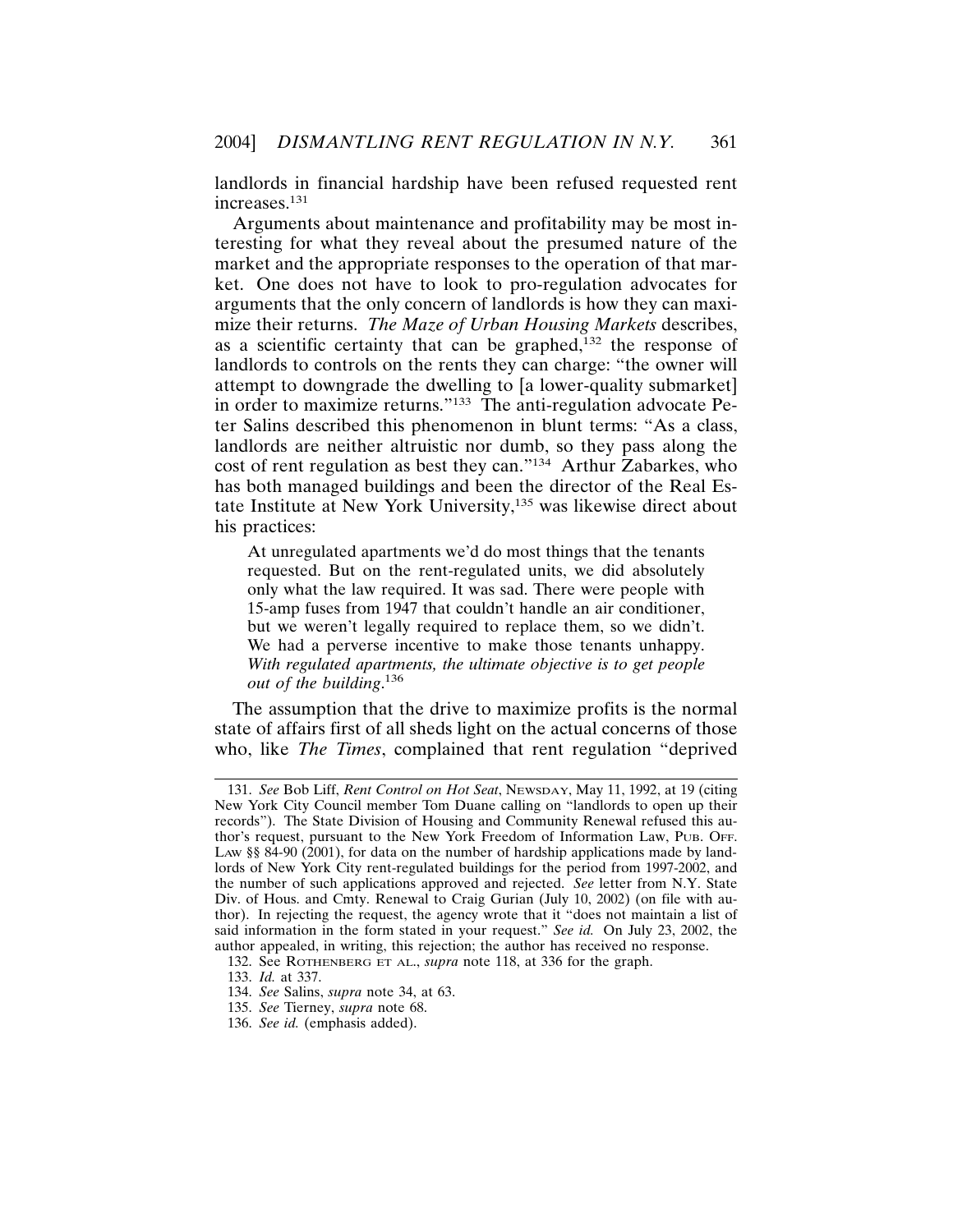landlords of a fair return on their apartment buildings."<sup>137</sup> If one posits that these anti-regulation forces have conflated the idea of "fair return" with the idea of "maximum return," their position is entirely understandable: rent regulation does indeed limit one's ability to maximize one's return. It also suggests how the idea of the market as a natural and unalterable force is so important to the shape of policy responses. To the extent that the market is seen almost as a force of nature, the most plausible response is to adapt to its demands, not quixotically to try to alter the market to correspond with other values. The only way the authors of *The Maze of Urban Housing Markets* were able to perform their econometrics was to assume, "as is typical, that there are no proscriptions against downgrading the dwelling."138 Having such proscriptions in place, however, is certainly not impossible to imagine: even adequate light, air, and space in apartments were not the result of late nineteenth and early twentieth century landlord volunteerism but of the imposition of housing codes.<sup>139</sup> The standards in those codes, as has been done before, could be raised, $140$  and enforcement enhanced.<sup>141</sup> But, at least as rent regulation opponents read the political landscape, market ideology was so much in the ascendancy that, with the exception of denunciations of government regulation in general, they never even felt the need to address the possibility that better maintenance could be achieved by having the market adapt to more effective regulation. Their unquestioned assumption was that adaptation to the market was always the best solution.

<sup>137.</sup> Editorial, *A Way to Compromise on Rents*, *supra* note 30.

<sup>138.</sup> ROTHENBERG ET AL., *supra* note 118, at 336.

<sup>139.</sup> The Tenement House Law of 1867, for example, required any multiple dwelling to have a fire ladder, a privy for every twenty tenants, and connections between inside rooms and those receiving outside air directly. *See* Joel Schwartz, *Housing*, *in* THE ENCYCLOPEDIA OF NEW YORK 565, 566 (Kenneth T. Jackson ed., 1995).

<sup>140.</sup> After landlords, "seeking to maximize their rental space" tried to satisfy the room-connection requirement of the The Tenement House Law of 1867 by building shafts and transoms, authorities passed the Tenement House Law of 1879, which required air and light directly for interior rooms. *See id.* The Tenement House Law of 1901, in turn, prohibited inside rooms without windows and additionally required fire escapes and separate privies for each family in a multiple dwelling. *See id.* at 567.

<sup>141.</sup> The 1901 Act, for example, also created the Tenement House Department, which "pressured the landlords of old law buildings to comply with the new code." *See id.* It may well be true, as the authors of *The Maze of Urban Housing Markets* candidly acknowledged in a footnote, that, to the extent that proscriptions do currently exist, "there is no effective administrative machinery to monitor and punish or roll back such downgrading." *See* ROTHENBERG ET AL., *supra* note 118, at 355 n.2. A lack of enforcement, however, is not a necessary state of affairs.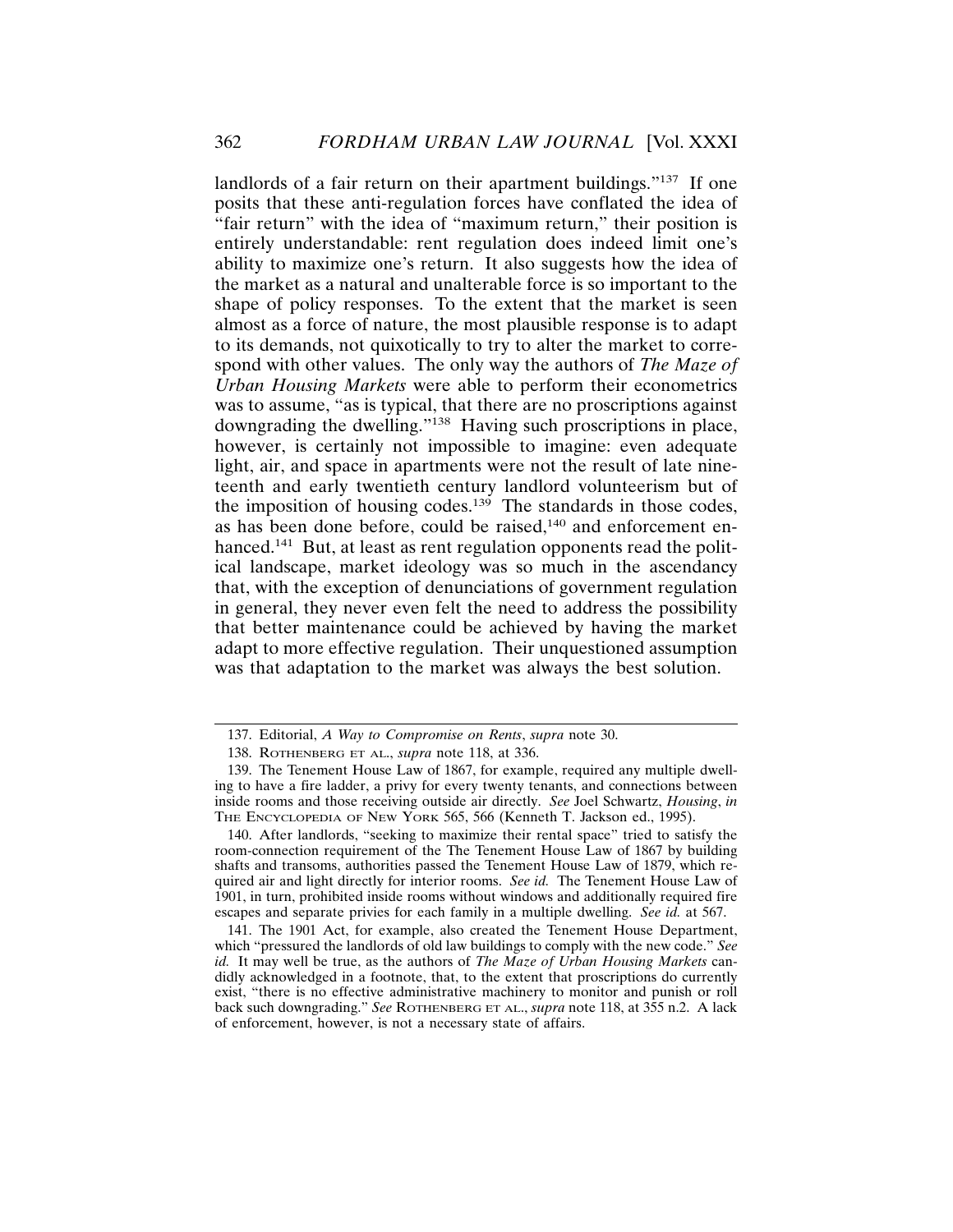# **F. The Debate Intensifies**

The unanimity of newspaper editorials to the contrary, the fight over rent regulation was not at all one-sided. As spring approached, tenants and their allies became more and more active. In late February, for example, more than 3,000 people demonstrated at City Hall Park in favor of continuing rent regulations.<sup>142</sup> In mid-March, the New York State Tenants and Neighbors Coalition began a drive to persuade three Republican State Senators from Nassau County (which had 17,000 rent regulated apartments) to abandon State Senate Majority Leader Bruno and vote to extend the then-existing regulations.<sup>143</sup> By the end of March, the battle had intensified: tenants in particular were continuing to target "Senate Republicans whose city and suburban districts include thousands of rent-regulated apartments."144

The initial showdown in the Senate came on April 7th. The Senate, like the Assembly, operated largely by one-person rule.<sup>145</sup> Without Senator Bruno's support, a proposal to extend rent regulations would normally be doomed to languish in Committee. Democrats in the Senate pushed for a test vote by making a motion to discharge the pro-regulation bill from Committee. The bid failed by a vote of 33 to 27, with only two Republicans—Goodman of Manhattan and Padavan of Queens—voting with the Democrats.<sup>146</sup> There were, however, two additional Republicans who voted against the motion: Velella of the Bronx and Spano of Westchester, who said "they supported extending the rent laws, but did not want to vote against their majority leader" on a procedural vote challenging his authority.<sup>147</sup> Thus, despite the fact that anti-regulation legislators prevailed, it was clear that Senator Bruno's margin for an ultimate showdown on regulation was perilously narrow.

At the same time, a landlord-sponsored study, which had been completed in March, began to circulate widely. The study, prepared for the Rent Stabilization Association by economist Charles

145. *See* McKinley, *supra* note 27.

<sup>142.</sup> *See* Merle English, *Tenant Groups Rally Over Rent Control*, NEWSDAY, Feb. 27, 1997, at A29.

<sup>143.</sup> *See* Jessica Kowal, *Nassau is Focus in State Battle on Rent Ceilings*, NEWSDAY, Mar. 13, 1997, at A8.

<sup>144.</sup> *See* Michael Finnegan, *Rent Regs War Heating Up: Tenants and Landlords In Battle Royal*, N.Y. DAILY NEWS, Mar. 31, 1997, at 8.

<sup>146.</sup> *See First Volley Fired in Rent War/Democrats Sought Vote to Extend System*, NEWSDAY, Apr. 8, 1997, at A6.

<sup>147.</sup> *See* James Dao, *G.O.P. Wins First Test in Albany in an Effort to End Rent Controls*, N.Y. TIMES, Apr. 8, 1997, at A1.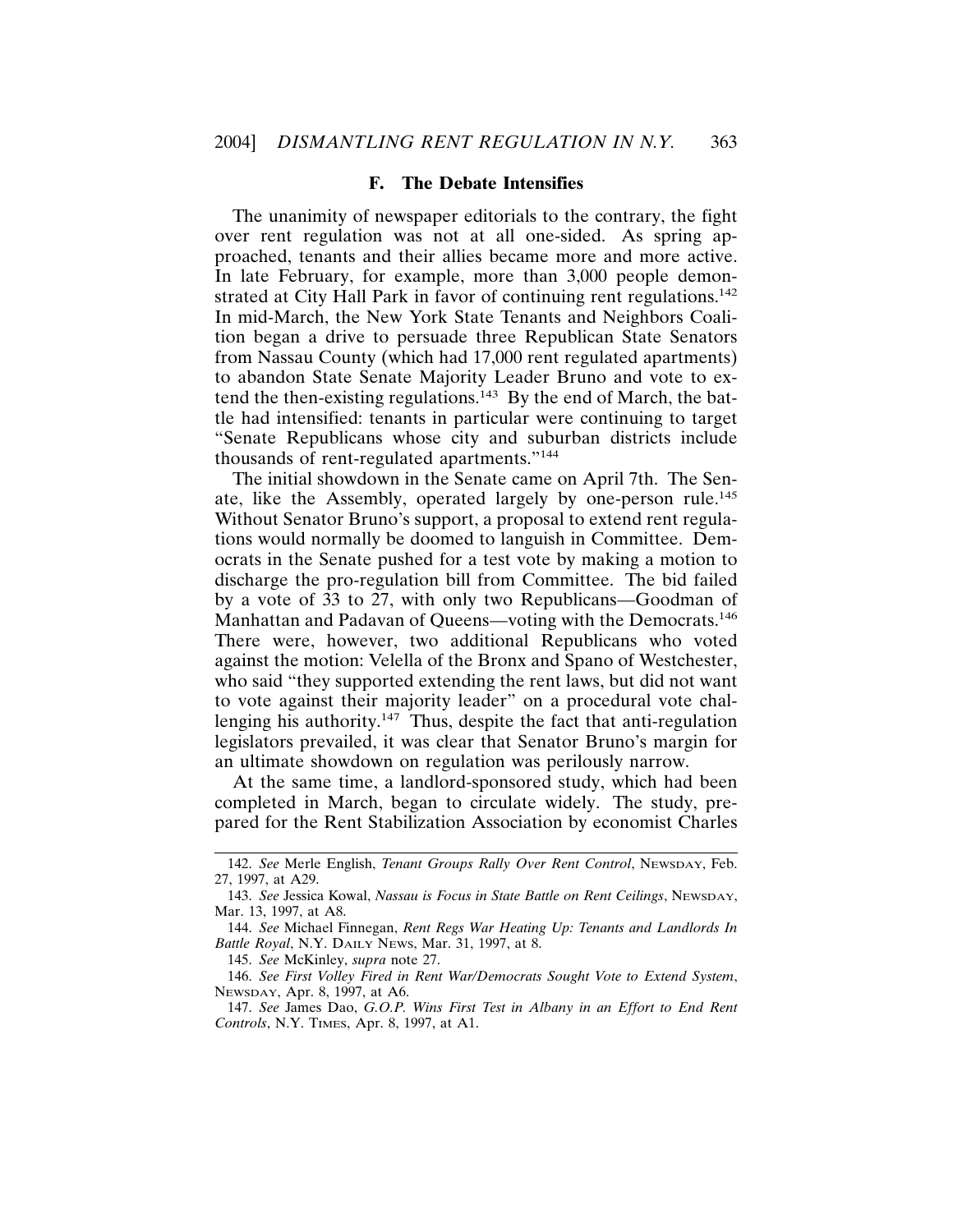de Seve, created a sensation. The purpose of the study was to focus on the benefits of deregulation, and to assure the public that "[f]ear of large rent increases is ill-founded."148 Mr. de Seve wrote that the projected average post-deregulation citywide rent increase, excluding Manhattan, would be "only 8.32%."149 But his study also predicted post-deregulation increases in Manhattan of more than 50 percent for regulated units on the Upper West Side, and increases of almost 30 percent in Greenwich Village and on the Upper East Side. Increases in Queens were estimated to average between 13.7 percent and 19.4 percent.<sup>150</sup>

Charles de Seve and his sponsors may have underestimated the level of concern that could be raised by their numbers for at least two reasons. First, the numbers fit neatly into the market populist argument that the greatest benefits from regulation flowed to a geographically-limited elite. Thus, there appeared to be an opportunity to drive a wedge between different groups of tenants and, hopefully, to make it politically easier for outer borough politicians to oppose rent regulation. The second was that it apparently did not occur to de Seve that the massive increases in some neighborhoods could be "bad" in terms of loss of economic integration or in any other respect. Noting the greater predicted increases in some Manhattan neighborhoods, he wrote: "[T]hat is as is should be as the market takes account of the differential value of land throughout the City."151 Indeed, the de Seve study was unselfconscious in its pro-market boosterism. If there were a range of views within market theology, de Seve's version was fundamentalist.

# **G. The Beauty of the Market**

In de Seve's view, there really was an "invisible hand" at work. It is not as though landlords determine rents; instead, "[t]he market imposes its own limits in response to the interaction of supply and demand."152 However much landlords might wish to charge more, they "cannot overcome the power of the free market."<sup>153</sup> Landlords would take the opportunity to make improvements, and then tenants would be able to choose from among "apartment selections throughout New York City having a wide variation in

<sup>148.</sup> DE SEVE, *supra* note 119, at 1.

<sup>149.</sup> *See id.* at 7.

<sup>150.</sup> *See id.* at 8.

<sup>151.</sup> *See id.* at 5.

<sup>152.</sup> *See id.* at 3.

<sup>153.</sup> *See id.*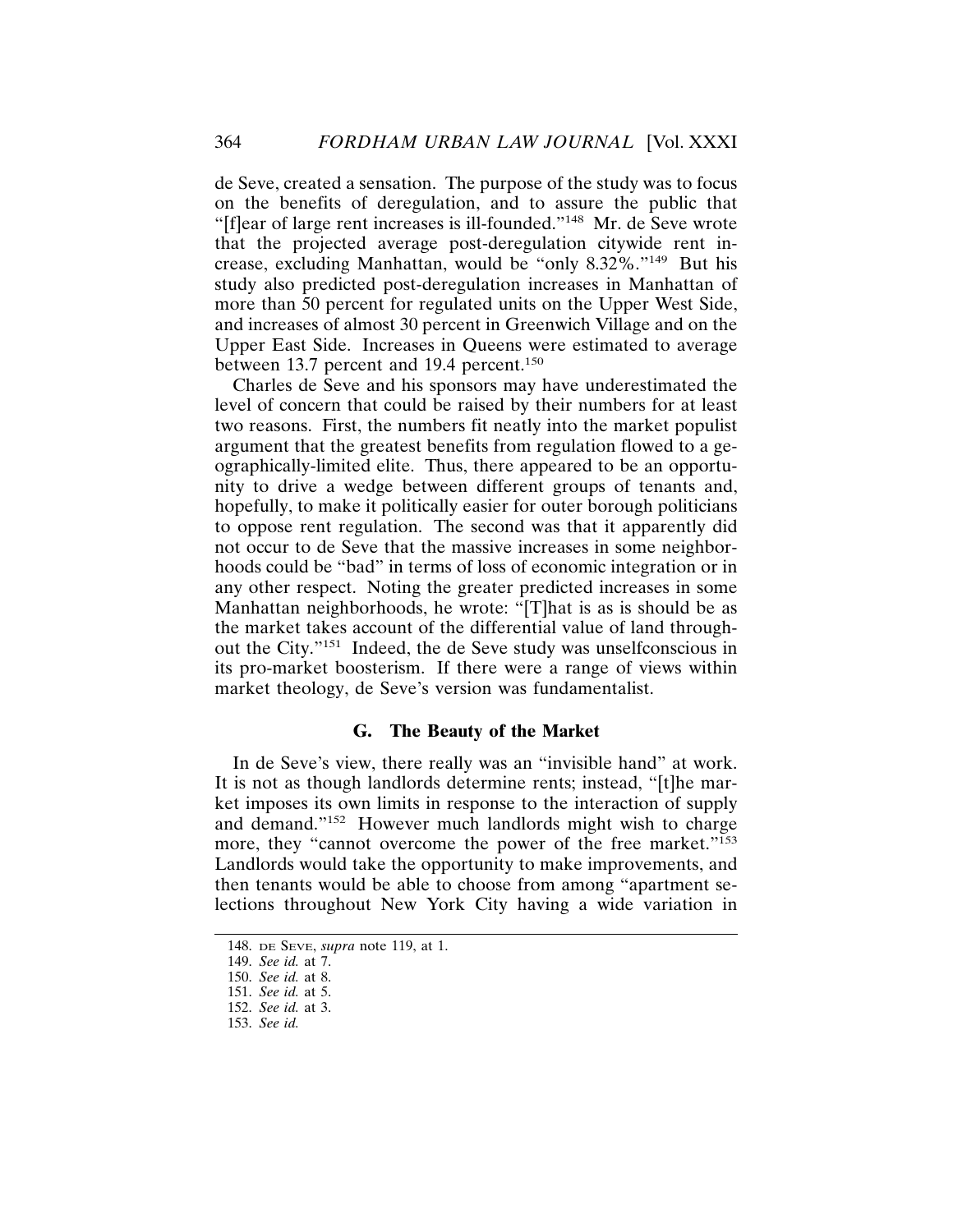price, quality and location."154 For de Seve, part of tenant choice might include making some adjustments. The solution for some tenants "who want a higher quality or better located apartment than might be affordable" might be to "pool their resources."155 In order to pay for improvements, tenants who did not choose to relocate "will forego some other expenditures to pay higher rents."156 The expenditures that tenants might choose not to make were not specified. Mr. de Seve did not use the term "filtering" (let alone "trickle down"), but his view was consonant with what many economists believed would occur if apartments were deregulated. When rent regulation is removed, the operation of the market (i.e., higher prices) "prompts tenants to move from apartments too large for their needs, that induces landlords to upgrade existing buildings and developers to construct new ones."157 Over time, these economists thought, "affordable housing will filter down to all segments of the population."158

The widespread belief in the goodness of the market is based on the idea that its operation works to the benefit of all participants. In theory, tenants would be satisfied with the quality and features of their apartments, and, at the same time, builders would be satisfied by the mix of apartments they would be able to put on the market. Housing markets are, of course, dynamic, so it is not as though the theoretical point of perfect equilibrium is always achieved. On the contrary, the equilibrium of the market is constantly subject to disturbances. When this happens, equilibrium is supposedly restored by "supply transformation responses." On the landlord side, these responses include new construction and the conversion of units from one sub-market to another. On the consumer side, the responses might include downsizing or changing neighborhood. The authors of *The Maze of Urban Housing Markets* made the consumer side of the process seem simple and painless: consumers are able to participate in restoring equilibrium simply by "changling] their desired housing configurations."<sup>159</sup> And, the consumers are not hurt in the process: "mutually advanta-

<sup>154.</sup> *See id.* at 2.

<sup>155.</sup> *See id.* at 3.

<sup>156.</sup> *See id.* at 6.

<sup>157.</sup> Dennis Hevesi, *Deregulation: A Seismic Shift, Intensity Unknown*, N.Y. TIMES, Jan. 19, 1997, § 9, at 5.

<sup>158.</sup> *See id.*

<sup>159.</sup> ROTHENBERG ET AL., *supra* note 118, at 183.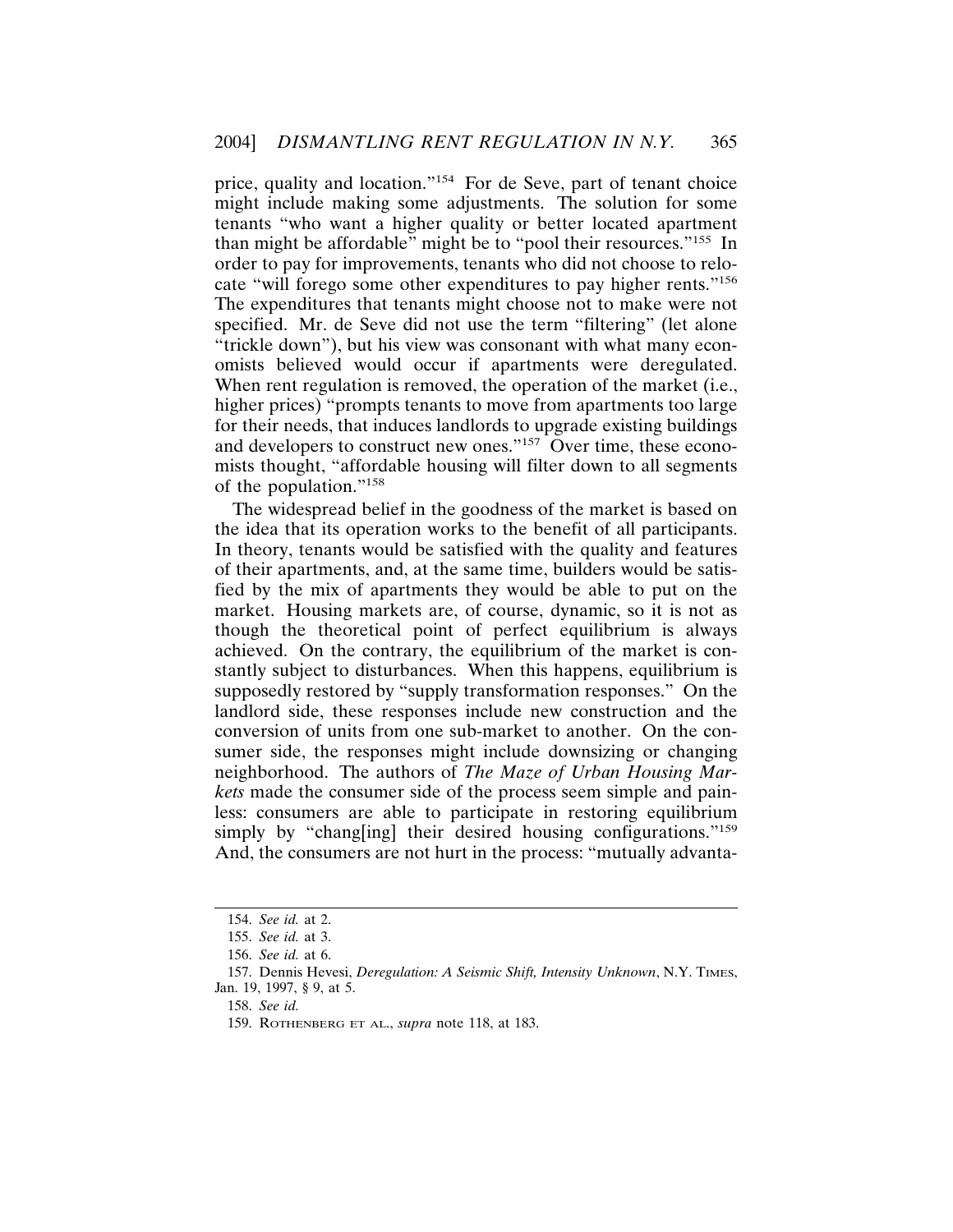geous shifting [is] guaranteed so long as there is taste heterogeneity among households."160

The market knows, and the market speaks. It gives its signals by changes in rents caused by supply-and-demand imbalances, changes that tell developers, investors, and owners what to do. As Anthony Downs explains this analysis, in the circumstance of inadequate supply it is essential that rents go up: this is the only effective signal that additional units should be built.<sup>161</sup> A key to this view of a smoothly and appropriately functioning market, explicitly acknowledged by Downs, is the assumption that holds "that strong competition exists among owners of existing rental units, among potential developers of additional units, and among tenants."162 When combined with the ability of developers to enter the rental market freely and build as they so choose, "movements of rents effectively signal—and call forth—changes in resource allocation that are both socially desirable and efficient."163

The assumption that rental housing markets in New York City could be truly competitive without regulation, and therefore that housing consumers would be able to "choose," is the same way that housing producers can choose, was crucial to both the program and the political well-being of regulation opponents. If the assumption were to go unquestioned, Governor Pataki's desire (as his aides allowed he wanted) for "an orderly transition to a market system" would be seen as a desire for housing market results that were "socially desirable and efficient" for all.<sup>164</sup> If the competitiveness assumption came to be debated, let alone came to seem implausible in the New York City rental housing context, the Governor's desire might be seen very differently, either as a reflection of his simply wanting to enhance the profits of landlords, or at least as a reflection that imposing market values was more important to him than any social impact on tenants. While it is not possible to know for sure whether deregulation advocates in general, or Governor Pataki in particular, actually believed that rental housing markets in New York City could be competitive, it is certainly the case that they acted as though they did. The merit to the assumption of competiveness will be examined later in this study.165

<sup>160.</sup> *See id.*

<sup>161.</sup> *See* DOWNS, *supra* note 63, at 23.

<sup>162.</sup> *See id.* at 24.

<sup>163.</sup> *See id.*

<sup>164.</sup> *See* Dao, *supra* note 32.

<sup>165.</sup> *See infra* Part I.L accompanying notes 271-296.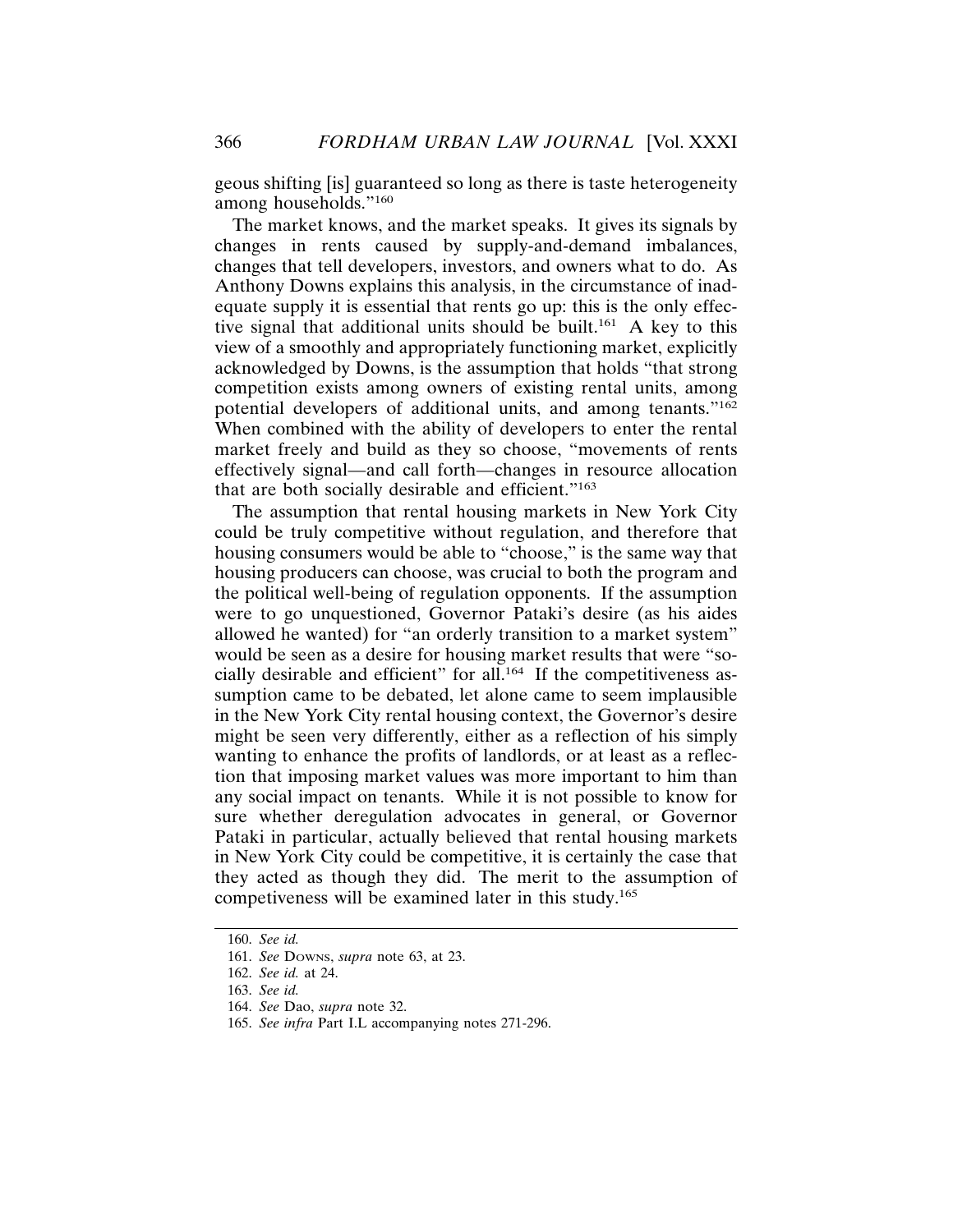## **H. Vacancy Decontrol Takes Center Stage**

# 1. *Pressure on the Governor*

Regardless of what assumptions were in his head and in his heart, the Governor, as April wore on, had to be feeling more and more pressure to come out into the open and declare what he wanted to be done. The *Times,* his editorial ally on rent regulation, urged him to put forward his own plan, saying that, "The current situation demands a Governor who is willing and able to lead."<sup>166</sup> By the end of April, state Democratic officials said that they "would start an advertising campaign urging voters to hold Gov. George E. Pataki and [United States] Senator Alphonse M. D'Amato personally responsible if the State Legislature allows rent control laws to expire."<sup>167</sup> The reporting on the advertising campaign pointed out what was described as the central fact in the rent regulation dispute: that "Mr. Pataki and Mr. D'Amato are the most powerful Republicans in the state and have the clout and the motivation to heavily influence the outcome of the dispute."168 A few days later, *Newsday*, another Pataki ally in the fight against rent regulation, weighed in with its call for the Governor to put forth a plan.<sup>169</sup> *Newsday* editorialized that "It's time for D'Amato and Pataki to earn their keep."170

#### 2. *Vacancy Decontrol, But Don't Worry*

At the end of April, the Governor was still trying to acclimate New Yorkers to the idea that there was no option but that rent regulation had to change. His "main focus during an afternoon press conference was on what he depicted as the inevitable end of the city's current rent-control system."171 By mid-May, just five weeks before the scheduled expiration of rent regulations, Governor Pataki could hold out no more. He began to lay out what he sought to describe as a pro-tenant compromise. "Repeatedly using the words 'fair' and 'balanced' to describe his plan, Mr. Pataki proudly suggested . . . that he had found a way to split the differ-

<sup>166.</sup> *A Leader Needed on Rent Control*, *supra* note 95.

<sup>167.</sup> *See* Nagourney, *supra* note 99.

<sup>168.</sup> *See id.*

<sup>169.</sup> *See* Editorial, *Out of Control/Pataki or D'Amato Must Broker a Reasonable Compromise on New York Rent Laws*, NEWSDAY, May 2, 1997, at A38.

<sup>170.</sup> *Id.*

<sup>171.</sup> *See* Frederic U. Dicker, *Pataki: Kiss Our Current Rent Laws Goodbye*, N.Y. POST, Apr. 30, 1997, at 7.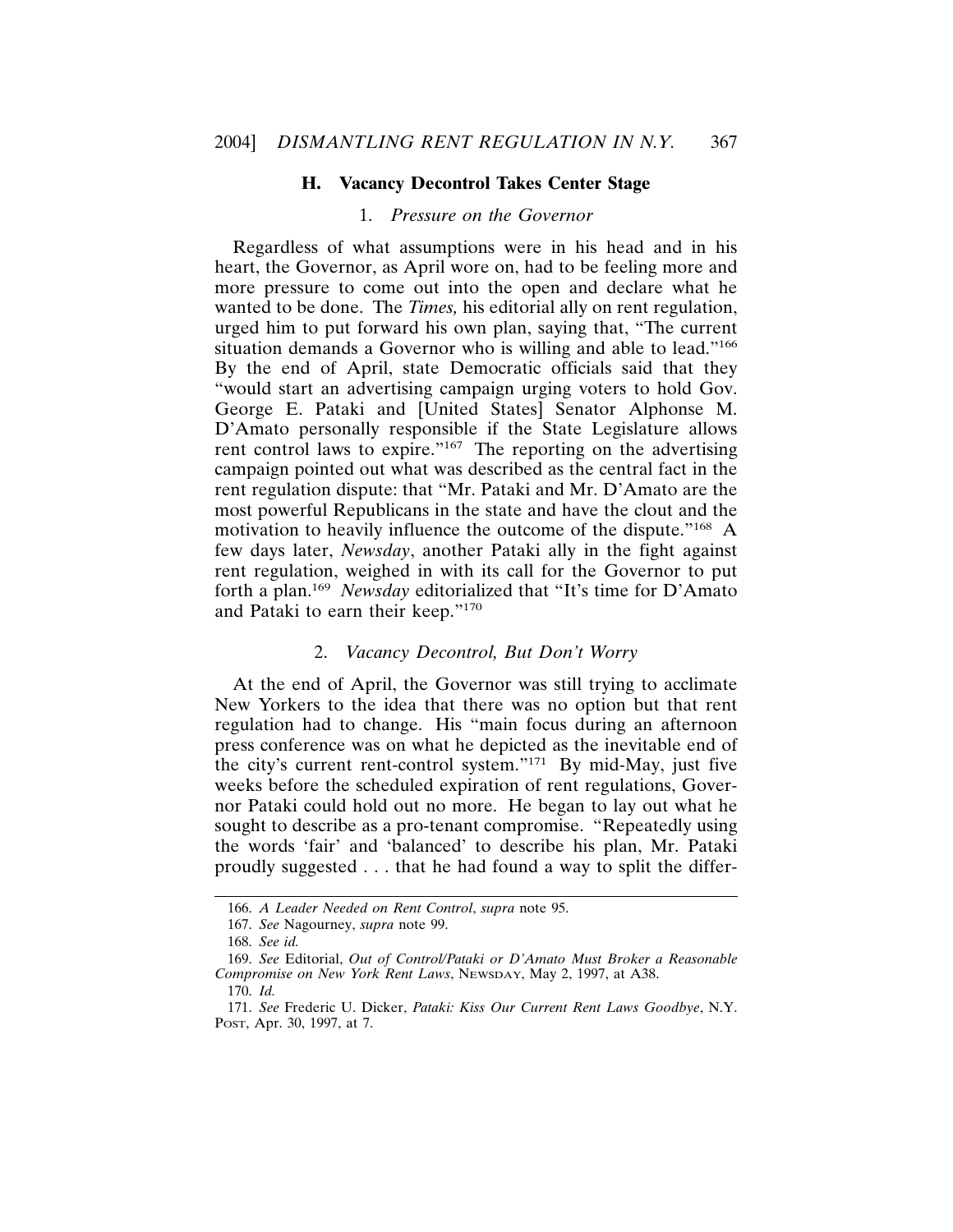ence between Republicans and Democrats."172 His spin was picked up by the headline of the first *Times* article on the story: "Entering Debate, Governor Offers Rent Compromise."173 The Associated Press, as carried by the Albany *Times Union*, was even more faithful to the Governor's script: "Pataki's Rent Control Plan Seeks Middle Ground," read one headline;<sup>174</sup> "Pataki Asks Greater Rent Protection," read a second.175 *Newsday's* article characterized his plan as a "middle-ground proposal."176 Only one initial story got to the heart of the proposal. The lead in the *Daily News* read, "Gov. Pataki yesterday proposed wiping out rent protections when tenants vacate their apartments."177 In contrast, the *Post's* headline read "Pataki's Plan Seeks Perpetual Protection."<sup>178</sup> The lead in the *Post* the next day said that the Governor's proposal would spell "a slow but certain death for the city's rent-regulation system."<sup>179</sup>

Vacancy decontrol was indeed at the heart of the Governor's proposal, but he spent significant energy trying to disguise both the existence of that proposal and its consequences. One stratagem was to release other parts of his proposal first, so that they would be the center of public attention. On May 11th, he proposed an expansion of luxury decontrol, seeking to reduce the income ceiling at which high-rent decontrol would kick in from \$250,000 to \$175,000, and get rid of the requirement that the apartment be renting for \$2,000 per month or more for decontrol to apply.<sup>180</sup> Only on the next day, May 12th, did he release the rest of his plan, which included vacancy decontrol. In doing so, he literally refused

176. Ellen Yan, *Rent Remedy? Pataki Seeks Phaseout of Rules for Most; Plan Draws Fire on All Sides*, NEWSDAY, May 13, 1997, at A3.

177. Jon R. Sorensen & Michael Finnegan, *Pataki's Idea of Control Gov Says Let Moving, Death End Hike Limits*, N.Y. DAILY NEWS, May 13, 1997, at 5.

178. Gregg Birnbaum & Frederic U. Dicker, *New Lease on Life for Rent Laws: Pataki's Plan Seeks Perpetual Protection*, N.Y. POST, May 12, 1997, at 6.

179. Gregg Birnbaum & Tom Topousis, *Pataki Bids for Slow Decontrol: His Apt.- Vacancy Plan Would End Rules Over Time*, N.Y. POST, May 13, 1997, at 2. The *Post's* editorial writers must not have read the article, for they wrote on the same day that the Pataki position "stakes out a middle ground." *See* Editorial, *The Pataki Rent Plan*, N.Y. POST, May 13, 1997, at 24.

180. *See* Hernandez, supra note 173.

<sup>172.</sup> James Dao, *Pataki Urges End of Rent Cap When Apartment Is Vacated*, N.Y. TIMES, May 13, 1997, at A1.

<sup>173.</sup> Raymond Hernandez, *Entering Debate, Governor Offers Rent Compromise*, N.Y. TIMES, May 12, 1997, at A1.

<sup>174.</sup> *Pataki's Rent Control Plan Seeks Middle Ground*, TIMES UNION (Albany), May 13, 1997, at A4.

<sup>175.</sup> Joel Stashenko, *Pataki Asks Greater Rent Protection*, TIMES UNION (Albany), May 12, 1997, at B2.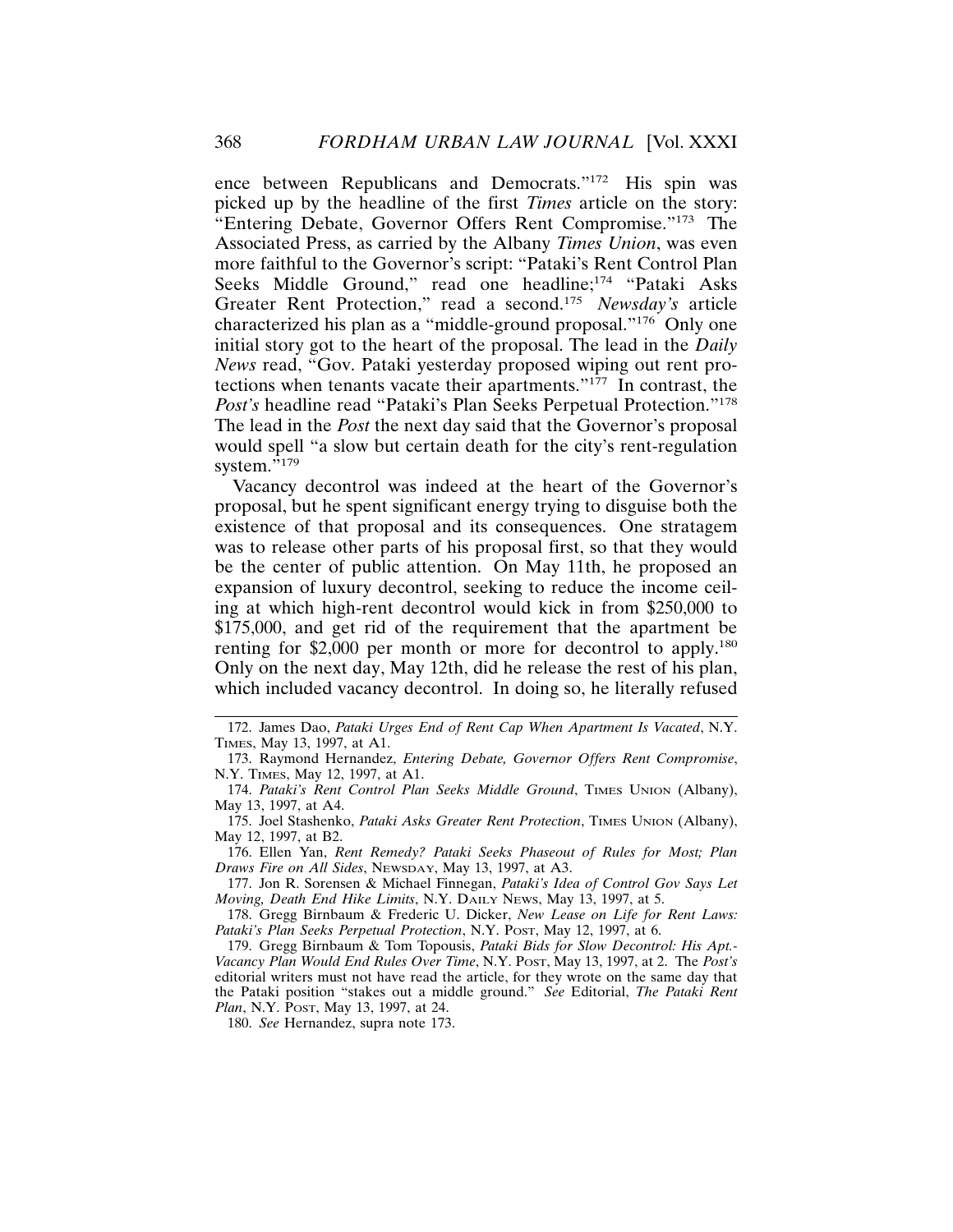to utter the phrase "vacancy decontrol" even once.181 This refusal, which continued through the balance of the rent regulation debate,182 was part of a second strategy: to substitute for "vacancy decontrol," a phrase well understood (both by supporters and opponents) to mean a removal of protections from tenants,<sup>183</sup> a very different description of the Governor's desire for tenant protection. "My plan to save rent control," said Governor Pataki, "will ensure that every middle-class tenant has the right to remain in their apartment for the rest of their lives if they choose, protecting rent laws for about 99 percent of New York tenants."184 The theme that he was providing lifetime rent protection for "99 percent of New York tenants"<sup>185</sup> became an incantation to which the Governor clung to steadfastly through the rest of the rent regulation debate.

The Governor's vacancy decontrol plan immediately won wide editorial endorsement. The Albany *Times Union* said the Governor had proposed a "worthy plan," and noted that he looked "very much like a moderate in contrast to Mr. Bruno."186 *Newsday* described the plan as a compromise that was both "pragmatic" and "a good start."187 *The Times* said that the plan was a "reasonable compromise,"188 an intriguing description not because it was out of keeping with the original goal of both the Governor and *The Times* to end regulation through enactment of vacancy decontrol, but because the same editorial frankly acknowledged that, "The landlords have been known all along to be ready to settle for 'vacancy decontrol.'"<sup>189</sup>

# 3. *The Purpose of Vacancy Decontrol*

The most cogent and straightforward explanation for why vacancy decontrol was so appealing to landlords came from *Crain's New York Business*. "In a reasonably short space of time," *Crain's* wrote, vacancy decontrol would "move hundreds of thousands of

<sup>181.</sup> *See* Sorensen & Finnegan, *supra* note 177; Yan, *supra* note 176.

<sup>182.</sup> See Richard Pérez-Peña, *The Rent Battle: The Impact; Although Meant to Create Fluidity, Decontrol Could Freeze the Market*, N.Y. TIMES, June 13, 1997, at B4.

<sup>183.</sup> *See* Hernandez, *supra* note 173.

<sup>184.</sup> *See id.*

<sup>185.</sup> *Id.*

<sup>186.</sup> Editorial, *A Worthy Rent Control Plan*, TIMES UNION (Albany), May 14, 1997, at A10.

<sup>187.</sup> Editorial, *Pataki's Rent Control Compromise A Good Start*, NEWSDAY, May 13, 1997, at A36.

<sup>188.</sup> Editorial, *A Way to Compromise on Rents*, *supra* note 30.

<sup>189.</sup> *Id.*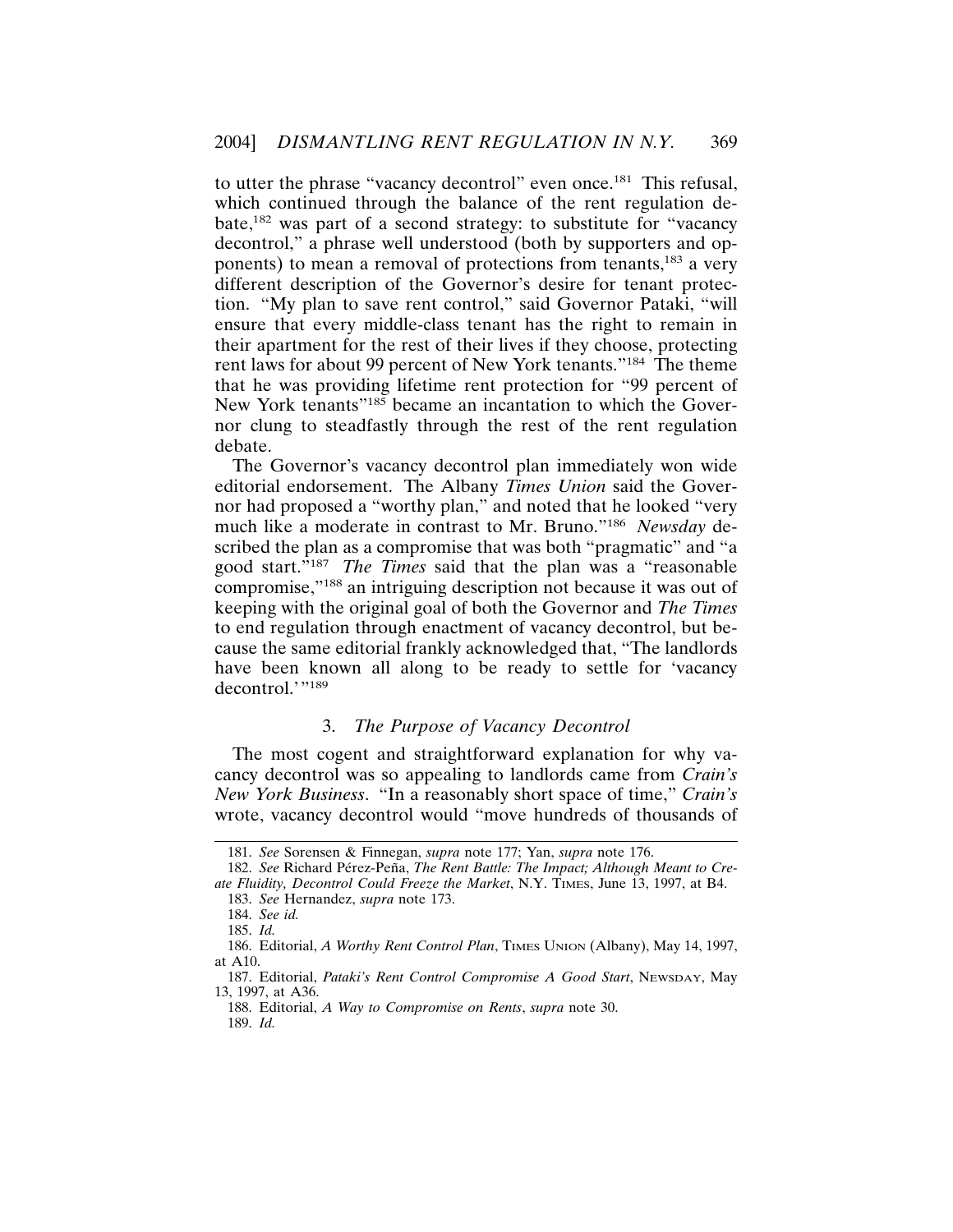units to the free market."190 *Crain's* confidence about the number of apartments likely to be quickly deregulated was based on New York's previous experiment with vacancy decontrol, an experiment in which some 400,000 apartments wound up being deregulated in just a period of three years.<sup>191</sup> But *Crain's* made clear that it was not simply the direct effect of deregulating so many apartments that was so desirable about Governor Pataki's vacancy decontrol plan. By deregulating those apartments, another strategic goal would be achieved at the same time: vacancy decontrol would "help undermine the political support for rent regulations."<sup>192</sup>

The importance of the political dimension spoken to by *Crain's* cannot be overestimated. The strategy of trying to end government benefits or regulations through a multi-step process is, after all, not unique to rent regulation. The problem faced by rent regulation opponents, and their proposed solution, has actually been mirrored quite closely, for example, in the debate over the future of the social security system. When the benefits of a program are spread widely, opponents find that killing the program directly is difficult or impossible. Instead, the goal is to reduce the constituency that is directly aided by the program so that ultimately the program is seen as a "special interest" program, especially one that is only helping poorer citizens, and political opposition to killing the program outright becomes splintered and significantly less potent.<sup>193</sup> In the Social Security context, the means by which to narrow support for the program is seen to be privatization; in the rent regulation context, vacancy decontrol is an important step on the same road. And, as *Crain's* pointed out in its editorial seeking to rally business support for the Pataki plan, expansion of luxury decontrol, another element of that plan, had the same political utility. The lowering of the income threshold for luxury decontrol was most important for being "the first step toward revamping the system into an income-based program."<sup>194</sup>

<sup>190.</sup> Editorial, *Viewpoint: Pataki's Rent Effort Merits Biz Support*, CRAIN'S N.Y. BUS., May 19, 1997, at 8 [hereinafter Editorial, *Biz Support*].

<sup>191.</sup> *See infra* text accompanying notes 234-238; *see also* W. Dennis Keating, *Rent Regulation in New York City: A Protracted Saga*, *in* RENT CONTROL: REGULATION AND THE RENTAL HOUSING MARKET 151, 160 (W. Dennis Keating et al. eds., 1998). 192. Editorial, *Biz Support*, *supra* note 190.

<sup>193.</sup> *See* ROBERT KUTTNER, THE ECONOMIC ILLUSION: FALSE CHOICES BETWEEN PROSPERITY AND SOCIAL JUSTICE 40-41 (1984) ("To win broad popular support, social programs must be of high quality and must serve the middle class as well as the poor").

<sup>194.</sup> *Id.*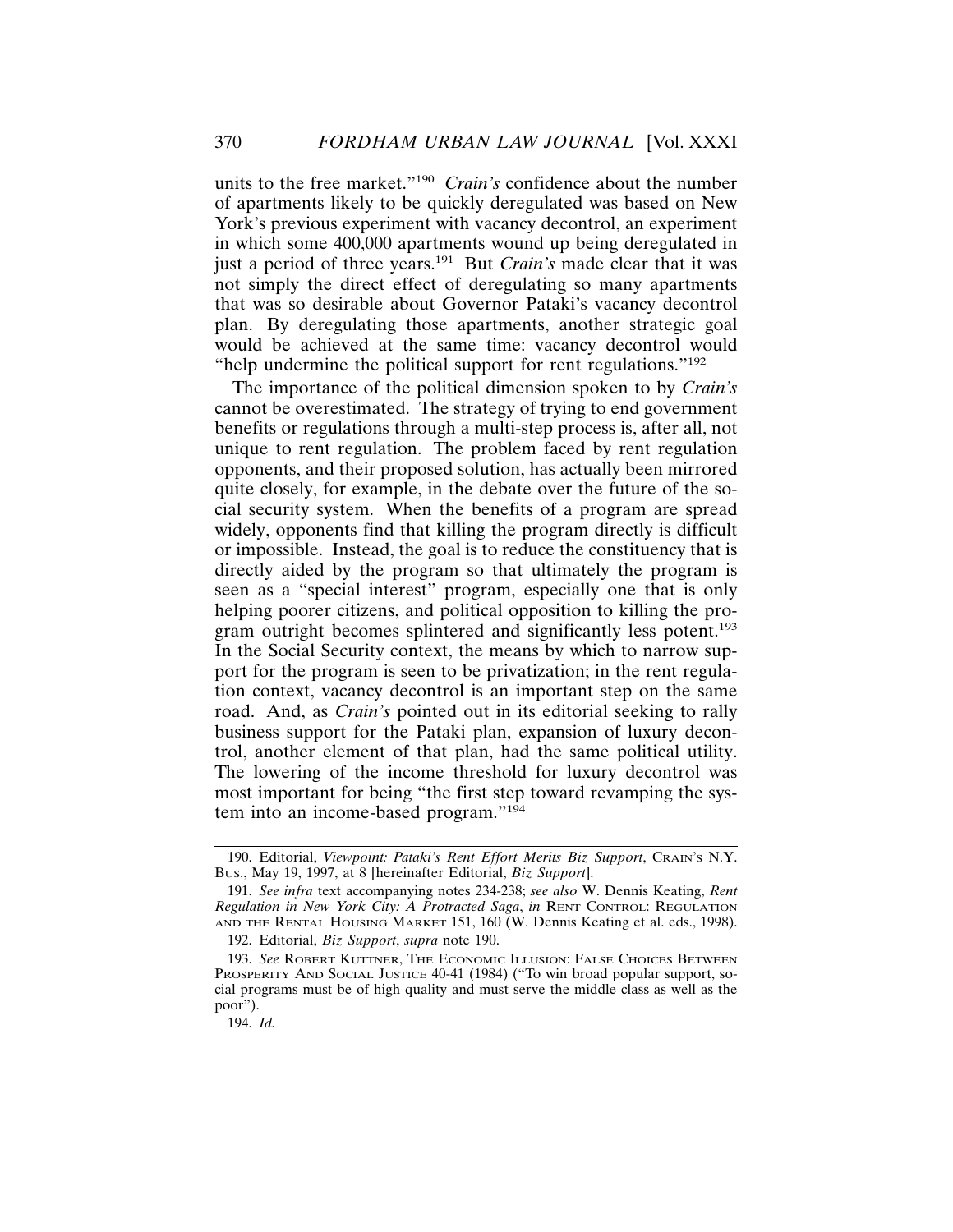Once Governor Pataki's vacancy control plan was on the table, Assembly Speaker Silver immediately said he would not permit to pass containing such a provision to pass his house of the legislature;195 Senate Majority Leader Bruno immediately said he would not permit a bill that did not contain a vacancy control provision to pass his chamber.<sup>196</sup> "The two leaders' comments underscore[d] what tenant groups have been saying for weeks: that vacancy decontrol will be the major battle ground" fought over until a final resolution is achieved.<sup>197</sup>

Within two weeks, the Rent Stabilization Association had joined the issue, beginning an advertising campaign that said that, "The Pataki plan protects 99 percent of all tenants from losing their rentcontrolled apartments."198 In early June, Governor Pataki mailed a leaflet to millions of renters in New York State (at state expense) with the headline "Governor Pataki's Plan Will Protect New York Renters."199 The mailing never mentioned vacancy decontrol, saying that only "a few millionaires" would be deregulated, and that all tenants but the "wealthiest few who earn more than \$175,000 a year will have the right to remain in their apartments for the rest of their lives."200

Michael McKee, the rent law campaign manager for Tenants & Neighbors, the state's largest tenants' group,<sup>201</sup> described the leaflet as "absolutely Orwellian,"202 a characterization appropriately applied to the entire "99 percent protection" charade. It was one thing to argue about the extent to which tenants would be harassed in an attempt to cause them to vacate their apartments.<sup>203</sup> The extent to which rents would increase when individual apartments were subjected to vacancy decontrol was also a point of dispute.<sup>204</sup> But there was simply no question that the purpose of vacancy decontrol was to end rent regulation entirely. Whether it would take

<sup>195.</sup> *See* James Dao, *Bruno Makes Concessions on Rent Rule*, N.Y. TIMES, May 15, 1997, at B1.

<sup>196.</sup> *See id.*

<sup>197.</sup> *See id.*

<sup>198.</sup> See Richard Pérez-Peña, *Landlords Take Their Case, and Pataki's, to the Radio*, N.Y. TIMES, May 28, 1997, at B3.

<sup>199.</sup> See Richard Pérez-Peña, Pataki Sends Fliers Touting His Rent Plan, N.Y. TIMES, June 8, 1997, § 1, at 41.

<sup>200.</sup> *See id.*

<sup>201.</sup> *See id.*

<sup>202.</sup> *See id.*

<sup>203.</sup> *See infra* Part I.J. accompanying notes 234-248.

<sup>204.</sup> *See infra* Part I.I accompanying notes 205-233.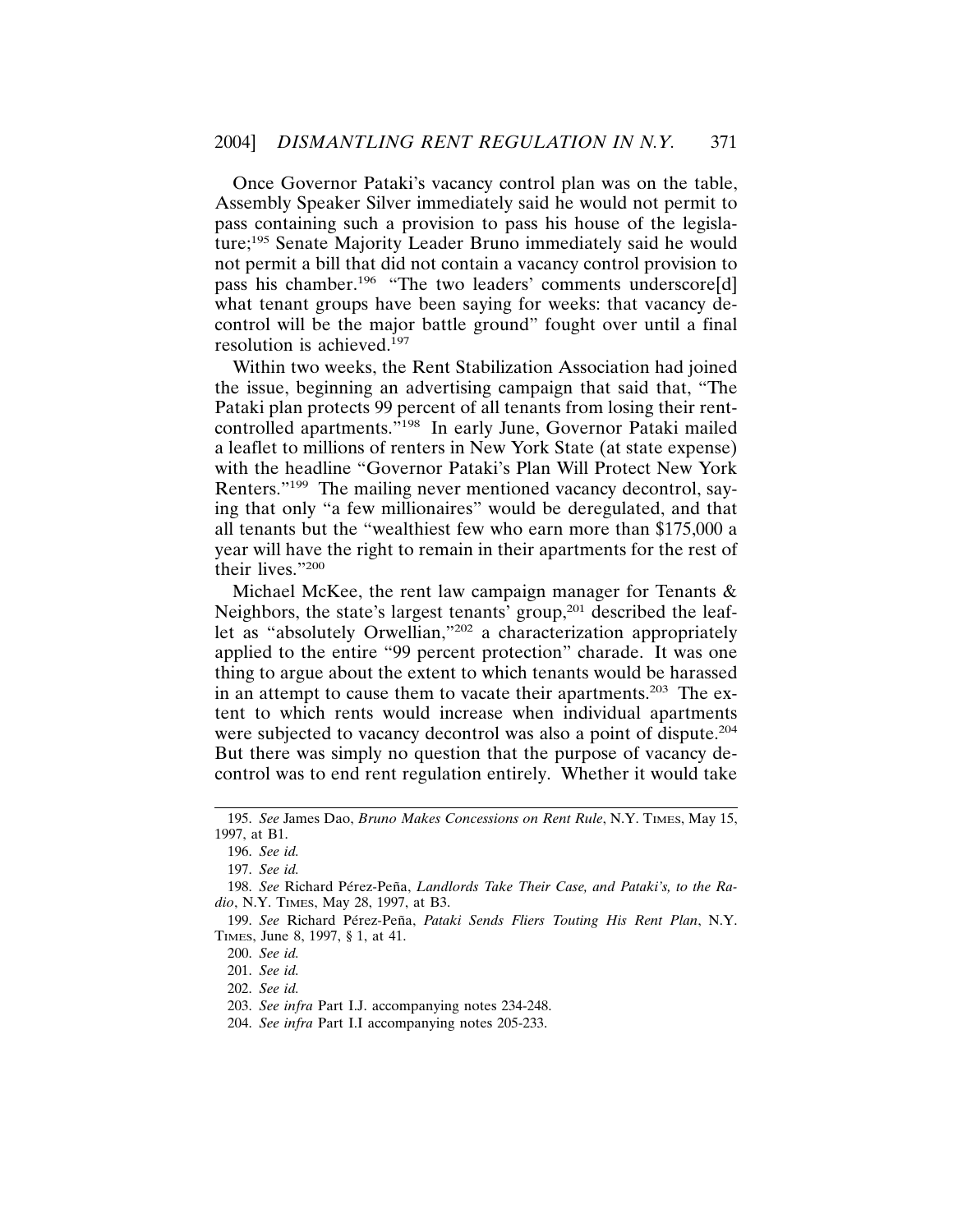decades, like Governor Pataki sometimes claimed<sup>205</sup> and Peter Salins seconded,<sup>206</sup> or fourteen years, as a *Daily News* analysis suggested,<sup>207</sup> could be debated. Whether the 125,000 units deregulated per year under New York's 1971-74 vacancy decontrol experience (the rate on which *Crain's* was counting)<sup>208</sup> would be the rate that obtained could not be known for certain. Whether the effective end of regulation would come long before the last apartment was officially deregulated was less subject to question both because of the many apartments that already rented at market levels and because the political clout of pro-regulation forces would quickly dwindle. In any event, ending rent regulation entirely—the innocuous sounding "orderly transition to a free market" that Governor Pataki had long advocated<sup>209</sup>—was the ultimate goal.

The conceit of the Governor's "99 percent protection" formulation was that rent regulation in one's existing apartment was anything similar to an ongoing system of rent regulation. What would happen, for example, if one needed to move from the Bronx to Brooklyn to be able to take a new job? What if an elderly parent needed to move in with his grown child, and that family needed to find a larger apartment? What if a young couple were having a baby and wanted to move from a one-bedroom to a two-bedroom apartment? All would be out of luck. As *Daily News* columnist Jim Dwyer described the workings of the "99% protection" plan, "The way it works is this: You can have your rent-regulated apartment forever. But if you move, you will never get another one. You are now living in the last rent-regulated apartment of your life."210 Strange as it may sound, it appears that the Governor was confronted by the press on this point only once. He was entirely unresponsive: "When asked [during the second week of June] if his plan might pose a problem for anyone who needed to move, the Governor said, 'I'm not going to talk about everybody, the possible

<sup>205.</sup> *See* Sorensen & Finnegan, *supra* note 177 ("Pataki contended his plan would keep regulations in effect for decades").

<sup>206.</sup> Salins, *supra* note 34, at 64.

<sup>207.</sup> See Kimberly Schaye, *Bruno Bends Decontrol Deadline*, N.Y. DAILY NEWS, May 17, 1997, at 3.

<sup>208.</sup> *See supra* notes 190-194 and accompanying text.

<sup>209.</sup> *See* Michael Finnegan, *Dem Ads Rip Pataki, D'Amato on Rents*, N.Y. DAILY NEWS, Apr. 28, 1997, at 29.

<sup>210.</sup> Jim Dwyer, *Rail Story is Lost: Public Paved Way*, N.Y. DAILY NEWS, May 13, 1997, at 4.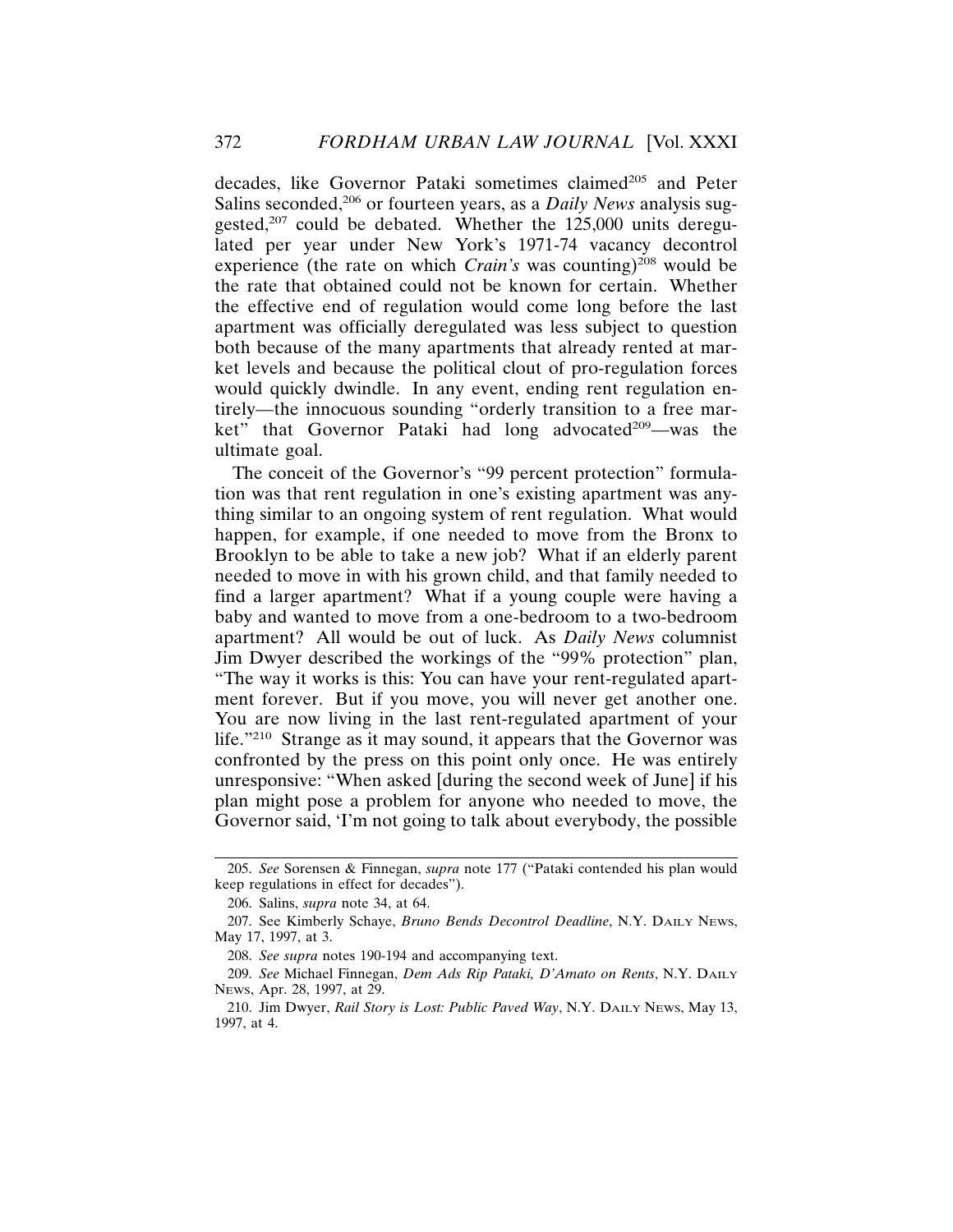thoughts of every individual,' and quickly turned to another question."211

Separate from the truth-in-advertising problem, vacancy decontrol presented four main issues. Two of these—potential rent increases and potential harassment—were discussed extensively. Two others—the issue of security of tenure and the question of the underlying plausibility of a truly competitive market-based rental market (the ostensible goal of vacancy decontrol)—were discussed little or at all.

#### **I. What Would Happen to Rents?**

The issue of the scope of rent increases had already become a touchstone for argument with the release of the de Seve report in March. In mid-May, researchers released details from a forthcoming report, this one commissioned by New York City's Rent Guidelines Board and by the Center for Real Estate and Urban Policy at N.Y.U. Law School ("RGB Study").<sup>212</sup> Like the de Seve study,<sup>213</sup> the RGB study predicted that vacancy decontrol would cause large increases in rent for several neighborhoods in Manhattan (for example, an average of twenty-three percent in Chelsea, Clinton, and Midtown), and smaller rent increases in outer borough locations (for example, average increases of seven percent in several neighborhoods of Southern Brooklyn).<sup>214</sup> Increases over the long-term were expected to be even steeper.<sup>215</sup>

While many anti-regulation advocates were happy enough to focus on the smaller increases projected for the outer boroughs, some took the view that rents would actually ultimately decline with the end of regulation. William Tucker's study for the Cato Institute argued that housing was more affordable in cities that did not have rent regulation.<sup>216</sup> He examined advertisements for apartments that were placed on a single Sunday in April 1997 in newspapers in eighteen major cities.217 According to Tucker, "The most striking

<sup>211.</sup> See Pérez-Peña, *supra* note 182.

<sup>212.</sup> EDGAR O. OLSEN, THE IMPACT OF VACANCY DECONTROL IN NEW YORK CITY: THE FIRST ESTIMATES FROM THE 1996 HOUSING AND VACANCY SURVEY (1997), *available at* http://www.housingnyc.com/research/html\_reports/olsen.html (last visited Nov. 9, 2003).

<sup>213.</sup> *See supra* notes 148-150.

<sup>214.</sup> *See* Dennis Hevesi, *Rent Decontrol Study: From No Impact to 30% Increases*, N.Y. TIMES, May 14, 1997, at B1.

<sup>215.</sup> *See id.*

<sup>216.</sup> *See* TUCKER, *supra* note 59, at 6.

<sup>217.</sup> *See id.* at 14.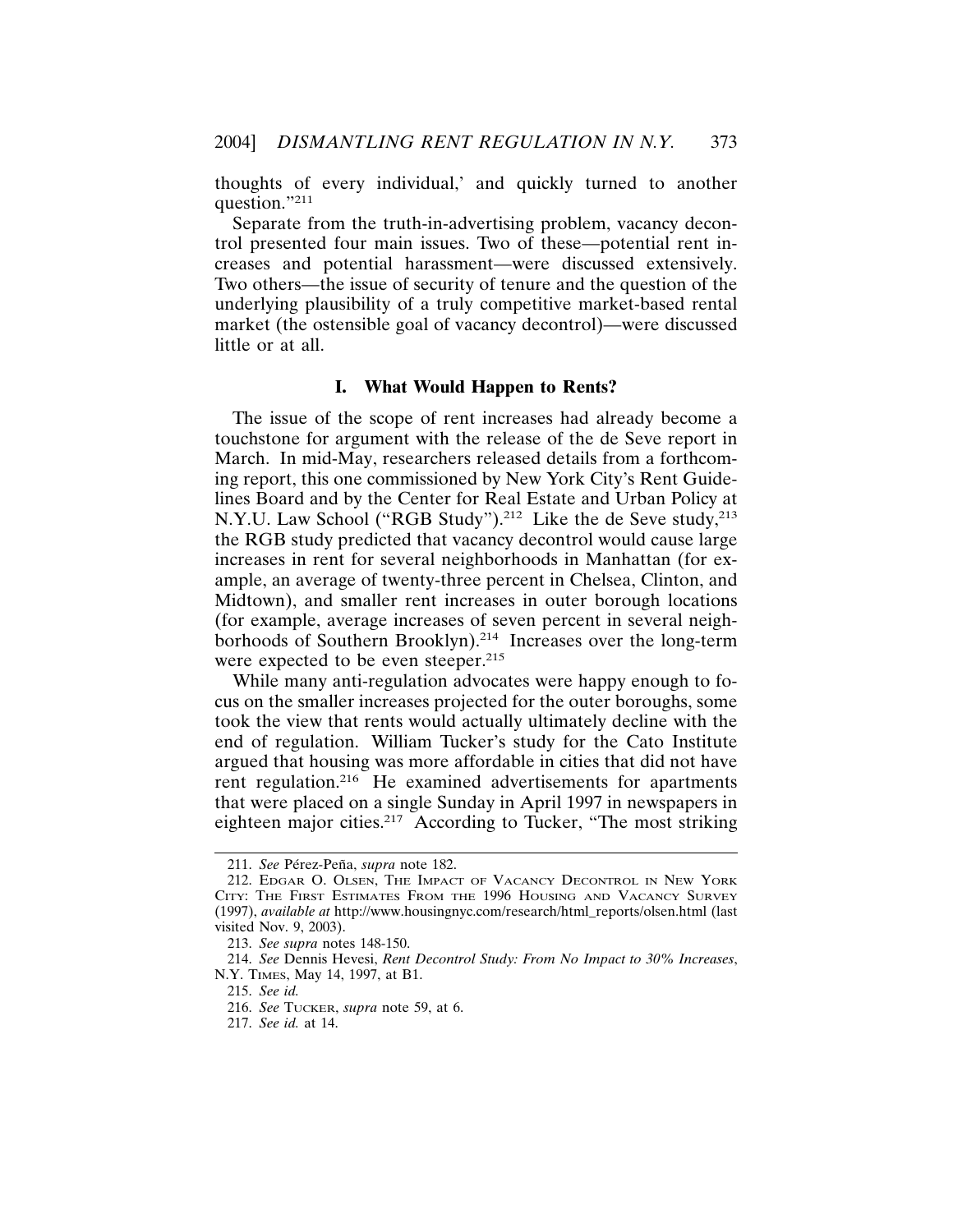observation is that the graphs of rents in free-market cities follow a standard bell curve. The vast majority of advertised rents cluster around the median [based on the 1990 U.S. Census], with between 33 and 40 percent below the census median. The median advertised rent is rarely more than \$50 above the census median."218

In contrast, in regulated New York and regulated San Francisco, the median advertised rents were "more than double the census median," and fewer than "10 percent of advertised rents were below the census median."<sup>219</sup> His conclusion: "Rent control in both these cities appears to make housing spectacularly unaffordable."<sup>220</sup>

In some ways it is difficult to take the Tucker study seriously, as he altogether failed to take into account the skewing effect of looking only at apartments that are advertised. Affordable apartments—that is to say, rent regulated apartments—are the least likely to be advertised, as landlords have no difficulty in renting any but the least desirable of them. The census data Tucker himself relied on show this: for only 10 percent of the advertised rents to be below the census median, a substantially disproportionate percentage of the apartments not advertised had to be the ones below the census median that were either being lived in by New Yorkers, or the ones that could be rented without advertising.<sup>221</sup> In addition to the sampling error, he failed to take into account differences between and among cities in respect to the earning power of the wealthiest tier of potential renters or the size of that tier, let alone variables that have an impact on cost such as the extent of available land.

Nevertheless, the argument underlying Tucker's show-and-tell was an important one for rent regulation opponents. The thesis was that the existence of a regulated sector of the market creates a "shadow market"—that is, the portion of the market that is unregulated.222 "Because prices are pushed too low in the regulated sector, they are forced above what would otherwise be the market price in the unregulated sector."223 Tucker apparently presumed that, with controls removed, a single unregulated market would adjust to create prices that were not too high, not too low, but just

<sup>218.</sup> *See id.* at 15.

<sup>219.</sup> *Id.* at 16.

<sup>220.</sup> *Id.*

<sup>221.</sup> *See id.* at 17 ("regulated apartments are essentially withdrawn from the market"). For a discussion of Tucker's methodology, see *id.* at 16.

<sup>222.</sup> *See id.* at 6.

<sup>223.</sup> *Id.*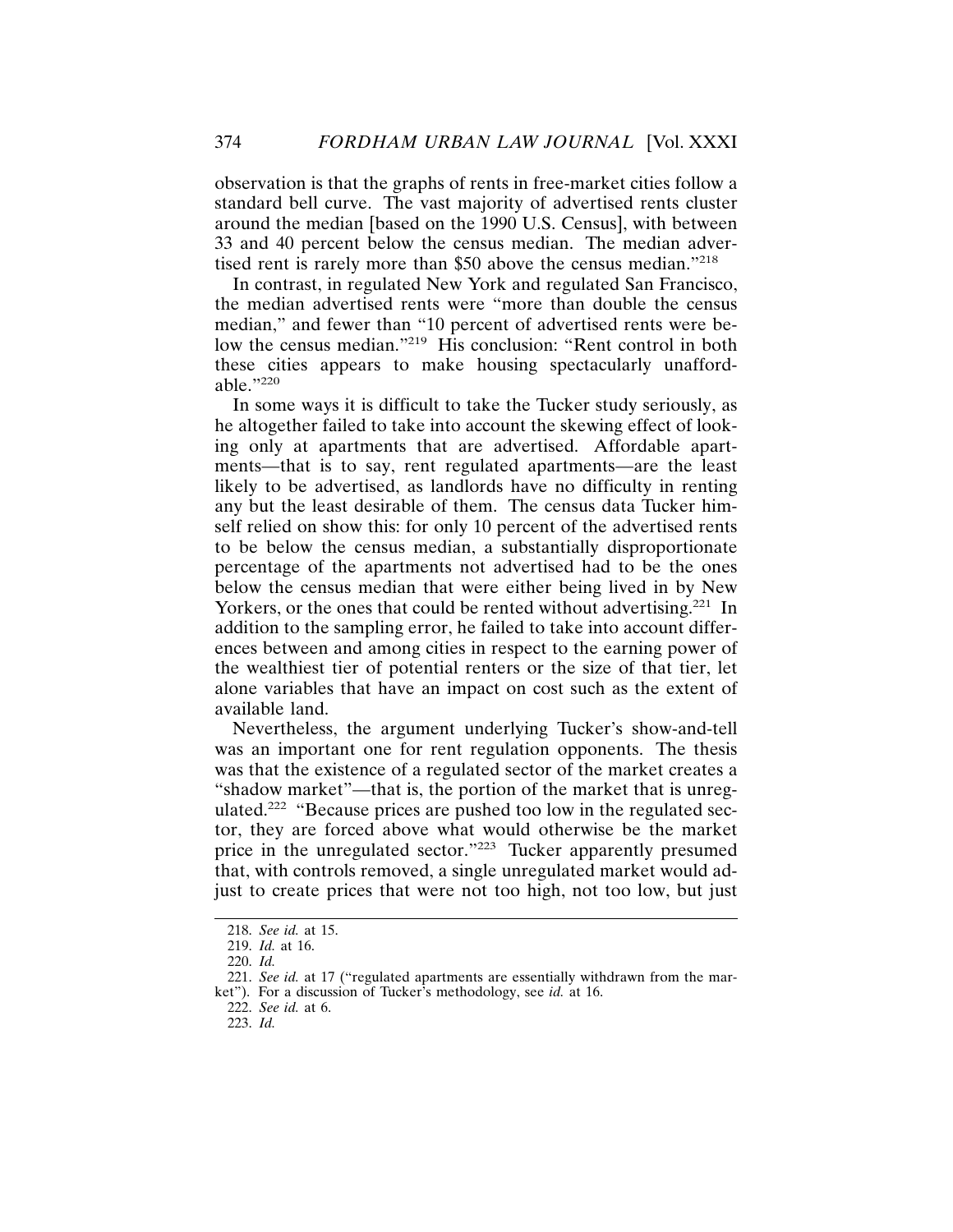right.224 But just right for whom? Michael Schill, the professor at N.Y.U. who released the RGB Study, conceded that vacancy decontrol would most likely "lead to a decrease in housing opportunities for low-and moderate-income households."225 That is, landlords, given the chance, would raise rents in desirable neighborhoods forcing some people out.<sup>226</sup> At the higher end of the market, there might be fewer people chasing more available apartments. "But the less-affluent would compete with lower-income residents for affordable housing . . . making rents rise" at the lower end of the market.<sup>227</sup>

The least likely scenario would be that a market concerned, by definition, with maximizing profit would ever produce affordable housing. Though some anti-regulation opponents claimed that, in time, affordable housing would "filter down to all segments of the population,"228 there was no evidence to suggest that this theory operated in practice. "If deregulated markets work the way the supply-siders argue," responded one opponent of deregulation, "then why do we have such terrible slums in cities like Houston and Miami? That's where filtering should have worked, by now. They've never had regulation."<sup>229</sup> *Crain's* reported that, even before any imposition of vacancy decontrol, a ripple effect was being demonstrated: the tight Manhattan market was already driving renters to the outer boroughs, with the result that previously "marginal" areas had become more popular, and rents in several desirable outer borough neighborhoods had jumped 20 percent in a year's time.<sup>230</sup>

Anecdotal evidence may have had as much an impact on public opinion as anything else. At the end of April, the *Daily News* reported "an upper West Side landlord mistakenly jumped the gun on the threatened expiration of state rent laws, trying to slam one tenant with a staggering 337% hike."231 Explaining why he wanted to charge his tenant \$4,000 a month for a 375-square foot, one-

<sup>224.</sup> *See id.* at 19.

<sup>225.</sup> *See* Randy Kennedy, *Steepest Hikes are Expected Chiefly in Parts of Manhattan*, N.Y. TIMES, May 13, 1997, at B4.

<sup>226.</sup> *See id.*

<sup>227.</sup> *See* Ellen Yan, et al, *Will Rent Regulation Change the Face of Queens?*, NEWS-DAY, May 19, 1997, at A23.

<sup>228.</sup> *See* Hevesi, *supra* note 157.

<sup>229.</sup> *See id.* (quoting "one deregulation opponent, W. Dennis Keating").

<sup>230.</sup> *See* Emily Denitto, *Manhattan Exodus: Boroughs Lure Renters With Space, Price*, CRAIN'S N.Y. BUS., May 19, 1997, at 1.

<sup>231.</sup> *See* Kimberly Schaye, *337% Rent Hike Tried by Landlord*, N.Y. DAILY NEWS, Apr. 29, 1997, at 6.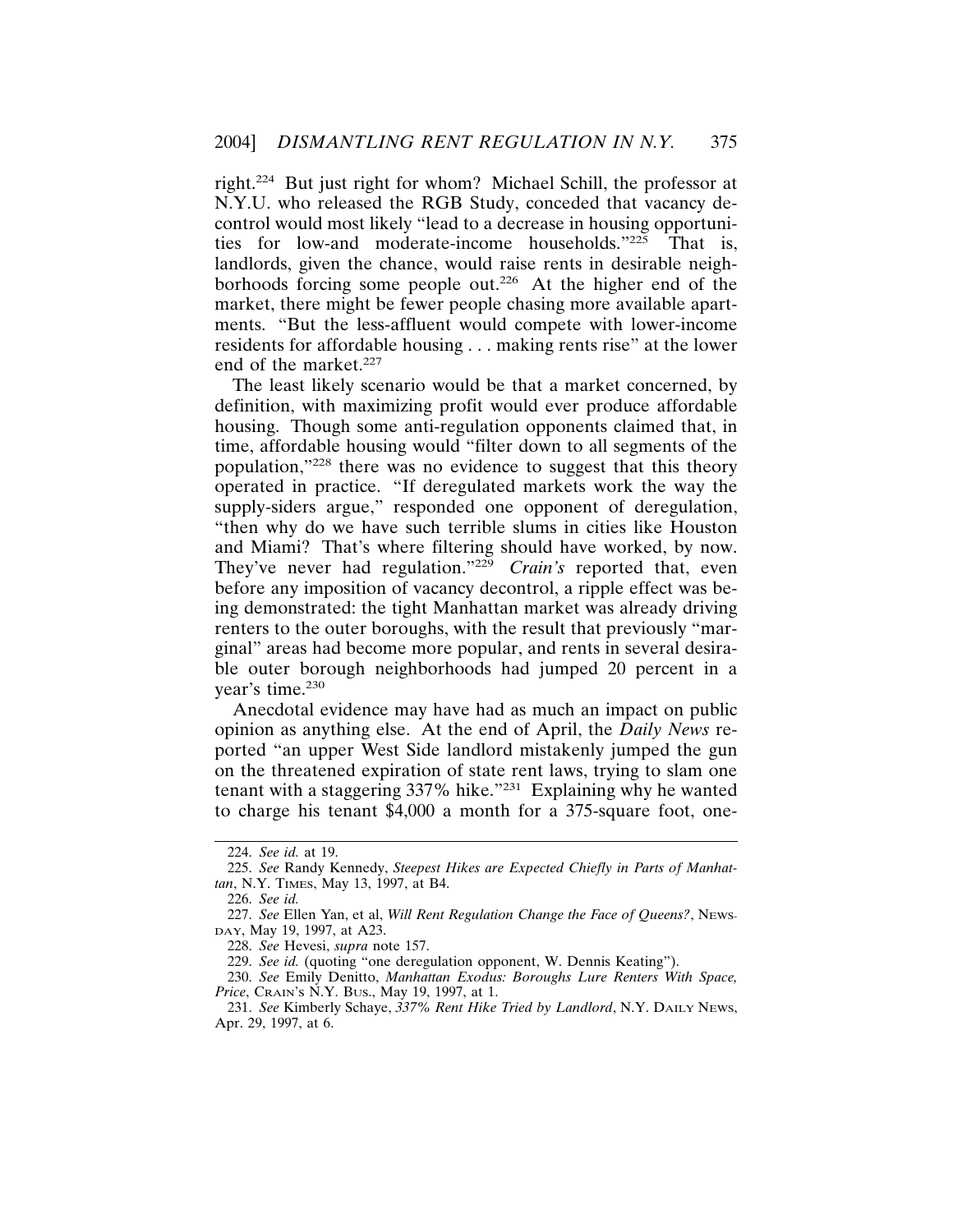bedroom apartment, the landlord said: "He's got a very spacious garden apartment, which is highly desirable."<sup>232</sup> Prudently, landlord groups asked their members to refrain from such conduct while the debate was pending, fearing that more "horror stories" would harm their cause.<sup>233</sup>

## **J. How Much of a Threat was Landlord Harassment?**

On the issue of whether vacancy decontrol would give landlords an incentive to harass their tenants so that the tenants would leave and the landlords could raise rents quickly and substantially, antiregulation forces began and remained on the defensive. In part, this was because there had been prior experience with vacancy decontrol (from 1971 to 1974).<sup>234</sup> The experiment with vacancy decontrol was ended because tenant advocates had successfully argued that there had been "enormous rent increases in decontrolled units . . . without improved maintenance; they also cited widespread illegal landlord harassment of tenants to force vacancies."235 At the time, a report by then-Assemblyman Andrew Stein had found that decontrol had caused rents to skyrocket, "but had 'neither stimulated new building construction' nor 'spurred renovation.'"236 Even more threatening, the District Attorneys of Brooklyn, Queens, and Manhattan had, by the end of the 1997 debate, banded together to warn of the dangers of landlord harassment.<sup>237</sup> The Manhattan District Attorney,

who prosecuted dozens of cases during the tight real estate market in the early 80s in which landlords hired professional 'vacaters' to force tenants out, said vacancy decontrol would provide an irresistible opening for some landlords. 'We are concerned that if you give corrupt landlords an incentive to get people out because of decontrol, they will go back to the professional goon squads.'<sup>238</sup>

238. *See id.*

<sup>232.</sup> *See id.*

<sup>233.</sup> *See* Philip Lentz, *Landlords Urged to Remain Cool if Controls End: Industry Fears Big Rent Increases, Evictions Would Harm Rent Battle, CRAIN's N.Y. Bus., June* 9, 1997, at 1.

<sup>234.</sup> *See* Keating, *supra* note 191, at 160.

<sup>235.</sup> *See id.* at 160.

<sup>236.</sup> *See* Elizabeth Kolbert, *The Rent Debate: The Overview: Studies Suggest Tenants in Upscale Neighborhoods Would Be Hit the Hardest*, N.Y. TIMES, Apr. 6, 1997, § 1, at 38.

<sup>237.</sup> *See* Randy Kennedy, *Rent-Law Plan is Criticized by Prosecutors*, N.Y. TIMES, June 6, 1997, at B1 [hereinafter Kennedy, *Criticized by Prosecutors*].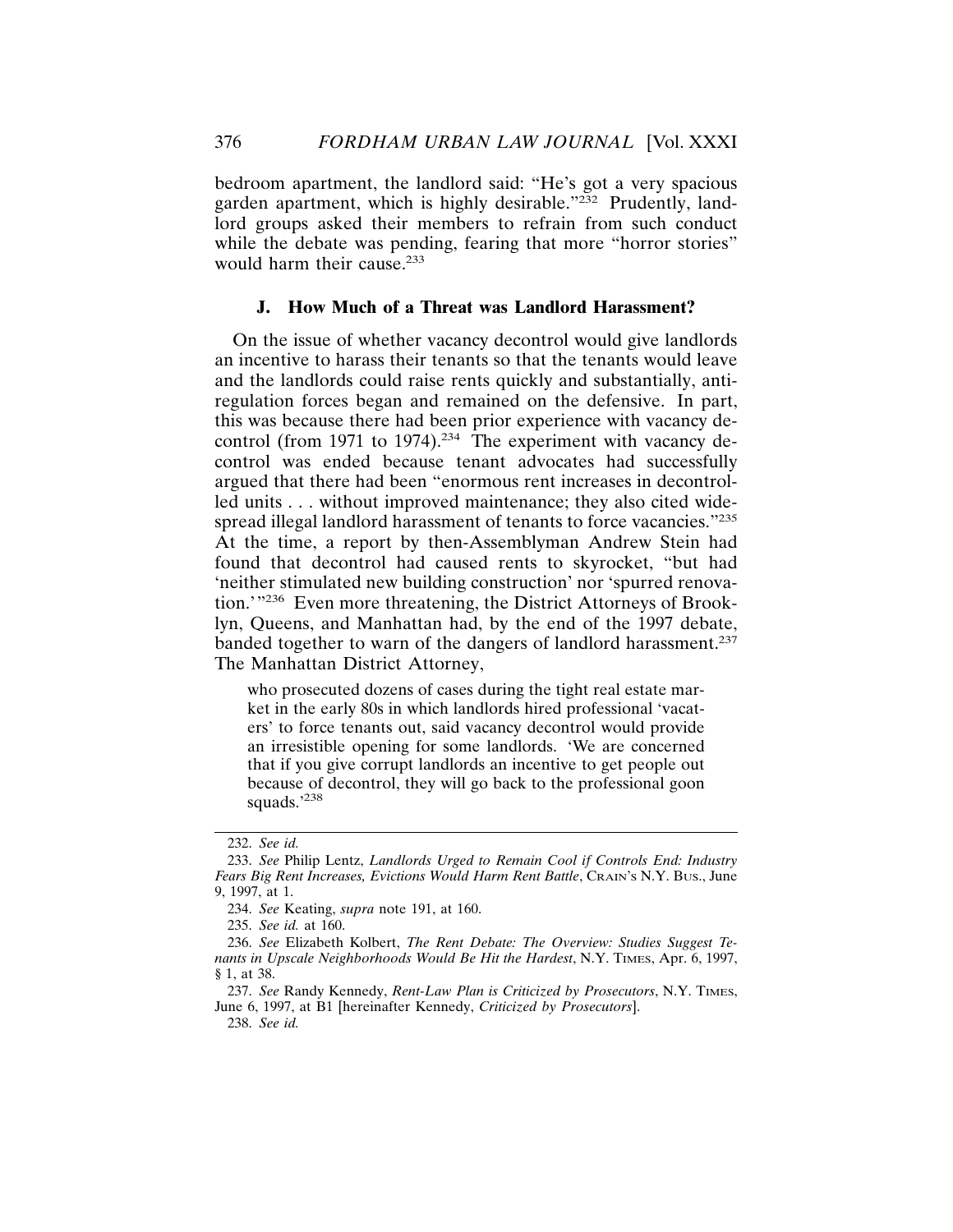One tactic for anti-regulation forces was to deny that harassment would be a problem. The Rent Stabilization Association claimed that the 1974 Stein Commission "reached conclusions based on a political agenda, and not on the facts."239 The president of the Real Estate Board said, "The accusations [by the District Attorneys] about harassment are just not true," pointing out that harassment complaints dropped during the period during which vacancy decontrol had been in effect.<sup>240</sup> But the anti-regulation side was clearly worried on this issue. After all, even as ardent an anti-regulation advocate as William Tucker opposed the vacancy decontrol route to deregulation (preferring the elimination of all regulation in a single stroke) in part because of the threat of harassment.<sup>241</sup> Tucker wrote that "individual landlords [would] have every incentive to evict their regulated tenants since vacancy means deregulation of the apartment."242 Tucker was concerned that pressure would grow for the reimposition of regulation because of "a daily series of horror stories, with landlords doing everything from hiring thugs to setting fire to their buildings to get rid of low-rent tenants."243 (Walter Block and his co-authors also opposed the technique of vacancy decontrol, but only because "it worked too slowly." $)^{244}$ 

Indeed, when the June 15th deadline approached, and it seemed possible that regulation might expire, New York City's largest landlord group issued a call for their members to act responsibly, a call reflecting "their own apprehensions that some of their peers might use the expiration of the laws as an opportunity to immediately evict tenants or raise rents dramatically—actions that could cause panic and damage the efforts of their allies, State Senate Republicans, to craft legislation that would phase out rent laws."245 Governor Pataki, recognizing the threat that the fear of harassment represented to his plan for vacancy decontrol, had included in his plan a proposal to increase both civil and criminal penalties for landlords found to have engaged in harassment of tenants.<sup>246</sup> But

<sup>239.</sup> *See* Kolbert, *supra* note 236.

<sup>240.</sup> *See* Randy Kennedy, *The Rent Battle: The Landlords; Act Honorably, Worried Owners Urge Their Peers*, N.Y. TIMES, June 11, 1997, at B5 [hereinafter Kennedy, *The Rent Battle*].

<sup>241.</sup> *See* TUCKER, *supra* note 59, at 19.

<sup>242.</sup> *See id.*

<sup>243.</sup> *See id.*

<sup>244.</sup> Block et al., *supra* note 46, at 257.

<sup>245.</sup> *See* Kennedy, *The Rent Battle*, *supra* note 240.

<sup>246.</sup> *See* Dao, *supra* note 172.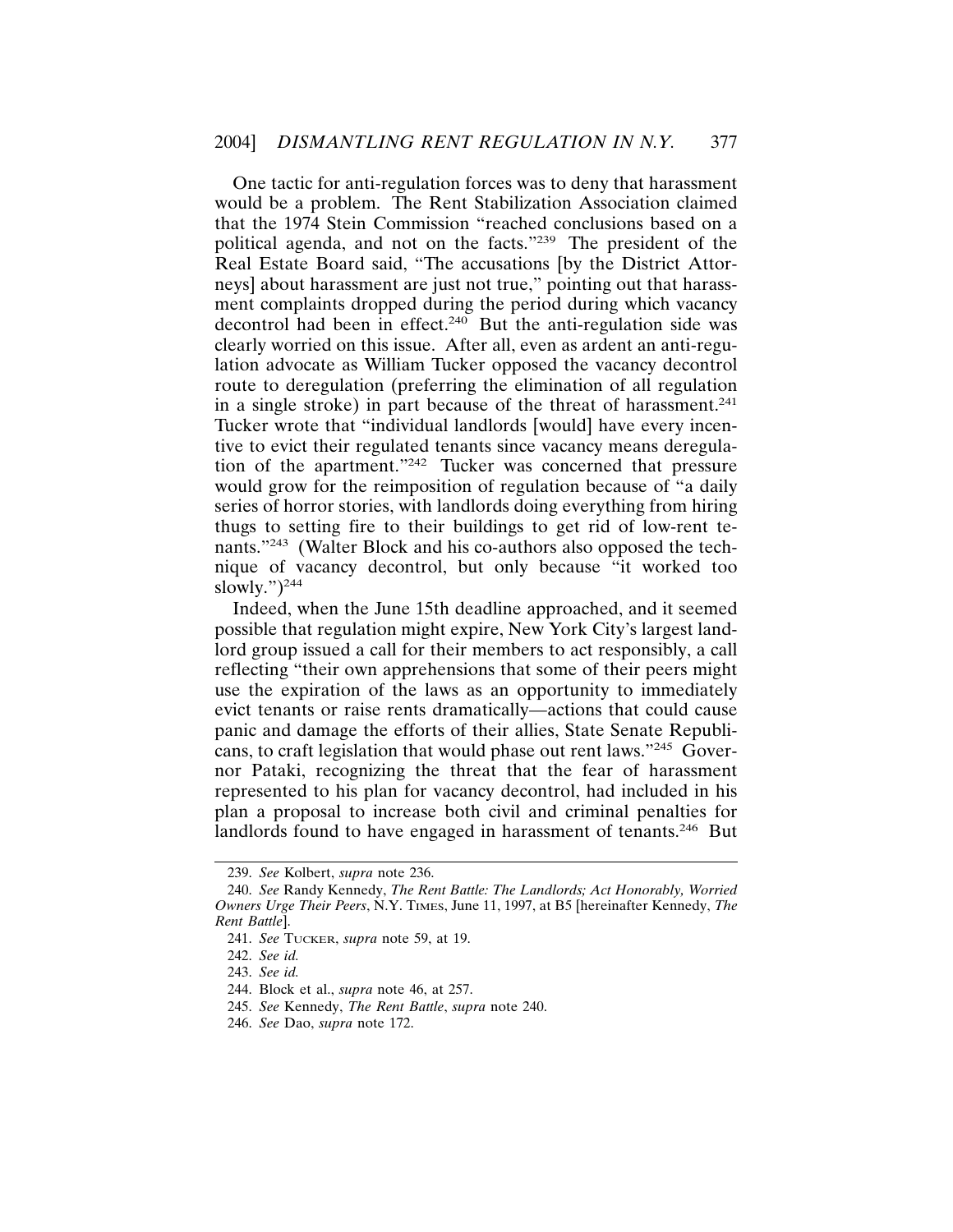pro-regulation forces, who had asserted that the decline in complaints during the previous experiment with vacancy decontrol was simply a function of the fact that tenants thought it futile to complain, questioned whether there would be real enforcement of the law.247 Asked by a reporter on June 2nd about the resources that would be devoted to prosecution, "the Governor declined to say how much money he would pledge to create a special office or to help district attorneys. 'Let's pass the law first,' Mr. Pataki said."<sup>248</sup>

## **K. Security of Tenure**

The debate about the costs and benefits of abolishing rent regulation typically did not include a discussion of the fact that rent regulation provided tenants with security of tenure.<sup>249</sup> This could well have been caused in significant part by widespread blindness to values other than that of the market.<sup>250</sup> The absence of discussion was striking, though, as Richard Arnott, writing in the *Journal of Economics Perspectives*, pointed out in a footnote:

While not mentioned often in the economics literature on rent control, the issue of security of tenure is of considerable importance in the policy debate. Partly because of the cost of moving, but more importantly because of the value of having a secure and familiar home, many renters attach great importance to protection against eviction. Eviction may occur not only due to antisocial behavior or nonpayment of rent. . .One effect of rent control is to convert short-term leases into quasi-long-term leases. The control of rent restricts economic eviction. And the changes in landlord-tenant law that almost always accompany the imposition of rent control make (noneconomic) eviction more difficult.<sup>251</sup>

In New York, the law had given rent stabilized tenants the ongoing right to continue their tenancies in one- or two-year increments (as the tenant desired), for as long as they liked (and for as long as they continued to pay the rent and abide by rules relating to tenant conduct).<sup>252</sup> It is not difficult to imagine the principal reasons why this feature of rent regulation would be something that regulation opponents ignored to extent they could get away with doing so.

<sup>247.</sup> *See id.*

<sup>248.</sup> *See* Kennedy, *Criticized by Prosecutors*, *supra* note 237.

<sup>249.</sup> *See* Richard Arnott, *Time for Revisionism on Rent Control?* 9 J. OF ECON. PERSPS. 99, 108 n.17 (1995).

<sup>250.</sup> *See infra* text accompanying notes 274-276.

<sup>251.</sup> *See* Arnott, *supra* note 249, at 108 n.17.

<sup>252.</sup> *See* RSL § 26-511(c)(4) (1969).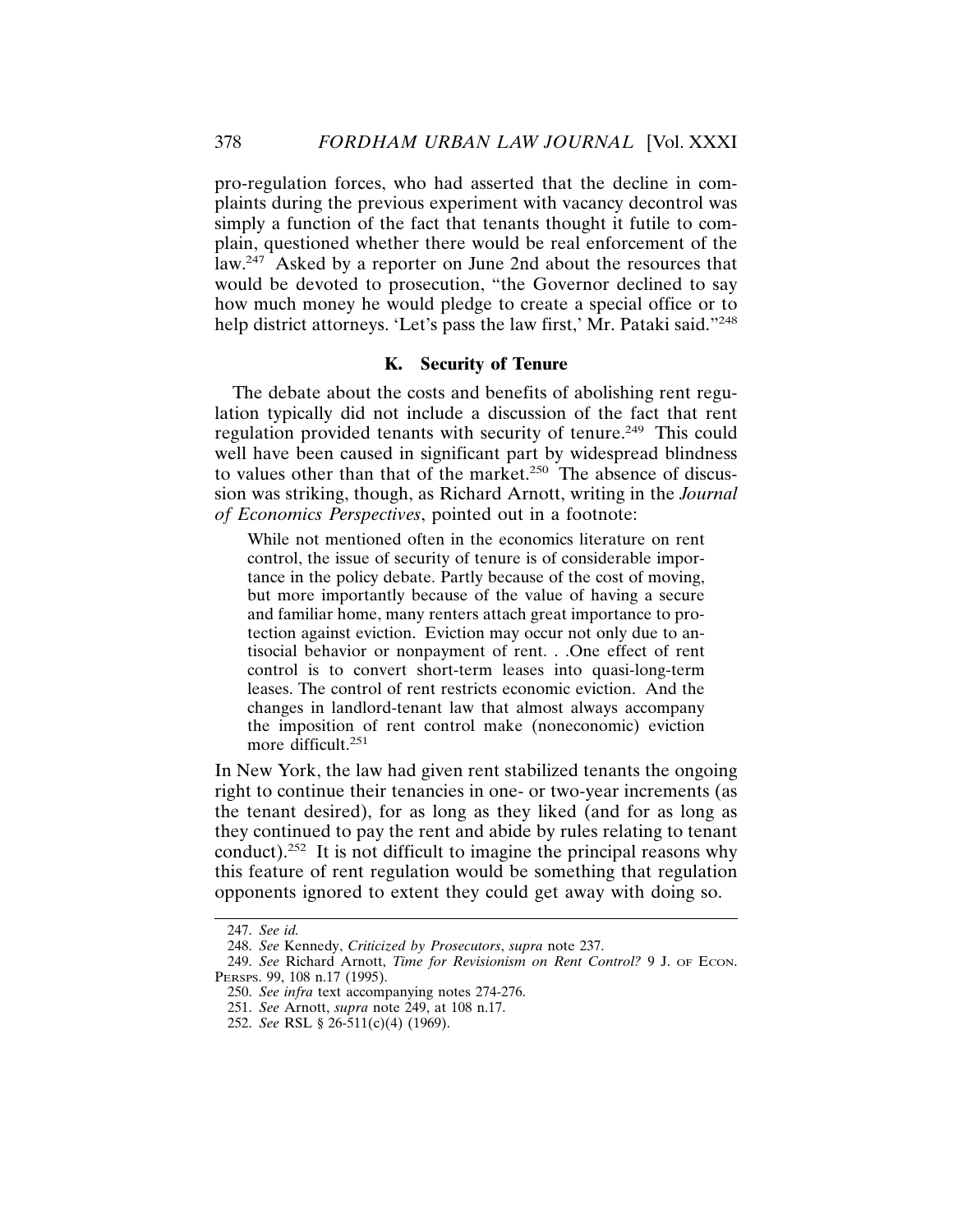To have raised the question of security of tenure would have been to risk exposing the power dynamics that underlay the relations between landlords and tenants, and the profound changes to those dynamics that vacancy decontrol would bring about. In contrast to all rent-regulated tenants, no tenant who came to live in an apartment that had been decontrolled would be able to enjoy "the value of a secure and familiar home."<sup>253</sup> Independent of the question of how much rent a landlord might want to charge, a landlord of unregulated apartments wields substantially more power in relation to that landlord's tenants than does a landlord of regulated apartments. Such a landlord—as was the case in 1997 and as remains the case today—is under no obligation to offer a tenant a written lease,<sup>254</sup> let alone offer a lease of a particular duration, let alone offer a renewal lease if the tenant wanted one.<sup>255</sup> The landlord would be able to refuse to renew a tenant's lease for any reason or no reason, whether that tenant had lived in an apartment for two years or twenty years.<sup>256</sup>

The shift in the balance of power that deregulation would bring would resonate first and foremost in terms of the extent to which tenants would or would not be able to regard their apartments as their homes. The ideal of home ownership is deeply ingrained in the American narrative as a foundation of personal independence—both economic and political—and as a foundation of selfidentity and relation to community.<sup>257</sup> The fact that Americans, at the same time, have moved frequently is not inconsistent with the idea that home ownership places an individual in charge of his own

<sup>253.</sup> *See* Arnott, *supra* note 249.

<sup>254.</sup> See N.Y. REAL PROP. LAW § 235-b (2003) (establishing a warrantee of habitiablity for every "written or oral" residential lease); OFF. OF THE N.Y. STATE ATT'Y GEN., TENANT'S RIGHTS GUIDE (1999) ("Leases for apartments which are not rent stabilized may be oral or written."), *available at* http://www.housingnyc.com/resources/attygenguide.html. (last visited Nov. 9, 2003).

<sup>255.</sup> *See* N.Y. REAL PROP. LAW § 232-a (1989).

<sup>256.</sup> It is true the prohibitions on discriminatory conduct (e.g., discrimination on the basis of race or national origin) would not be overturned. *See* N.Y. EXEC. LAW § 296(5)(a) (2003). Because there would be in an unregulated environment no entitlement to ongoing lease renewals, however, the remedy for discriminatory conduct would be much more limited than under rent regulation. It is unlikely that a court would order a landlord to provide ongoing lease renewals, so that even a discriminated against tenant would only obtain temporary relief.

<sup>257.</sup> *See* CONSTANCE PERIN, EVERYTHING IN ITS PLACE: SOCIAL ORDER AND LAND USE IN AMERICA 78 (1977) ("'Homeownership provides a sense of identity, of roots and of security, which is the stuff from which neighborhoods are made and which protect against social alienation." (quoting then-Sect'y of Hous. and Urb. Devel. Carla Hills, Remarks Before the American Bar Association (Aug. 13, 1975))).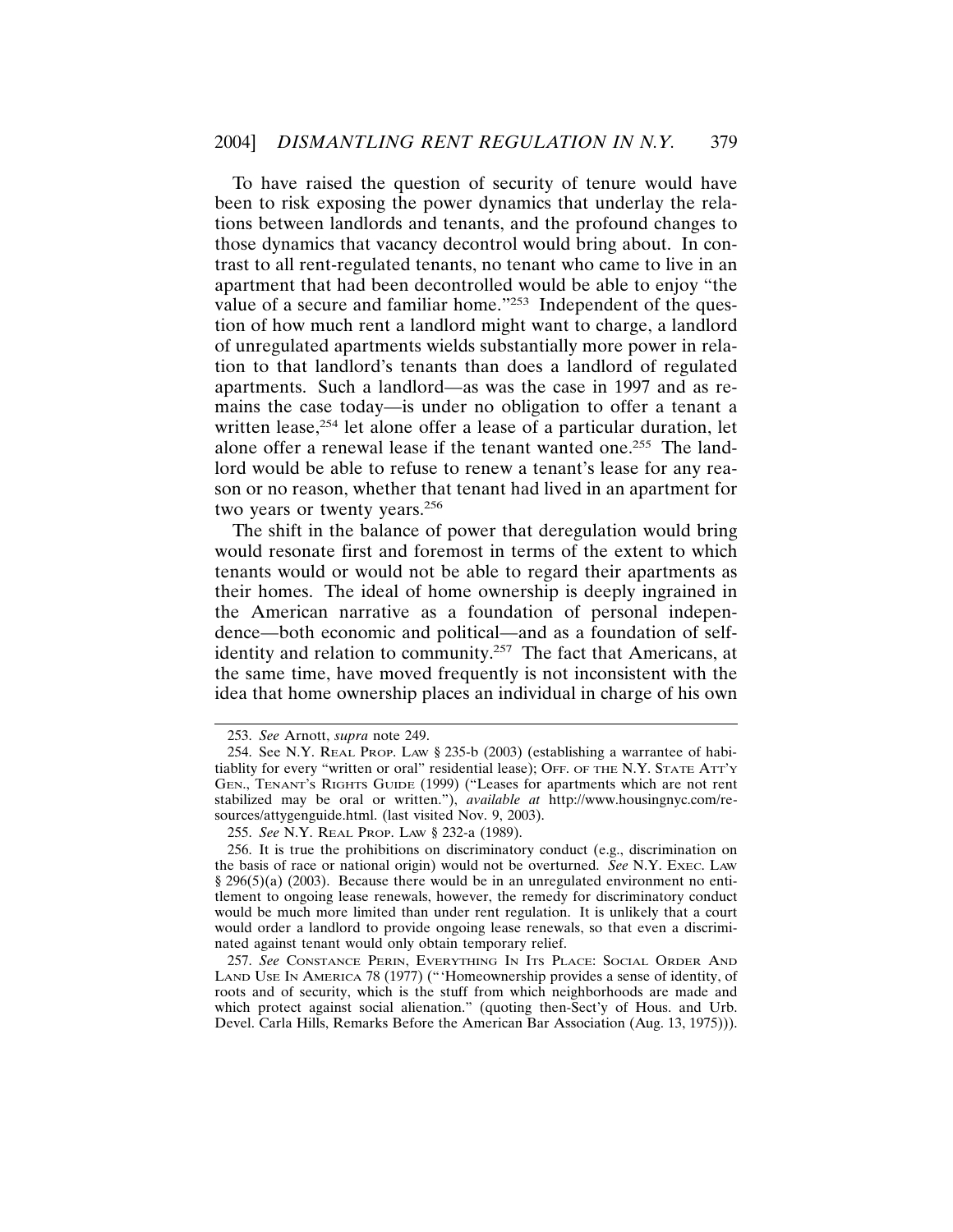destiny (i.e., he can move or not as he wills). There is no reason to believe that New Yorkers would be any less interested in being in charge of their own destinies than other Americans, yet deregulation means at root that the tenant is moved or not as his landlord wills.

The importance of security of tenure, as represented by the right to renew one's lease, has occasionally been acknowledged even by regulation opponents. As George Fallis, one such opponent, wrote in *Rent Control: The Citizen, The Market, and the State*, any assessment of why rent regulation exists ought to recognize the fact that "housing is a necessity and involves issues of fairness."258 He reported on empirical evidence gathered in the 1980s about people's attitudes regarding fair housing and wrote that, "It is clear that the community regards the relationship between landlord and tenant to be different than that between the leasor and leasee of other goods or between the seller and buyer of other goods."259 Specifically, refusing to renew a lease, except in extraordinary circumstances, was seen as unfair, violative of a perceived right to almost indefinite tenancy.<sup>260</sup>

Having their position seen as posing a threat to "the value of having a secure and familiar home" could hardly help the market populist bona fides of regulation opponents. As such, the primary public response was to deny that the threat existed. As we have seen, Governor Pataki focused on claiming that tenants could remain in an existing rent-regulated apartment for the rest of their lives. He did not discuss what would happen to them once they had to move to an unregulated apartment. Another way to deny that deregulation would dramatically shift the balance of power decisively towards landlords was to lean on what might be called the fiction of equality of power at the moment of contract. The Community Housing Improvement Program ("CHIP") was and is an anti-regulation trade association of apartment building owners in New York City.<sup>261</sup> CHIP published a booklet in 1997 to try to in-

<sup>258.</sup> George Fallis, *Rent Control: The Citizen, The Market, and The State*, 1 J. OF REAL EST. FIN. & ECON. 309, 311 (1988).

<sup>259.</sup> *Id.* at 313 (citing J. KNETSCH ET AL., RESIDENTIAL TENANCIES: LOSSES, FAIR-NESS AND REGULATIONS 1984).

<sup>260.</sup> *Id.* (citing KNETSCH ET AL., *supra* note 259).

<sup>261.</sup> *See* Press Release, Cmty. Hous. Improvement Program, About CHIP (undated) ("Since 1966, Community Housing Improvement Program has served as the eyes and ears of New York City apartment building owners. . . . CHIP's mission has remained unchallenged throughout 40 years of leadership—to challenge rent regulations and help apartment owners survive in New York City."), *available at* http:// www.chipnyc.org/about.shtml (last visited Nov. 11, 2003).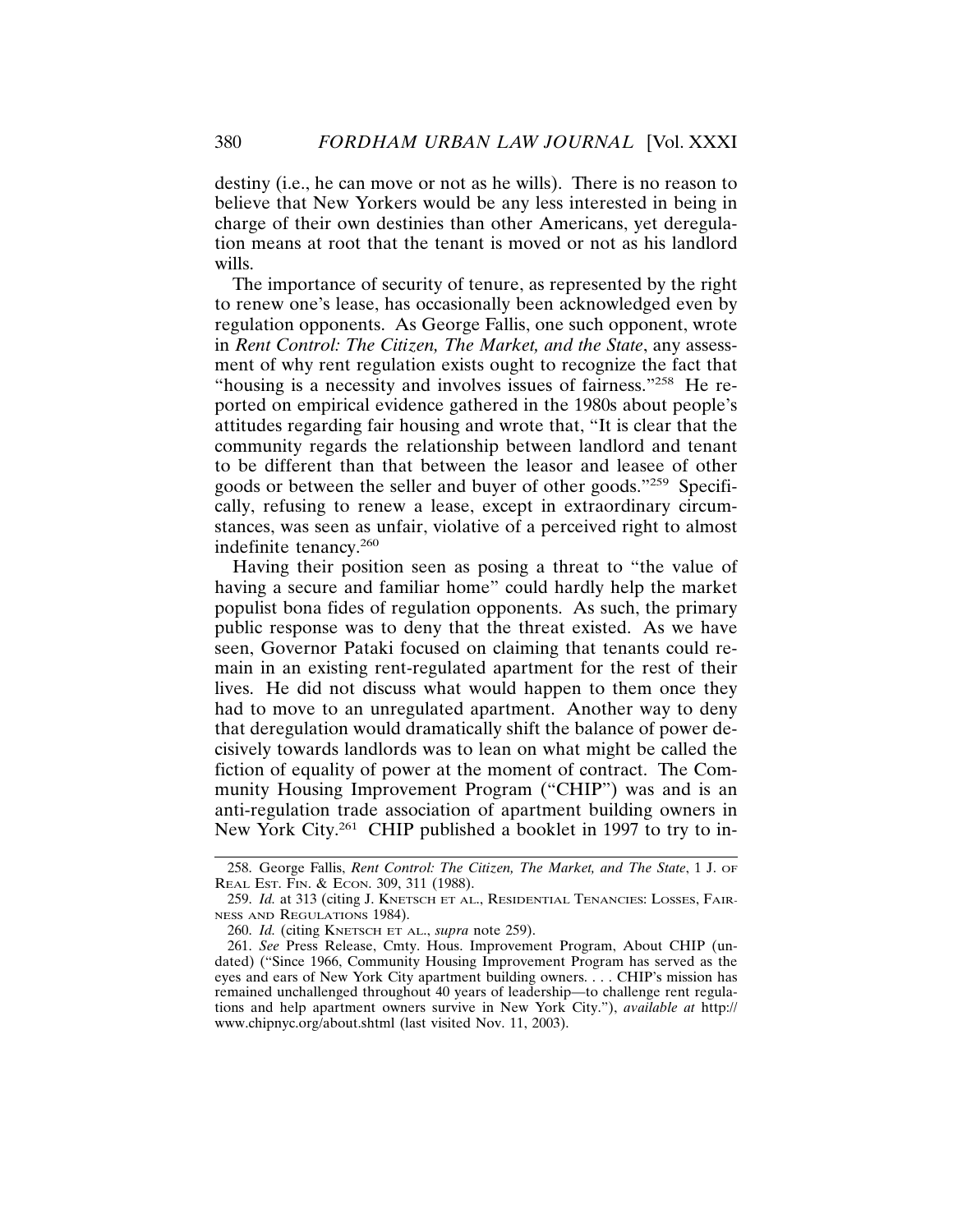fluence the public debate over whether to continue rent regulation.262 Posing the rhetorical question, "Will Ending Rent Regulation Result in More Evictions?" and answering, "No," CHIP presented its view of how a free market works:

The issue of eviction is widely misunderstood. In a free market, leases are contracts with fixed terms, typically one or two years. At the end of the lease, either the building owner or renter may decide to renew, or not. If they both want to renew the lease, they negotiate terms. Most leases that tenants wish to renew are renewed. The tenant and owner come to terms because the tenant is a known quantity to the owner and in place. Finding a new tenant, and preparing an apartment for re-occupancy by a stranger costs the owner time and money and entails risk. Similarly, the apartment is a known quantity to a tenant. Occasionally, however, an owner will refuse to renew a lease because he knows the tenant to be unable to pay the rent; or someone who annoys other tenants; or vandalizes the property. The refusal to renew, or the inability to come to terms with a tenant, is not an eviction.<sup>263</sup>

In the world that CHIP wanted its readers to believe existed, landlords and tenants could negotiate as equals. The inconvenience to a landlord of having to find a new tenant was equivalent to the inconvenience of the tenant having to find a new home. Only rarely the two parties would fail to come to terms; indeed, only where the tenant was sufficiently "bad" to outweigh the costs to the landlord of finding a new tenant. Leaving aside for the moment the question of whether a truly "free" market (i.e., an actually competitive one) exists or could exist in New York, one is still left with the question of whether anything other than the illustrations given makes a bad tenant to whom an owner will not offer continued occupancy. The most obvious tenant characteristic that CHIP, not coincidentally, left out is the trait of being demanding of services and repairs. In the regulated environment, tenants can seek such services and repairs knowing that they are entitled to continued tenure. They can withhold rent for a landlord's failure to maintain the warranty of habitability.<sup>264</sup> They can petition the

<sup>262.</sup> *See* DAN MARGULIES, CMTY. HOUS. IMPROVEMENT PROGRAM, OUT OF CON-TROL: A COMPREHENSIVE GUIDE TO RENT REGULATION IN NEW YORK CITY 14 (2d ed. 2002), *available at* http://chipnyc.org/outofcontrol.shtml (last visted Oct. 1, 2003). The guide was originally published during the debate in 1997.

<sup>263.</sup> *Id.* at 14.

<sup>264.</sup> *See* N.Y. REAL PROP LAW § 235-b (2003); *see also* Park W. Mgt. Corp. v. Mitchell, 47 N.Y.2d 316, 329 (1979).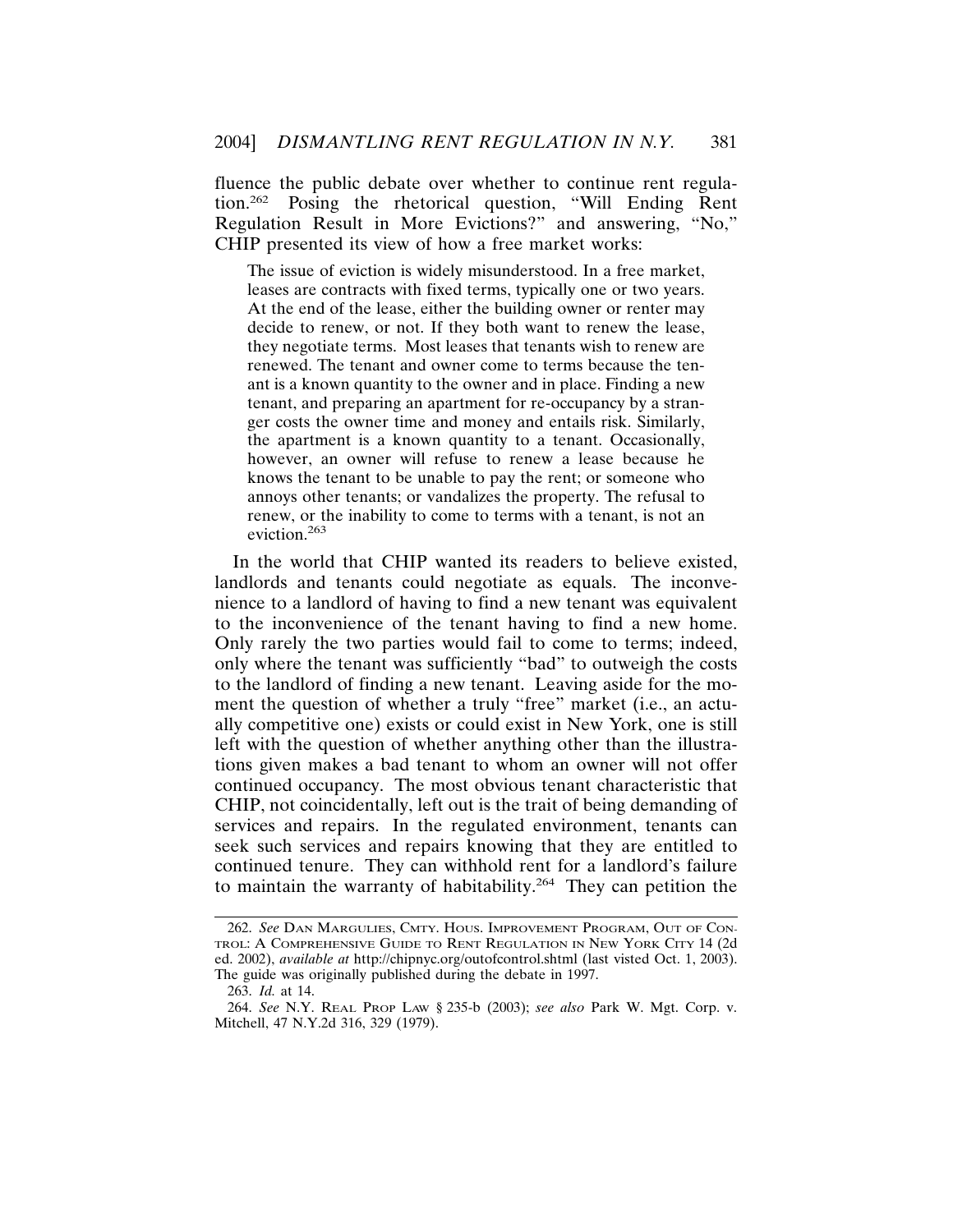New York State Department of Housing and Community Renewal for a reduction in rent when services are reduced (a mechanism available pursuant to the Rent Stabilization Code).265 In the "free market," on the other hand, tenants would know that instead of the squeaky wheel getting the grease, the squeaky wheel would be shown the door as soon as the existing lease term expired. Landlords would have every incentive to get rid of any tenant who was not docile; only the most desperate or foolhardy tenant would dare complain.

If this scenario sounds like the situation that obtained in a company town, the rhetoric of less politically cautious opponents of rent regulation make clear that creating the rental housing analog to a company town would be desirable and appropriate. Walter Block and his colleagues, the authors of *Rent Control: An Economic Abomination*, believe that property owners should be able to exercise their property rights fully, but that rent regulation coerces those owners into relinquishing many of these rights.<sup>266</sup> Block and his supporters use an analogy to the area of labor-management relations:

According to much labor law, and judicial findings, it is required of the employer that he "bargain fairly" with the employees. This holds even if his desire is not to bargain at all, but rather to fire them all. On the other hand, no such requirement is imposed on the workers. They are free to quit, even all together, at any time. $267$ 

A fair balance of power, apparently, would be the situation where the employer is "free" to seek, for example, to pay workers less than a minimum wage, and where the employees would be "free" either to accept the proposal or to go without work. Likewise, a fair balance of power in the landlord-tenant realm would be one where the landlord would be free to seek any rent, and the tenant would be free either to pay it or to go without a home. Rent regulation represents such a pernicious interference with the natural and normal order of things that Block and his co-authors describe such regulation as "akin to an infectious disease."<sup>268</sup>

Interestingly, the use of a disease metaphor was not limited to a single article. An article in the Small Property Owner, focusing on landlords who are women, claimed that "women reel" under the

<sup>265.</sup> Rent Stabilization Code, N.Y. COMP. CODES R. & REGS. tit. 9, § 2523.4 (2003).

<sup>266.</sup> Block et al., *supra* note 46, at 258.

<sup>267.</sup> *Id.* at 261 n.12.

<sup>268.</sup> *Id.* at 260.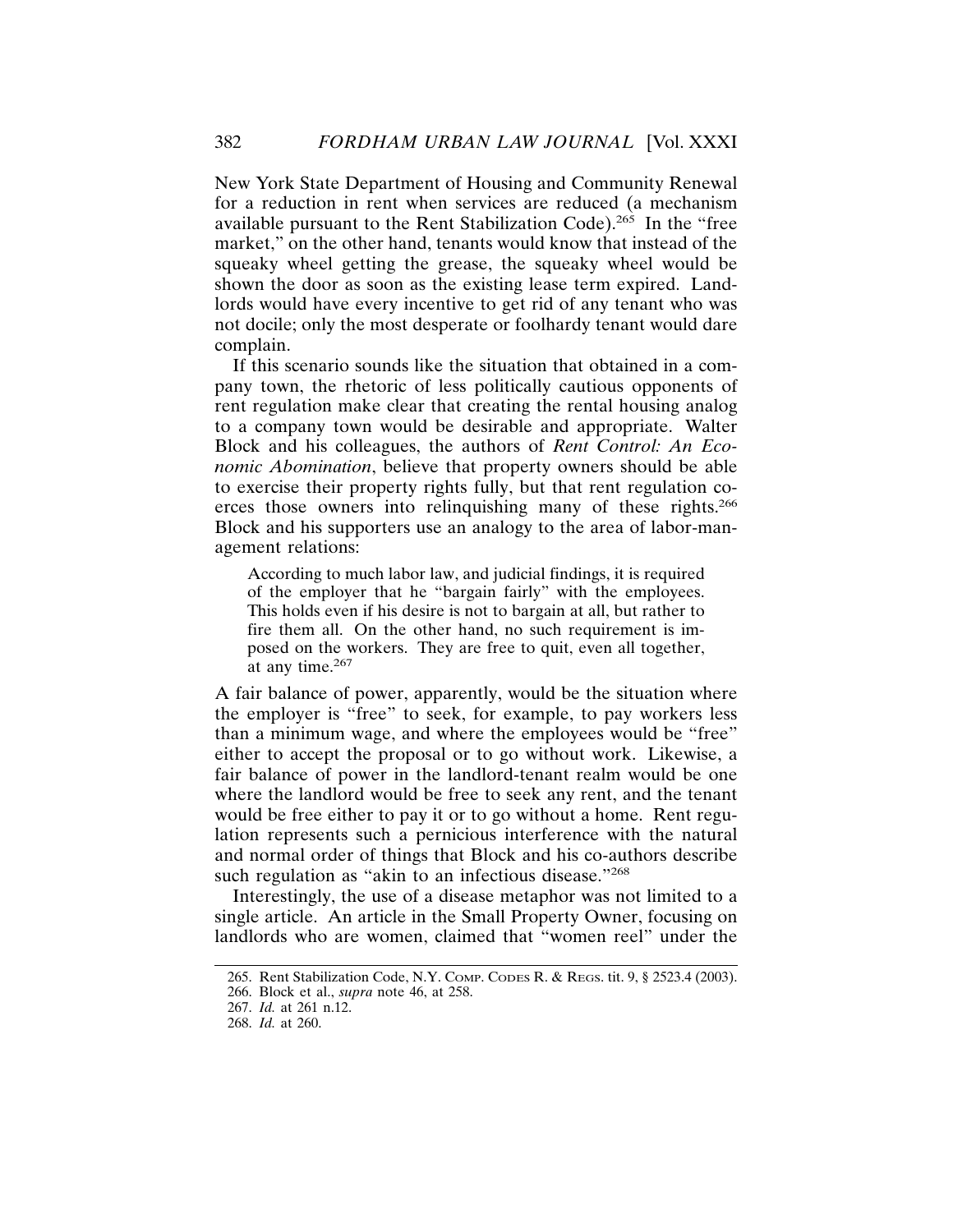restraints of rent regulation. Indeed, "The toll in stress-related illness is incalculable."269 William Tucker looked at a broader societal landscape, but described it in equally apocalyptic terms:

Rent control is a disease of the mind that soon becomes a disease of the market. Those cities that resist infection—merely by having a healthy tolerance for the rights of others—are rewarded with a normal competitive housing market in which housing is available at every price level. Those cities that succumb to the disease of rent control are doomed to never-ending, house-to-house warfare over an ever-diminishing supply of unaffordable housing.<sup>270</sup>

## **L. Could the Housing Market in New York City Actually Be Competitive?**

Underlying all the anti-regulation rhetoric was the belief that when the disease of regulation has been conquered, the normal state of the housing market will actually be competitive. As adverted to earlier, $271$  it is the assumption that an unregulated market is a competitive market (and that a competitive market works beneficially) that gives the theological underpinnings to rent regulation foes.

The opponents of rent regulation look at rental apartments with the same supply-and-demand analysis as they would in respect to any other commodity. As summarized by Tucker,

Consumers, of course, are inclined to buy more as prices fall and less as prices rise. Sellers act in an opposite manner. . . . At one point—and one point only—the interests of buyers and sellers will intersect. This is the "market-clearing price," the point at which, given current economic circumstances, the desires of both groups are optimized.<sup>272</sup>

There can be temporary dislocations where either owners or buyers achieve an advantage, but "lacking government interference, the actions of buyers and sellers always push prices toward a

271. *See supra* text accompanying note 165.

<sup>269.</sup> Adrian R. Tiemann, *Rent Regulation and Gender Gaps*, SMALL PROPERTY OWNER, Jan. 1997 (American Association of Small Property Owners, Washington, D.C.), *available at* http://www.nationalcenter.org/RentControl497.html (last visited Nov. 11, 2003).

<sup>270.</sup> TUCKER, *supra* note 59, at 21.

<sup>272.</sup> TUCKER, *supra* note 59, at 7.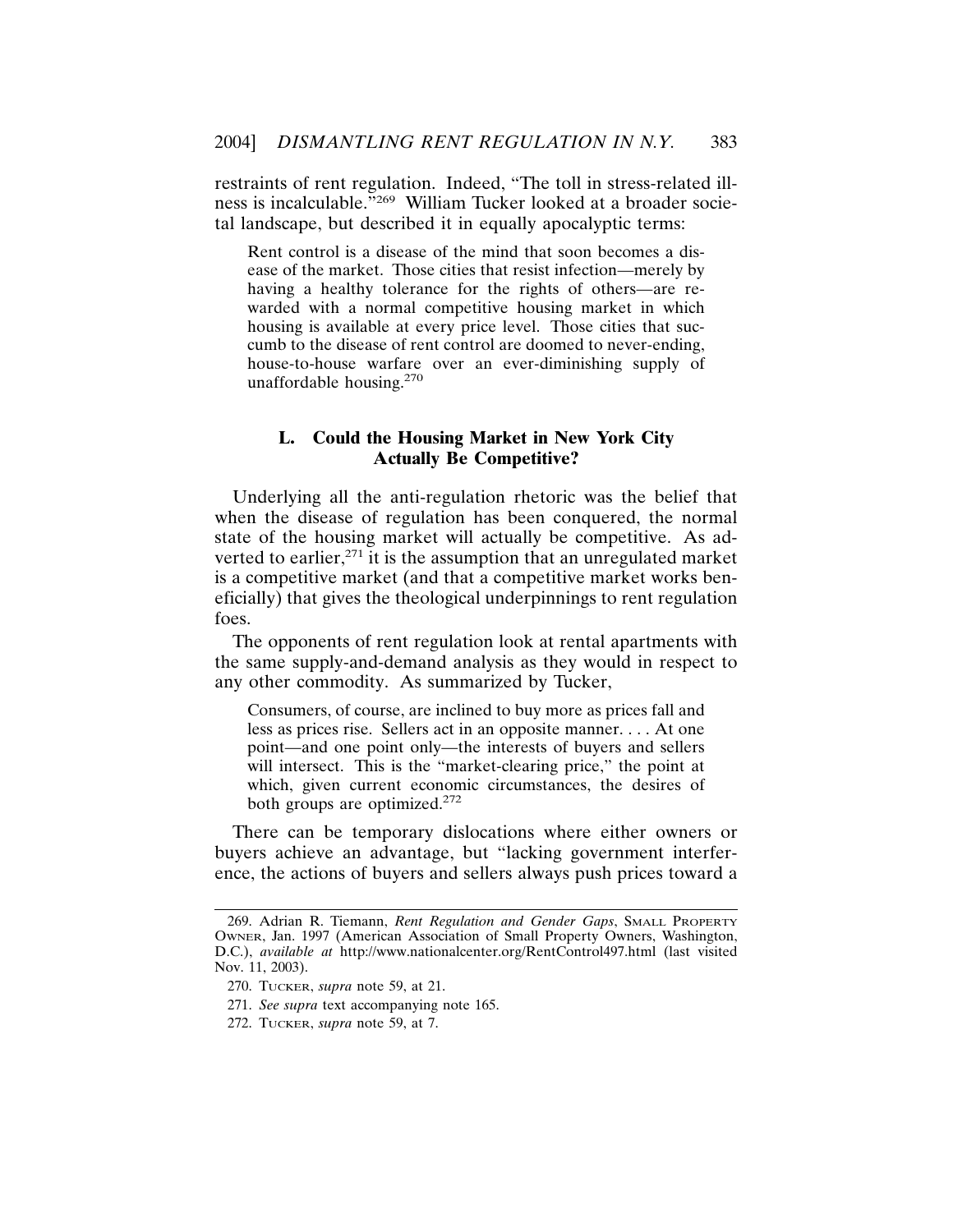market-clearing level."273 One can imagine this process working in respect to a variety of consumer products. Depending on individual economic circumstance and personal preference, and on the price, quality, and aesthetic appeal of various articles of clothing, a consumer theoretically has a wide range of choices. If a particular manufacturer is seen as producing dresses that are too expensive for a particular consumer, that consumer can easily switch to products of a different manufacturer. As much as a consumer may wish to trade in her old car for a new SUV, if she loses her job she will continue to limp along with her old Chevy. If gasoline prices rise significantly, she may decide (if she has not lost her job) that it makes more sense to purchase a Honda Civic with a hybrid engine that gets fifty miles-per-gallon instead of the SUV.

Despite the desire of rent regulation opponents to import this analysis wholesale into their assessment of rental housing markets, the applicability of such an analysis, and the associated assumption of competitive rental markets, is highly questionable. Richard Appelbaum and John Gilderbloom looked into this issue extensively in *Supply-Side Economics and Rents: Are Rental Housing Markets Truly Competitive?*274 They made a number of important observations worth noting here, but none more important than the fact that it is a mistake to treat rental housing as though it were just another commodity.275 First and foremost, housing is a necessity. Unlike, say, that new toaster-oven a consumer may be hankering for, "[p]eople are limited in their ability to forego housing consumption, and the demand for rental housing in particular in relatively price inelastic."276

Compare the relative ability of landlords to react to changes in an unregulated market to the costs and consequences of tenants doing so. In such a market, landlords typically "retain the right to convert rental units to condominiums or nonresidential uses, to demolish units, to upgrade units out of the reach of low-income renters, to resell units at higher prices, to raise rents without restriction, to restrict rental arbitrarily to particular categories of tenants, and

<sup>273.</sup> *Id.* The push toward a market-clearing price is what Anthony Downs had referred to as the signaling process whereby rises in rents call forth changes in resource allocations. *See* DOWNS, *supra* note 63, at 23-24.

<sup>274.</sup> Richard G. Appelbaum & John I. Gilderbloom, *Supply-Side Economics and Rents: Are Rental Housing Markets Truly Competitive?*, *in* CRITICAL PERSPECTIVES ON HOUSING 165 (Rachel G. Bratt et al. eds., 1986).

<sup>275.</sup> *See generally id.* at 167-72 (discussing why housing does not meet the seven "frequently cited" criteria of market-competitive commodities.)

<sup>276.</sup> *See id.* at 171.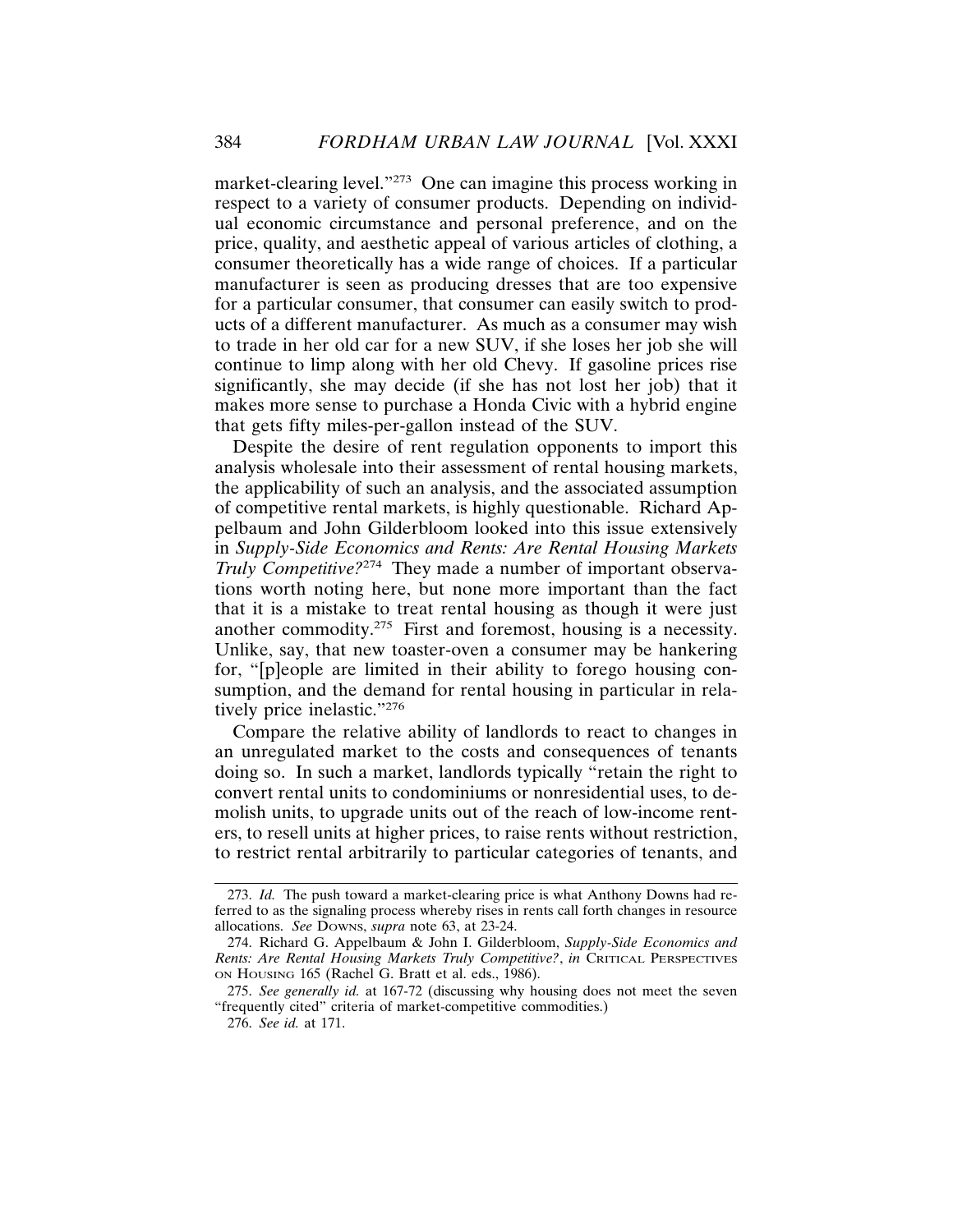to evict without just cause."277 For tenants to be able to match the bargaining power of such landlords, they would need to be able to move freely. But, in fact, "[c]onsumers of rental housing face many barriers to mobility."<sup>278</sup> Even leaving aside the barriers created by residential segregation (effectively limiting neighborhoods of choice for both minority and for white tenants), $279$  moving has many attendant costs. There is, first of all, the direct cost of the move. But this cost pales in comparison to the other costs involved. To move to a different neighborhood or region implies the ability to find a job in the new locale along with the inclination to embark on such a search.

As important, moving imposes non-economic costs. As most housing economists seem not to want to understand, "Housing is not a homogeneous commodity, in which all units are equivalent substitutes. A house is unique because of its amenities, size, architecture, age, quality, neighborhood, as well as its location within a neighborhood."280 This means that the supply of housing available at any one time that meets the needs and desires of a tenant is but a fraction of the overall supply. A tenant is thus put in the position of having to bargain in a climate of limited supply, or else agree to give up a whole range of features desirable to him. If the move requires a tenant to abandon the neighborhood in which he has lived, even greater potential consequence result: "broken social ties, lost neighborhood attachments, and the uprooting of children to different schools."281 As a result of these imbalances in landlord-tenant power relations, "tenants have very little leverage in the competitive determination of rents."282

In addition to the imbalances already discussed, there are other market factors that tend to maximize the bargaining power of landlords at the expense of tenants, if that power is not constrained by regulation. For example, landlords are significantly more organized than are tenants, giving rise to collusion in the setting of rents. "To the degree that ownership is concentrated," wrote Appelbaum and Gilderbloom, "this may be accomplished directly by tacit or

<sup>277.</sup> *See id.* at 170.

<sup>278.</sup> *See id.* at 169.

<sup>279.</sup> *See* John A. Powell, *The Tensions Between Integration And School Reform*, 28 HASTINGS CONST. L.Q. 655, 691-92 (2001) (noting that racial factors have been "inscribed into residential patterns," creating the false impression that people have free choice over where to live and where to send their children to school).

<sup>280.</sup> *See* Appelbaum & Gilderbloom, *supra* note 274, at 172.

<sup>281.</sup> *See id.* at 170.

<sup>282.</sup> *See id.*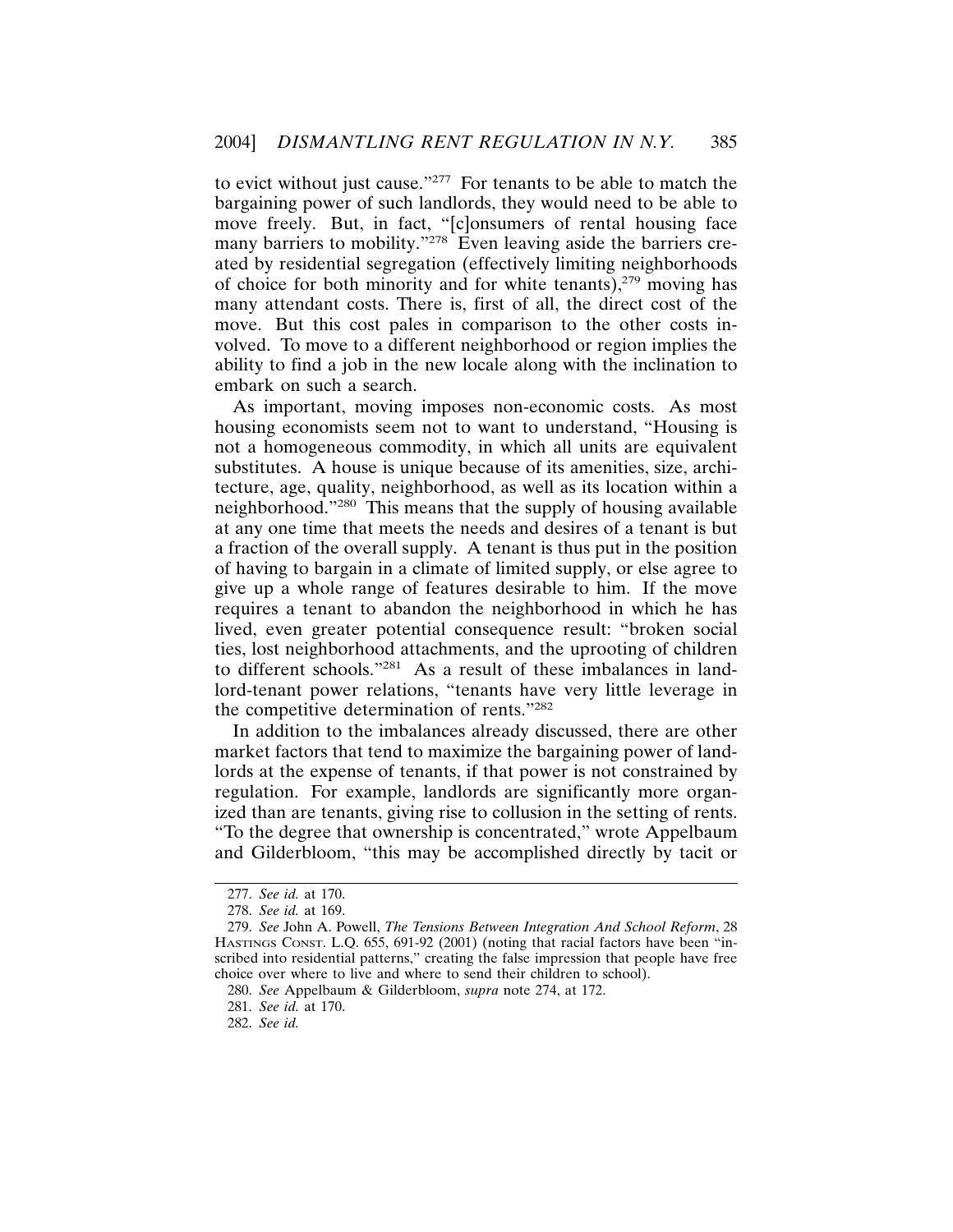even explicit agreement among the few individuals who dominate the local housing market."283 New York, of course, is a rental housing market where ownership is significantly concentrated.<sup>284</sup> Landlord trade associations facilitate and encourage this process. The Institute of Real Estate Management of the National Association of Realtors, for example, produced a pamphlet which urged property managers to "act together," and advised them that, when they raise rents: "[S]end a notice to your competition. It's the best mail they'll get all day. Everyone is afraid to be the first to increase rents. Once your competition sees you doing it, they'll very likely follow suit, thus making the rent increase a fact of life for all tenants."285

Adding to the relative powerlessness of tenants is the fact that each individual transaction is small relative to the universe of transactions that make up the rental market. Hence, such a transaction has little or no impact on average rental prices (as distinct from the situation that theoretically would obtain if a significant proportion of available units were "negotiated in a single transaction").286 Finally, though one of the crucial assumptions of market economists is that a competitive market requires both producers and consumers to "possess perfect knowledge of the market and take advantage of every opportunity to increase profits and utility, respectively,"287 tenants generally gather information less comprehensively than do their counterparts, and, in particular, rely on an information source—newspaper advertisements—that can be very much misleading:

It is likely that a heavy reliance on newspaper ads imparts an upward bias to rentals, since less expensive units are often passed on by word of mouth. Most tenants therefore come to believe that average rents are higher than they actually are and are therefore willing to pay more in what becomes a self-fulfilling expectation of high rents.<sup>288</sup>

Thus, despite the rhetoric of regulation opponents, it would appear as though the operation of an unregulated market would not actually be competitive, and the choices that would be available to tenants would be sub-optimal. Rent regulation opponents did not

<sup>283.</sup> *Id.* at 168.

<sup>284.</sup> *See supra* notes 108-109 and accompanying text.

<sup>285.</sup> *See* Appelbaum & Gilderbloom, *supra* note 274, at 168.

<sup>286.</sup> *Id.* at 167.

<sup>287.</sup> *See id.*

<sup>288.</sup> *Id.* at 170.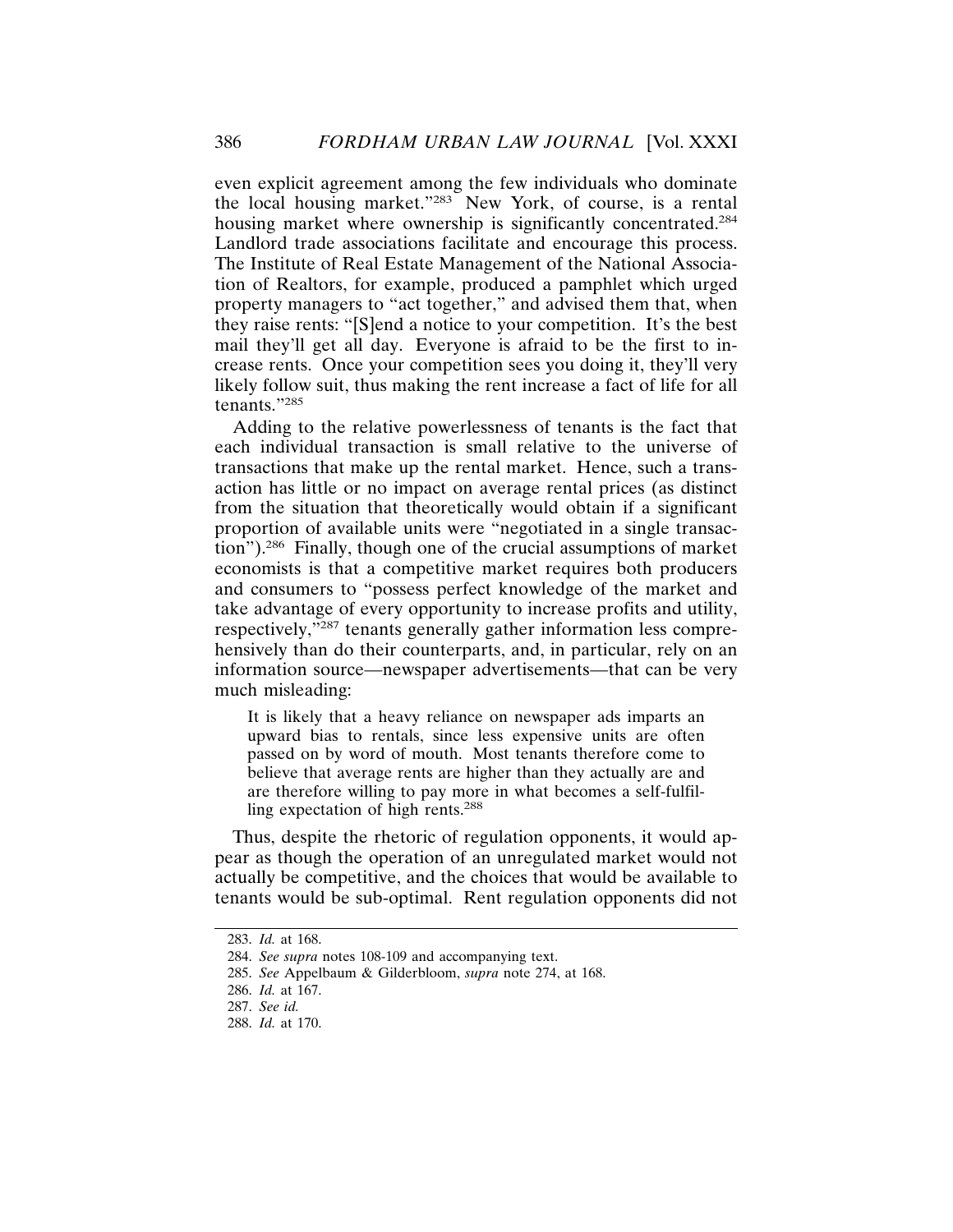allow this fundamental flaw in their underlying theory to lessen their enthusiasm for deregulation. Indeed, what many seemed to be saying was that an unfettered market was sufficiently important to warrant the wholesale reallocation of costs to tenants. The need to relocate, for example, is not seen as a hardship to tenants, but as a positive social achievement. Peter Salins looked forward to the unregulated environment in which,

The middle-income families and singles who now live in Manhattan's best neighborhoods at bargain rent would settle for cheaper—and probably better—apartments in less fashionable parts of the city; and the young couples who under rent regulation now hang on to apartments poorly suited for raising families would become homeowners.<sup>289</sup>

Similarly, William Tucker saw the fact that a tenant might live in one apartment for a long time (even a lifetime) as representing only "hoarding," a practice that deregulation would end.<sup>290</sup>

If tenants needed to double up, that too was acceptable to regulation opponents. Charles de Seve described this very practice as a positive illustration of the market principle that "demand is adjustable"; tenants who want "a higher quality or larger or better located apartment than might be affordable pool their resources."291 A consequence generally not discussed by regulation opponents is what it means for there to be a market-clearing price "given current economic circumstances." Since housing is a necessity, and since some tenants will be unable or unwilling to relocate, they would have to pay whatever the landlord demanded. This would result in a higher percentage of their income going towards rent (and, as de Seve himself acknowledged frankly and without the slightest hint of regret, less disposable income available for other purposes).292 For de Seve at least, this result was as it should be, a function of free choices made by tenants.

Other factors that appeared not to enter into the analysis of regulation opponents were the social costs of the consequences of der-

<sup>289.</sup> Salins, *supra* note 34, at 64.

<sup>290.</sup> TUCKER, *supra* note 59, at 9.

<sup>291.</sup> DE SEVE, *supra* note 119, at 3.

<sup>292.</sup> *Id.* at 6. This phenomenon had already existed in respect to the poorest tenants in New York, the tenants who had the fewest options in terms of relocation. According to the *Housing NYC: Rents, Markets and Trends '97*, approximately 29.5 percent of renters in non-regulated apartments paid 40 percent or more of their income on rent; approximately 32.4 percent of all renters (including those in regulated housing and in public housing) paid 40 percent or more of their income on rent. *See* MARKETS & TRENDS, *supra* note 23, at 102-03.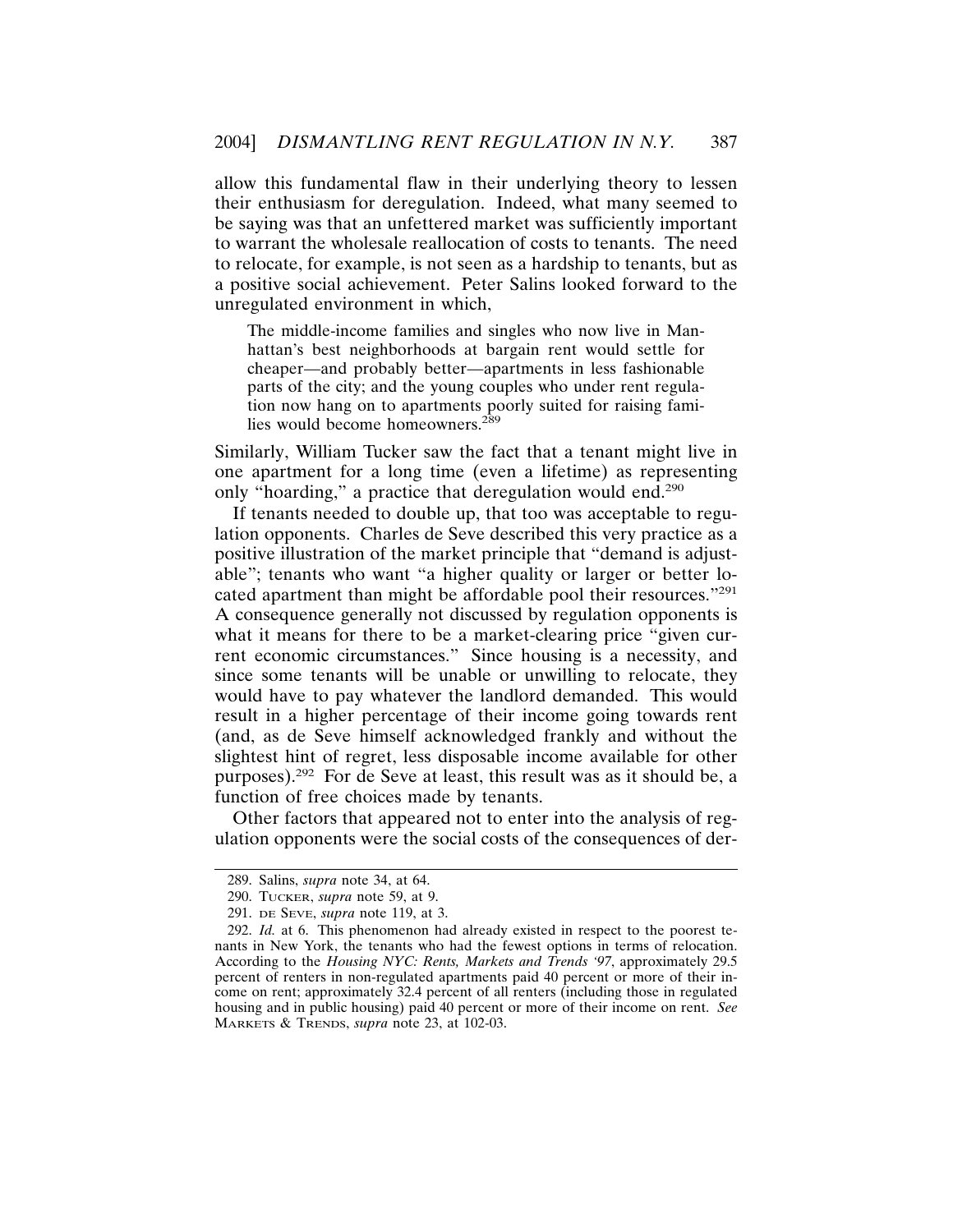egulation. Charles de Seve wrote that the large increase in average rent that would ensue in "prime locations" such as "key areas of Manhattan" was "as it should be as the market takes account of the differential value of land throughout the City."293 He did not address the fact that such relocations would tend to heighten economic and racial segregation by neighborhood. Likewise, the issue of "social capital"—touched upon briefly in the March 1997 debate in the State Assembly<sup>294</sup>—was not considered. In an unregulated environment, tenants who pioneered living in undesirable or marginal neighborhoods would be welcomed. The efforts that they made to improve those neighborhoods would be welcomed. As those neighborhoods began to be perceived as more desirable, however, their utility to their landlords would end. The landlords would want to capture all of the increased value of apartments in those neighborhoods, and many of the pioneers would be priced out.

The acceptance of such consequences can only reasonably be explained by the view that the values of the market trumped all others. A *Newsday* editorial illustrated its operative value system particularly explicitly. "No, rent regulation isn't all bad," the paper wrote. "It has worked to keep neighborhood populations stable over time. And it does make life easier for long-time middle-class residents."295 Despite this, *Newsday* wanted rent regulation ended, editorializing that restrictions on increases in rents cause shortages and decline and represent "a flawed system that any Russian adult would quickly recognize."296 Keeping neighborhoods stable and making life easier for the middle-class was ultimately not important enough.

## **M. Countdown to Expiration**

At the beginning of June 1997, only two weeks remained before rent regulations were slated to expire. On one level, the lack of resolution was not surprising. In Albany, one observer wrote, "it is well known that nothing happens until everything happens and that the last hour counts more than the first six months." $297$  On another level, the future of more than 2.5 million people was on the line;

<sup>293.</sup> DE SEVE, *supra* note 119, at 5.

<sup>294.</sup> NEW YORK STATE ASSEMBLY DEBATE TRANSCRIPTS 73-74 (Mar. 17, 1997) (statement of Mr. Stringer).

<sup>295.</sup> *See* Editorial, *This is Your City*, *supra* note 49.

<sup>296.</sup> *Id.*

<sup>297.</sup> Elizabeth Kolbert, *Avoidance and Obsession on Rent Laws*, N.Y. TIMES, June 9, 1997, at B1.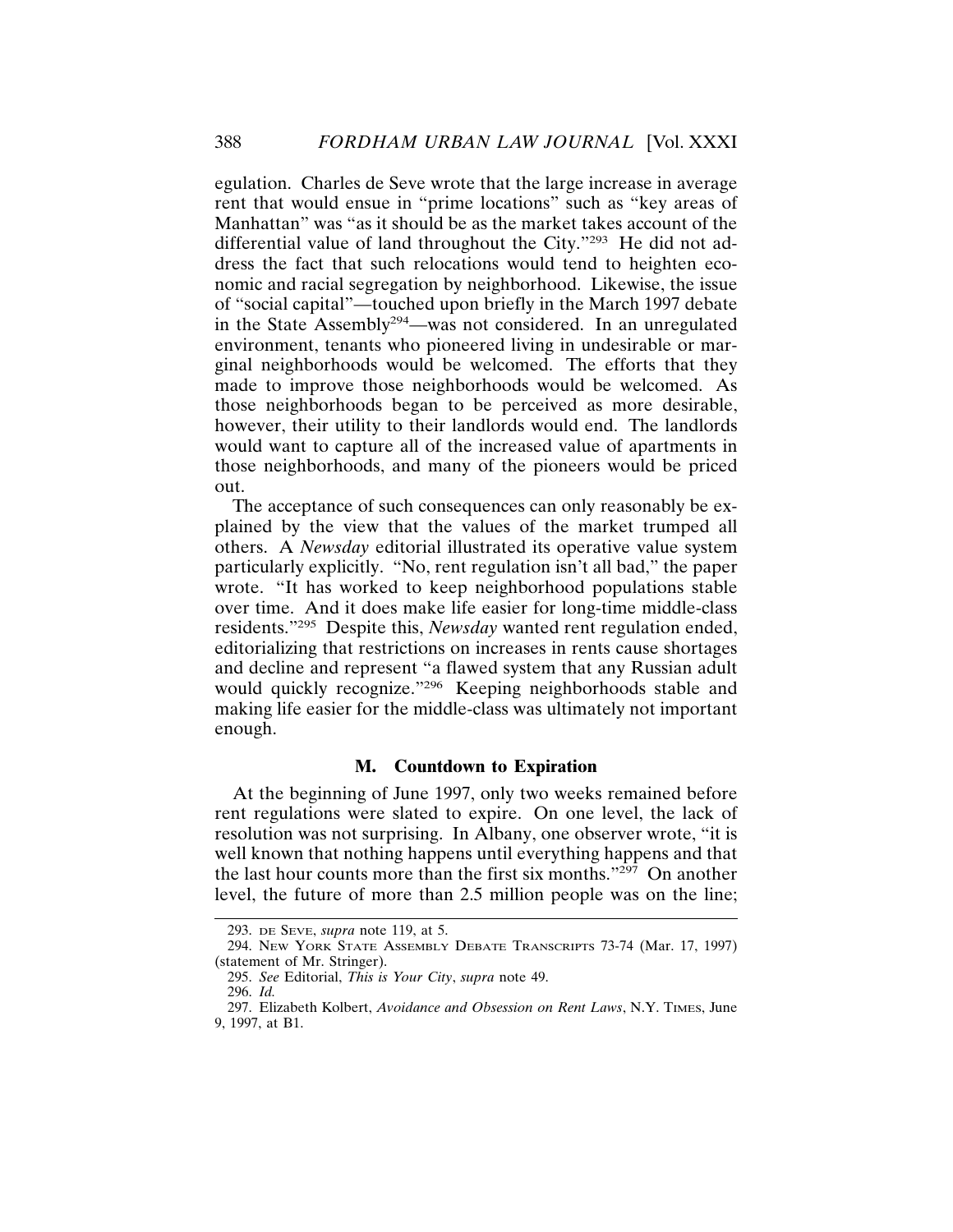many people were beginning to believe that, in fact, regulations might actually be allowed to expire; and the level of tension continued to ratchet upward.

Pro- and anti-regulation groups took their messages to the airwaves.<sup>298</sup> The New York State Tenants and Neighbors coalition produced a television commercial which asserted: "The Pataki-D'Amato decontrol plan means an end to rent protections. It is the wrong answer. So tell Pataki and D'Amato to join the Assembly Democrats and renew the rent protection laws now before the clock runs out."299 Down to the end, anti-regulation groups avoided the phrase "vacancy decontrol," or any mention that the point of the change in the law was to phase out rent regulation. The Rent Stabilization Association produced a television commercial asserting that:

Governor Pataki's rent control plan protects all seniors, disabled and tenants making less than \$175,000 a year. It's a good plan. Sadly, Assembly Democrat Speaker Sheldon Silver is playing politics with rent control. *The Times* says Silver is "playing a dangerous game that could harm tenants." *The Daily News* says when "rent control laws expire on June 15, renters will have only Silver to blame."<sup>300</sup>

This commercial illustrates just how important editorial support was to the landlords' lobby. This support enabled the landlords to shield their self-interest in having tenant protections removed with what was apparently an independent, public-interest consensus that regulation needed to be dismantled. And, in the days and hours preceding the deadline, the editorialists did not give up. On June 10th, *Newsday* said yet again, "Vacancy decontrol offers the best hope of measured change . . . .Not only is this fair, it offers a gradual shift to a free housing market."301 On June 13th, *The Times* described rent regulation as having "mutated into an entitlement for individual renters that is a bureaucratic nightmare for small landlords and does nothing to help create a supply of affordable housing."302 On June 15th, the *Daily News*, recalling the origins of

<sup>298.</sup> *See* Randy Kennedy, *The Ad Campaign; Tenant Group's Scare Tactics About Landlords' Scare Tactics*, N.Y. TIMES, June 10, 1997, at B4 (providing the script for the advertisement and analyzing its claims).

<sup>299.</sup> *See id.*

<sup>300.</sup> Randy Kennedy, *The Rent Battle: The Ad Campaign; Landlords' Association Tries to Turn the Spotlight on Silver*, N.Y. TIMES, June 14, 1997, at 24.

<sup>301.</sup> Editorial, *Renters Won't Forgive Albany for Decontrol Mess*, NEWSDAY, June 10, 1997, at A40.

<sup>302.</sup> Editorial, *A Generational Rent Gap*, N.Y. TIMES, June 13, 1997, at A24.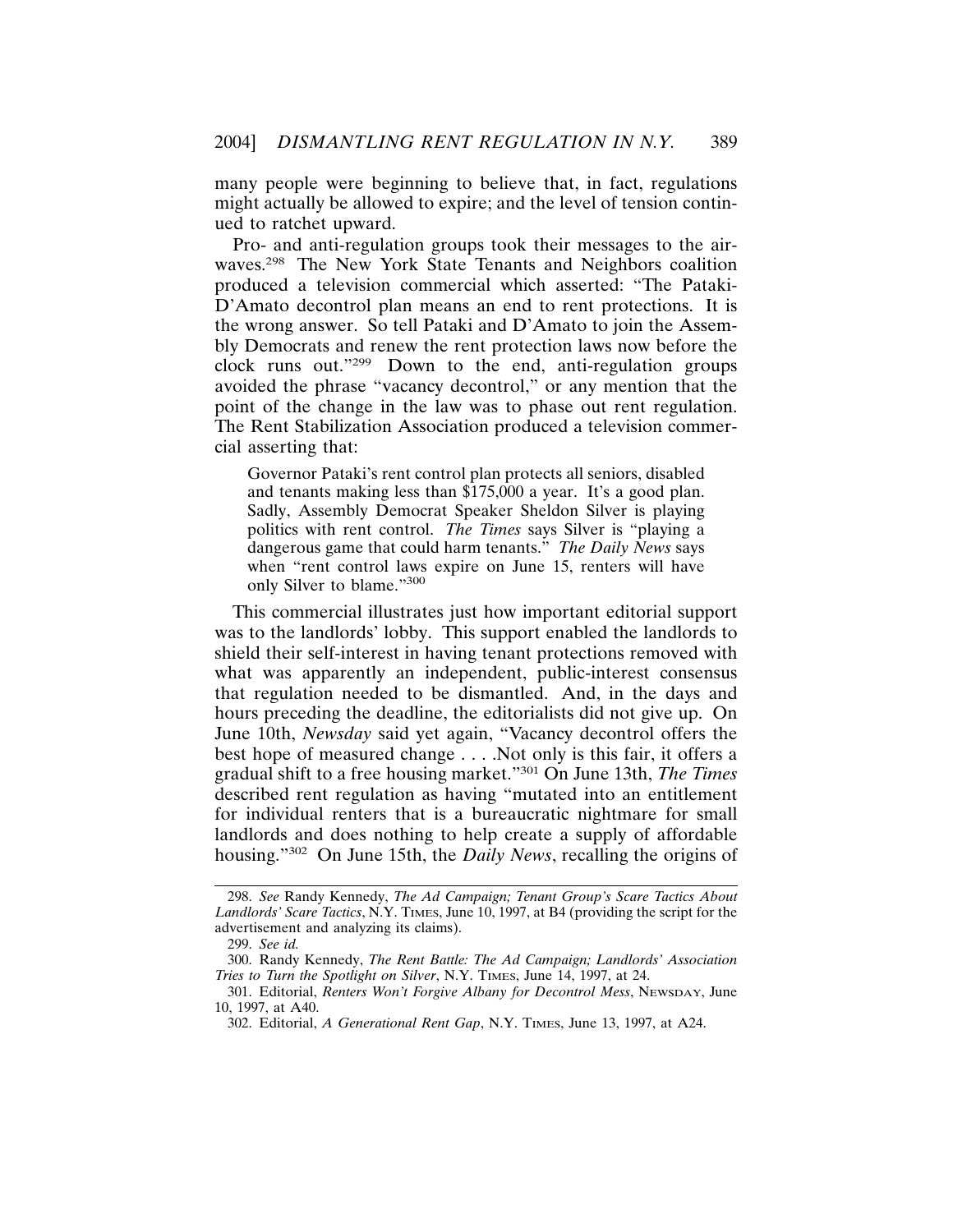rent regulation during World War II, wrote that, "Nearly 54 years later, there are no Reds and no Nazis, and the Dnieper flows through an independent and democratic Ukraine. Rent control, shamefully, still rules New York's roosts."303

Countering these voices came support for the continuation of regulation from a number of sources. Tenant organizations had already staged large pro-regulation rallies, including one that "attracted thousands of angry tenants" to Albany.304 Now the rallies continued. At one, "[n]ot content with merely bringing their message to his district, tenant advocates lined up yesterday in front of the Maspeth home of Republican State Sen. Serphin Maltese, hoping to tip the legislative scale in favor of continuing rent regulation."305 Greater attention also began to be paid to the idea that vacancy decontrol might well have consequences beyond the precincts of Manhattan's well-to-do; that those forced out of Manhattan would in turn cause rents to rise in middle-class outer-borough neighborhoods such as Forest Hills, Brooklyn Heights, and Riverdale.<sup>306</sup> "[A]s they begin to contemplate the ripple effect in their districts, legislators in the boroughs outside Manhattan have become more concerned about the governor's plan, stiffening the Assembly Democrats' resolve to maintain the current laws."307 As for vacancy decontrol itself, a report in *The Times* pointed out:

No one would ever again find a vacant rent-stabilized apartment, and that, renters say, is why the Pataki plan has evoked such ire .... [I]t has dawned on many people that under vacancy decontrol, they would have to choose between staying put and taking their chances in an unregulated market.<sup>308</sup>

Political warning clouds began to gather for anti-regulation forces. As the deadline came closer, anti-regulation leaders were being told, directly and indirectly, that their dream of the end of rent regulation through vacancy decontrol might be too costly politically to achieve in one legislative season. In early June, several Republican State Senators from New York City and its surround-

<sup>303.</sup> Editorial, *Rent Control's Memory Lane*, N.Y. DAILY NEWS, June 15, 1997, at 50.

<sup>304.</sup> *Tenants Threaten 'Capitol' Punishment: Protesters warn gov he'll pay at the polls*, N.Y. POST, May 21, 1997, at 4.

<sup>305.</sup> *See* Robert Ratish & Dan Morrison, *Takin it to the Streets/Groups Targeting Sen. Maltese's Swing Vote*, NEWSDAY, June 15, 1997, at A5.

<sup>306.</sup> *See Boroughs Fear Exodus from Manhattan*, TIMES UNION (Albany), June 1, 1997, at D7.

<sup>307.</sup> *Id.*

<sup>308.</sup> Pérez-Peña, *supra* note 182.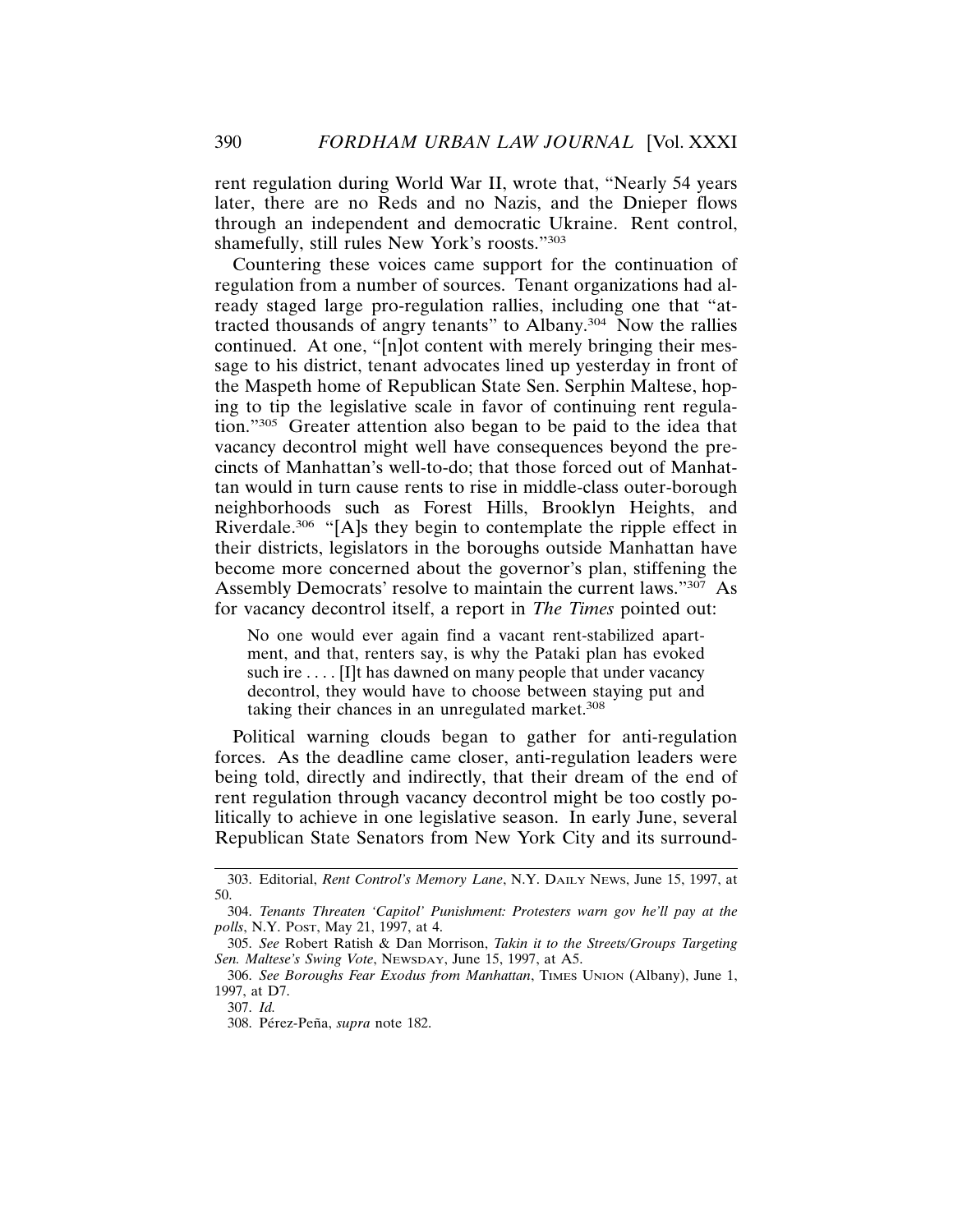ing suburbs told Senator Bruno that they would "suffer severe political damage" if the Majority Leader insisted on forcing a vacancy decontrol bill through his house.309 A week later, *The New York Times* published a public opinion poll showing that Governor Pataki's approval rating had fallen ten percent in just three months,<sup>310</sup> data that the Governor had presumably already been tracking through private polls. $311$ 

The crisis atmosphere was such that, on June 11th, New York City's Mayor Rudolph Giuliani announced the creation of hotlines to provide tenants with information on their rights and, in the event that regulations expired, to respond to incidents of landlord harassment and other illegal landlord behavior.<sup>312</sup> By the eve of the expiration of the law, the hotline was receiving "as many as 100 calls an hour from tenants wondering what would happen to their homes if the rent laws lapsed after [that night]. The anxious and bewildered voices of many callers," wrote the reporter, "provided telling evidence of the impact the prolonged dickering in Albany is having on the lives of city residents."<sup>313</sup>

Also on June 11th, Senator Bruno formally fell into line with Governor Pataki on two issues. First, he agreed with the Governor's proposal to lower the threshold for "luxury decontrol" from \$250,000 to \$175,000 (Bruno had wanted the threshold lowered to \$125,000).<sup>314</sup> Second, he backed away from his previous insistence on removing existing protections for the surviving life partner of an unmarried couple who had resided in a rent-regulated apartment (allowing the survivor to continue to be able to "inherit" the apartment in which he lived).<sup>315</sup> One Republican Senator, quoted on condition of anonymity, said, "It will be the Governor negotiating

312. *See* David L. Lewis, *Worried? City Will Lend You an Ear*, N.Y. DAILY NEWS, June 12, 1997, at 4.

313. *See* Clifford J. Levy, *The Rent Battle: The Tenants; City Workers Flooded With Phone Calls*, N.Y. TIMES, June 15, 1997, § 1, at 29.

314. *See* Dao, *Rent-Law Fight, supra* note 310.

315. *See* Sarah Metzgar, *Bruno Now Wants to Include Gays Under Rent Control*, TIMES UNION (Albany), June 12, 1997, at B2.

<sup>309.</sup> *See* James Dao, *G.O.P. Waging Internal Battles on Rent Policy*, N.Y. TIMES, June 4, 1997, at A1 [hereinafter Dao, *Waging Internal Battles*].

<sup>310.</sup> *See* James Dao, *The Rent Battle: The Overview; G.O.P. Eases Stand in Rent-Law Fight*, N.Y. TIMES, June 12, 1997, at A1 [hereinafter Dao, *Rent-Law Fight*].

<sup>311.</sup> *Pataki Was Playing 'Smart Politics*,' N.Y. POST, May 13, 1997, at 3 ("Republican insiders were also convinced that Pataki's top political consultants . . . spent the past two weeks secretly polling New York City voters on the rent issue and on how they viewed Pataki's involvement with them").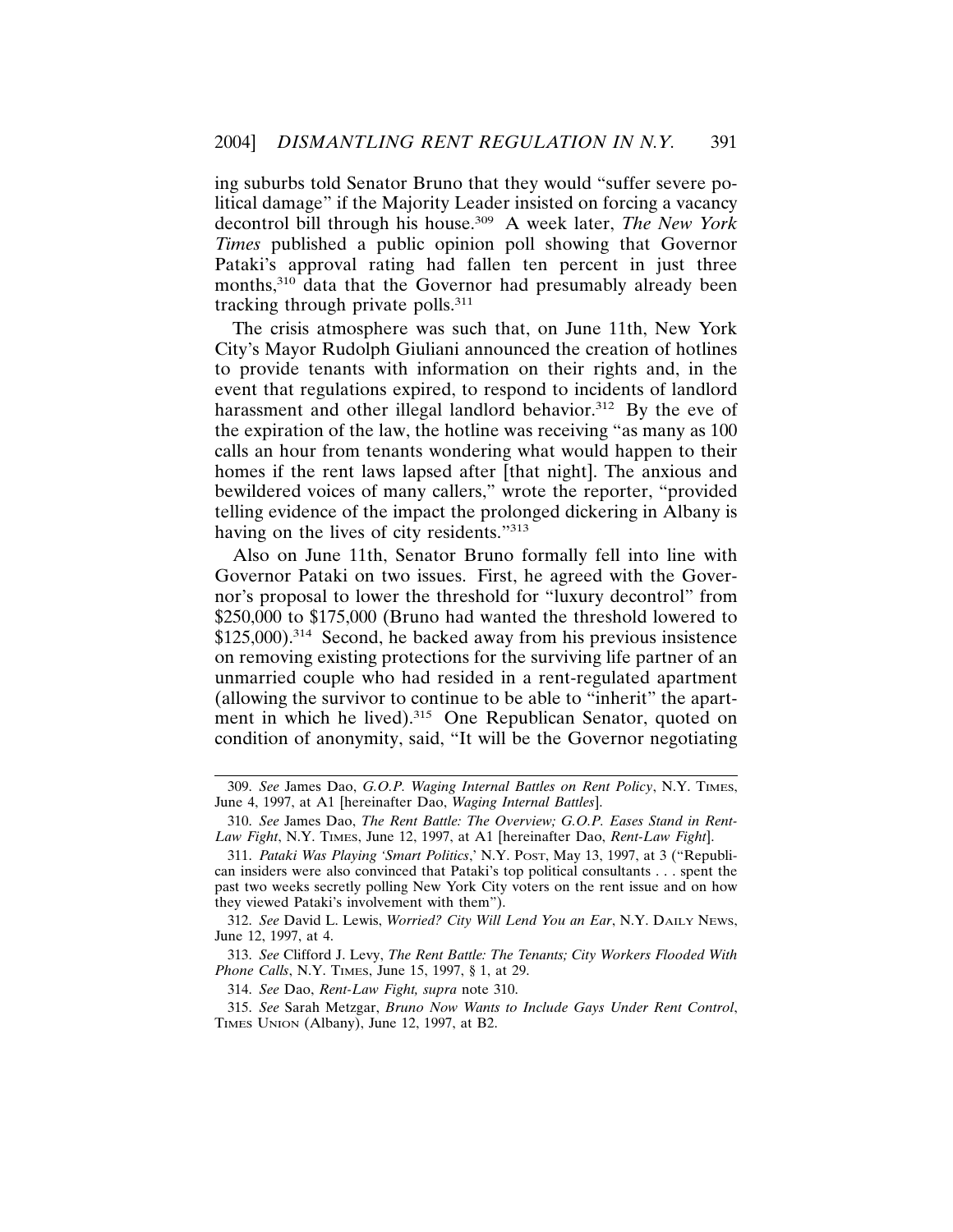with [Speaker Silver] from now on."<sup>316</sup> Indeed, the one thing that did not occur in this period was any legislative debate whatsoever.

Vacancy decontrol was the issue that was defying resolution. Senator Bruno said that, "Besides vacancy decontrol, we could settle the rest of this in 20 minutes."317 There was some talk of increasing the amount that landlords would be able to charge when a tenant vacated an apartment as an alternative to full decontrol.318 *The Times* suggested that full vacancy decontrol should apply to apartments where the current tenants earned more than \$60,000 per year.319 But time continued to pass, and no agreement was reached. Finally, the June 15th deadline arrived. It came and went. At midnight, rent regulation expired. But shortly thereafter, in the early morning hours of June 16th, Governor Pataki, Senator Bruno, and Speaker Silver announced that a tentative agreement had been reached.320

#### **II. RESULTS OF THE DEBATE**

## **A. The Rent Regulation Reform Act of 1997**

It actually took several days before the tentative agreement was translated into legislative language that was agreeable to all parties, and, in that time, there were continued attempts to shape the result. On June 19th, the end product emerged: Chapter 116 of the Laws of 1997, known as the "Rent Regulation Reform Act of 1997."<sup>321</sup>

Governor Pataki, Senator Bruno, and their anti-regulation allies did not get their way insofar as vacancy decontrol did not make it into the final bill. In lieu of vacancy decontrol, however, there were several provisions designed to limit rent regulation or, as Governor Pataki put it in his memorandum approving the bill, the bill was expected to "restore market forces" and, over the course of six years, "bring the rent levels of three out of every four stabilized apartments to market levels."322 Landlords won a guarantee of a minimum increase of twenty percent each time an apartment

<sup>316.</sup> *See* Dao, *Waging Internal Battles*, supra note 309.

<sup>317.</sup> Gregg Birnbaum, *D-Day For Rent Regs*, N.Y. POST, June 15, 1997, at 13.

<sup>318.</sup> *See* James Dao, *Vacancy Issue Becomes Focus of Rent Debate*, N.Y. TIMES, June 10, 1997, at A1.

<sup>319.</sup> *See* Editorial, *End the Stalemate on Rent Laws*, supra note 105.

<sup>320.</sup> *See* James Dao, *The Rent Battle: The Overview; Tentative Agreement Reached to Preserve Rent Regulations*, N.Y. TIMES, June 16, 1997, at A1.

<sup>321.</sup> *See* Rent Regulation Reform Act, L. 1997 ("1997 RRRA"), ch. 116, § 1.

<sup>322.</sup> Governor's Bill Jacket, 1997 N.Y. LAWS ch. 116.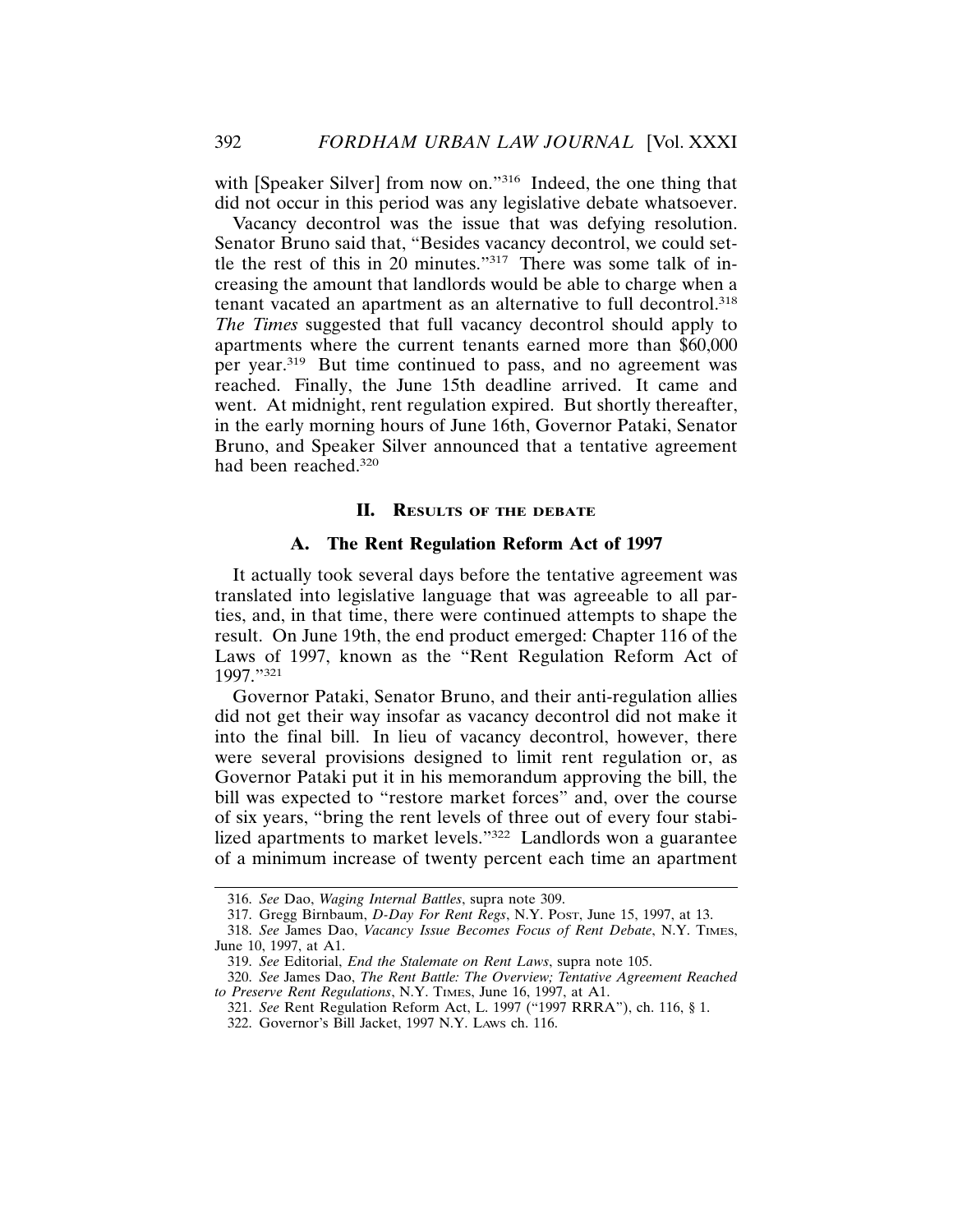was vacated (the "special vacancy" allowance).<sup>323</sup> In addition, landlords were given the right to increase the rent further if an apartment became vacant which had been occupied by the same tenant for at least eight years.<sup>324</sup> In those cases, the vacancy "bonus" would be an increase of 0.6 percent for each year that the apartment had been occupied.<sup>325</sup> Additionally, these increases were to be granted:

[I]n addition to any other increases authorized pursuant to [the Rent Stabilization Law] including an adjustment based upon a major capital improvement, or a substantial modification or increase of dwelling space or services, or installation of new equipment or improvements or new furniture or furnishings provided in or to the housing accommodation pursuant to this section.<sup>326</sup>

Finally, notwithstanding talk about the importance of affordable housing, the Act threw in an extra \$100 per month increase for any vacated apartment that had been renting for less than \$300 per month.327

The nature of the potential windfall for landlords is illustrated in the scenario set forth in Table 1, which deals with a recently vacated apartment occupied by the same tenant for 15 years at \$800 per month. Taking into account a modest investment by the landlord in improvements to the apartment (\$10,000), and of the scenario where, after four years, the new tenant moves on, the landlord will be able to achieve in only four years a doubling of the rent to \$1,600. Thus, an apartment that had been affordable to a family with a household income of \$38,293 (the median in New York City according to 2000 Census data)<sup>328</sup> would have the potential of becoming in four years only affordable to a family with a household income in excess of \$75,000.329

In addition to permitting major changes in rent, the Act provided several ways of removing apartments from regulation altogether.330 One mechanism was to reduce the annual household income threshold for high rent, high income deregulation from

329. Calculations on affordability are based on the formula of allocating approximately 25 percent of gross monthly income to rent.

<sup>323.</sup> *See* 1997 RRRA §§ 19-20 (amending RSL § 26-511(c)(5)(a) (1969)). The formula for a one-year renewal is slightly different.

<sup>324.</sup> *See id.*

<sup>325.</sup> *See id.*

<sup>326.</sup> *See id.*

<sup>327.</sup> *See id.*

<sup>328.</sup> *See* U.S. CENSUS BUREAU, CENSUS 2000 SUMMARY FILE 3 (2000).

<sup>330.</sup> *See* 1997 RRRA §§ 19-20.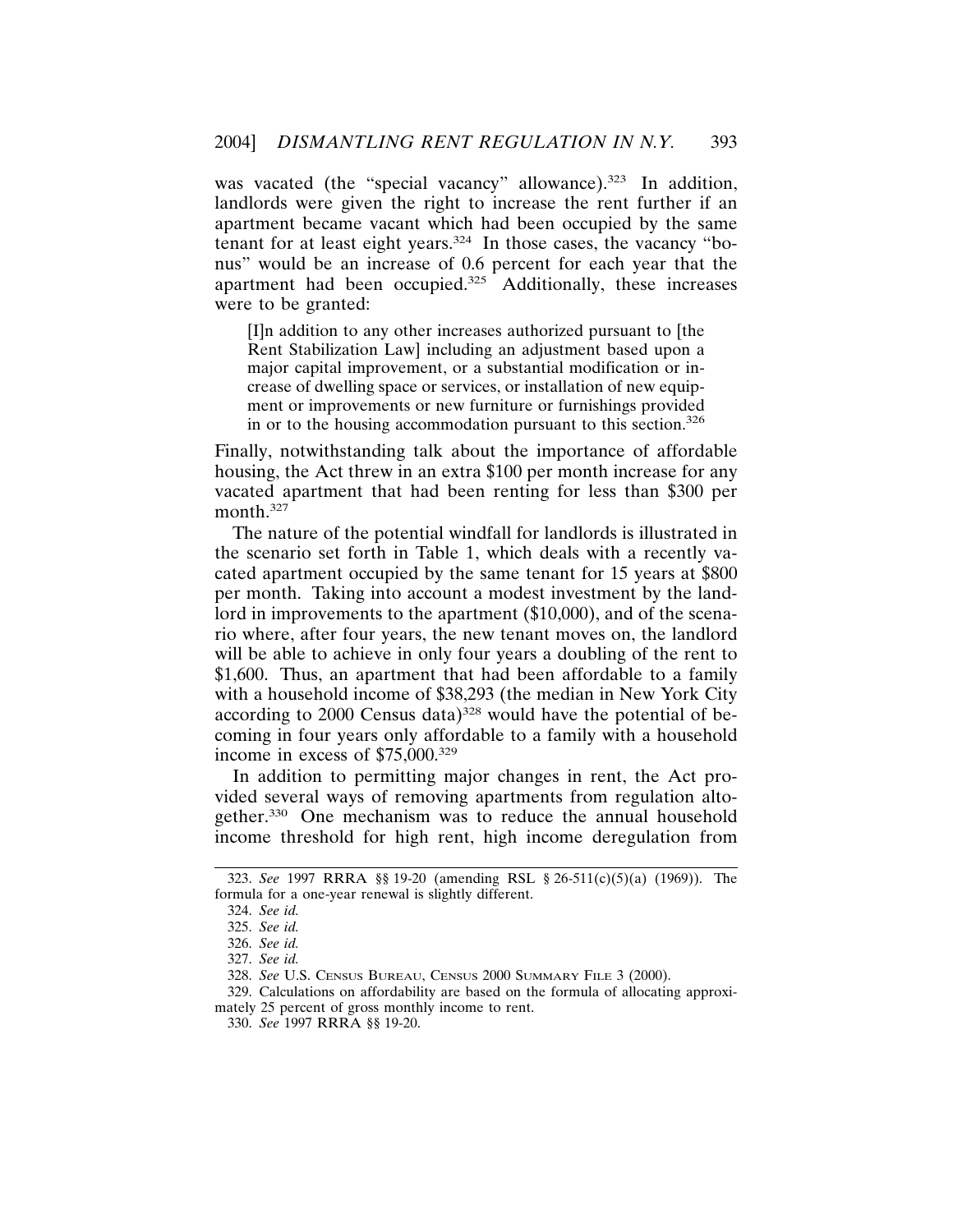## **TABLE 1. VACATING TENANT WHO HAD BEEN IN OCCUPANCY FOR 15 YEARS, \$800 RENTAL**

| Rent paid by vacating tenant                                                                  | 800.00    |
|-----------------------------------------------------------------------------------------------|-----------|
| Special vacancy allowance for new two-year lease (20%)                                        | $+160.00$ |
| Vacancy bonus $(0.6\% \times 15 = 9\%)$                                                       | $+72.00$  |
| Landlord makes \$10,000 in improvements to apartment<br>(improvements $x 1/40$ )              | $+250.00$ |
| New rent for incoming tenant                                                                  | 1,282.00  |
| After two years, tenant signs a 2-year renewal lease at a 4% increase                         | $+51.28$  |
| Renewal rent for tenant in place                                                              | 1,333.28  |
| After another two years, tenant vacates, and landlord is allowed<br>another 20% vacancy bonus | $+266.66$ |
| New rent after four years                                                                     | 1.599.94  |

\$250,000 to \$175,000.<sup>331</sup> Another mechanism was to alter the method of calculating "luxury" vacancy deregulation.332 This was one of the "sticking points" over which negotiators had labored in the aftermath of the tentative June 15th agreement.333 Prior to the Act, this provision (which was introduced in the 1993 Rent Regulation Reform Act) had applied to apartments renting for \$2,000 or more per month. The New York State Department of Housing and Community Renewal ("DHCR") had interpreted this provision to allow deregulation of apartments that had not been renting for \$2,000 per month or more, but would be if one were to calculate the permitted increases.<sup>334</sup> The New York City Council had overridden this interpretation, and had amended the Rent Stabilization Law to provide that deregulation would only apply "if the vacating tenant *actually paid* a legal rent of \$2,000 or more."335

The Act restored the interpretation originally put forth by DHCR under Governor Pataki, and thus permitted decontrol of apartments that would legally rent for \$2,000 or more if permissible vacancy increases were taken into account.<sup>336</sup> As implemented by

<sup>331. 1997</sup> RRRA §§ 14, 16, 17-b (amending RSL §§ 26-504.1; 26-504.3(b); 26- 504.3(c)(1); 26-504.3(c)(2)).

<sup>332.</sup> See Richard Pérez-Peña, *The Rent Battle: The Overview; After Handshake Deal, Albany Bogs Down in Writing a Rent Bill*, N.Y. TIMES, June 17, 1997, at B4. 333. *See id.*

<sup>334.</sup> *See* WARREN A. ESTIS & JEFFREY TURKEL, THE NEW YORK RENT REGULA-TION REFORM ACT OF 1997: ANALYSIS AND COMMENTARY 12 (1997).

<sup>335.</sup> *See id.*

<sup>336. 1997</sup> RRRA § 15 (amending RSL § 26-504.2); *see* Governor's Bill Jacket, 1997 N.Y. LAWS ch.116. The intent was to repeal the City Council's amendment to the Rent Stabilization Law and require "the deregulation of a vacant apartment any time its maximum rent reached \$2,000, regardless of the rent level at the time of vacancy" *See id*.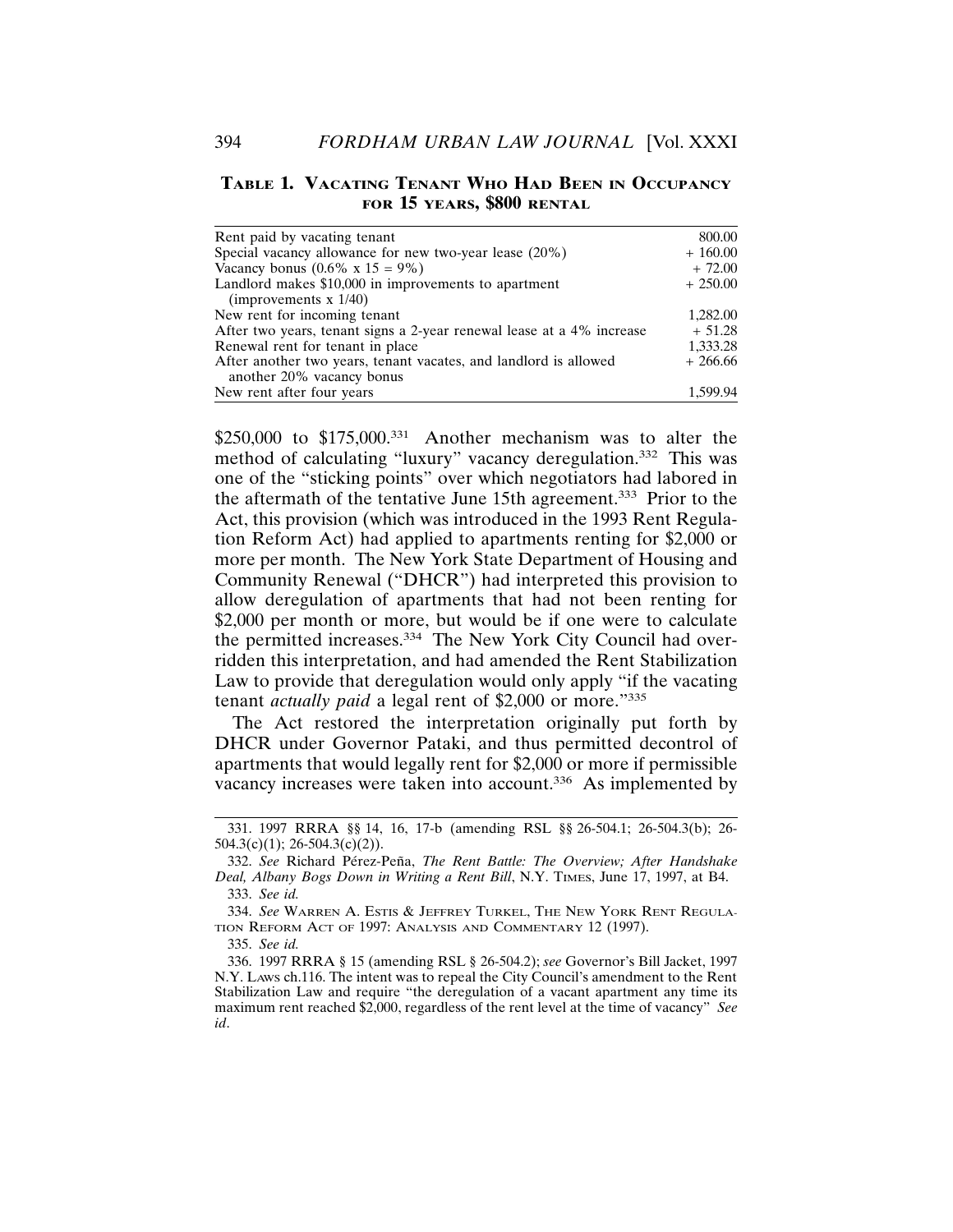the Rent Stabilization Code, an apartment would qualify for deregulation:

[W]here an owner installs new equipment or makes improvements to their individual housing accommodation qualifying for a rent increase. . .while such housing accommodation is vacant, and where the legal regulated rent is raised on the basis of such rent increase, or as a result of any rent increase permitted upon vacancy or succession . . . or by a combination of rent increases, as applicable, to a level of \$2,000 per month or more, whether or not the next tenant in occupancy actually is charged or pays \$2,000 per month.<sup>337</sup>

The practical impact was two-fold, and is illustrated by Table 2, below. This scenario is the same as that described previously (and illustrated by Table 1, above), except that the rent which had been paid by the vacating tenant in this example is \$1,200, and the amount of improvements made (or claimed to be made) by the landlord is \$18,500. Because the rent level could legally be over \$2,000 per month, the apartment is deregulated and the landlord is free to charge whatever it wishes.

## **TABLE 2. VACATING TENANT WHO HAD BEEN IN OCCUPANCY FOR 15 YEARS, \$1,200 RENTAL**

| Rent paid by vacating tenant                                        | 1.200.00 |
|---------------------------------------------------------------------|----------|
| Special vacancy allowance for new two-year lease $(20\%)$           | 240.00   |
| Vacancy bonus $(0.6\% \times 15 = 9\%)$                             | 108.00   |
| Landlord makes \$18,000 in improvements to apartment (improvements) | 462.50   |
| $x\ 1/40$                                                           |          |
| Legal rent for incoming tenant                                      | 2.010.50 |

This provision does not only help those landlords where "market forces" would permit them to charge in excess of \$2,000 per month. Because the apartment is deregulated regardless of what the incoming tenant actually pays, the landlord, in effect, is able to purchase her way, by spending on renovations, permanently out of regulation. Thus, an incoming tenant, even if paying the same rent as the outgoing tenant, would have no security of tenure, no right to a particular term of lease, no right to a renewal lease, and none of the other rights provided pursuant to the Rent Stabilization Law.

To blunt criticism that the desire for vacancies would lead landlords to harass existing tenants until they left, the Act did effect

<sup>337.</sup> Rent Stabilization Code, N.Y. COMP. CODES R. & REGS. tit. 9, § 2520.11(r)(8) (i) (1997).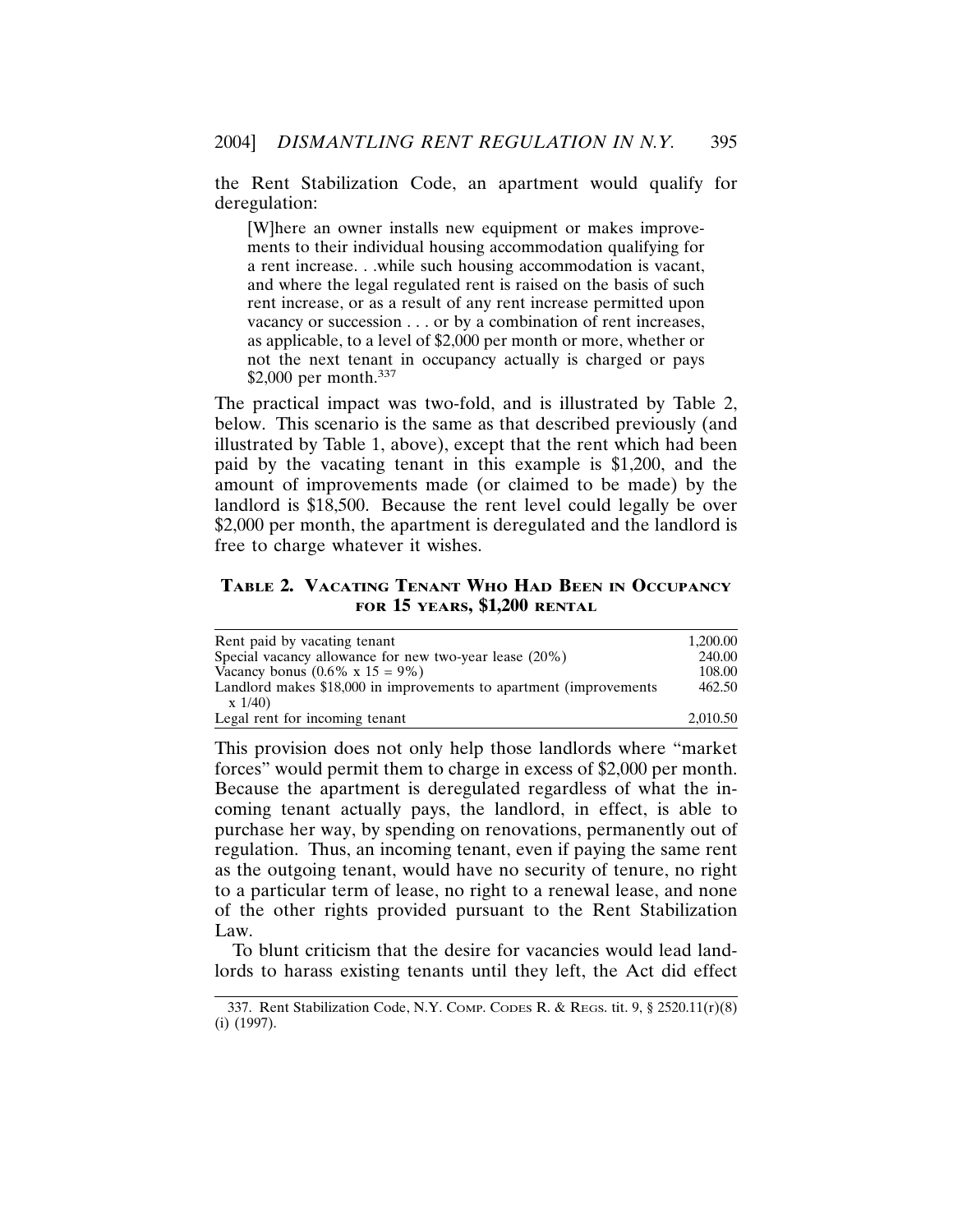modest changes in anti-harassment law. The maximum civil penalty that could be imposed for such harassment was increased from \$1,000 to \$5,000, and a minimum penalty of \$1,000 was newly imposed.<sup>338</sup> A criminal provision was added as well.<sup>339</sup> The criminal provision, however, only applied where the landlord, intending to cause a tenant to vacate, intends to cause or recklessly causes physical injury to that tenant.<sup>340</sup> The provision takes what would ordinarily be assault in the third degree, a crime based on the causing of any physical injury, which is a Class A misdemeanor, and converts it to a Class E felony (the lowest level of felony under New York law).<sup>341</sup> The former carries a maximum sentence of one year of imprisonment; the latter carries a maximum sentence of four years of imprisonment.342 The criminal provision did not address in any way various forms of harassment (e.g., verbal abuse, denial of services, etc.) that do not involve physical injury.343

With the exception of these harassment provisions, all of the remaining major provisions of the Act tended to enhance the power of landlords in relation to that of tenants. One such important provision concerned the period for which tenants could be reimbursed for rent overcharges, and, crucially, the manner in which the overcharge was calculated. Prior to the Act, Court rulings had established that, although tenants could collect an award for overcharges for a period beginning on the date of the rent registration in place four years prior to a complaint (four to five years), the calculation of the proper rent would go back to the earliest date on which a proper "base rent" could be calculated (which could be  $10$ ) or 15 years, or even longer).344 Thus, a landlord who had been overcharging for a long time would "get away with" all but the last four years or so of overcharge, but would not get the benefit of those overcharges in calculating what the proper rent should be. The result is illustrated in Table 3, below.

<sup>338.</sup> *See* 1997 RRRA § 28-b (amending RSL § 26-516(c)(2)).

<sup>339.</sup> *See* PENAL LAW § 241.05(1999).

<sup>340.</sup> *See* 1997 RRRA § 28; *see also* PENAL LAW §§ 241.00, 241.05 (1999).

<sup>341.</sup> *Compare* PENAL LAW § 120.00 (1999), *with* PENAL LAW § 241.05 (1999).

<sup>342.</sup> *Compare* PENAL LAW § 70.15(1) (1999), *with* PENAL LAW § 70.00(2)(e) (1999).

<sup>343.</sup> *See* 1997 RRRA § 28; *see also* PENAL LAW § 241.00, § 241.05 (1999).

<sup>344.</sup> *See* ESTIS & TURKEL, *supra* note 334, at 16-17.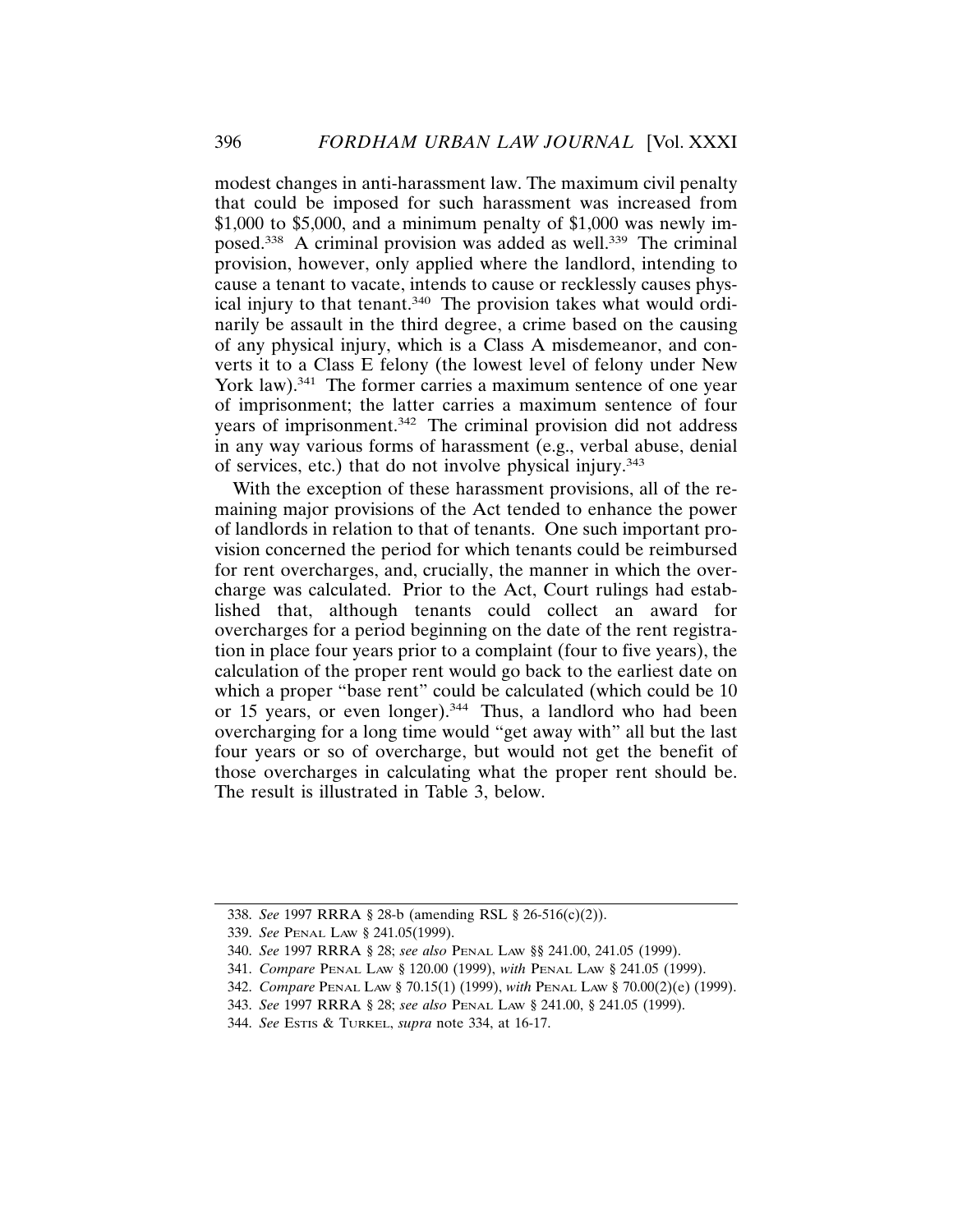#### **TABLE 3. LANDLORD OVERCHARGES OVER A 10-YEAR PERIOD— PRIOR TO THE ACT**

| Up to 10 years prior to complaint | \$200 per month |
|-----------------------------------|-----------------|
| Up to 8 years prior to complaint  | \$250 per month |
| Up to 6 years prior to complaint  | \$300 per month |
| Up to 4 years prior to complaint  | \$400 per month |
| Up to 2 years prior to complaint  | \$500 per month |

This landlord would have overcharged by a total of \$39,600. While the landlord would only be liable for an overcharge award in connection with the last four years of overcharges (i.e., \$21,600), the rent would be rolled back the full \$500 per month overcharge.

The Act put into effect a provision that allowed landlords to retain more of their ill-gotten gains. In addition to pegging the start date for rent overcharge liability at four years instead of the fourto-five year period in effect previously, the Act explicitly precluded examination of the rental history of a housing accommodation prior to the four-year period preceding the filing of a complaint, precluded a determination of an overcharge based on overcharging that occurred more than four years prior, and precluded calculating an award to the tenant based on overcharges that occurred more than four years prior.345 The very different result is illustrated in Table 4 below.

**TABLE 4. LANDLORD OVERCHARGES OVER A 10-YEAR PERIOD, SUBSEQUENT TO THE ACT**

| Up to 10 years prior to complaint | \$200 per month, but not considered an overcharge |
|-----------------------------------|---------------------------------------------------|
| Up to 8 years prior to complaint  | \$250 per month, but not considered an overcharge |
| Up to 6 years prior to complaint  | \$300 per month, but not considered an overcharge |
| Up to 4 years prior to complaint  | \$400 per month, but treated as \$100 per month   |
| Up to 2 years prior to complaint  | \$500 per month, but treated as \$200 per month   |

This landlord, too, would have overcharged by \$39,600. In this case, however, the landlord doesn't merely "get away with" six years of overcharges; the Act ratified all overcharges prior to the four-year period before a complaint. The landlord is liable for only \$7,200 in overcharges, and the rent is rolled back only \$200 per month.

The system created under the Act has the potential for its biggest abuse where there is a large gap between market rents and regulated rents. In a neighborhood where it is not uncommon to be paying \$1,500 or \$1,600 per month, a landlord could charge that

<sup>345.</sup> *See* 1997 RRRA § 33 (amending RSL § 26-516(a) (1969)).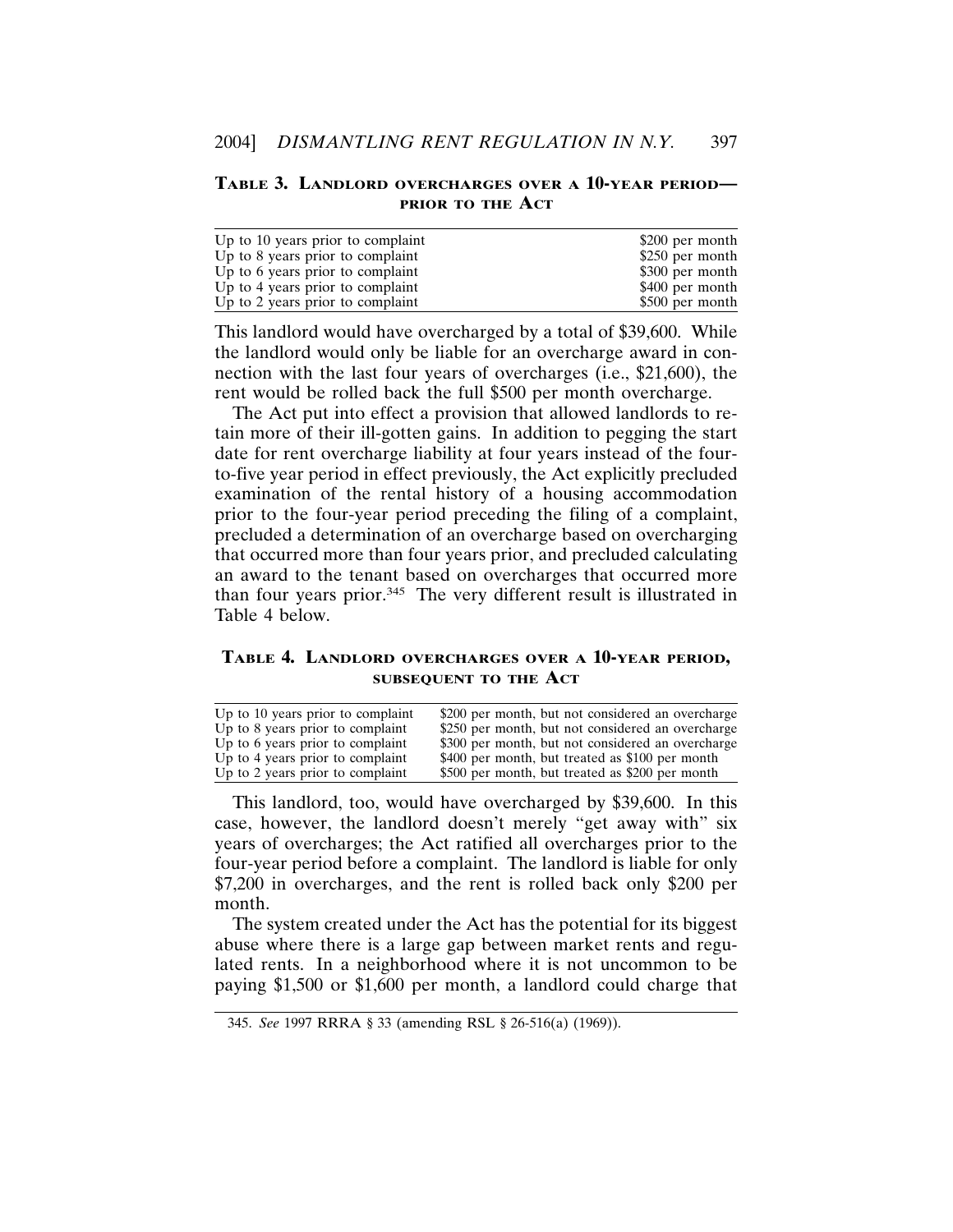amount, and hope that a new tenant fails to discover that the previous long-term tenant had only been paying \$600 or \$800. So long as the fraud is not discovered for four years, the illegal rent is ratified, and the landlord, at the next vacancy, would easily be able to remove the unit from regulation altogether under high rent, luxury decontrol.

In another attempt to shift power from tenants to landlords, new rules were imposed concerning the handling of rents claimed by landlords during the pendency of litigation in Housing Court. When tenants are sued by landlords, either for an alleged violation of a lease provision, or for non-payment of rent, the tenant often withholds rent. From the landlord's point of view, this creates the risk that, even if she were ultimately to prevail, she might not be able to collect the rent found to be due. From a tenant's point of view, however, the only effective way in many circumstances to complain about a lack of services is to withhold rent, and then, when the landlord sues for non-payment, to interpose a counterclaim for the landlord's failure to meet its statutory obligation to maintain services and conditions (the "warranty of habitability").<sup>346</sup>

The Act expanded the circumstances under which a tenant would be required to deposit rent into court during the pendency of litigation. $347$  Prior to the Act, tenants were already required to deposit rent into court after the second adjournment they requested.348 This requirement only applied to rent to come due in the future, and the requirement could be waived for "good cause shown." The requirement did not include adjournments that a tenant needed to obtain counsel, and the requirement would not apply where a building had "immediately hazardous violations of record."349

The Act abolished each and all of these restrictions.<sup>350</sup> It also provided that in the case of a building with twelve or fewer units, the tenant must pay undisputed sums directly to the landlord during the pendency of the litigation, $351$  a provision designed to meet the perceived hardship suffered by small landlords, or at least landlords of small buildings.

<sup>346.</sup> *See supra* note 264.

<sup>347.</sup> *See* 1997 RRRA § 36 (amending ETPA § 745(2) (1974)).

<sup>348.</sup> *See* ESTIS & TURKEL, *supra* note 334, at 24.

<sup>349.</sup> *See id.* at 25.

<sup>350.</sup> *See* 1997 RRRA § 36.

<sup>351.</sup> *See id.*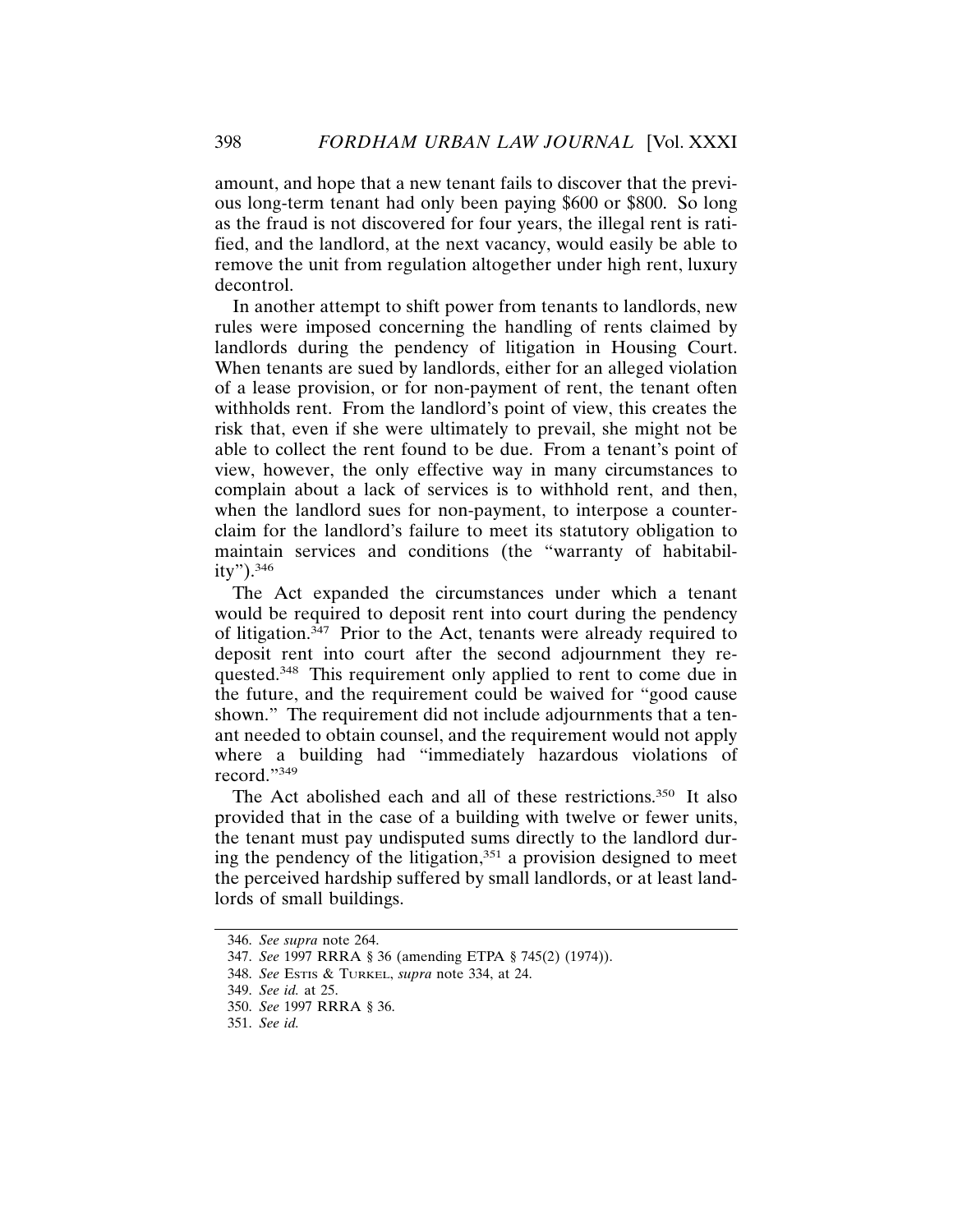The Act also made relatively modest changes in the succession rights of family members who were not named tenants. Nieces, nephews, aunts, and uncles no longer automatically qualified as "family members" entitled to succeed to the rights of a named tenant.352 For family members who did step into the shoes of the original named tenant, any members after the first would be treated as a new tenant, with the various vacancy and other increases applicable to such family members.<sup>353</sup>

Prior to the Act, landlords who failed to pay the requisite registration fee to the City for each rent stabilized apartment could not, as a penalty, seek or collect rent increases.354 The threat of these sanctions was a powerful incentive to comply with registration requirements. The Act removed this incentive, and placed the burden on the City to go out and try to collect unpaid fees.<sup>355</sup>

Even though new construction was not subject to rent regulation unless the developer took advantage of a tax abatement or other public benefit, the Act sought to respond to the perceived "doublecross" issue of the possibility that someday new construction might be subjected to regulation. The Public Housing Law was amended to provide for contracts in which a developer would commit to build and the State, in turn, would agree not to impose rent regulation on the new construction for fifty years.<sup>356</sup>

In what was described in *The Times* as "the best illustration of the power landlords' lobbyists held over the law's tiniest details," power exercised "for the benefit of only a few developers," the Act made it easier for landlords to demolish rent-controlled buildings that were already largely vacant but still had a few tenants in occupancy.357 Under the provision inserted at the last moment, an owner of a building with three or fewer tenants constituting ten percent or less of the apartments in the building could get an order requiring the tenants to leave, regardless of how long they had lived in the apartment (in some circumstances the landlord would be responsible for relocation costs).<sup>358</sup> The president of the Real

<sup>352.</sup> *See* 1997 RRRA § 21 (amending PUB. HOUS. LAW § 14(4)).

<sup>353.</sup> *See* 1997 RRRA § 22 (amending RSL § 26-512(f) (1969)).

<sup>354.</sup> RSL § 26-517.1 (in effect prior to June 19, 1997).

<sup>355.</sup> *See* 1997 RRRA § 30 (corresponds to RSL § 26-517.1, as amended).

<sup>356.</sup> *See* 1997 RRRA § 27 (amending PUB. HOUS. LAW § 14(1)(w)).

<sup>357.</sup> *See* Randy Kennedy, *In Final Deal, the Hidden Power of a Paragraph*, N.Y. TIMES, June 29, 1997, § 1, at 28 [hereinafter Kennedy, *In Final Deal*].

<sup>358.</sup> *See* 1997 RRRA § 38 (amending Rent & Rehabilitation Law, N.Y. CITY AD-MIN. CODE § 26-408(b) (1969)). Note that this provision only applied to the smaller number of rent controlled tenants who, on this issue, had previously enjoyed greater protection than had rent stabilized tenants. *See id.*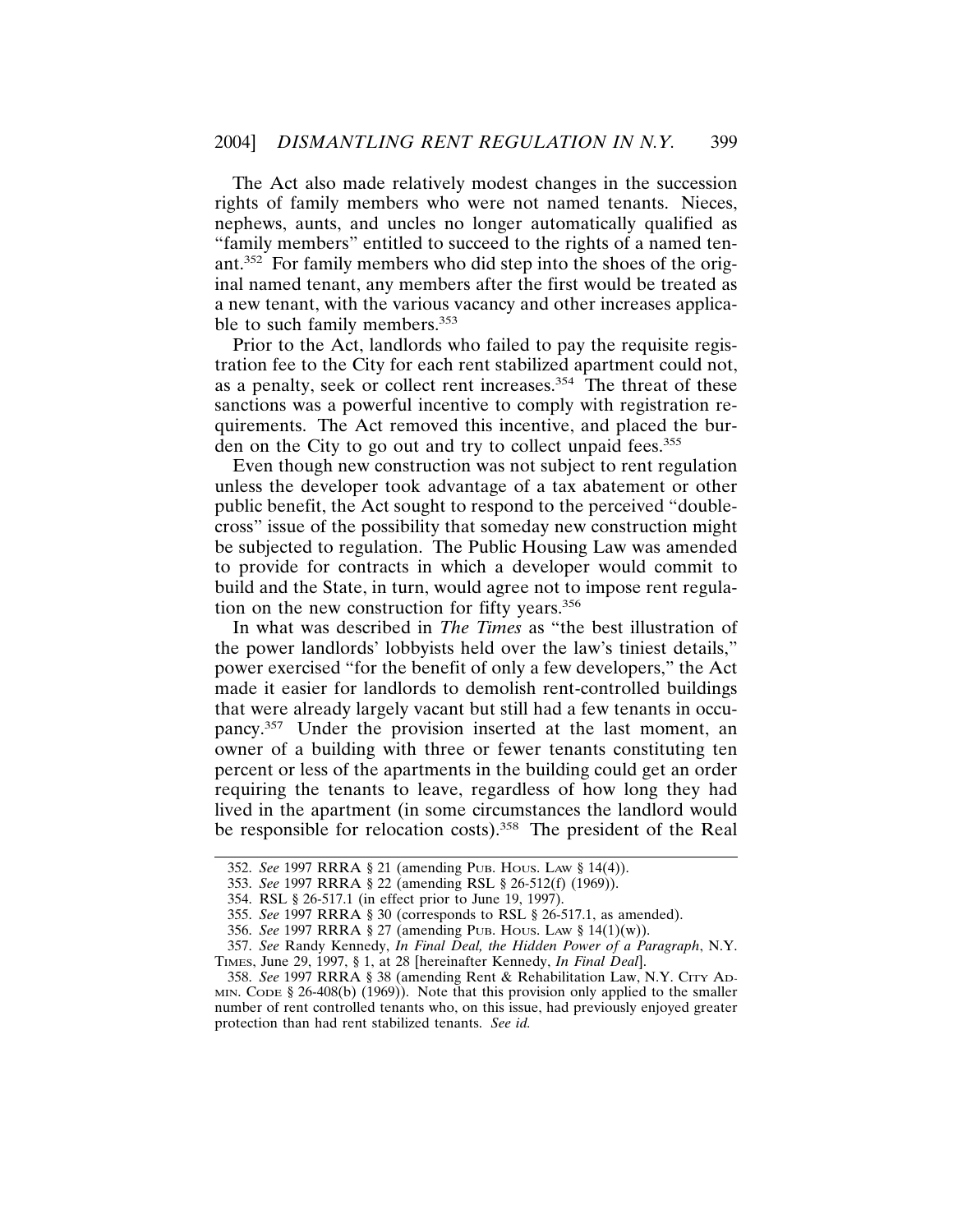Estate Board of New York, which represents New York City's largest developers, acknowledged that only five "significant members" of the Board had "cared deeply" about the issue.359 They got their way.

Finally, rent regulation remained a temporary measure, as it had always been. The Act was scheduled by its terms to expire in six years,360 making the period leading up to June 15, 2003 the next battleground between pro- and anti-regulation forces.

### **B. Winners and Losers**

Notwithstanding the provisions of the Act described above, the virtually unanimous contemporaneous judgment was that the battle had been won by the tenants, and that landlords got very little at all. The news analysis in *The Times* stated that the "consensus here [in Albany] is that the big winner was [State Assembly Speaker] Silver, who stubbornly fought any significant change in the laws, and the tenant organizers."361 A follow-up article described the result as "a retreat by Mr. Bruno and Mr. Pataki, followed by legislation that largely keeps rent protections in place for six more years."362 *The Times* summed up its editorial view with the headline, "A Molehill of Rent Reform."363

This was indeed the consensus. "The governor merely provided modest relief to landlords," wrote *Crain's*. 364 The deal was "little more than a half-step toward progress," wrote the Albany *Times Union*. 365 The *Post* wrote that the "[l]ast-minute pact is big victory for Silver."366 The president of the landlords' Rent Stabilization Association complained that the agreement "was far from what is needed for the health of the city's rental housing market."367 And a Republican State Senator from Rockland County, a suburb of

<sup>359.</sup> *See* Kennedy, *In Final Deal*, *supra* note 357.

<sup>360. 1997</sup> RRRA § 17.

<sup>361.</sup> *See* James Dao, *The Deal; As Usual, Down to the Wire in Albany*, N.Y. TIMES, June 17, 1997, at A1.

<sup>362.</sup> See Dao & Pérez-Peña, *supra* note 38.

<sup>363.</sup> Editorial, *A Molehill of Rent Reform*, N.Y. TIMES, June 17, 1997, at A20.

<sup>364.</sup> Editorial, *Viewpoint: Will Pataki Add Insult to Injury?*, CRAIN'S N.Y. BUS., June 23, 1997, at 8.

<sup>365.</sup> *See* Marc Humbert, *Lose-lose on Rent Laws*, TIMES UNION (Albany), June 18, 1997, at A10.

<sup>366.</sup> Gregg Birnbaum et al., *Rent Protection is Saved at the Bell: Last-minute Pact Is Big Victory for Silver*, N.Y. POST, June 16, 1997, at 2.

<sup>367.</sup> See Mark Humbert, Senate, Assembly Approve Rent Bill, TIMES UNION (Albany), June 20, 1997, at A1.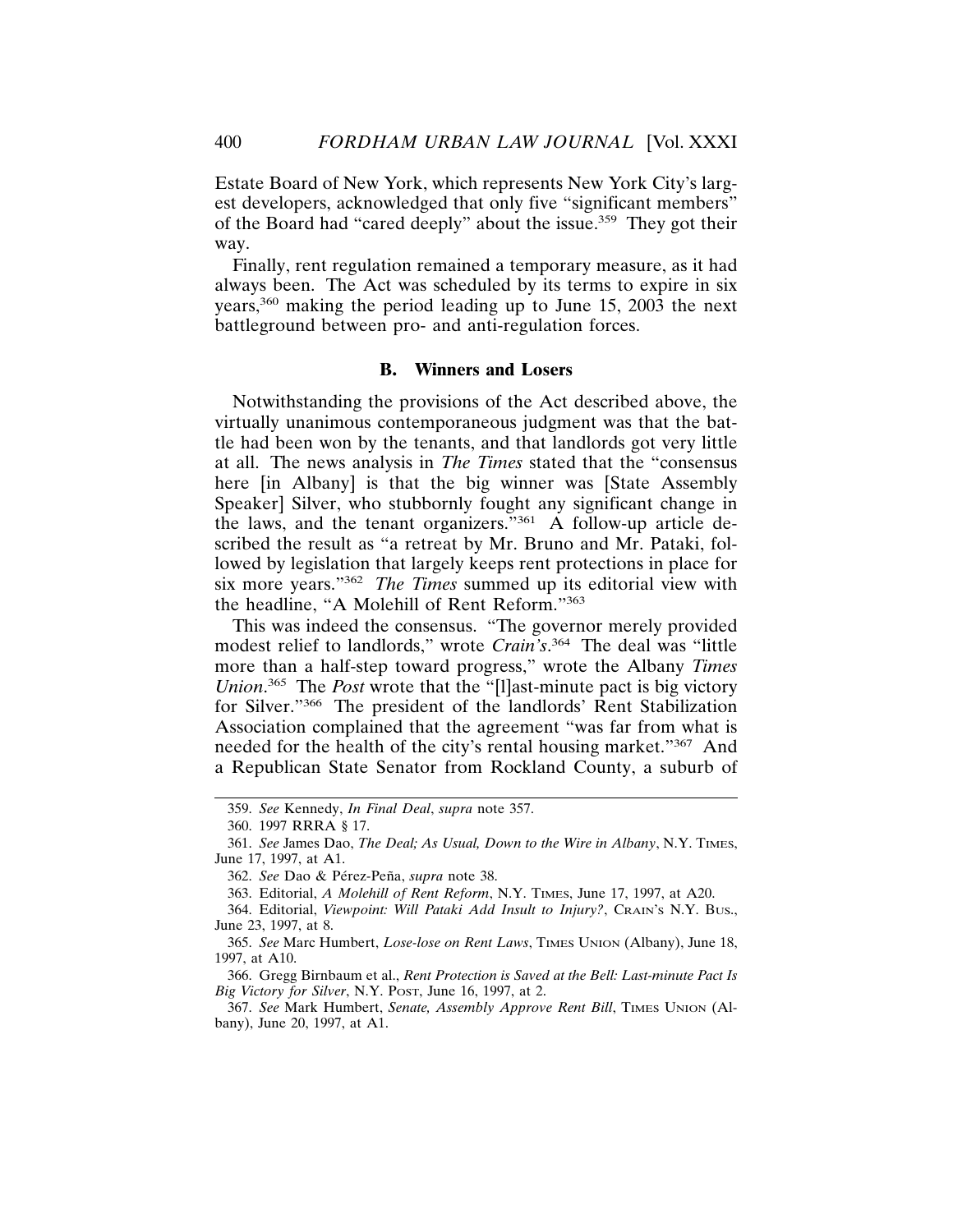New York City, joined the chorus, voicing his view that, "We got beat up . . . and didn't accomplish anything."368

The consensus certainly captured the critical fact that Governor Pataki and his anti-regulation allies had not succeeded in putting rent regulation on a certain path to destruction, as they had wished to do. In this vein, pro-regulation State Senator Catherine Abate, in the course of the thirty minute "debate" during which the State Senate to rubber-stamped the Pataki-Bruno-Silver agreement, said she thought "we averted disaster."369 The consensus ignored, however, the significant progress anti-regulation forces had made on a number of fronts. As one tenant advocate put it: "We've got a situation where they've chipped away a lot . . . . There will be less rentregulated tenants next time around to fight back . . . . And they will be back in six years to take away the rest."370

On issue after issue, the Act represented a distinct shift in power from tenants to landlords. Even leaving aside the material gains landlords would begin to realize each time an apartment was vacated, they and their allies achieved a mechanism to push more apartments towards the deregulation point and more tenants out of the universe of those who are protected. *Crain's* wrote in May 1997 that a key benefit of vacancy decontrol was that it would "help undermine the political support for rent regulations."371 While not achieving vacancy decontrol, the Act fueled the process of chipping away at rent regulation's direct constituency. Moreover, Governor Pataki and other anti-regulation advocates appear to have had a real impact on public opinion. The only hopeful note struck in *Crain's* debate post-mortem, in fact, was related to the battle for public opinion: "There are signs that New Yorkers can be mobilized to support change."372 Specifically, the *Times* poll cited by *Crain's* showed forty-eight percent of New Yorkers supporting vacancy decontrol; the *Daily News* poll cited by *Crain's* showed that poll respondents, on average, thought that those earning more than

<sup>368.</sup> *See* Michael Finnegan & Joel Siegel, *Pols Fear the Wrath of Voters*, N.Y. DAILY NEWS, June 17, 1997, at 6.

<sup>369.</sup> NEW YORK STATE SENATE DEBATE TRANSCRIPTS 5665 (Mar. 17, 1997) (statement of Ms. Abate). The Senate debate transpired on June 19, 1997. *See id.* For the length of the debate, see Humbert, *supra* note 367.

<sup>370.</sup> *See* Merle English, *Tenants Groups Split Over Rent Deal*, NEWSDAY, June 17, 1997, at A25.

<sup>371.</sup> *See* Editorial, *Biz Support*, *supra* note 190.

<sup>372.</sup> *See* Editorial, *Media and Rent: The Untold Story*, CRAIN'S N.Y. BUS., June 16, 1997, at 8.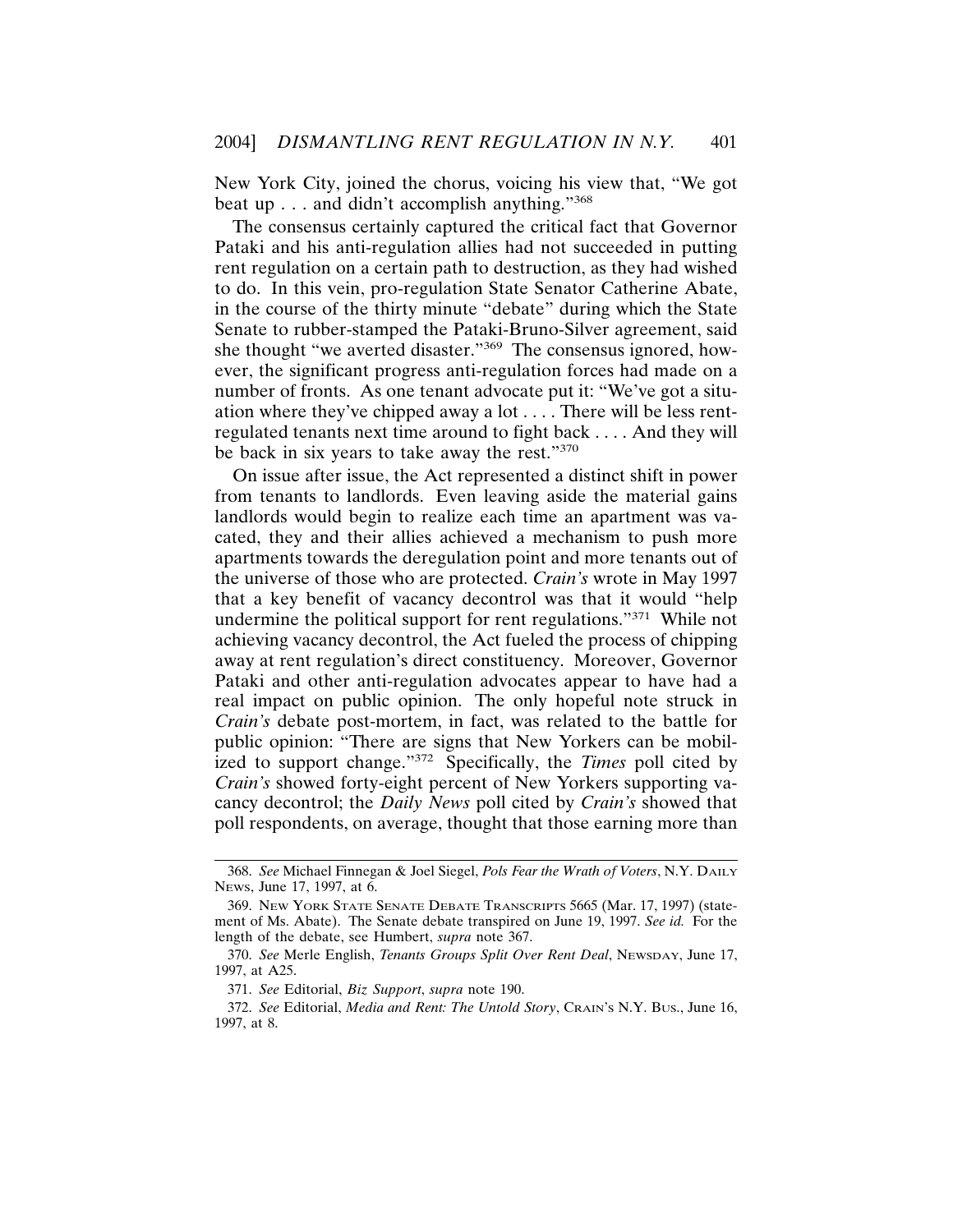\$78,000 per year should not have the protection of rent regulation.<sup>373</sup>

Given the controversy that attended the debate, however, and the fact that the same *Times* poll showed overwhelming support (over seventy percent) for the continuation of rent regulation in some form,<sup>374</sup> anti-regulation advocates could not have been altogether confident that public debate would go their way when rent regulation next came up for extension. Though little-remarked upon, the decision reached by Governor Pataki and legislative leaders to extend rent regulation by six years—not five, not seven—was therefore of great political importance. Instead of having to face the potential ire of voters who support rent-regulation in a gubernatorial-election year (which would have resulted from a one- or five-year extension), or in a state-legislative election year (which would have resulted from an extension of one, three, five, or seven years), or even in a Mayoral-election year (which would have resulted from a four-year extension), they timed the next debate for a year after a gubernatorial election, a year in which no major electoral race was scheduled.

# **C. Aftermath: The 2003 Consolidation of the Gains of Anti-Regulation Forces**

In the spring of 2003, New York State was convulsed in a battle over its budget. The Governor and Legislature, having not put New York's fiscal house in order the previous year (an election year), now had to face a series of unappetizing choices. The Governor, seeking to maintain his anti-tax credentials, was unwilling to sign on to any proposed increases in revenue. In a rare display of cooperation, the Republican Senate and the Democratic Assembly ultimately joined together to increase taxes over the Governor's veto.

Meanwhile, rent regulation waited on the sidelines. Tenant advocates, who wanted to end, or at least raise the threshold for, high-rent vacancy decontrol, were not able to muster much pressure or attention. The Governor, after all, had assured the public that he wanted to have the existing system maintained with only minor modifications.<sup>375</sup> Senator Bruno had called for a lowering of

<sup>373.</sup> *See* Michael Finnegan, *N.Y.ers: Lower Lid on Income; 2 Out of 3 Favor Cut, Poll Sez*, N.Y. DAILY NEWS, June 5, 1997, at 4; Firestone, *supra* note 1.

<sup>374.</sup> *See* Firestone, *supra* note 1.

<sup>375.</sup> *See* Stephanie Gaskell, *Surprise! Bruno Backs Tenants In Rent Battle*, N.Y. POST, June 4, 2003, at 2.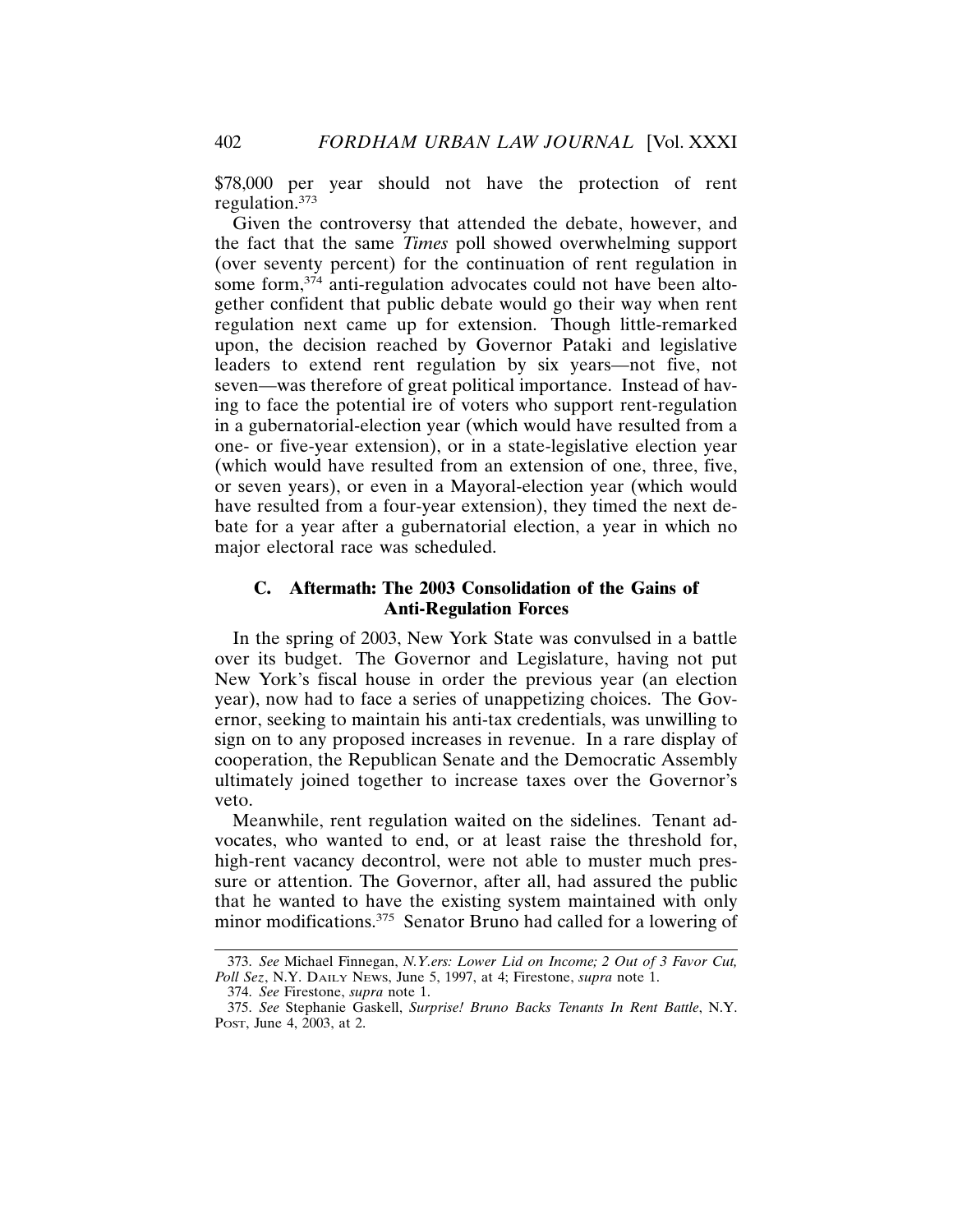the threshold of high rent vacancy decontrol, but it was believed he was only seeking to counterbalance the pro-tenant demands of Assembly Speaker Silver.<sup>376</sup> Only as June 15th (expiration day) approached was there any sense of tension. As though to prove that the State Government was constitutionally incapable of acting in a timely fashion, the players did not reach agreement by June 15th. Instead, as the public waited, they passed a one-day "extender" of rent regulation.<sup>377</sup> Ultimately, they did this four times.<sup>378</sup>

On June 20th, Senator Bruno, with the support of the Governor, executed what was universally described as a surprise: he had the Senate pass an *eight-year* extension of rent regulation with only minor modifications.<sup>379</sup> Immediately after passing the bill, the Senate adjourned for the summer. The Assembly, knowing that inaction on the Senate bill would let the rent laws lapse, reluctantly followed suit with passage of its own.<sup>380</sup> Assembly Democrats did not want "to gamble that the Senate would eventually come back for more negotiations, so they called it quits in what amounted to a weighty game of political chicken."<sup>381</sup> The Governor immediately signed the bill into law.<sup>382</sup>

On its face, the 2003 Act did not seem to effect radical change. The law affirmed a regulation that allowed for decontrol based on a maximum permissible rent in excess of \$2,000 a month (even if a landlord had never actually rented for that sum), making it clear that a landlord who charged a tenant less than the maximum would be able to revert to the maximum when market conditions permitted<sup>383</sup> and strengthened the already strong prohibitions on New York City enacting stricter rent regulation measures than the State had in place.<sup>384</sup> In substance, however, the centerpiece of the 2003 Act was apparent continuity: the eight-year extension.<sup>385</sup>

<sup>376.</sup> *See* Juan Gonzalez, *Tenants Betting the Rent on Queens Pol*, N.Y. DAILY NEWS, June 12, 2003, at 37.

<sup>377. 2003</sup> N.Y. LAWS ch. 70.

<sup>378. 2003</sup> N.Y. LAWS chs. 70-73.

<sup>379.</sup> *See* S. 5693, 2003-2004 Reg. Sess. (N.Y. 2003), 2003 N.Y. LAWS ch. 82, *available at* http://www.housingnyc.com/resources/renewal2003.html [hereinafter 2003 Act]; Winnie Hu with David W. Chen, *Endgame in Albany: Rents Laws; Albany Extends Landlord Power Over Rent Curbs*, N.Y. TIMES, June 21, 2003, at A1.

<sup>380.</sup> *See* Hu with Chen, *supra* note 379.

<sup>381.</sup> *See id.*

<sup>382.</sup> *See id.*

<sup>383.</sup> *See* 2003 Act § 3.

<sup>384.</sup> *See* 2003 Act §§ 1 to 6-a.

<sup>385.</sup> *See* 2003 Act § 17.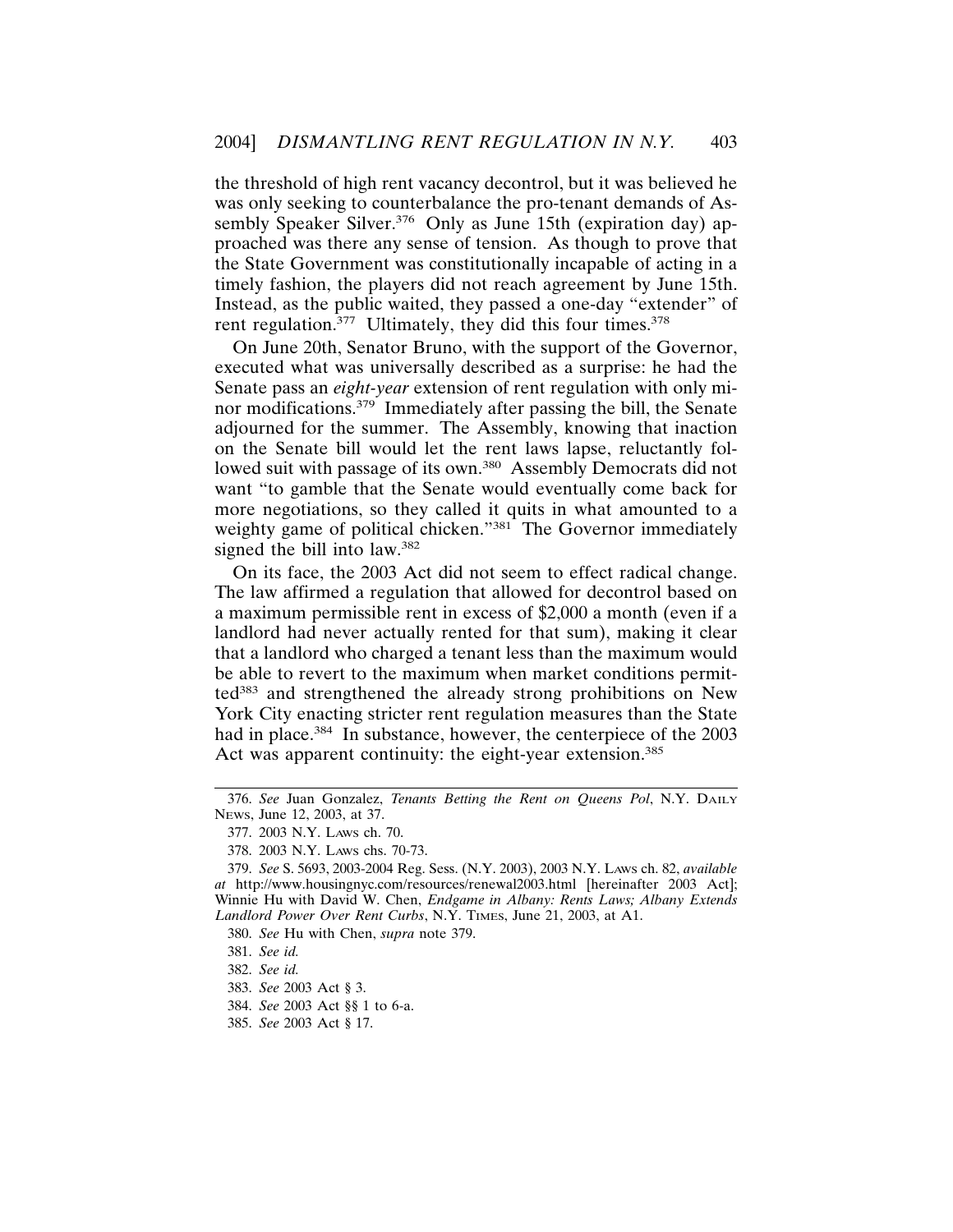Unlike 1997, no one described the 2003 Act as a victory for tenants, an easy conclusion when even the head of the Rent Stabilization Association was saying that, "We are glad that in fact the status quo has been maintained."386 The reason was clear. The longer the system that had been imposed in 1997 stayed in place, the more apartments would be deregulated as they priced out of the system. The process of deregulation has already begun. According to a tenant advocacy group, from 1991 to 2002, 148,000 occupied apartments were culled from the overall stock of rentregulated apartments; 64,000 of these apartments were estimated to have been lost through conversion to co-op status, while 84,000 were estimated to be lost to high-rent vacancy decontrol.<sup>387</sup> A report by the City's Rent Guidelines Board placed the number of apartments lost to high-rent vacancy decontrol in the shorter period from 1994 to 2002 at 24,370, but cautioned that this number was understated due to underreporting.<sup>388</sup> If one instead extrapolated from what the Board considered more reliable 2001 and 2002 figures, then the figure for the full period of 1994 to 2002 would be 50,067.<sup>389</sup>

The numbers produced by Census Bureau's Housing and Vacancy Survey were also telling. The percentage of renter occupied housing renting for more than  $$1,000$  in gross rent<sup>390</sup> rose from 15.9 percent in 1996 to 27.3 percent in 2002, an increase of more than 70 percent in terms of the share of all units represented in this price

<sup>386.</sup> *See* Hu with Chen, *supra* note 379.

<sup>387.</sup> TENANTS & NEIGHBORS, Rent Regulation: New York's Largest and Most Effective Affordable Housing Program (Feb. 2002), *at* http://www.tandn.org/issuebrie fs.cfm?contentid=31 (last visited Oct. 21, 2003); *see* Shaila K. Dewan, *Deregulation By Landlords is Increasing, Study Says*, N.Y. TIMES, Feb. 17, 2002, § 1, at 37. *The Times* report noted that a landlord representative asserted that the report was "self-serving" and designed only to "scare people and make politicians think that there is a crisis out there." *See id.*

<sup>388.</sup> N.Y. CITY RENT GUIDELINES BD., CHANGES TO THE RENT STABILIZED HOUS-ING STOCK IN NEW YORK CITY, 1994-2002 6 (2003), *available at* http://www.housingnyc.com/research/pdf\_reports/changes94-02.pdf (last visited Nov. 17, 2003).

<sup>389.</sup> For the figures used in this arithmetic, see *id.*

<sup>390.</sup> Gross rent is a calculation that includes the cost of utilities whether paid directly to utility companies or through a landlord. *See* MOON WHA LEE, N.Y. CITY DEP<sup>'</sup>T OF HOUS. PRESERVATION & DEV., SELECTED FINDINGS OF THE 2002 NEW YORK CITY HOUSING AND VACANCY SURVEY 5 (2003), *available at* http://home.nyc. gov/html/hpd/pdf/hvs-initial-findings-2002.pdf (last visited Nov. 17, 2003).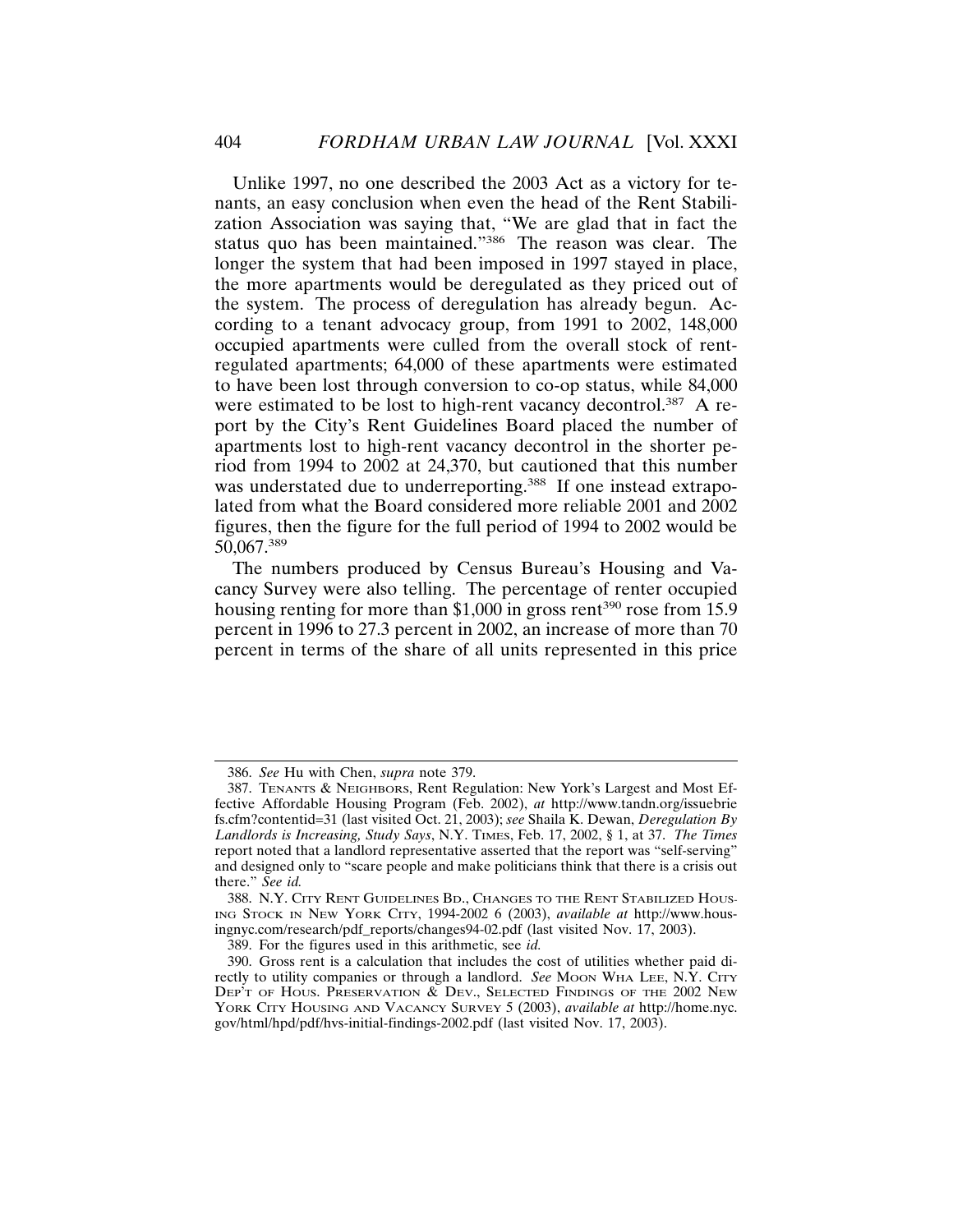category.391 The raw number of units renting for \$1,500 or more increased by 58.2 percent.392

It is evident that more units will continue to come out of regulation. The 2002 Housing and Vacancy Survey showed that there were 226,840 stabilized apartments that rented for \$1,000 or more.<sup>393</sup> By a process of annual rent renewal increases, vacancy allowances, and capital improvement allowances, many of those apartments are either now or will within the next eight years be at or nearing the \$2,000 threshold cutoff for high-rent vacancy decontrol (if not lost to the rental market by conversion to cooperative or condominium ownership).

By imposing the eight-year extension, anti-regulation forces were able to achieve a static decontrol ceiling of \$2,000 for a period totaling fourteen years (1997-2011). In that time, of course, the value of 1997 dollars does not remain constant. Even if one were to use the Consumer Price Index and projections of that Index from the Office of Management and Budget and/or the Congressional Budget Office—conservative estimates because of the under-weighting of housing costs—it turns out that \$2,000 in 2011 is projected to be the equivalent of less than \$1,500 in 1997 dollars.394 In essence, therefore, anti-regulation advocates have reduced the threshold of "high rent" vacancy decontrol by at least 25 percent without having to take the politically more provocative

<sup>391.</sup> *Compare id.* at 21 tbl.13, *with* N.Y CITY DEP'T OF HOUS. PRESERVATION & DEV., SELECTED FINDINGS OF THE 1999 NEW YORK CITY HOUSING AND VACANCY SURVEY 16 tbl.11 (1999), *at* http://home.nyc.gov/html/hpd/pdf/hvs-initial-findings-1999.pdf (last visited Nov. 17, 2003).

<sup>392.</sup> *See* LEE, *supra* note 390, at 2. The Census Bureau urges caution in comparing 2002 data with earlier data because the 2002 samples were based on 2000 census information, whereas the previous samples were based on 1990 census information. *See* U.S. CENSUS BUREAU, 2002 NEW YORK CITY HOUSING AND VACANCY SURVEY, *at* http://www.census.gov/hhes/www/housing/nychvs/2002/statement.html (last visited Nov. 17, 2003).

<sup>393.</sup> *See* U.S. CENSUS BUREAU, 2002 NEW YORK CITY HOUSING AND VACANCY SURVEY, RENTER OCCUPIED HOUSING UNITS BY RENT REGULATION STATUS, SE-RIES IA—TABLE 35, *at* http://www.census.gov/hhes/www/housing/nychvs/2002/s1at35. html (last visited Nov. 17, 2003).

<sup>394.</sup> These inflation numbers rely on analysis devised by Professor Robert Sahr of Oregon State University, who took his data from the Consumer Price Index through 2002. *See* ROBERT SAHR, INFLATION CONVERSION FACTORS FOR DOLLARS 1665 TO ESTIMATED 2013, *at* http://oregonstate.edu/dept/pol\_sci/fac/sahr/sahr.htm#\_Down load Conversion Factors 1 (last visited Oct. 24, 2003). Sahr's estimates for the years 2003 to 2008 are averaged from the Office of Management and Budget ("OMB") and Congressional Budget Office ("CBO") estimates; thereafter, his estimates are based on CBO estimates only. *See id.* In no case does an projected annual inflation rate exceed 2.5 percent. *See id.*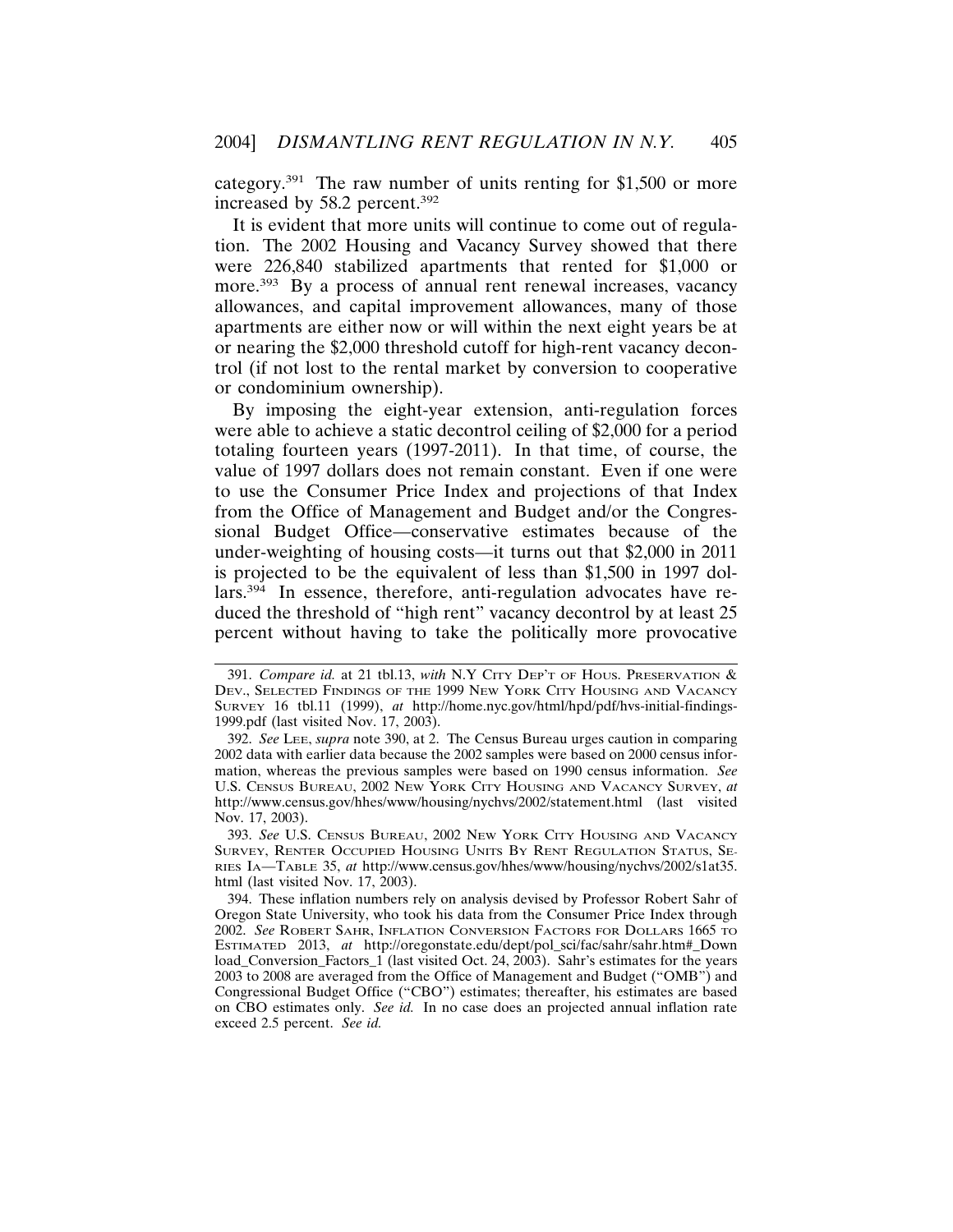step of actually changing the dollar figure that people associate with the threshold.<sup>395</sup> In short, Republicans in Albany achieved what a post-passage analysis in *The Times* suggested was their goal all along: "to erode what they say is a system of government pricefixing that has outlived its usefulness."396

#### **CONCLUSION**

Writing in 2000, Thomas Frank observed that: "Once Americans imagined that economic democracy meant a reasonable standard of living for all—that freedom was only meaningful once poverty and powerlessness had been overcome. Today, however, American opinion leaders seem generally convinced that democracy and the free market are simply identical."397 This had been an old song from business; the difference was, he wrote, "this idea's triumph over all its rivals; the determination of American leaders to extend it to all the world; the general belief among opinion-makers that there is something natural, something divine, something inherently democratic about markets."398

By 2003, many market-based chickens had come home to roost, and with new business scandals emerging almost every day, the political landscape seemed, at least temporarily, to be in many ways changed from what it had been in the 1990s. Market theologians, while not in full retreat, were not in a position any longer to engage in what Frank called their "good cop/bad cop" routine ("The market will give you a voice, empower you to do whatever you want to do—and if you have any doubts about that, then the market will crush you and everything you've ever known").399

In the course of the 1997 debate on rent regulation, however, the market theologians were in full battle cry. Since rent regulation had to go, the only question was how best to put it out of its misery. Basic to this effort was the characterization of free markets as natural and inevitable.400 The chief Albany *Times Union* reporter, to

<sup>395.</sup> In stark contrast to the inflation estimates, the renewal lease increases that were approved by the Rent Guidelines Board for the year beginning Oct. 1, 2003, were 4.5 percent for a one-year renewal and 7.5 percent for a two-year renewal. *See* N.Y. CITY RENT GUIDELINES BD., 2003 APARTMENT & LOFT ORDER #35 (2003), *available at* http://housingnyc.com/Guidelines/orders/order35.html.

<sup>396.</sup> *See* Hu with Chen, *supra* note 379.

<sup>397.</sup> THOMAS FRANK, ONE MARKET UNDER GOD: EXTREME CAPITALISM, MAR-KET POPULISM, AND THE END OF ECONOMIC DEMOCRACY 15 (2000).

<sup>398.</sup> *Id.*

<sup>399.</sup> *Id.* at 344.

<sup>400.</sup> *See* TUCKER, *supra* note 59, at 14 (stating that elimination of rent control is desiged to return housing to the symmetry of the free market).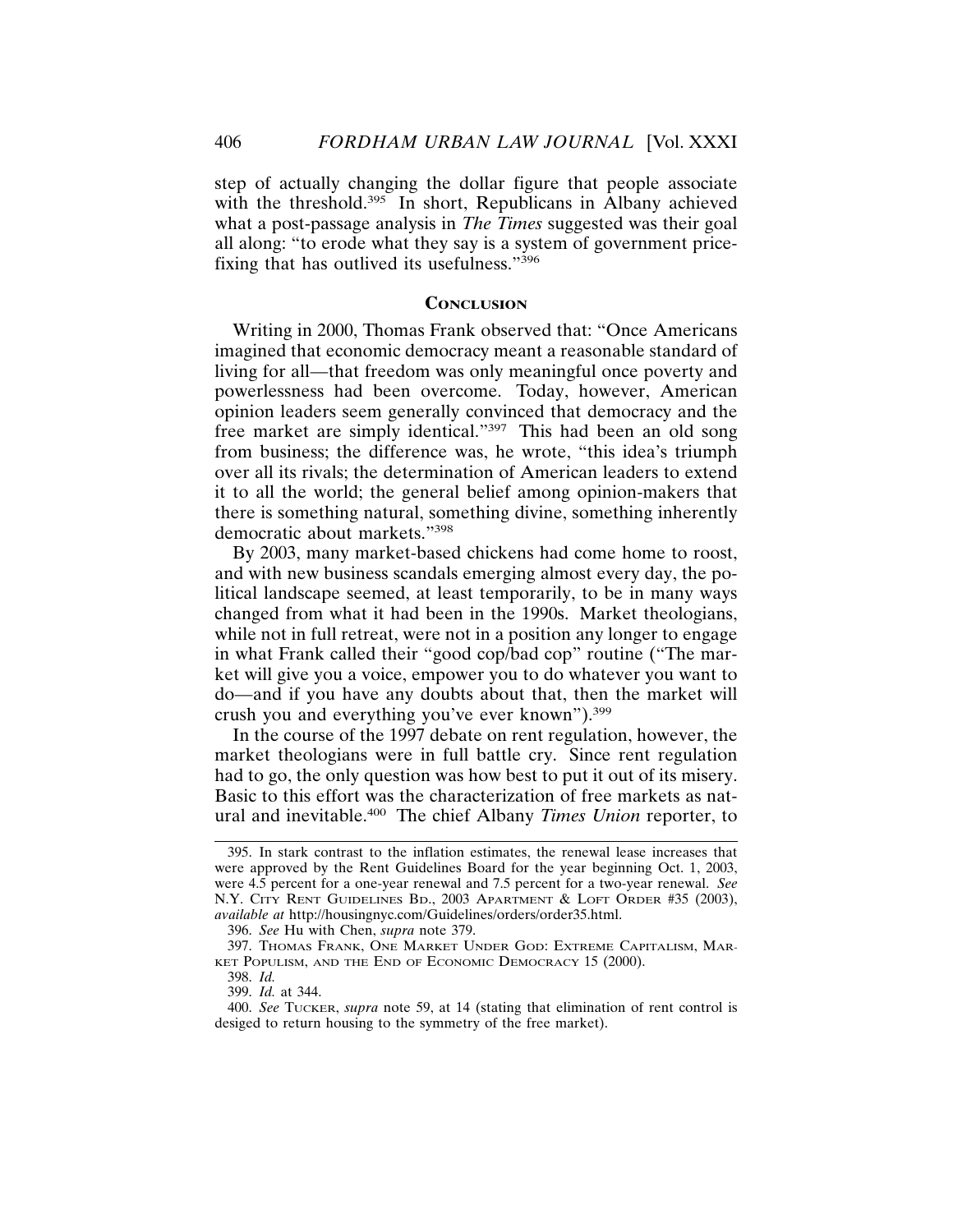take but one example, was so enraptured by this technique that she repeated her catechism in article after article: she always described the rent laws as having "artificially" reduced rents.401

The anti-regulation effort required the pretense that deregulation was calculated not to line the pockets of landlords, but to help people find housing, especially affordable housing. It required the assurance that everything would be better for tenants once market competition was restored—reasonable rents, more apartments. It required people to believe that vacancy decontrol was a compromise proposal, and would not actually end rent regulation as it was intended to do. It required people to believe that existing law constrained new construction more than it did. It required that the issue of security of tenure for tenants be ignored as best as possible. In short, it required that all values other than market values be suppressed.

But, though anti-regulation advocates tried hard, and although they spoke as though the nirvana they promised was "a nailed-shut scientific certainty," they could not yet achieve all they wanted. Their arguments, as columnist Jim Dwyer put it in the *Daily News*, were "actually a matter of faith."<sup>402</sup> He might have said their arguments were a matter of "smoke-and-mirrors." During the debate, just as Governor Pataki did not want to discuss vacancy decontrol, he "avoided discussing whether he had any incentives to boost housing construction by saying efforts should first be devoted to resolving the rent-regulation battle."403 In the end, for all the talk of wanting to deregulate to achieve more affordable housing, the law actually passed had no provision for creating affordable housing. For all the talk of market competitiveness, it turns out that examining the idea of such competitiveness is very different from assuming the truth of the idea. It turns out that the idea, as applied to the New York housing market, is illusory.

Some might say that the debate could have proceeded differently. It could have proceeded with the recognition that certain crucial areas at the intersection of economic activity and public interest have traditionally been regulated. As Frank Padavan, the rare Republican State Senator who favored rent regulation said,

<sup>401.</sup> *See, e.g.*, Sarah Metzgar, *Clock ticking on talks to end rent-law impasse*, TIMES UNION (Albany), June 15, 1997, at A1; Sarah Metzgar, *Weighing the Price of Rent Deal*, TIMES UNION (Albany), June 17, 1997, at A1.

<sup>402.</sup> Jim Dwyer, *Wanted: Tenants Who Pay For What They Get*, N.Y. DAILY NEWS, June 12, 1997, at 4.

<sup>403.</sup> *See* Yan, *supra* note 176.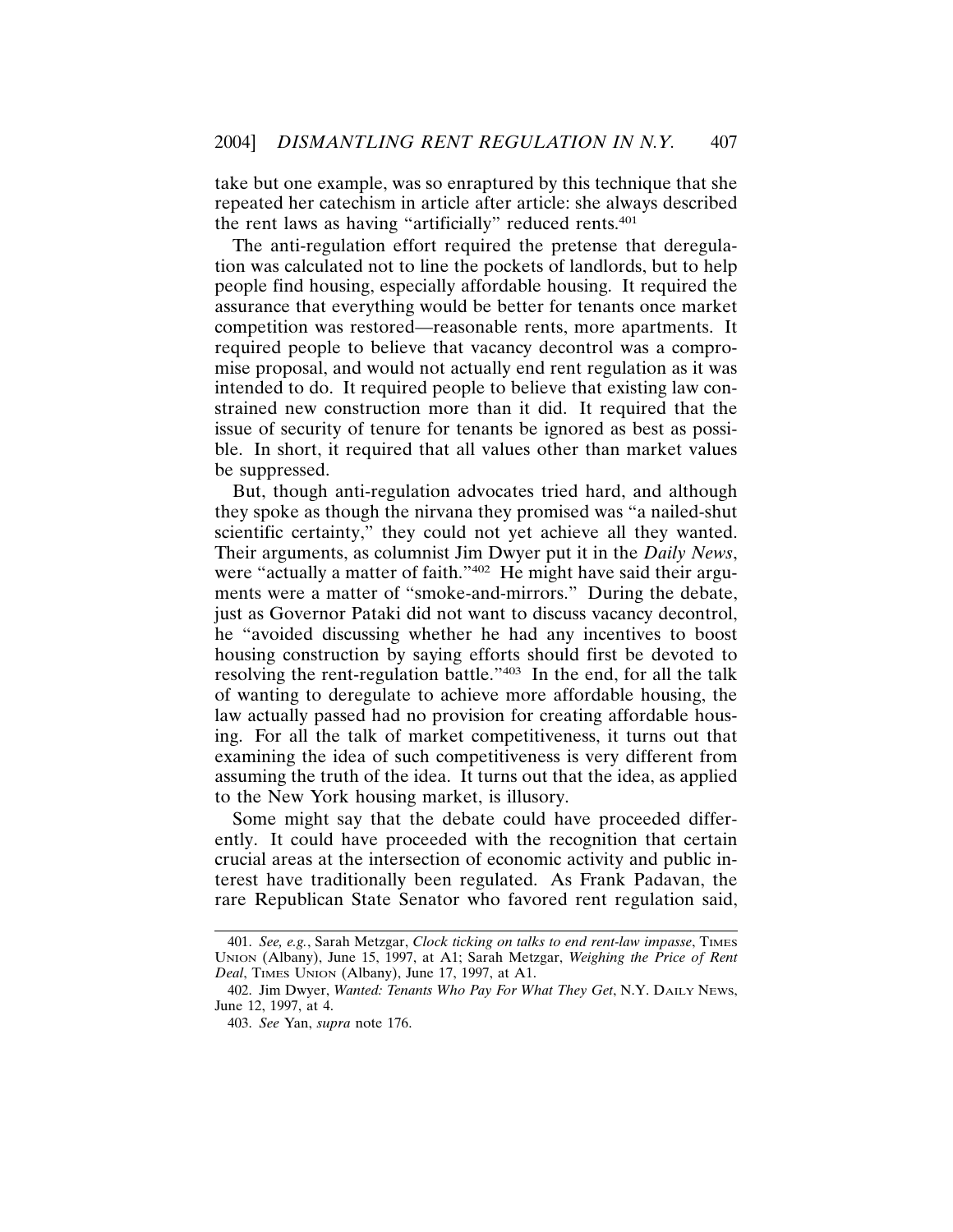"When you say 'control,' that smacks of Big Brother. But we have regulated utility rates . . . insurance companies, hospitals. The concept of the state regulating certain aspects of life is not limited to this issue."404 The debate could have proceeded with an examination of a variety of methods other than deregulation designed to create more housing: restoring government funding, making it more difficult to convert rental apartments to cooperative units, permitting residential development in areas previously zoned to be commercial or industrial, redirecting the advantages that have long accrued to those who flee the city for the suburbs, and to those who purchase over those who rent. It could have recognized the analogous context of regulation of minimum wages where, "[c]ontrary to predictions based on competitive models or the labor market, recent increases in state minimum wages have not had a discernable impact on employment."405 It could even have recognized that for all the talk of the glorious early twentieth century days of the free market having created massive amounts of new housing on its own, New York's housing actually relied on and followed the expansion of the subways and the elevated trains, projects undertaken at a public cost of \$1.478 billion (a cost during a time "when \$1 billion really meant something").406

But the ideological stakes in the debate over rent regulation have always been high. Richard Arnott, writing in 1995 about why a disproportionately high percentage of journal articles on empirical housing analysis take rent regulation as their subject, suggested that, "The debate over rent control has been a battleground between those who believe in the free market and those who do not. The echoes of the debate carry over to other policy arenas where its resolution has far more quantitative import."407 There was no reason to expect the 1997 debate to be any different.

And, in reality, it was especially difficult to imagine that a more truthful and enlightened debate could actually have been conducted in the political circumstances that obtained in 1997. Landlords had not suddenly become more altruistic; their allies had not suddenly become more honorable. Rent regulation remained a symbolic battleground for those who sought deregulation of everything, everywhere. What anti-regulation advocates saw was a

<sup>404.</sup> *See* Katti Gray, *Padavan's Stance on Rent Typically Independent*, NEWSDAY, June 30, 1997, at A21.

<sup>405.</sup> Arnott, *supra* note 249, at 117.

<sup>406.</sup> *See* Dwyer, *supra* note 210.

<sup>407.</sup> Arnott, *supra* note 249, at 117.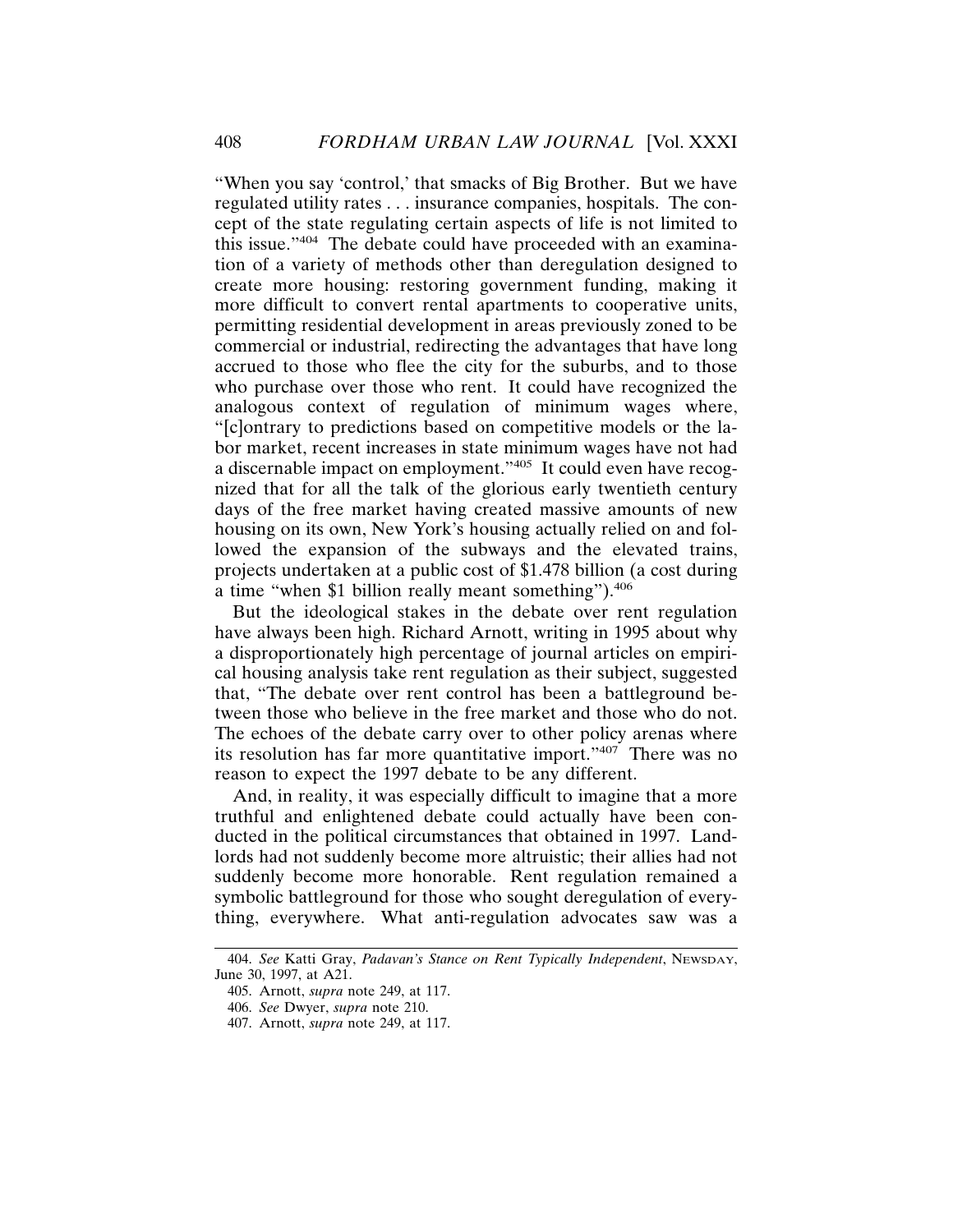golden opportunity to apply at the local level, a trend toward deregulation that had been enriching the few and hobbling the social protections provided by the state for many years. Their lust for greater profits and greater power in relation to tenants was not new, nor was their knowledge that their underlying aims were unpopular. What they had was a Governor, a State Senate, and a unanimous editorial class, all of whom thought nothing of making sacrifice at the altar of the market, regardless of consequences. It was a chance they couldn't afford to miss.

In the course of the debate, William Eimicke, a former State Housing Commissioner and an observer who had expressed reservations about the rent regulation system, was asked about criticism that the conduct of the State Legislature in respect to rent regulation "has been guided largely by one equation: Tenants outnumber landlords."408 His response was telling: "If you're arguing that it's because the people want it, excuse me. This is a democracy."409 A democracy ought to be a place in which people choose among competing policy prescriptions, and are not be subjected to theological discourses about the wisdom and inevitability of the market, discourses that insist that talk of alternatives is either quixotic or subversive. A democracy ought to be a place in which no participant in a policy debate—let alone the Governor—knowingly and relentlessly attempts to deceive and mislead the people as to the purpose and consequences of the policy choice being proposed.

In this light, therefore, the anti-regulation campaign of 1997 was thus fundamentally anti-democratic. It was a campaign that, as confirmed by the Legislature's action in 2003, has set rent regulation on the path to elimination. It was a campaign that, as *Crain's* observed at the time, had the utility of helping "undermine the political support for rent regulations."410 Nevertheless, there were still in 2003 close to one million rent stabilized housing units.<sup>411</sup> Whether rent-regulated tenants will see the consequences of the current system and seek to change it before their political clout disappears is a question that remains to be answered.

<sup>408.</sup> Sam Roberts, *The Rentocracy; The Case for Rent Regulation*, N.Y. TIMES, May 4, 1997, § 6, at 43.

<sup>409.</sup> *See id.*

<sup>410.</sup> *See* Editorial, *Biz Support*, *supra* note 190.

<sup>411.</sup> *See* U.S. CENSUS BUREAU, *supra* note 393. The exact number, according to the Census Bureau, is 988,393. *See id.*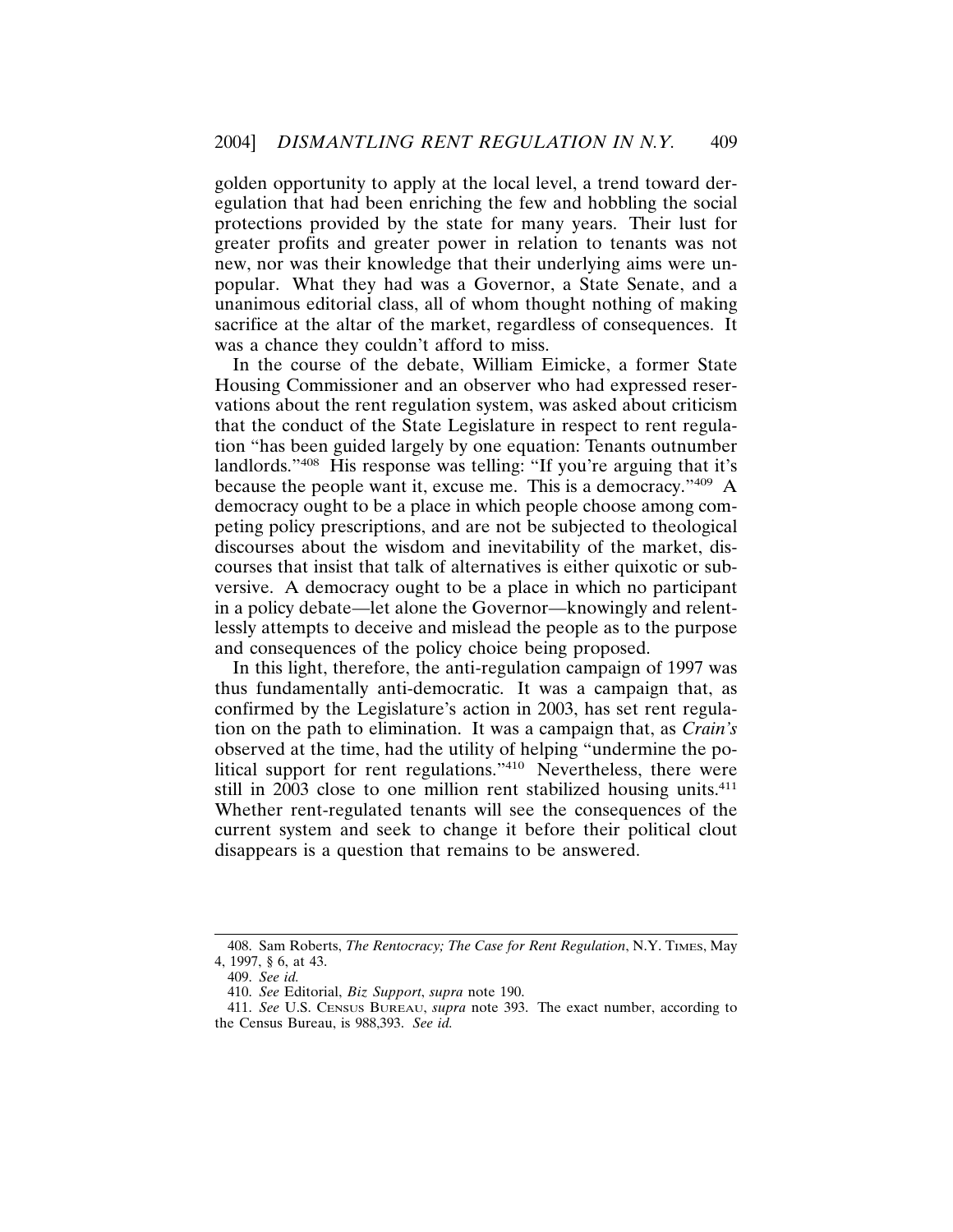# **APPENDIX**

# **CHRONOLOGY OF NEW YORK CITY RENT REGULATION SYSTEM**<sup>412</sup>

- 1920 Rents laws preventing evictions and regulation rents are passed.
- 1921 United State Supreme Court upholds New York rent regulations.
- 1929 New York City's rent laws expire and are not renewed by the state legislature.
- 1942 President Franklin D. Roosevelt signs the Emergency Price Control Act, the enabling legislation establishing federal wartime rent controls.
- 1943 Federal rent control is administratively imposed in New York City.
- 1947 The Federal Housing and Rent Act of 1947 exempts apartments built after February 1947 from national rent control.
- 1950 The New York State legislature passes the Emergency Housing Act of 1950 that establishes the State Temporary Rent Commission to oversee New York State's rent control system.
- 1962 The Emergency Housing Act of 1962 gives New York City the responsibility of administering its rent control system.
- 1969 Rent stabilization begins in New York City. Rents in buildings built after 1947 and previously decontrolled units in buildings of six or more units are brought under rent stabilization. The Rent Guidelines Board, the Rent Stabilization Association, and the Conciliation and Appeals Board (CAB) are established to administer rent stabilization.
- 1970 New York City approves the Maximum Base Rent system, introducing the concept of economic rent to the city's rent-controlled stock.
- 1971 The Vacancy Decontrol Law of 1971 is imposed by the state, providing for the decontrol of all controlled and stabilized units after a change in tenancy.
- 1974 The Emergency Tenant Protection Act terminates vacancy decontrol for rent-stabilized apartments and requires that vacated rent-controlled units in building of six or more units come under rent stabilization after a free-market rent (subject to tenant challenge as excessive) is negotiated with the new tenant.
- 1984 New York State once again assumes full responsibility for administering New York City's rent regulation system. The CAB is eliminated.

<sup>412.</sup> All material in this appendix through 1993 (except that in brackets) is taken from Keating, *supra* note 191, at 153 tbl.11.1.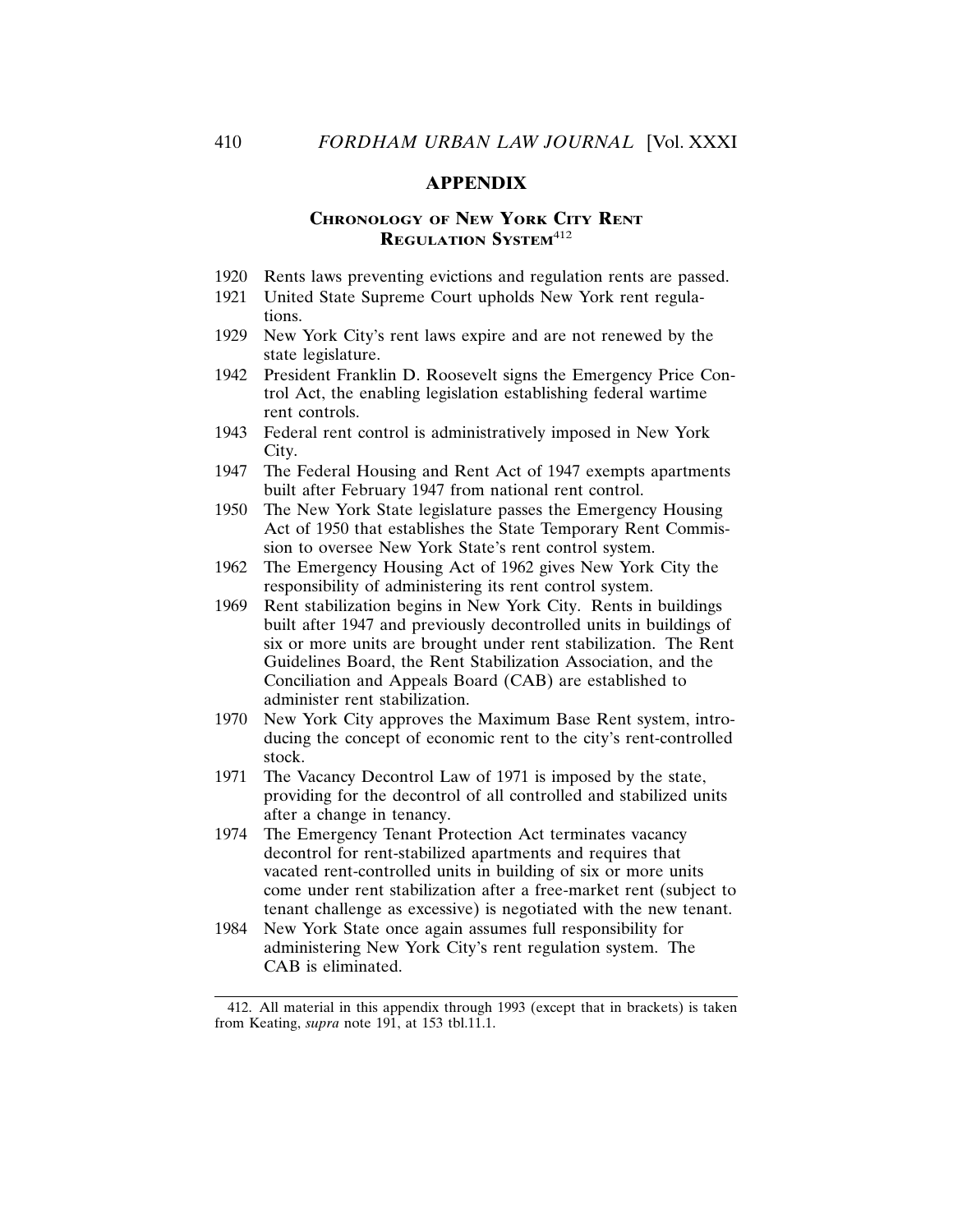- 1993 The Rent Regulation Reform Act extends the rent regulation system through 1997 [and introduces high rent vacancy decontrol and high rent, high income decontrol].
- 1997 Rent Regulation Reform Act of 1997 extends rent regulation, but seeks to cut back on the number of regulated units.
- 2003 Legislature, with only minor modifications, extends the 1997 regime for another eight years.